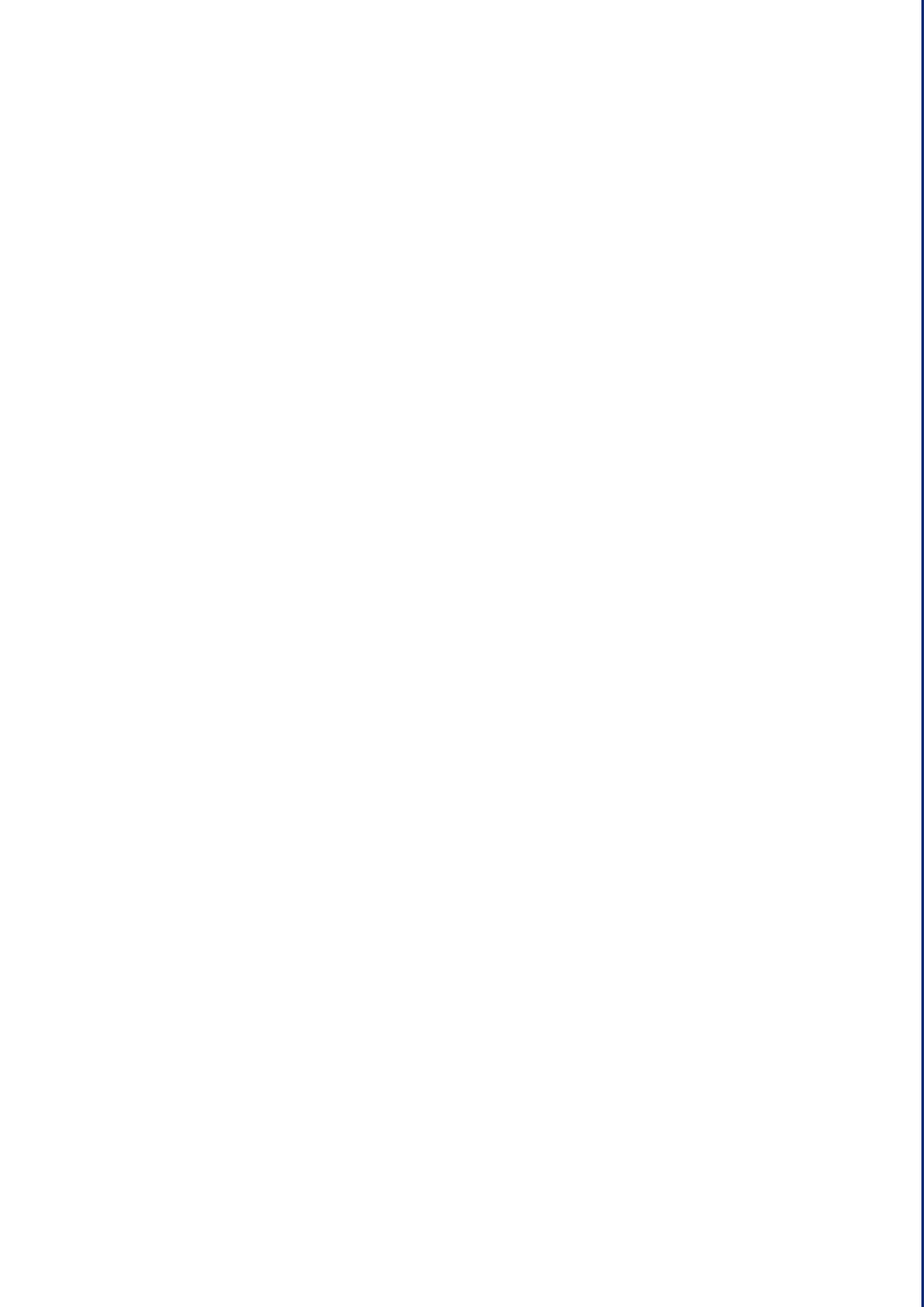

# ANNUAL GENERAL MEETING

### $\Box$  broadcast venue  $\parallel$  oate

Level 4, Menara Lien Hoe, No. 8, Persiaran Tropicana, Tropicana Golf & Country Resort, 47410 Petaling Jaya, Selangor Darul Ehsan 5 May 2021, Wednesday

*C* TIME 10.30 a.m.

# WHAT INSIDE THIS REPORT

02 Corporate Information

03 Corporate Structure

04 Chairman's Statement

### 06

Management Discussion and Analysis

### 12

Corporate Sustainability Statement

### 14

Profile of Directors

### 16

Profile of Key Senior Management

### 17 Audit and Risk Management Committee Report

20 Overview Statement on Corporate Governance

32 Statement on Risk Management and Internal **Control** 

### 35

Other Compliance Information

# 39

Directors' Responsibility Statement on Financial **Statements** 

40 Financial Statements

108 Analysis of Shareholdings

110 Analysis of Warrant Holdings

112 Notice of Annual General Meeting

### 114

Statement Accompanying Notice of Annual General Meeting

115 Adminstrative Guide

### Form of Proxy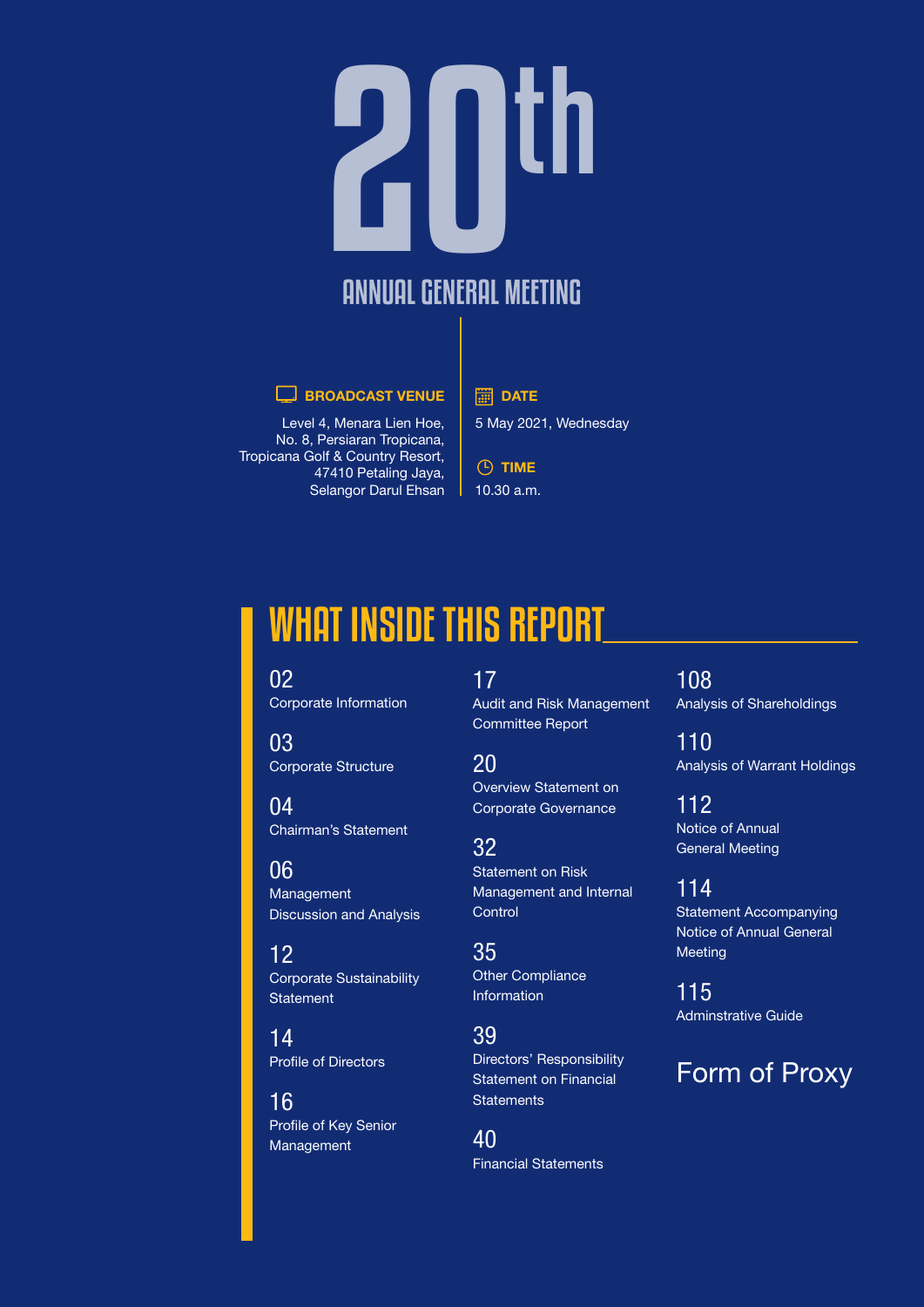### CORPORATE INFORMATION

### BOARD OF **DIRECTORS**

#### YM TENGKU AHMAD BADLI SHAH BIN RAJA **HUSSIN**

*Senior Independent Non-Executive Director/ Chairman*

#### CHU CHEE PENG *Independent Non-Executive Director*

YONG KET INN *Non-Independent Non-Executive Director*

TAN SIK EEK *Executive Director*

#### AUDIT AND RISK MANAGEMENT COMMITTEE

Chu Chee Peng *(Chairman)*

YM Tengku Ahmad Badli Shah Bin Raja Hussin

Yong Ket Inn

#### NOMINATING AND REMUNERATION COMMITTEE

Chu Chee Peng *(Chairman)*

YM Tengku Ahmad Badli Shah Bin Raja Hussin

Yong Ket Inn

#### CORPORATE OFFICE

Lot 13.2, 13th Floor Menara Lien Hoe No.8, Persiaran Tropicana Tropicana Golf & Country Resort 47410 Petaling Jaya Selangor Darul Ehsan Tel : +603-7887 8818 Fax : +603-7886 2199

#### COMPANY SECRETARIES

Chong Voon Wah (SSM PC No. 202008001343) (MAICSA 7055003)

Thai Kian Yau (SSM PC No. 202008001515) (MIA 36921)

#### REGISTERED OFFICE

22-09, Menara 1MK No. 1, Jalan Kiara, Mont Kiara 50480 Kuala Lumpur Wilayah Persekutuan Tel : +603-2856 7333

#### AUDITORS

**SBY Partners PLT** (Formerly known as Siew Boon Yeong & Associates) 202106000003 (LLP0026726-LCA) AF: 0660 9-C, Jalan Medan Tuanku Medan Tuanku 50300 Kuala Lumpur Wilayah Persekutuan Tel : +603-2693 8837 Fax : +603-2693 8836

#### REGISTRAR

ShareWorks Sdn Bhd 2-1, Jalan Sri Hartamas 8 Sri Hartamas 50480 Kuala Lumpur Wilayah Persekutuan Tel : +603-6201 1120 Fax : +603-6201 3121

#### PRINCIPAL BANKER

Malayan Banking Berhad United Overseas Bank (Malaysia) Bhd

#### STOCK EXCHANGE LISTING

Bursa Malaysia Securities Berhad (ACE Market) Stock Name : NETX Stock Code : 0020

#### **WEBSITE**

http://www.netx.com.my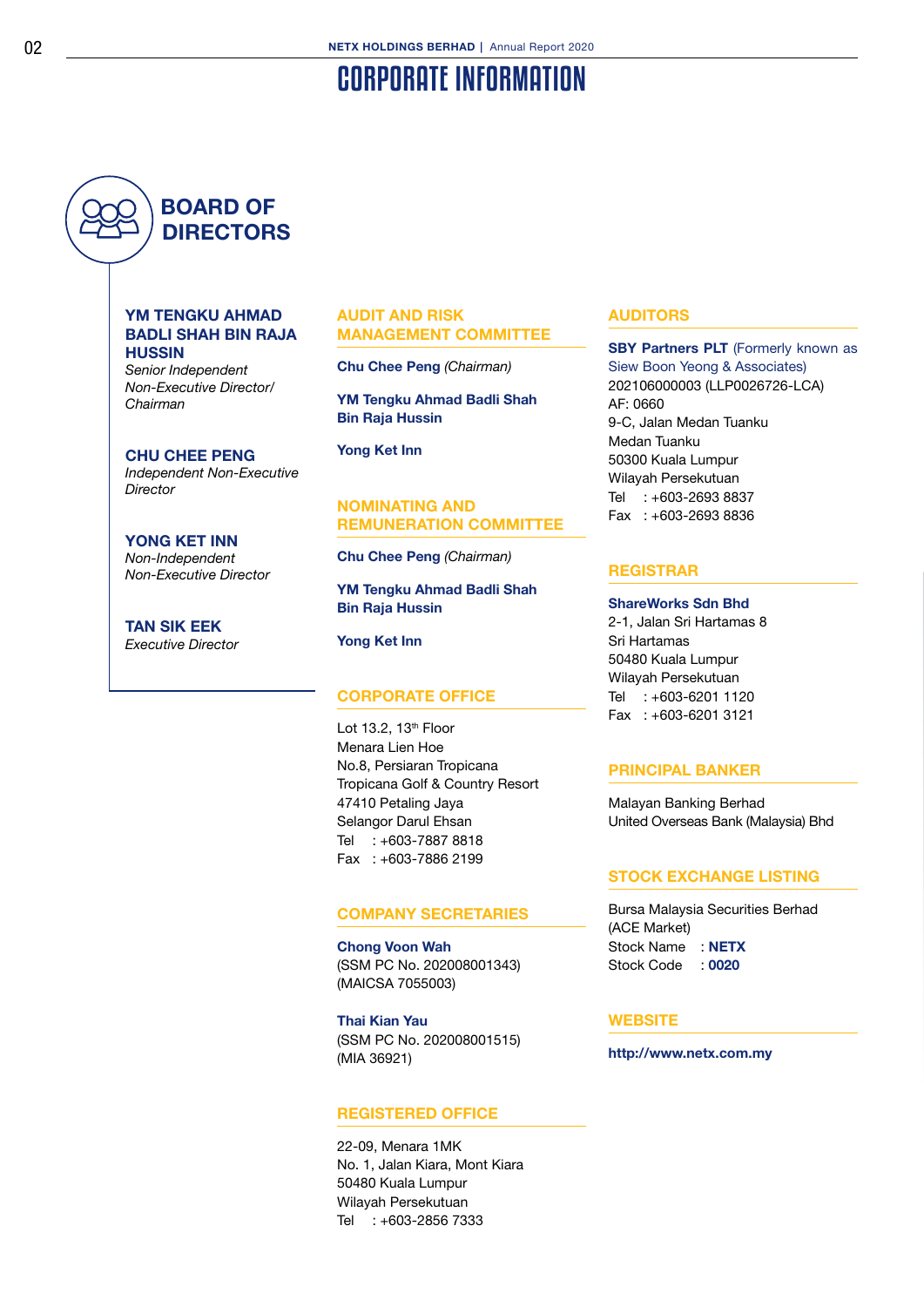# CORPORATE STRUCTURE

### ABOUT NET ×

NetX Holdings Berhad is a technology public listed company on Bursa's ACE market. Founded in 2000, NetX started off dealing primarily in the supply of network equipment and infrastructure. Fast forward to today, the company now pioneers the advancement of disruptive technologies through its subsidiaries in various industries: digital platforms, e-commerce and IT infrastructure among others.

In line with the company's strategy and vision in rethinking possibilities, NetX focuses on existing innovative technologies by making it better with the goal of challenging the markets they operate in.

NetX firmly believes in its philosophy of finding new and better ways of doing things through technology. Its businesses are geared toward redefining and challenging established and conventional practices that bring value to the betterment of whole societies.

### VISION

Disrupting existing industries through innovative technologies.

### MISSION

To challenge markets by driving innovation and consumer adoption that will bring greater value to societies.

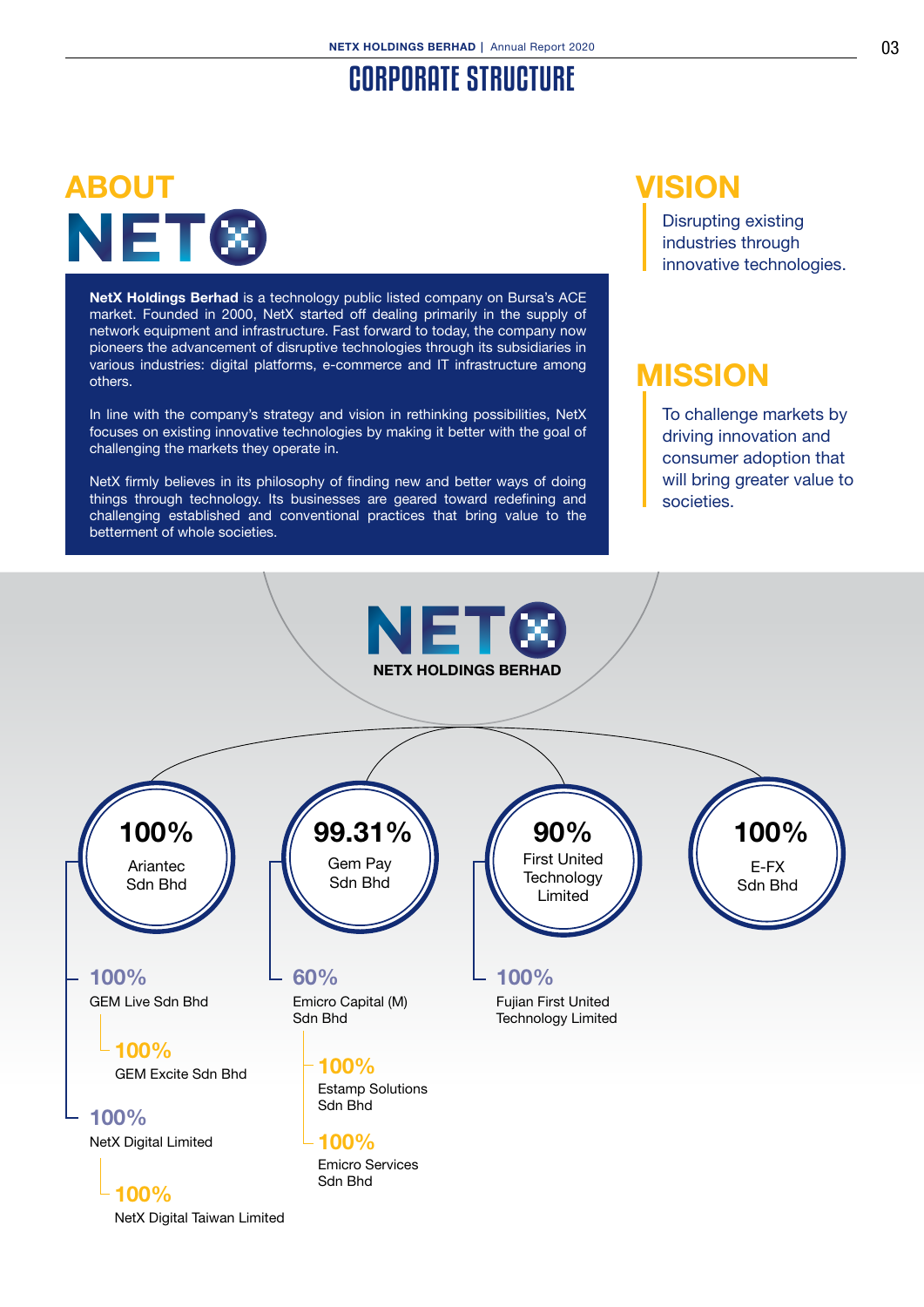### CHAIRMAN'S STATEMENT

Dear Shareholders

On behalf of the Board of Directors, I am pleased to present the Annual Report and Audited Financial Statements of NetX Holdings Berhad ("NetX" or "Group") for the financial year ended 30 November 2020 ("FYE 2020").

#### The Year In Review

The Group achieved higher revenue of RM14.90 million this year as compared to RM9.99 million previous period. The loss before tax for current year of RM17.01 million, is lower than previous period loss of RM31.99 million mainly due to higher revenue and profit from project sales of network equipment and infrastructure. The current year losses mainly attributed to impairment on intangible assets of RM8.05 million, share-based compensation expenses of RM1.68 million for share option granted to employees, fair value loss on investment in public listed company RM2.1 million, net loss on foreign exchange of RM1.91 milllion, professional fees on corporate exercise of RM1 million.

#### **OUTLOOK**

In 2020, growth within the digital economy has understandably accelerated as the COVID-19 pandemic gave birth to new digital businesses, forced traditional brick-and-mortar enterprises to pivot online, and saw millions of Malaysians go virtual for their e-commerce, entertainment, education, and food & grocery which has positively impacted the e-wallet or alternative payment solutions. According to Global Data research house, the Malaysia's e-commerce market is estimated to register 24.7% growth in 2020 and is expected to reach RM51.6 billion (US\$12.6 billion) by 2024, increasing at a compound annual growth rate (CAGR) of 14.3% between 2020 and 2024 while the alternative payment solutions has accounted for 25.3% from the e-commerce transacted in 2020.

It is evident that the digital technology and economy has allowed the business continuation following the outbreak of the COVID-19 pandemic and caused a paradigm swift for consumer behaviour. With various Government initiatives in promoting digitisation, we should anticipate both a healthy growth in digital users and increase in competition in solutions to meet the demand.

*(source - https://www.globaldata.com/covid-19-accelerates-e-commerce-growth-malaysia-saysglobaldata/#:~:text=According%20to%20GlobalData's%20E%2DCommerce,14.3%25%20between%20 2020%20and%202024.)*

#### Prospect and Strategy

The Group foresees that the digital wave will continue to transform our daily lives and now it has reached a scale that has never been achieved before with the new normal brought about by COVID-19 pandemic. According to the WeAreSocialDigital Report 2019, the digital economy market value of Malaysia is estimated at RM16 billion in 2019 and 3rd in e-commerce penetration within the South East Asian region. Despite a four-year period of rapid growth, there is still plenty of room for the market to continue to expand. According to the JP Morgan report, just under half the population is yet to shop online, meaning there are almost 16 million as-yet untapped e-shoppers. Our nation is also young: the average age is 28.7 years, and 44.2% of the population is aged 24 and under which means that there are an untapped generation of potential customers waiting to the exposed to the digital world.

Moving forward, the Group now aims to increase the user experience with GEM's platform ecosystem that is meant to grow both user base and increase the touchpoints for merchants who are looking to elevate their businesses. We are also exploring the advanced technologies such as artificial intelligence (AI), internet of things (IOT) or big data analytics and blockchain to improve our GemPay, GemSpot, Ping-U and Smart Vending Machine solutions and services. This will ultimately improve the overall user experience to remain competitive and improve our financial performance.

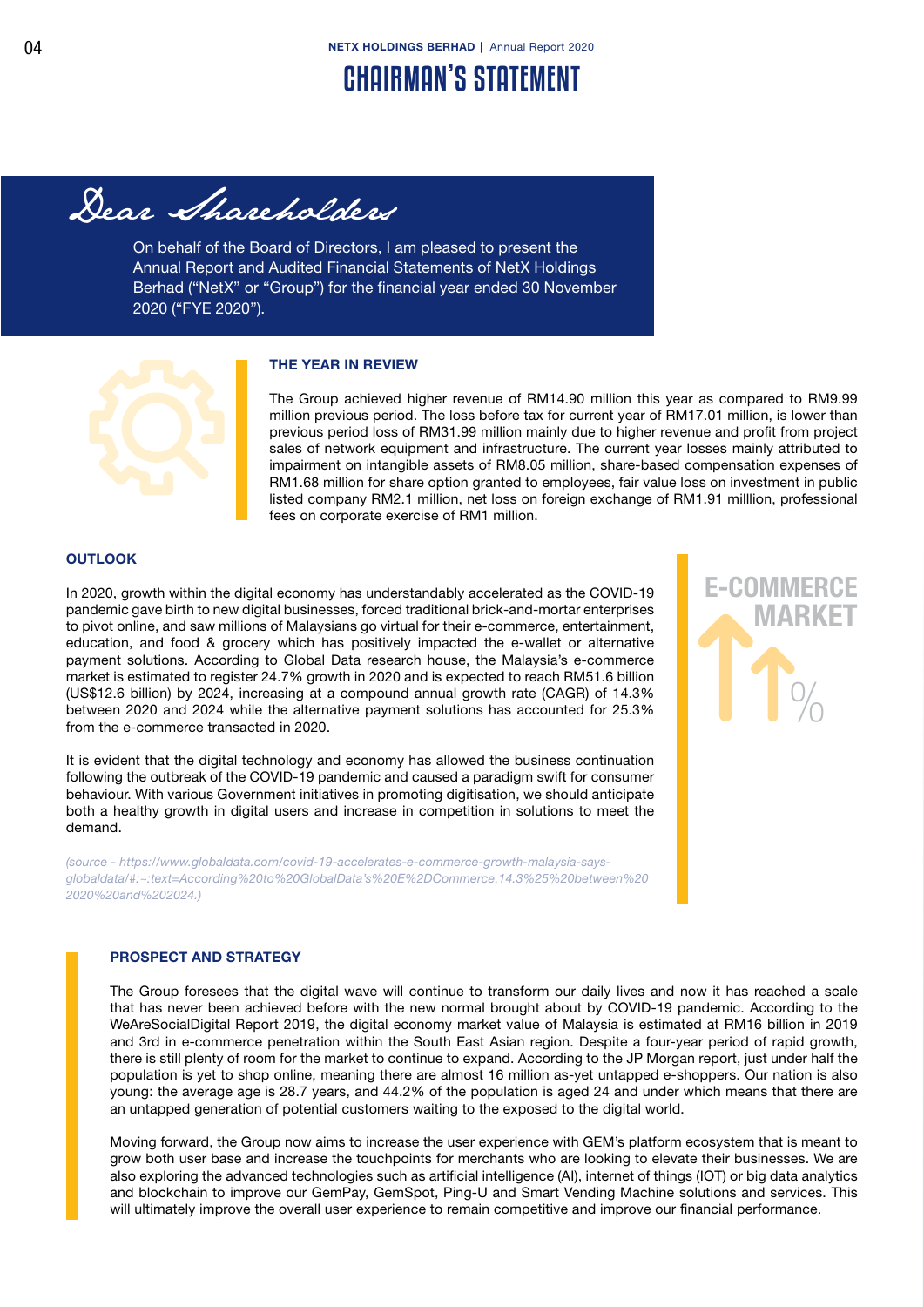### Chairman's Statement

#### Sustainability Matters

Sustainability is the core of what we do, and we aspire to pursue endeavours that positively impact the business, environment, and communities around us for a sustainable future. Hence, we are committed to adhering to the best sustainability practices as we strive to achieve our strategic goals with minimal environmental footprint.

Building a sustainable business is our foremost priority and this encompasses environmental, social, and governance concerns. Equally important is our excellent performance in health, safety and environmental standards. These as well as other initiatives are outlined in our Sustainability Statement set out from pages 12 to 13 of this Annual Report.





#### Acknowledgment and Appreciation

On behalf of the Board, I would like to convey my gratitude to our shareholders, valued customers, business merchants and partners, bankers and corporate advisors, and suppliers for their continued support and trust. I would also like to extend our appreciation towards our management team and employees for their untiring efforts and commitment to navigate through the difficult period during FYE 2020.

Finally, I would like to extend my heartfelt appreciation to my fellow Board members for your dedication, valuable advice, and service to the Board.

**YM Tengku Ahmad Badli Shah Bin Raja Hussin**  *Senior Independent, Non-Executive Chairman* 



GEMSPOT

The Modern F&B Concierge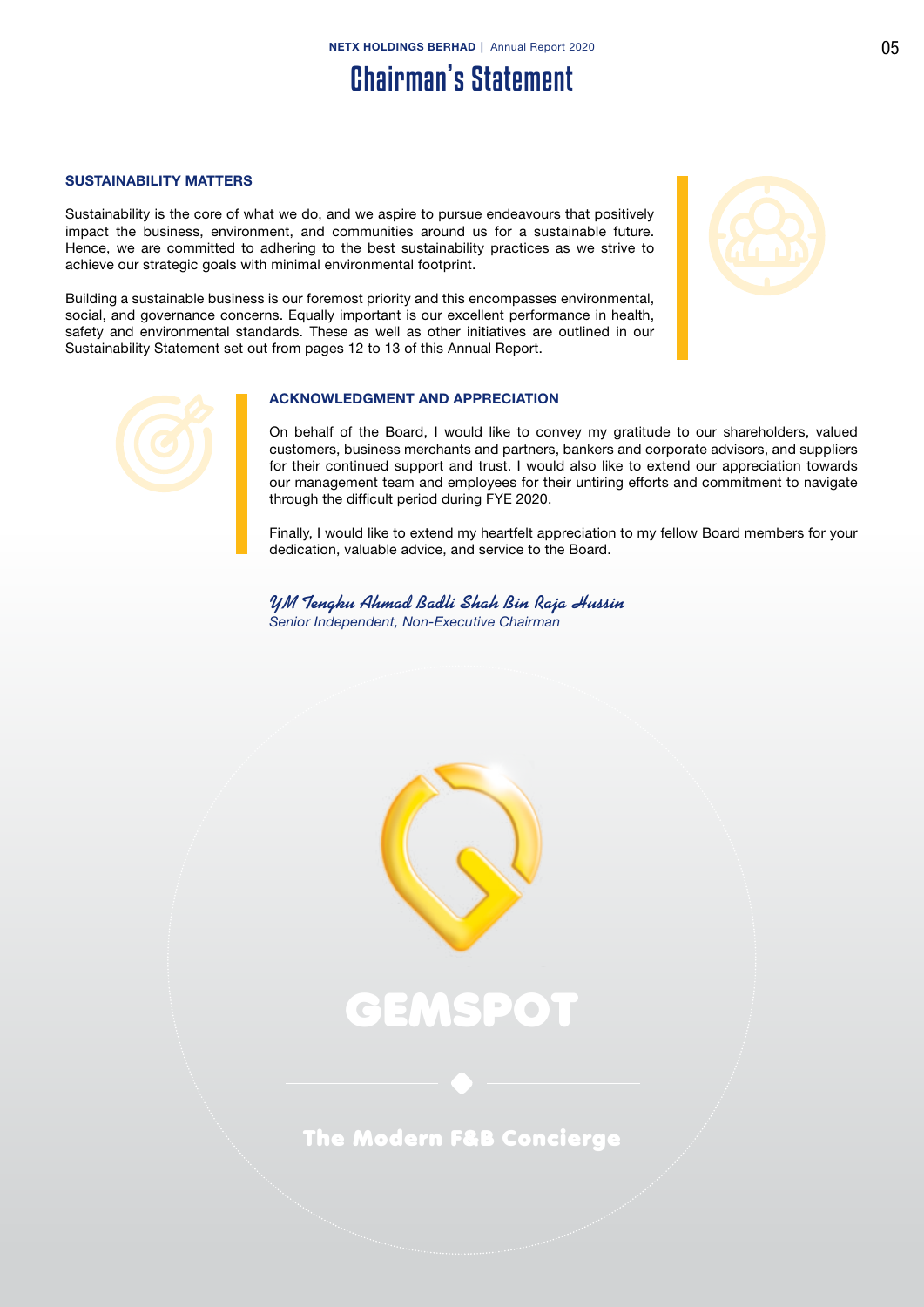### MANAGEMENT DISCUSSION AND ANALYSIS

#### COMPANY PROFILE AND **BUSINESS**

NetX Holdings Berhad ("NetX" or "Company" or "Group") is a public listed technology company on Bursa's ACE Market. Founded in 2000, NetX started off dealing primarily with the supply of network equipment and infrastructure. Today, the Company pioneers the advancement of disruptive technologies through its subsidiaries in various industries, namely digital platforms, e-payment solutions, e-commerce and IT infrastructure, among others.

The Group focuses on three key business pillars that are strategically operated through its subsidiaries namely Ariantec Sdn Bhd ("Ariantec"), a network equipment and infrastructure specialist, GEM Pay Sdn Bhd ("GEM Pay"), a payment solutions company which was acquired in 2015 as part of the Company's growth strategy and GEM Live Sdn Bhd ("GEM Live"), a lifestyle technology company specialising in digital application creations that aim at disrupting the F&B, entertainment and events scenes by offering greater access and value to both customers and businesses.

NetX, thru GEM Live is currently focused on building a comprehensive lifestyle ecosystem within the F&B industry which brings together the vision of elevated customer experiences, reduced merchant operational burdens and the elements of cashless payments through progressive digital integrations and solutions, creating not only a selfsustaining economy but also a new ecosystem that helps Malaysia flourish in its cultural, business and tourism segments.

#### CORPORATE VISION

In line with the Group's strategy and vision in rethinking possibilities, NetX focuses on existing innovative technologies by making it better to challenge the markets they operate in.

NetX firmly believes in its philosophy of finding new and better ways of doing things through technology. Its businesses are geared towards redefining and challenging established and conventional practices that bring value to the betterment of whole societies. The Group believes in harnessing existing technologies that have the potential to disrupt conventional standards and change the landscape of industries.

#### GROUP FINANCIAL REVIEW

|                                                                   | 12 months<br><b>Ended</b><br>30-Nov-20<br><b>RM'000</b> | 17 months<br><b>Ended</b><br>$30 - Nov - 19$<br><b>RM'000</b> | <b>Variance</b><br><b>RM'000</b> | $\%$ |
|-------------------------------------------------------------------|---------------------------------------------------------|---------------------------------------------------------------|----------------------------------|------|
| Revenue                                                           | 14,897                                                  | 9.993                                                         | 4.904                            | 49   |
| Gross Profit                                                      | 8,914                                                   | 3.844                                                         | 5,070                            | 132  |
| Gross Profit Margin (%)                                           | 60%                                                     | 38%                                                           |                                  | 22   |
| Other Operating Income                                            | 2,473                                                   | 2,913                                                         | (440)                            | (15) |
| <b>Administrative Expenses</b>                                    | (15, 556)                                               | (18, 108)                                                     | 2,552                            | 14   |
| <b>Other Operating Expenses</b>                                   | (12, 728)                                               | (20, 468)                                                     | 7.740                            | 38   |
| Loss Before Tax                                                   | (17, 013)                                               | (31, 995)                                                     | 14.982                           | 47   |
| Loss Attributable to Ordinary<br>Equity Holders of the<br>Company | (15, 871)                                               | (30,644)                                                      | 14,773                           | 48   |

#### Revenue and Gross Profit

The Group's revenue improved from RM9.99 million in the previous period to RM14.90 million in the current year. The gross profit margin also improved from 38% in the previous period to 60% in the current year. This was mainly due to higher revenue from the Non-payment solutions segment, which mainly derived from project sales of network equipment and infrastructure.

#### Administrative Expenses

The administrative expenses of the Group of RM15.56 million in current year, lower than RM18.11 million in previous period mainly due to lower marketing expenses to promote GEM business.

#### Other Operating Expenses

The other operating expenses of the Group of RM12.73 million in current year, lower than RM20.47 million in previous period mainly due to lower amortization of intangible assets of RM1.23 million (2019: RM4.35 million), bad debts written off of RM0.015 million (2019: RM7 million), fair value loss on investment in public listed company of RM2.1 million (2019: RM0.99 million), provision of doubtful debts of RM0.22 million (2019: RM4.1 million) and intangible assets written off of RM0.019 million (2019: RM2.82 million). However, lower other operating expenses were mitigated by higher share-based compensation expenses for share option granted to employees of RM1.68 million (2019: RM0.81 million) and higher terminal written off of RM0.63 million (2019: RM0.02 million).

#### Loss Before Tax

The loss before tax of the Group in current year of RM17.01 million, lower than RM31.99 million in previous period, mainly due to lower expenses couple with higher gross revenue and gross profit, which was explained in the notes above.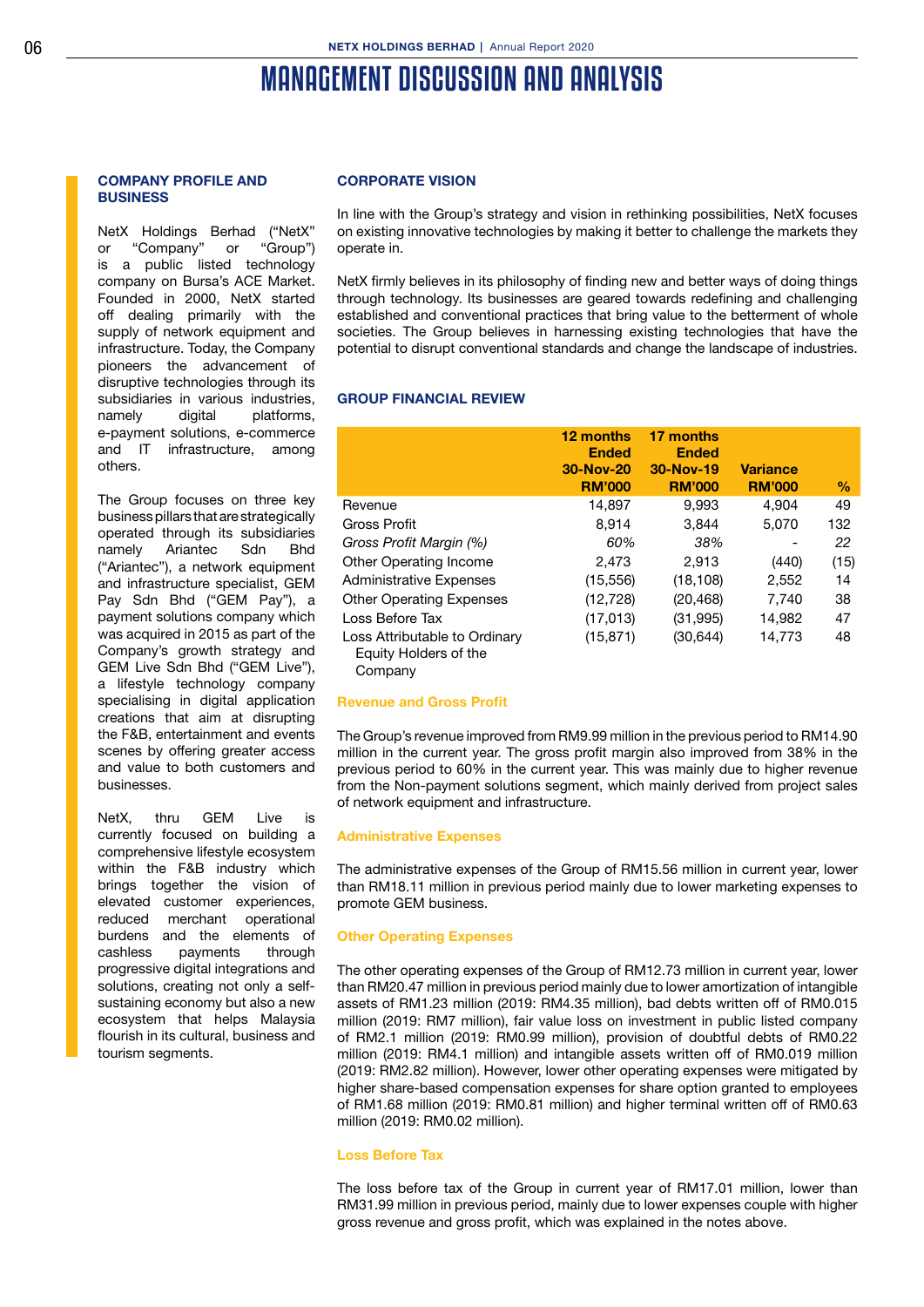#### REVIEW OF BUSINESS AND OPERATIONS

The Group operates in three different business segments according to the nature of activities of its subsidiaries, namely electronic payment services, non-electronic payment services, and GEM's mobile app.



#### (A) Non-Electronic Payment Services

The business segment consists of trading and provisioning of network equipment and infrastructure, system design, integration, and other related services.

The revenue from this segment is dependent on projects secured and therefore inconsistent throughout the year. This segment achieved a higher revenue and profits from RM0.35 million revenue and loss before tax of RM1.90 million in the previous period to RM12.49 million revenue and profit before tax of RM4.81 million in the current year respectively, mainly contributed from a few projects sales of network equipment and infrastructure in current year, while previous period's revenue was mainly the balance of progress billings of contracts secured in prior years.

#### (B) Electronic Payment Services

This business segment includes the following:-

- Provision of payment software licensing, mobile payment solutions and support services including its related software and hardware.
- Provision of Master Merchant and sub-contractors' services and revenue sharing with financial services company in Malaysia.
- Sales and Rental of EFTPOS terminal.

Since the acquisition of GEM Pay in year 2015, a payment solutions company, the Group has been working to increase the number of merchants in Malaysia. However, revenue has dropped from RM5.98 million in the previous period to RM0.36 million in the current year due as there was a drop in the provision of payment software licensing and mobile payment solutions in current year.

The economy has seen the gradual evolution from offline to online towards a cashless state. GEM Pay intends to approach other online payment service providers in the region to collaborate in offering cashless solutions to merchants. GEM Pay is also in the middle of developing a Point-of-Sale System with payment system integrated to assist merchants to strive through the current challenging economic environment.

The loss before tax of RM8.06 million this year mainly due to impairment on intangible assets of RM6.45 million (2019: RM Nil), terminals written off of RM0.63 million (2019: RM0.02 million) and minimum resources required to service the existing merchants. The loss before tax of RM14.96 million in previous period were mainly arise from amortisation of intangible assets of RM3.37 million, intangible assets written off of RM2.82mil, bad debts written off of RM7 million and provision of doubtful debts of RM2.06 million.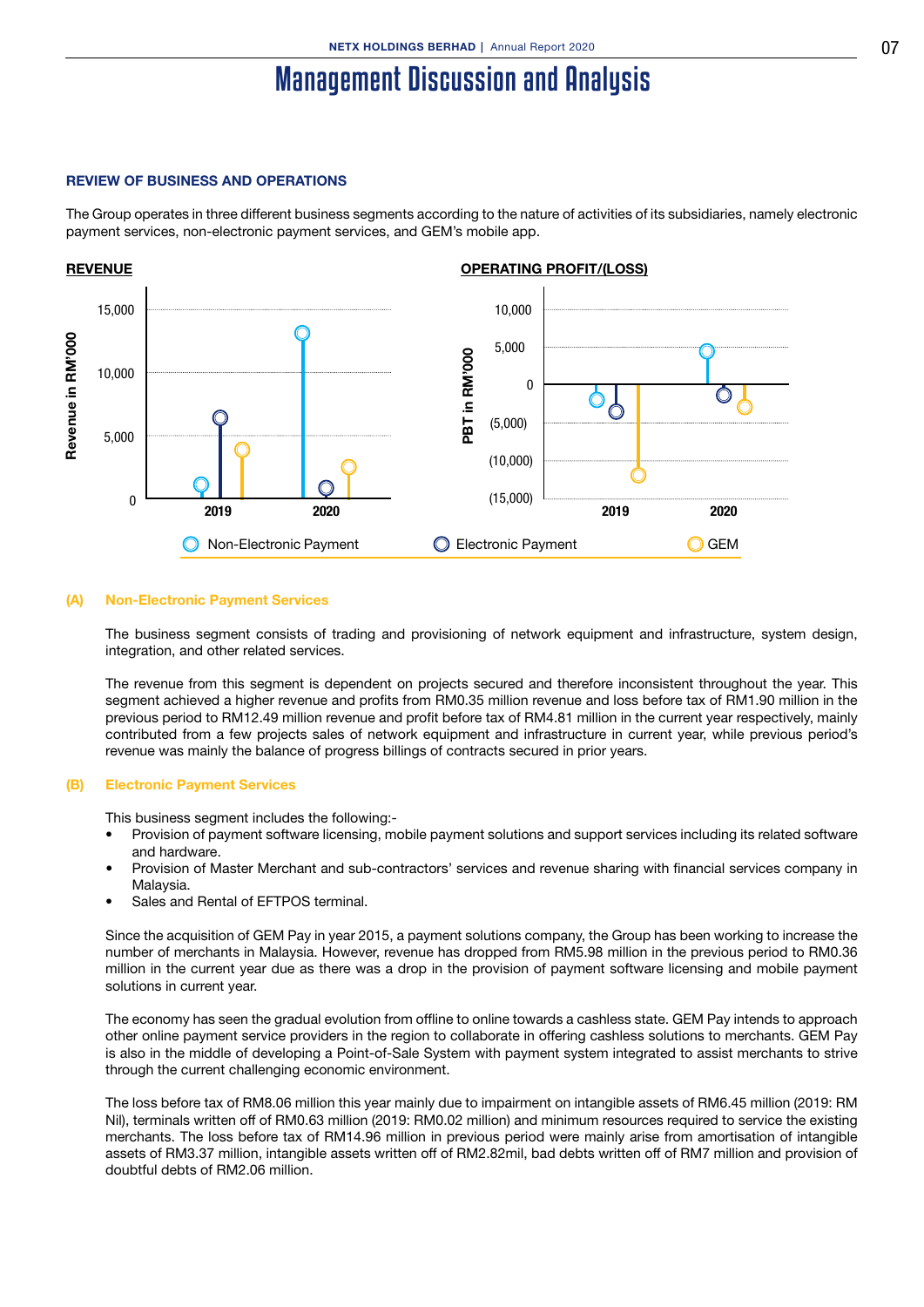#### REVIEW OF BUSINESS AND OPERATIONS (CONTINUED)

#### (C) GEM

GEM stands for "Great Experiences Matter" and is a mobile lifestyle application that allows users to access popular restaurants or events and make reservations or request food or gifts delivery with just a few clicks within a single platform.

GEM mobile app consists of the following features:-

- Dining Reserve seats at popular F&B outlets and pre-purchase F&B deals & promotions.
- Party Reserve seats, tables or rooms at bars, pubs, clubs or karaoke outlets and pre-purchase drink deals in advance; or
- Food & Gift delivery Purchase meals or gifts at various F&B or gift outlets and delivered to the user's premises.

Apart from the principal functions, the GEM app features a social media platform and customer loyalty rewards. Sources of income are generated through commission from merchants, advertisement fees and content sponsorship features.

The revenue from this segment for 12 months ended 30 November 2020 of RM2.05 million is slightly lower than 17 months revenue of RM3.66 million in previous period. However, the loss before tax has reduced significantly from RM12.61 million in previous period to RM6.13 million in current year mainly due to lower marketing expenses and better cost control. The losses in this segment is due to resources invested for expansion and promotion of this business.





In line with GEM's marketing strategies, the Group has been working to expand its user and merchant base by initiating intensive marketing activities. Roadshows, events, preparation of marketing content and material, distribution of promotional codes, strategic brand tie-ups, public relations, and merchant store advertising are GEM's offline marketing campaigns. Digital marketing, on the contrary, has been used to retain users. This is achieved through various online channels including social media as well as online promotional campaigns.

Although losses were incurred, our GEM application has achieved approximately 230,000 app downloads with 2,000 weekly active users and 500 signed active merchants as at 30 November 2020.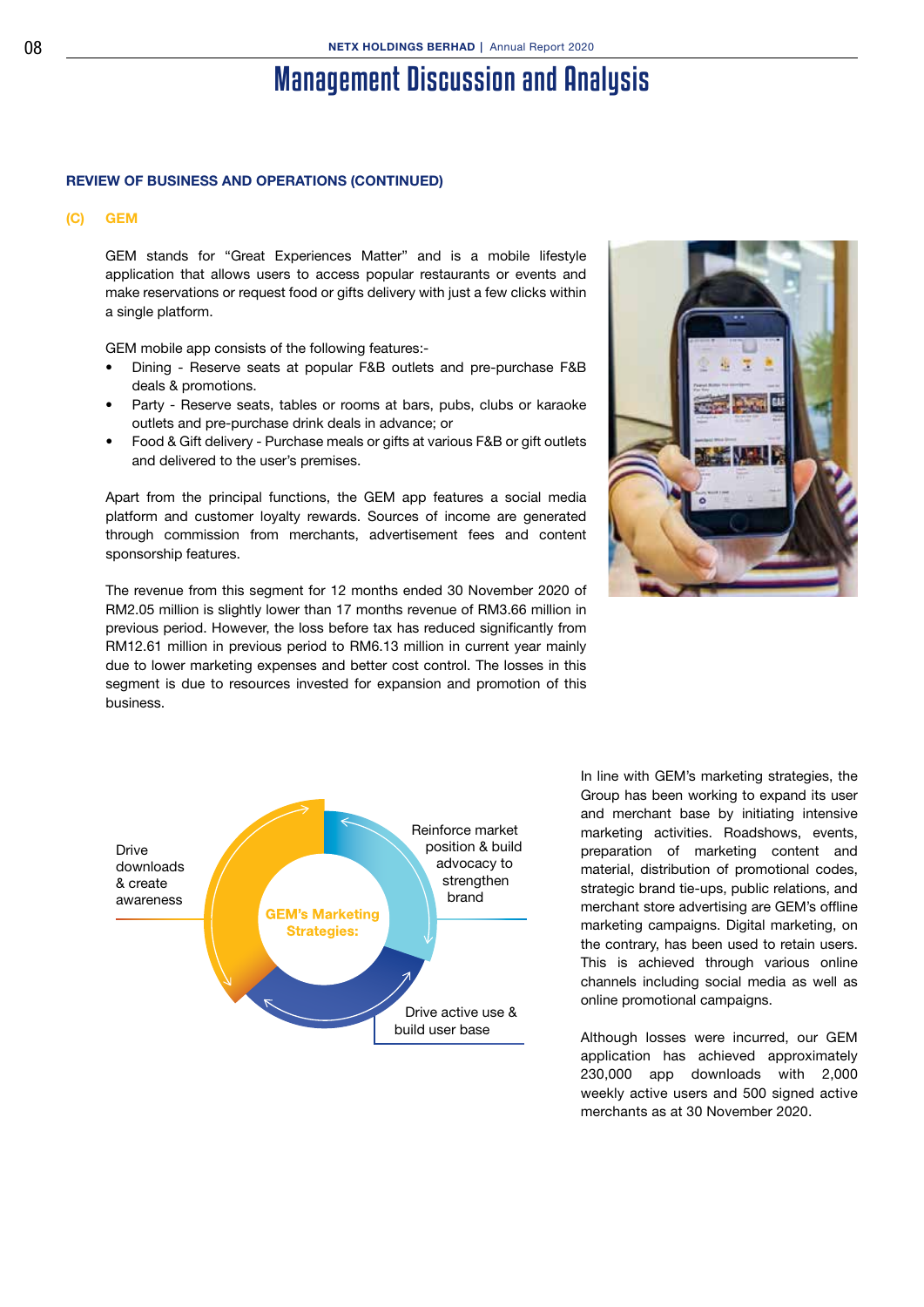#### ANTICIPATED RISKS AND MITIGATING FACTORS

The Group's business activities may be exposed to risks, many of which are beyond our control. Recognising the importance of having a structured and organised approach to identify and mitigate risks that may have a material effect on our operations and performance, financial condition and liquidity, a risk management and internal control framework has been established. The Group is exposed to the following major risks:-

#### (i) Changes in Technology Risk

The Group operates in a dynamic market where its products are prone to the evolving needs of the ICT and mobile payment industry and the online food delivery service market, frequent and potentially new product introductions and enhancements that may be disruptive to the industry. The Group's future growth and success would significantly depend on continuing marketing acceptance of its products, and its ability to develop new products to meet the requirements of the Group's customers.

Hence, the Group is keeping abreast of the latest industry trends and developments, both locally and abroad. The Group is focusing its efforts on developing the latest generation of its mobile app (GEM Live) which provides a platform for users to access popular restaurants or events, and make reservations or request food or gift deliveries. Besides, the Group also invests in new product development and infrastructure and is on the lookout to acquire smaller technology companies that will enhance its solution offerings to ensure competitiveness.

#### (ii) Competition Risk

The Group is also mindful of the change in the competitive landscape. The Group faces competition from new entrants, as well as the existing players in industries that offer similar products and services. In order to stay ahead of the competition, the Group may need to incur additional costs to run marketing, advertising and promotional activities for the continuous acquisition of consumers and merchants to use its application. The management of the Group will remain relevant by leveraging on present and future strategic alliances to create value. As part of the risk management toolbox, the Group is continually on the lookout to forge strategic alliances.

#### (iii) Investment Risk

The Group is exposed to investment risk as it invests in new product development initiatives and infrastructure or acquiring smaller technology companies that will enhance its solution offerings to ensure its competitiveness. Pre-investment assessments and evaluation of proposed investments are carried out by the Executive Director before being tabled to the Board of Directors for approval. Experienced staff will be designated to implement the investment plan, and closely monitored by the Executive Director. The Board of Directors monitors investment progress and results through regular updates from the Executive Director or the management at the Board of Directors meeting.

#### (iv) Foreign Exchange Risk

The Group is exposed to foreign currency risk on sales, software developments and investments, that are denominated in a currency other than Ringgit Malaysia. The currencies giving rise to this risk are primarily the U.S. Dollar ("USD") and the HKG Dollar ("HKD"). As such, any fluctuation in foreign exchange rates would have an impact on our profitability and financial performance. To mitigate the impact of currency fluctuation on our financial results, the exposure of foreign currency risk is closely monitored on an on-going basis to ensure that the net exposure is at an acceptable level.







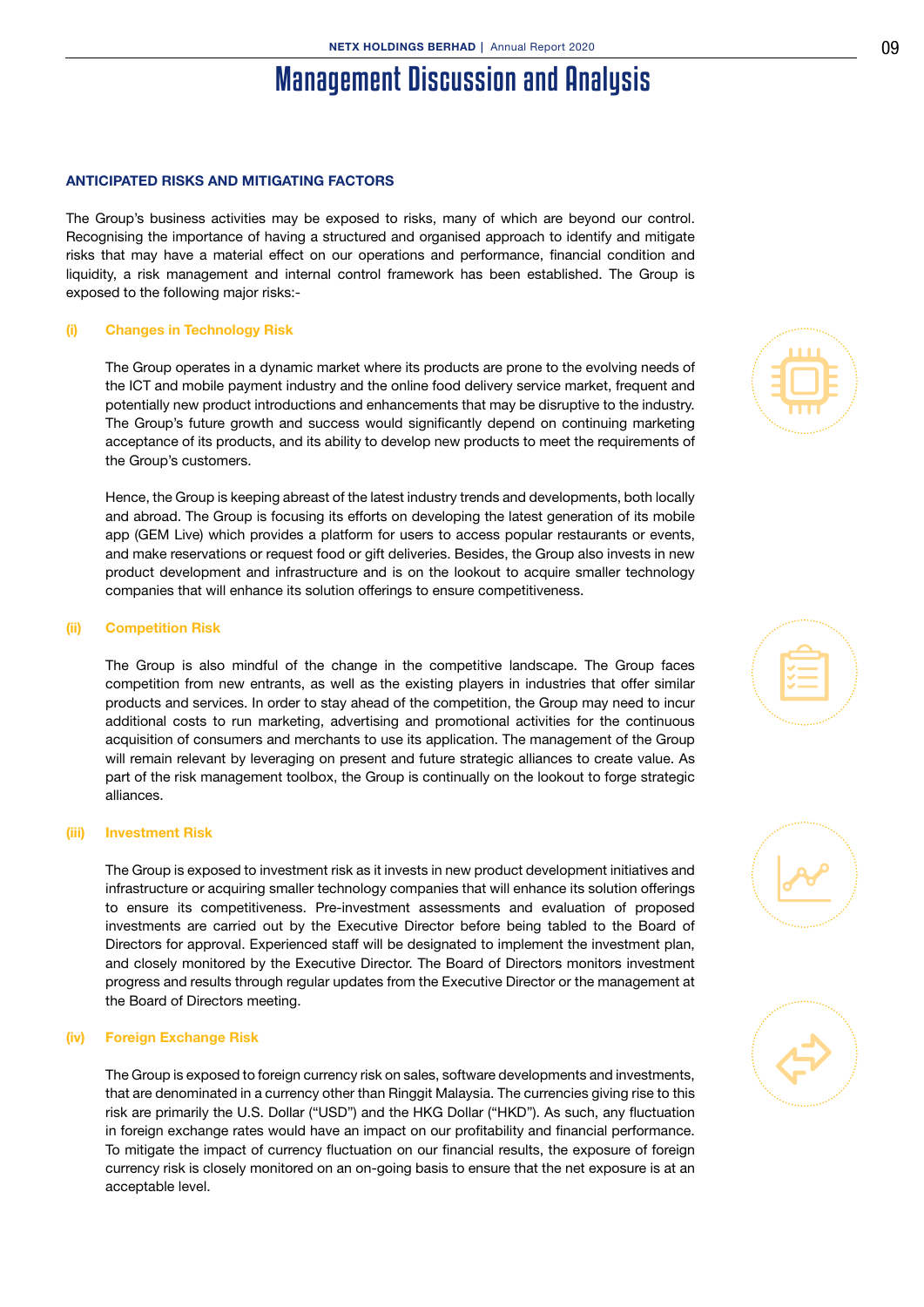#### ANTICIPATED RISKS AND MITIGATING FACTORS (CONTINUED)

#### (v) Credit Risk

The Group's exposure to credit risk arises primarily from trade receivables. The Group manages its credit risk exposure of receivables by assessing counterparties' financial standings on an ongoing basis, credit check using a more stringent process of vetting new customers' profiles and implementing a more proactive legal recovery process for delinquent accounts.

#### (vi) Political, economic and regulatory considerations

Any developments in political, economic, regulatory and social conditions could materially affect the Group's financial and business prospects. Other political uncertainties that could unfavourably affect us include changes in political leadership, war, economic downturn, financial crisis, expropriation, nationalisation, re-negotiation or nullification of existing contracts, changes in interest rates and methods of taxation. The Directors keep abreast of the government policies, rules and regulations and will take necessary action to ensure compliance.

#### (vii) Reliance on key relationships with Acquirer

The Group's payment services business is heavily dependent on the relationship with the Acquirer and its intent in acquiring merchants. An Acquirer is an entity (bank or non-bank) registered with Bank Negara Malaysia that provides merchant acquiring, including inter-alia, signing up merchants, deploying EFTPOS terminals for payment cards and accepting card payments on behalf of merchants. Our subsidiary, GEM Pay, is a master merchant appointed by two Acquirers to recruit qualified merchants to sign up for our payment solutions. GEM Pay is constantly looking at collaborations with other Acquirers or business partners so that we are not dependent on merely two Acquirers.

#### FUTURE OUTLOOK

COVID-19 has had a major impact on global growth, particularly due to its capacity to disrupt and dismantle development progress that has been made across social, business and economic fronts. For as long as a vaccine is yet to be found, the entire global economy - Malaysia included - remains at its mercy. At the heart of this unprecedented economic challenge is the consequential threat to lives, as well as risk of increased poverty and long-term systemic damage to our socio-economic fabric.

According to Belanjawan Economic Outlook 2021 report, the Covid-19 pandemic and its various iterations not only flattened the COVID-19 curve but also contributed to the deep contraction of the Country's GDP by 8.3% in the first half of 2020 and expects a fiscal deficit to reach 6% of the Country's GDP by end of year 2020. However, with various Government initiatives - PRIHATIN SME+, PENJANA and KITA PRIHATIN, the Government aims for an economic rebound to 7.5% by year 2021 while balancing the healthcare management and pursuing economic recovery during the pandemic.

Nevertheless, the COVID-19 pandemic has signaled a swift in consumer behaviour to digital economy as means to acquiring essential goods. The online food deliveries in Malaysia were an up-and-coming trend within urban areas, with the help of technology companies such as Grab and Foodpanda with its ecosystem from online payment or alternative payment solutions. The service was popular among millennials but struggled to reach the other, more mature demographics. However, COVID-19 pandemic has quickly broke that barrier since all restaurants were forced to close for physical dining during the movement control order and more are adopting this trend. With the on-going vaccination program being rollout worldwide, the year 2021 outlook looks to be optimistic on economic activities.

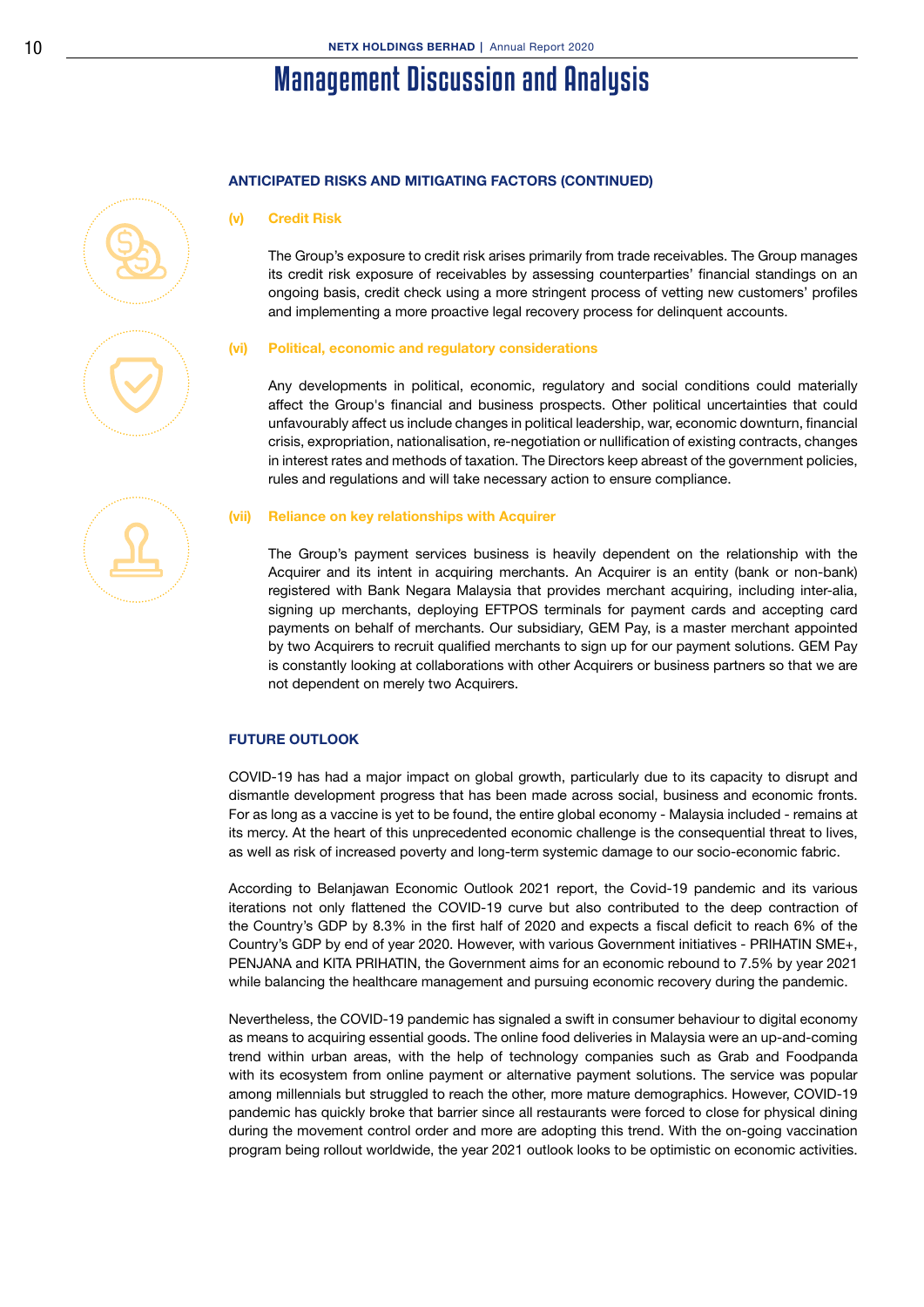#### FUTURE OUTLOOK (CONTINUED)

With the above the Group intends to intensify the revamp of GemSpot Biz platform which offers F&B merchants a variety of in-house marketing services such as photoshoots, videography, copywriting and graphic design. These services appeal to smaller F&B helps position GemSpot Biz as a one-stop provider for the merchant's marketing needs. Merchants are also able to access the mobile application space by listing and promoting their event / venue in GemSpot at a relatively cheaper cost as opposed to developing and maintaining their own proprietary mobile application.

The Group intends to undertake the development of a F&B celebrations e-commerce platform, marketing of GemSpot and GemSpot Biz and enhancement of GemSpot and GemSpot Biz by way of incorporating a business intelligence and data analytics system. The business intelligence and data analytics system is expected to allow the Group to obtain meaningful and useful insights on consumer preferences, buying behaviours which allows for the Group to better enhance the consumers' experiences and allow the F&B merchants to adopt a more tailored and targeted marketing and advertising strategies. By leveraging on its business intelligence and data analytics system, the Group is also better able to tailor its marketing strategies and tap into the F&B market efficiently and effectively.

The Group has also on 14 December 2020, via GEM Pay acquired 60% equity stake in Emicro Capital (M) Sdn Bhd ("Emicro"). Emicro is primarily involved in the licensed money lending business. In today's challenging retail and economic environment, merchants are looking for trusted way to help drive average order values and conversion. The consumers are looking for more flexible and responsible ways to purchase their needs. This acquisition is intended to allow NetX to venture into the microfinancing of mobile prepaid credit and buy now, pay later strategy to diversify the revenue steam of the Group.

Gem Pay will also work closely with Emicro to secure the digital money lending license. By leveraging Emicro's top in-class digital technology, SMEs and general public will only be required to undergo an easy and fast online application, in the event of the application being approved, the requested funding will be deposited into the bank accounts within 6 hours. Emicro's artificial intelligence and machine learning will be able to help identifying the creditability of customers, as well as ensuring the financial position of the Group.

Gem Pay also noticed with the current economic environment, a lot of companies have implemented pay cut to their staffs to keep the company surviving, many of the staffs are facing difficult financial challenges with the pay cut, hence Gem Pay also working with Emicro to roll out staff loan services to companies. By tapping into company HR records, the staffs will be able to withdraw their salary through Emicro platform in advance. In the event of emergency, the staffs will

be able to apply for the loan and receive the funds within 24 hours without need to go through tedious application process.

However, against the backdrop of the on-going uncertainty and efficacy of the vaccination, we can only focus on aspects that we can and must control. The Group is adopting a cautious approach while remaining flexible in executing our strategic plan in expanding our existing business and identifying new business opportunities to ensure adequate funding and sustainable profitability throughout the unprecedented time.



#### ACKNOWLEDGEMENT

On behalf of the Management, we would like to extend our appreciation to our Board of Directors for their counsel, as well as to all our stakeholders for their continued support and their loyalty alongside us.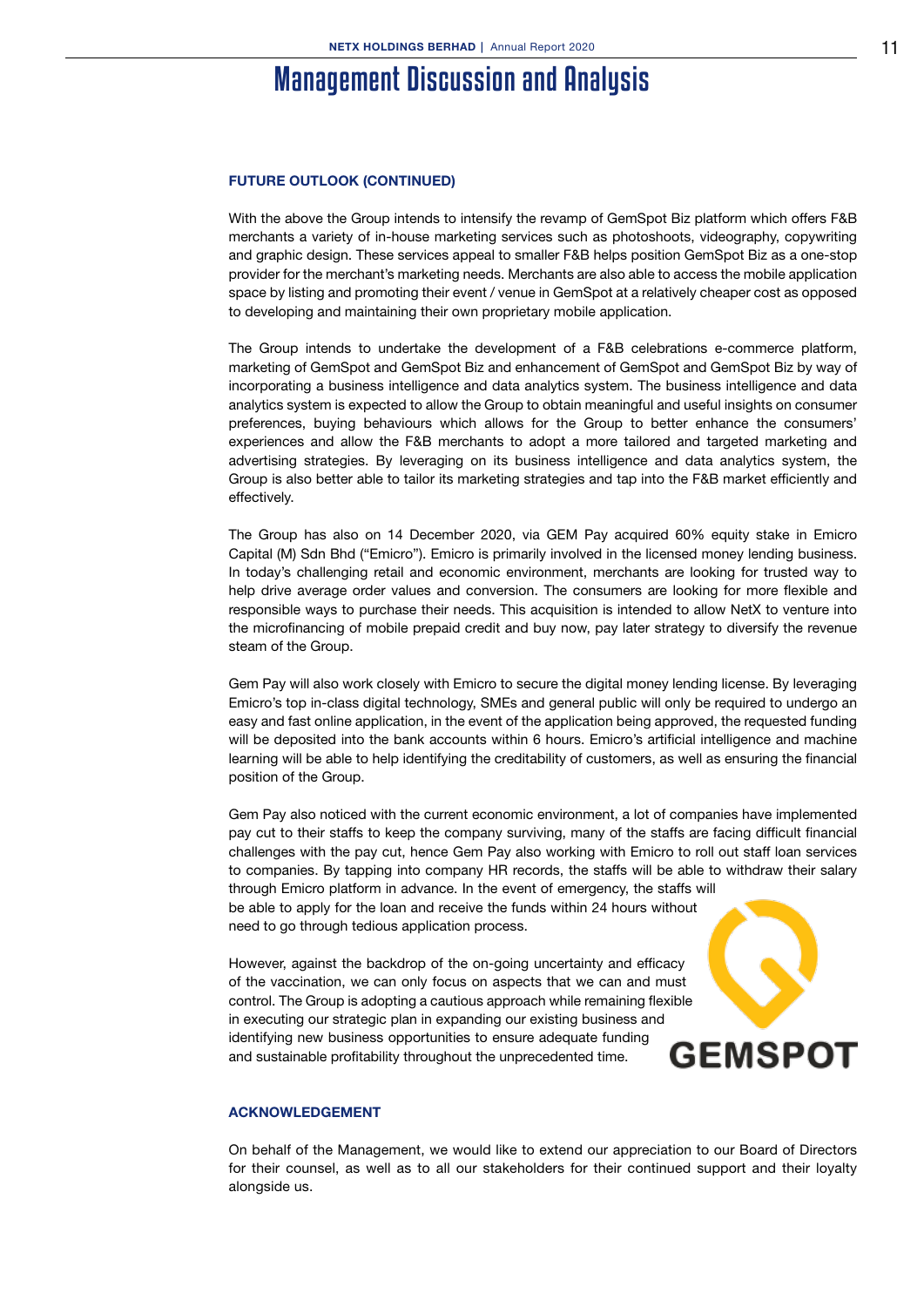### CORPORATE SUSTAINABILITY STATEMENT



NetX Holdings Berhad ("NetX" or "Company" or "Group") strives to adopt a progressive approach in integrating sustainability in everyday operation. We believe that solid commitment to sustainability form the foundation of good corporate culture and upholds the highest level of corporate governance. We endeavour to manage our business in a socially responsible manner that align to our Group's business strategy. Apart from looking into the interest of our stakeholders, customers, investors, employees and suppliers, we also pay attention in creating a positive influence towards the large community.

#### Reporting Scope and Period of this Statement

This Statement is prepared in accordance with the Bursa Securities' Sustainability Reporting Guidelines (2<sup>nd</sup> Edition) which focus on economic, environmental and social opportunities and risks. This Statement covers NetX and its subsidiary companies which NetX has direct management control for the financial year ended 30 November 2020.

#### Sustainability Approach

In this competitive, challenging and evolving business environment, robust sustainable growth is vital by managing risks and opportunities to ensure the Group's longterm viability and success. Therefore, the Group's primary objective is to operate its businesses in a cost-effective, socially, and environmentally responsible manner for all stakeholders. The diverse stakeholder groups are the Board of Directors, shareholders, customers, employees, merchants, contractors, regulatory and government authorities, and local communities. The mechanisms adopted in the sustainability strategy include code of business conduct and ethics, operational policies and processes, management systems and audit reviews.

The recent global COVID-19 outbreak at the end of 2019 and its escalation in the first quarter of 2020 highlights additional concerns impacting the Group's businesses, health and safety of employees and local community. During the Movement Control Order ("MCO"), the Group's operations remained functional to support the merchants' and customers' requirements during the period. All internal and external meetings and correspondences were carried out remotely by web conferencing, emails and mobile messaging. Relevant travel and health advisories were issued by the Management to employees. In compliance with the MCO, necessary measures including provision of hand sanitisers and temperature checks were provided at the entrances of office premise for all visitors and employees, and strict Standard Operating Procedures ("SOP") in accordance to Ministry of Health Malaysia's directives imposed on our Gemspot delivery services to safeguard their safety and well-being.

#### SUSTAINABILITY GOVERNANCE

The Group's sustainability is governed by the Board for the oversight and responsibility of the sustainability strategies, initiatives and performance. The Board evaluates economic, environmental, social and governance risks to ensure appropriate systems and internal controls are in place to safeguard compliance, business ethics, integrity, transparency, and other matters. The Board is responsible for overseeing the implementation progress of sustainability initiatives, based on directions approved by the Board.

In order to continue creating business value and sustainable efficiency, the Group regularly engage with the key stakeholders to meet their expectations and address material issues which impact business growth. A summary of engagement approach adopted by the Group is as follows: -

| <b>Stakeholders</b>                 | <b>Sustainability Topic</b>                                                                                                                                        | <b>Types of Engagement</b><br><b>Methods</b>                                                                                      | <b>Initiatives</b>                                                                                                                                                                                         |
|-------------------------------------|--------------------------------------------------------------------------------------------------------------------------------------------------------------------|-----------------------------------------------------------------------------------------------------------------------------------|------------------------------------------------------------------------------------------------------------------------------------------------------------------------------------------------------------|
| Investors/<br><b>Shareholders</b>   | • Financial performance &<br>transparency<br>• Business sustainability                                                                                             | • Corporate website<br>• Annual & quarterly reports<br>• Corporate announcements<br>• General Meetings                            | • Shareholder & investor<br>engagement<br>• Generate sustainable financial<br>returns                                                                                                                      |
| <b>Board of</b><br><b>Directors</b> | • Financial performance<br>• Business sustainability<br>• Corporate governance                                                                                     | • Quarterly Board meetings<br>• Other ad hoc channels (e.g.<br>email, web conferencing<br>meetings)                               | • Business strategy management,<br>risk assessment, sustainable<br>business practices to improve<br>financial performance<br>• Compliance with regulatory<br>guidelines & standard operating<br>procedures |
| <b>Employees</b>                    | • Business direction & financial<br>performance<br>• Performance management &<br>career development<br>• Remuneration & benefits<br>• Employment security & safety | • Annual performance<br>appraisal<br>• Monthly management<br>meetings<br>• Multiple channels (e.g.<br>emails, meetings, training) | • Training & development<br>• Performance oriented appraisal<br>• Meetings / dialogue / townhall<br>sessions for employee<br>engagement                                                                    |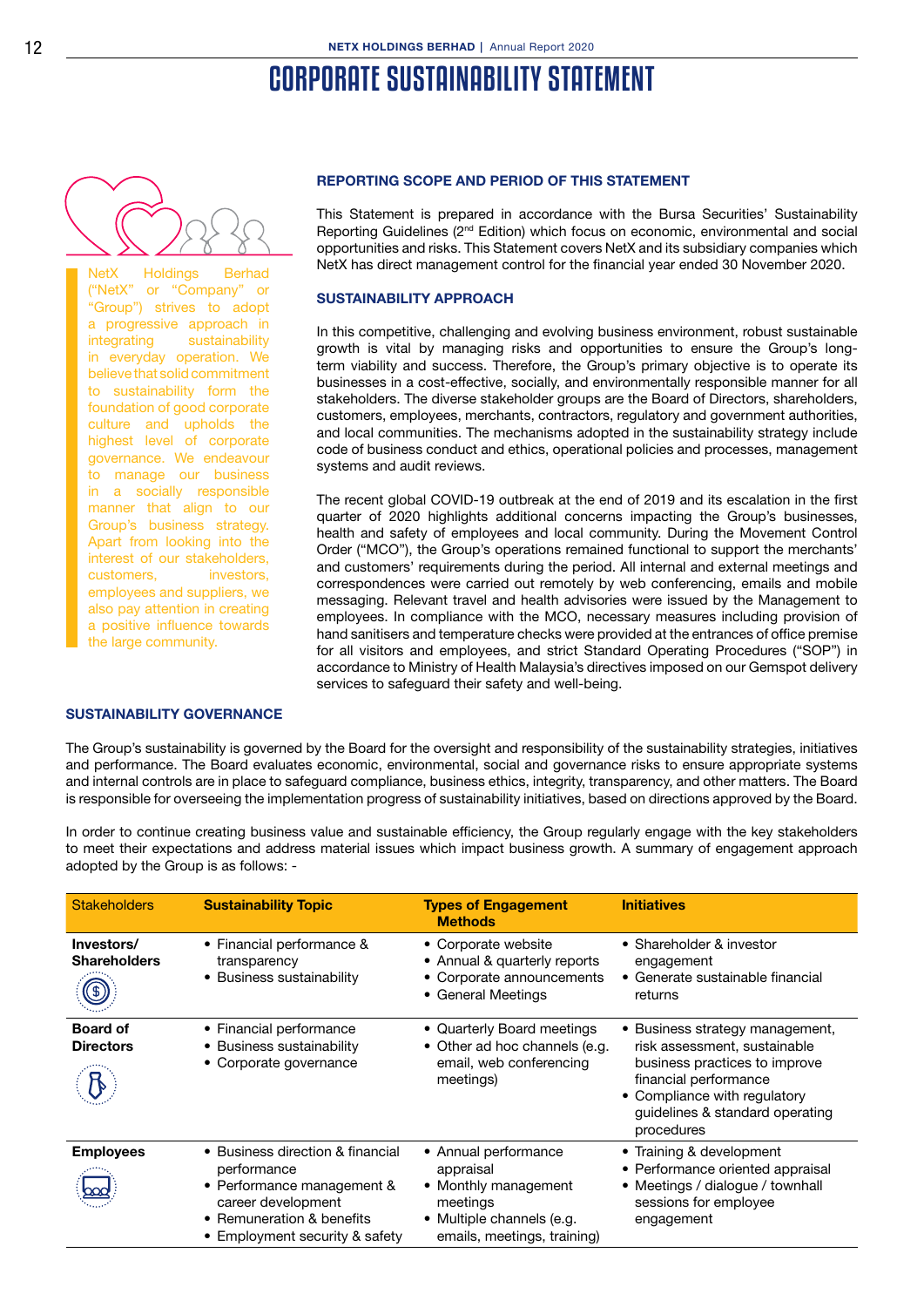# Corporate Sustainability Statement

| <b>Stakeholders</b>                                | <b>Sustainability Topic</b>                                                                                                                                                 | <b>Types of Engagement</b><br><b>Methods</b>                                                                                                                                     | <b>Initiatives</b>                                                                                                                            |
|----------------------------------------------------|-----------------------------------------------------------------------------------------------------------------------------------------------------------------------------|----------------------------------------------------------------------------------------------------------------------------------------------------------------------------------|-----------------------------------------------------------------------------------------------------------------------------------------------|
| Merchants &<br><b>Delivery Partners</b>            | • Product and service quality<br>• Ethical & efficient management<br>& collection system                                                                                    | • Merchant & delivery<br>partner quality and service<br>evaluation by customer<br>· Multiple channels (email,<br>phone call, training)<br>• Site visit to merchants'<br>premises | • Establish good long term<br>relationship with merchant &<br>delivery partner to maintain<br>reliability throughout the value<br>chain       |
| Government<br>and Regulatory<br><b>Authorities</b> | • Regulatory disclosures<br>• Compliance with regulatory<br>/ government authorities'<br>requirements                                                                       | • Risk management and<br>internal control<br>• on-time periodic reporting<br>• Participation in<br>programmes organized by<br>Government bodies                                  | • Compliance with regulatory<br>requirements<br>• Annual Report                                                                               |
| <b>Customers</b>                                   | • Product and service innovation<br>& quality<br>• Customer satisfaction & loyalty<br>• Effective resolution of<br>complains & improvements<br>• Safety, security & privacy | Customer Feedback via<br>multiple channels (e.g.<br>emails, Gemspot platform,<br>social media platforms)                                                                         | • Food quality & delivery service<br>excellence<br>• Online/offline communication<br>channels                                                 |
| <b>Community</b>                                   | • Environment protection<br>• Local community activities<br>involvement                                                                                                     | • Participating to the local<br>communities' activities<br>• Sponsorship and donations                                                                                           | • Maintain our promise towards<br>corporate social responsibility and<br>improve wellbeing of individuals<br>from the charitable organisation |

#### APPROACH TO SUSTAINABILITY

The following table provides the details of the identified material issues which were classified in below categories and our approaches towards maintaining sustainable business and generating long-term shareholder value:-

| <b>Stakeholders</b>                                | <b>Sustainability Topic</b>                                                                                                                     | <b>Types of Engagement Methods</b>                                                                                                                                                                                                                                                                                                                                                                                                                                                                                                                                                                     |
|----------------------------------------------------|-------------------------------------------------------------------------------------------------------------------------------------------------|--------------------------------------------------------------------------------------------------------------------------------------------------------------------------------------------------------------------------------------------------------------------------------------------------------------------------------------------------------------------------------------------------------------------------------------------------------------------------------------------------------------------------------------------------------------------------------------------------------|
| Economic<br>Performance                            | • To ensure sustainability in financial<br>performance<br>• Code of Ethics and Conduct<br>• Innovation, Automation and<br>Intellectual Property | • Introduced employee KPI performance measurement system<br>for each division.<br>• Continuous review of the Group's Code of Ethics and Conduct<br>within the Employees' Handbook to instill ethics, integrity,<br>accountability, transparency, and professionalism.<br>• Continuous Innovation of our products and solutions utilising<br>state of the art technology.                                                                                                                                                                                                                               |
| <b>Environment</b>                                 | • Compliance with environmental<br>laws and regulations<br>• Conservation of Energy<br>• Material consumption and<br>management                 | • To comply with applicable environmental legislation,<br>regulations and other requirements.<br>• to reduce consumption of non-renewable and non-recycled<br>materials.<br>• to provide safe and hygienic workplace and ensure all<br>personnel are properly trained with the appropriate safety<br>procedures and control actions.                                                                                                                                                                                                                                                                   |
| Social &<br><b>Community</b><br><b>Involvement</b> | • Community Initiatives<br>• Healthy Work-life Practices<br>• Employee Development and Talent<br>Management                                     | · discharging our social responsibility through giving back to<br>society and local communities.<br>encourages internal activities for employees to foster a<br>pleasant work environment and maintain a driven workforce.<br>Staff activities are organised throughout the year to facilitate<br>bonding among the employees.<br>• employees will undergo an orientation programme to help<br>familiarise them with the culture and background of the<br>organisation. New employees will also go through on-the-<br>job structured training programme that is tailored to their<br>respective roles. |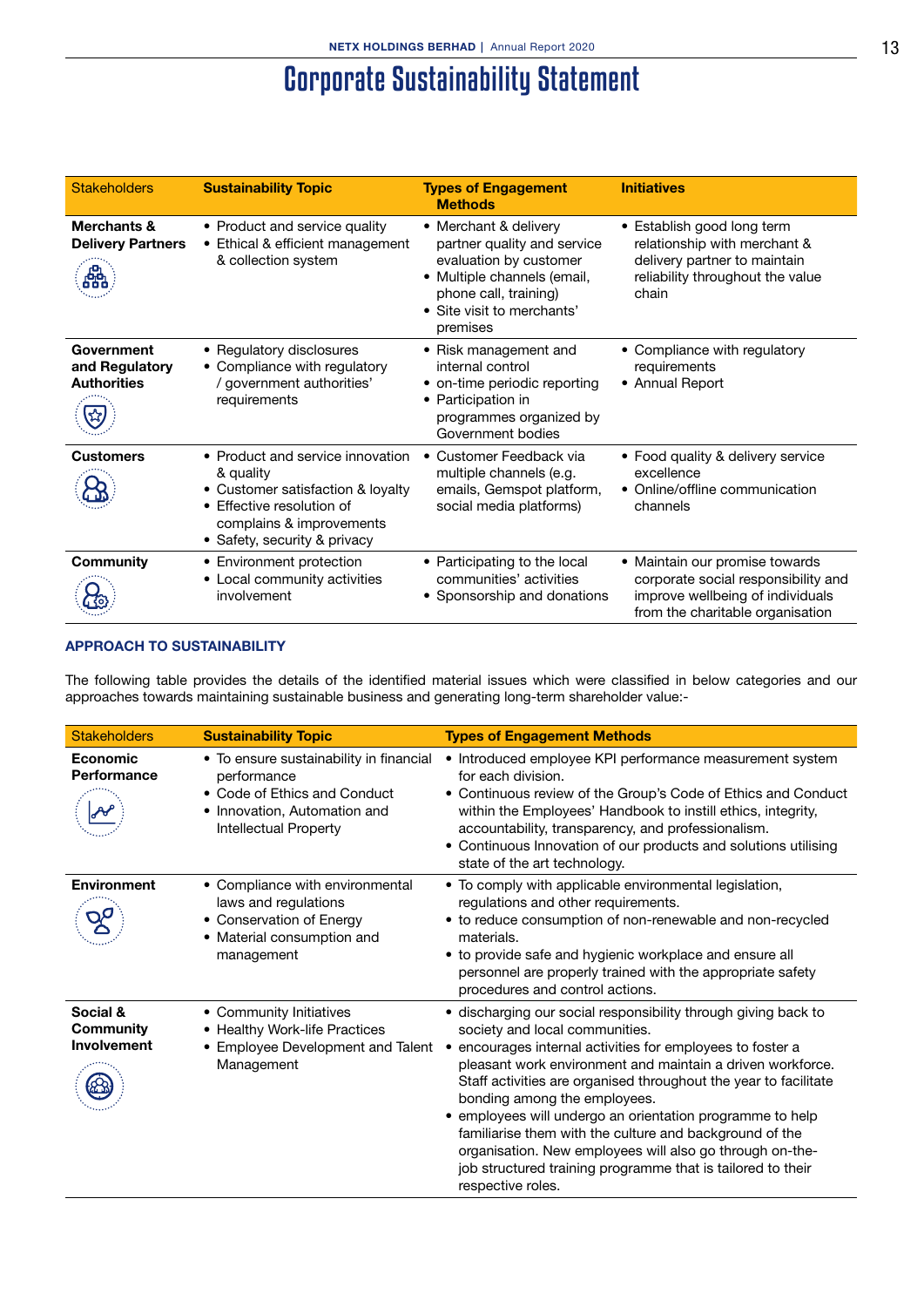### PROFILE OF DIRECTORS

### YM Tengku Ahmad Badli Shah Bin Raja Hussin

*Chairman / Senior Independent Non-Executive Director*

Malaysian 51 years old Male

YM Tengku Ahmad Badli Shah Bin Raja Hussin ("YM Tengku Badli") is the Chairman/Senior Independent Non-Executive Director of NetX appointed on 9 April 2015. He holds a Bachelor of Law degree (LLB Hons) from University of East Anglia, United Kingdom and attended Leadership Development Program, Cornell University USA in 2011 and Islamic Finance Leadership Program, University of Cambridge, United Kingdom in 2017.

YM Tengku Badli has extensive exposure in the financial industry sector, having started his career as a Management Trainee in Hongkong and Shanghai Banking Corporation, Hong Kong ("HSBC") in 1994, continued his stint with the HSBC Group in various senior management positions covering both corporate and commercial sectors, as well as the retail & consumer banking division. He later pursued Kuwait Finance House (Malaysia) Berhad in February 2008 as Head of Branch Management before joining Pelaburan MARA Berhad in September 2013. He is currently the Acting Group Chief Executive Officer of Pelaburan MARA Berhad.

YM Tengku Badli is a Fellow Member of Institute of Corporate Directors Malaysia (ICDM) and council member of Malaysia-Qatar Business Council (MQBC).

He is also a Director of Fintec Global Berhad and Dolphin International Berhad. YM Tengku Badli is a member of the Audit and Risk Management Committee as well as the Nominating and Remuneration Committee of the Company. He does not have any family relationship with any Director or major shareholder of the Company and has not been convicted of any offences within the past 5 years other than traffic offences and has no conflict of interest with NetX.

#### Chu Chee Peng

*Independent Non-Executive Director*

Malaysian 50 years old Male

Chu Chee Peng ("Mr Chu") is an Independent Non-Executive Director of NetX appointed on 9 June 2015. Mr Chu graduated from the Coventry University in Business Administration and Post Graduate Diploma from Chartered Institute of Marketing, The United Kingdom.

Mr Chu was formerly the Vice President for Agensi Inovasi Malaysia ("AIM"), a statutory body set up by the Malaysian government, since 2012. Prior to joining AIM, he headed up the Properties Division at a public listed company in Malaysia.

He has extensive experiences in the investment sector, covering activities such as identification of new business opportunities, developing and executing investment strategies that significantly contribute to the Company and Nation's income, development of new funding structure/ecosystem and creation of high value jobs. He is an entrepreneur with an inclination towards innovation and high technology commercial industries.

Mr Chu is also a Director of Fintec Global Berhad and GPA Holdings Berhad. He is the Chairman of the Audit and Risk Management Committee as well as the Nominating and Remuneration Committee of the Company. He does not have any family relationship with any Director or major shareholder of the Company and has not been convicted of any offences within the past 5 years other than traffic offences and has no conflict of interest with NetX.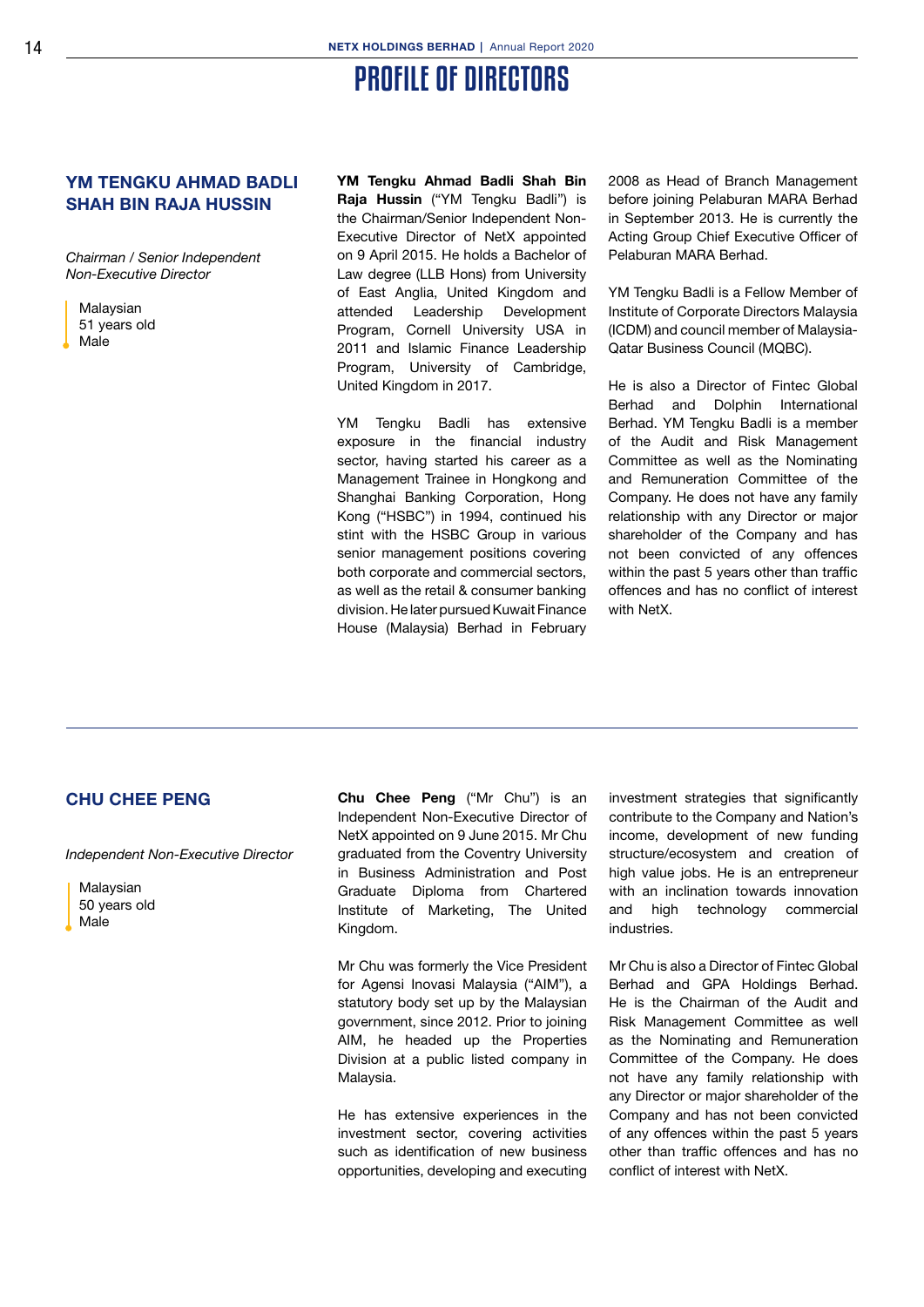### Profile of Directors

#### YONG KET INN

*Non-Independent Non-Executive Director*

Malaysian 64 years old Male

Yong Ket Inn ("Mr Yong") was appointed to the Board on 9 June 2015 as an Independent Non-Executive Director of NetX. On 26 January 2021, he was redesignated as Non-Independent Non-Executive Director of the Company. Mr Yong holds an honours degree in Bachelor of Science in Management and Administrative Studies from University of Aston in Birmingham, England.

Mr Yong is a fellow member of the Institute of Chartered Accountants in England and Wales and Malaysian Institute of Taxation, and a member of the Malaysian Institute of Accountants since 1987. He started his career at a Chartered Accountants firm in England in 1981 and has since accumulated over 30 years working experience in the field of accounting, auditing and taxation. During his career, he held the position of Head of Finance in various offshore engineering and shipbuilding companies, integrated steel mill and IT companies.

Mr Yong is a member of the Audit and Risk Management Committee as well as the Nominating and Remuneration Committee of the Company. He does not hold directorships in any other public listed companies. He does not have any family relationship with any Director or major shareholder of the Company and has not been convicted of any offences within the past 5 years other than traffic offences and has no conflict of interest with NetX.

#### Tan Sik Eek

#### *Executive Director*

Malaysian 44 years old Male

Tan Sik Eek is an Executive Director of NetX appointed on 21 April 2015. He majored in Economics and Political Science at the University of Sydney, Australia.

He brings with him more than a decade of experience ranging from corporate finance advisory to private equity investments. He was previously a Partner in corporate finance focused on investing in companies seeking growth funding and pre-IPO capital. Prior to that, he was specializing in securing funding from a series of established North America global opportunity funds, for companies listed on the regional capital markets.

He is also a Director of DGB Asia Berhad, Fintec Global Berhad, Mlabs Systems Berhad and XOX Bhd. He does not have any family relationship with any Director or major shareholder of the Company and has not been convicted of any offences within the past 5 years other than traffic offences and has no conflict of interest with NetX.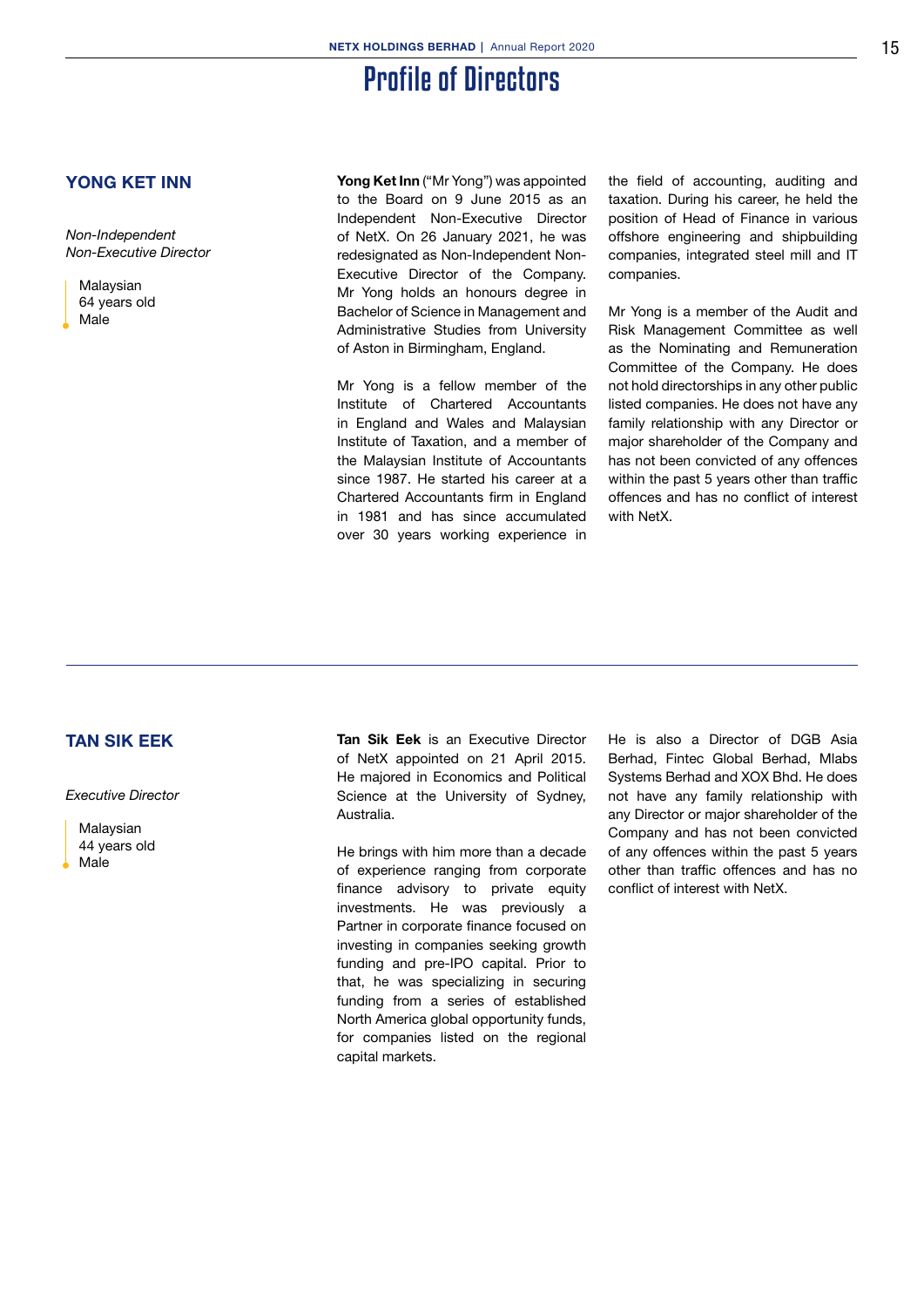### PROFILE OF KEY SENIOR MANAGEMENT

The profile of Mr Tan is outlined in the Profile of the Board of Directors on page 15.

#### Tan Sik Eek

*Executive Director*

Malaysian 44 years old Male

#### Charissa Lim Zhu AI

*Chief Executive Officer of Gem Live Sdn Bhd*

Malaysian 34 years old Female

#### YEE KAR SOON

*General Manager of E-FX Sdn Bhd*

> Malaysian 42 years old Male

Ms Charissa Lim is the Chief Executive Officer ("CEO") of Gem Live Sdn Bhd, a wholly owned subsidiary of NetX, appointed on 1 March 2018. She is a graduate from Curtin University of Technology, Australia. She holds a Bachelor of Commerce Degree with a double major in Accounting and Finance.

She started her career in Tax Services with Deloitte Touche Tohmatsu Malaysia in 2008 and subsequently joined the Market Research and Data Analytics industry with GFK Malaysia in 2011, spearheading the online e-Commerce panel initiative during the boom of the e-Commerce sector in Malaysia. She was then appointed Vice President of Business Development in NetX on 1 July 2015 in which she co-founded and currently sits as the CEO of subsidiary Gem Live Sdn Bhd, an exciting new lifestyle brand that fuses the latest innovations in technology set to elevate contemporary passions around premium dining concepts, experiential entertainment and the growing craze around novel lifestyle events.

She does not have any family relationship with any Director or major shareholder of the Company and has not been convicted of any offences within the past 5 years other than traffic offences and has no conflict of interest with NetX.

Mr Yee is the General Manager of E-FX Sdn Bhd, a wholly owned subsidiary of NetX, appointed on 2 January 2021. He graduated from the National University of Malaysia in Master of Business Administration and Bachelor of Science (Hons.) in Mathematics.

Mr Yee was formerly the Chief Executive Officer for Paydibs Sdn Bhd ("Paydibs"), one of the non-bank merchant acquirers registered under Malaysia's Financial Services Act 2013 since 2012. Prior to joining Paydibs, he headed up the operation team of an online marketplace owned by a public listed company in Malaysia.

He has more than 16 years of experiences in developing and executing new businesses in the financial technology and e-commerce sector. He had built up few successful startups in Malaysia.

He does not have any family relationship with any Director or major shareholder of the Company and has not been convicted of any offences within the past 5 years other than traffic offences and has no conflict of interest with NetX.

#### **CHAN KEE WONG**

*Chief Operating Officer of Gem Pay Sdn Bhd*

Malaysian 29 years old Male

Mr Chan ("Jacky") is the Chief Operating Officer of Gem Pay Sdn Bhd, a subsidiary of NetX, appointed on December 2019. He holds a Bachelor of Science (BSC (Hons) Computing) from Segi College.

Having started his career in a technology startup in Penang, he then relocated to the Klang Valley to join Fave Asia where his was a part of the operations department in addition to project management. Prior to joining the company, Jacky held the position of Country Manager at Tamago Live, a live streaming company incubated by Astro Malaysia Holdings Bhd.

He does not have any family relationship with any Director or major shareholder of the Company and has not been convicted of any offences within the past 5 years other than traffic offences and has no conflict of interest with NetX.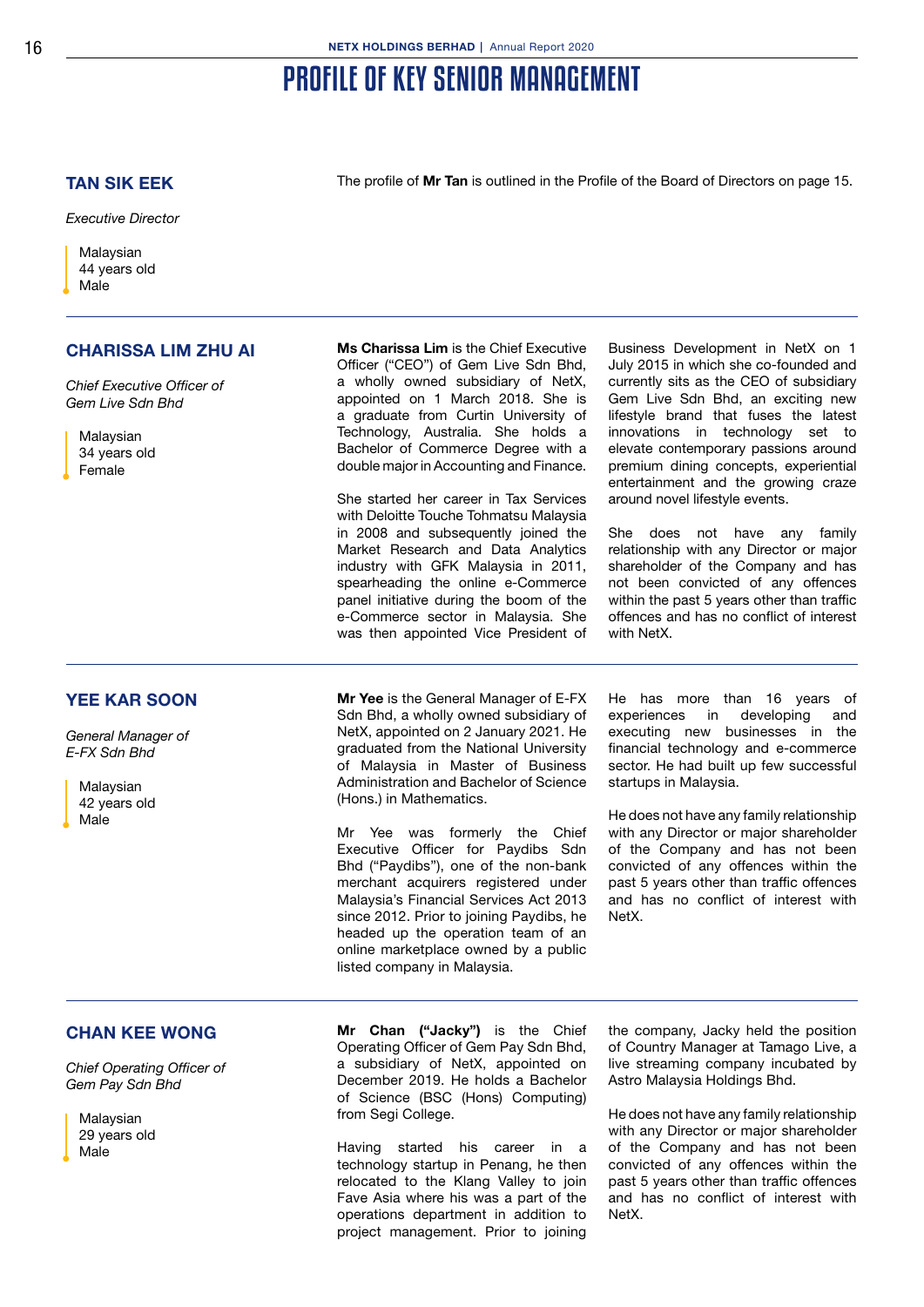### AUDIT AND RISK MANAGEMENT COMMITTEE REPORT

The Board of Directors of NetX Holdings Berhad ("NetX" or "Company" or "Group") is pleased to present the report of the Audit and Risk Management Committee for the financial year ended 30 November 2020.

#### COMPOSITION AND MEETING ATTENDANCES

The current composition of the Audit and Risk Management Committee ("ARMC" or "Committee") of the Company comprises of two (2) Independent Non-Executive Directors and (1) Non-Independent Non-Executive Director, which is in line with Rule 15.09 (1) (a) and (b) of the ACE Market Listing Requirements ("Listing Requirements") of Bursa Malaysia Securities Berhad ("Bursa Securities"). The ARMC held six (6) meetings during the financial year ended 30 November 2020. The composition and the attendance by each member at the ARMC Meeting during the financial year are as follows:

| <b>Member</b>                                                      | <b>Designation</b> | <b>Directorship</b>                                     | <b>Attendance</b> |
|--------------------------------------------------------------------|--------------------|---------------------------------------------------------|-------------------|
| Chu Chee Peng<br>(Redesignated as the Chairman on 26 January 2021) | Chairman           | Independent Non-Executive Director                      | 6/6               |
| YM Tengku Ahmad Badli Shah Bin Raja Hussin                         | Member             | Chairman / Senior Independent<br>Non-Executive Director | 6/6               |
| Yong Ket Inn<br>(Redesignated as member on 26 January 2021)        | Member             | Non-Independent<br>Non-Executive Director               | 6/6               |

A member of ARMC, Mr Yong Ket Inn, is a fellow member of the Institute of Chartered Accountants in England and Wales and Malaysian Institute of Taxation and also a member of the Malaysian Institute of Accountants since 1987. Accordingly, the Company is in compliance with Rule 15.09 (1)(c) of the Listing Requirements.

The Terms of Reference of the ARMC which laid down its duties and responsibilities is accessible via the Company's website at www.netx.com.my.

The performance of the ARMC and its members and their term of office are reviewed annually by the Nominating and Remuneration Committee ("NRC") via a performance evaluation process, where the contribution of each member and their independence are assessed. The NRC will then recommend to the Board on whether there is a need to change the composition of the ARMC based on the assessment conducted.

#### SUMMARY OF WORK OF THE AUDIT AND RISK MANAGEMENT COMMITTEE

The Committee had carried out the following work during the financial year ended 30 November 2020 in discharging their duties and responsibilities:

#### 1. Financial Reporting

a. Reviewed the quarterly financial statements as listed below, including the draft announcements pertaining thereto and made recommendations to the Board of Directors for approval of the same:

| <b>Review of Quarterly Financial Statements</b>                        |
|------------------------------------------------------------------------|
| The unaudited quarterly results for the quarter ended 30 November 2019 |
| First quarter results for quarter ended 29 February 2020               |
| Second quarter results for quarter ended 31 May 2020                   |
| Third quarter results for quarter ended 31 August 2020                 |
|                                                                        |

The ARMC reviewed and ensured that the Group's quarterly financial reporting and disclosures present a true and fair view of the Group's financial position and performance and are in compliance with the Malaysian Financial Reporting Standard ("MFRS") 134 - Interim Financial Reporting Standards in Malaysia and International Accounting Standards ("IAS") 34 - Interim Financial Reporting as well as applicable disclosure provisions of the Listing Requirements.

b. Reviewed and made recommendations to the Board in respect of the audited financial statements of the Company and the Group for the financial year ended 30 November 2019 at its meeting held on 19 March 2020, and to ensure that it presented a true and fair view of the Company's financial position and performance for the year and compliance with regulatory requirements.

The ARMC considered and reviewed the integrity of information in the financial statements and quarterly reports, focus particularly on any changes in accounting policies and practices, significant adjustments resulting from the audit, significant judgements made by management, significant and unusual events or transactions, going concern assumption, completeness of disclosures and compliance with accounting standards.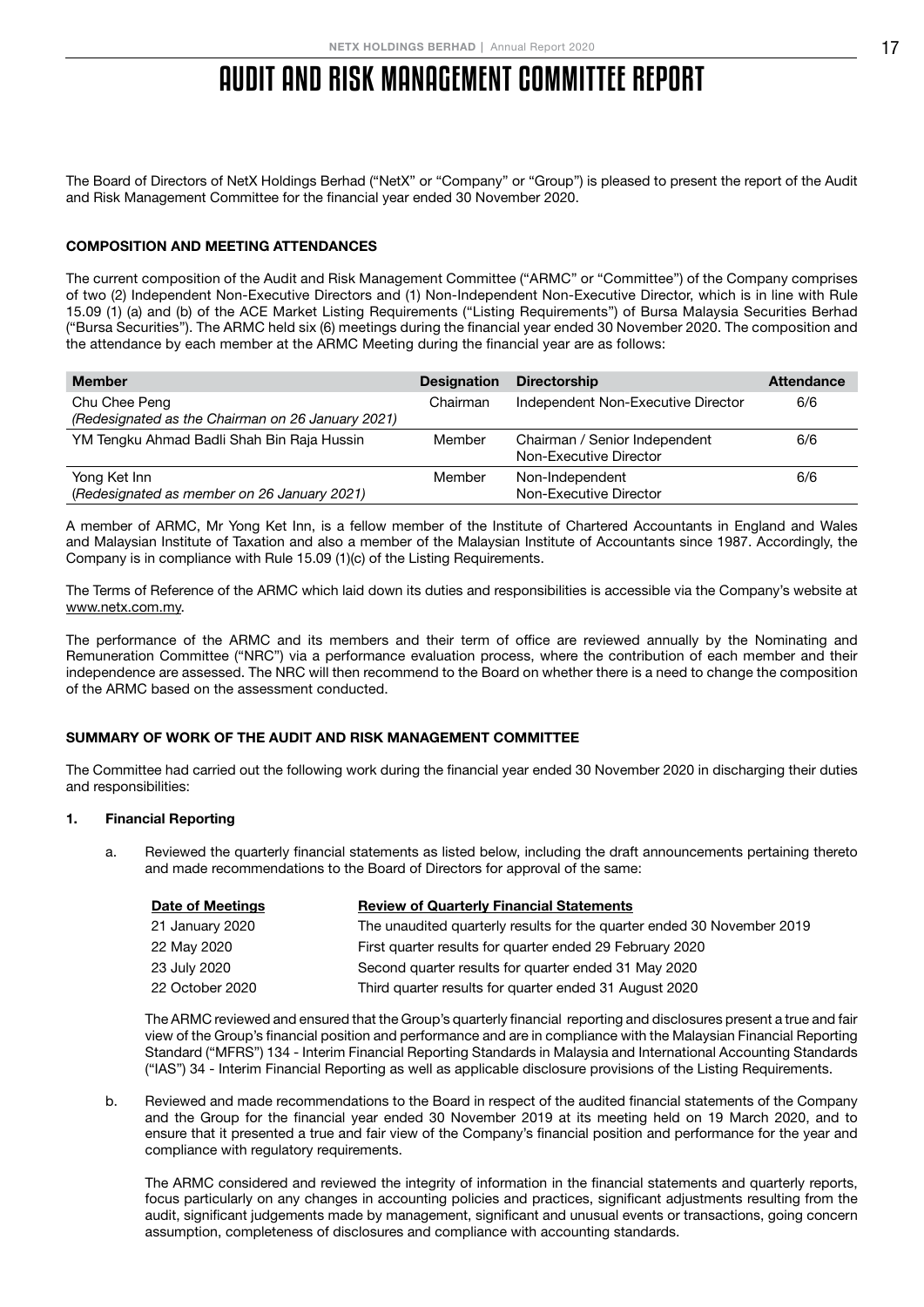### Audit and Risk Management Committee Report

#### SUMMARY OF WORK OF THE AUDIT AND RISK MANAGEMENT COMMITTEE (CONTINUED)

#### 2. External Audit

- a. Reviewed with External Auditors, Messrs SBY Partners PLT (formerly known as Siew Boon Yeong & Associates) ("SBY") at the meeting held on 23 December 2019, their audit plan for the financial period ended 30 November 2019, outlining the audit approach and timetable, audit materiality and multi-location scoping, areas of audit emphasis, and audit engagement team. The External Auditors also updated the ARMC with new Malaysian Financial Reporting Standards and listing requirements in relation to the financial reporting as well as the new Malaysian Approved Standards on Auditing.
- b. Reviewed and discussed with External Auditors, SBY and made recommendations to the Board, the Audit Review Memorandum for the financial period ended 30 November 2019 and, had a private session with SBY without the presence of the management at its meeting held on 21 January 2020. The Audit Review Memorandum outlined the audit status, significant audit and accounting issues and material weaknesses in internal control, in relation to the audit for the financial period ended 30 November 2019.
- c. Discussed with External Auditors, SBY on the Audited Financial Statements and Audit Closure Memorandum for the financial period ended 30 November 2019 at its meeting held on 19 March 2020. The Audit Closure Memorandum outlined the audit opinion, Key Audit matters and Unadjusted Audit Differences in relation to the audit for the financial period ended 30 November 2019.
- d. Evaluated the performance of the External Auditors for the financial year ended 30 November 2019 covering areas such as calibre, quality processes, audit team, audit scope, audit communication, audit governance and independence. The ARMC satisfied with the independence, suitability and performance of SBY, had recommended to the Board for approval, the re-appointment of SBY as External Auditors for the financial year ended 30 November 2020 at its meeting held on 19 March 2020.
- e. Reviewed with External Auditors, SBY at the meeting held on 22 October 2020, their audit plan for the financial year ended 30 November 2020, outlining the audit approach and timetable, audit materiality and multi-location scoping, areas of audit emphasis, and audit engagement team. The External Auditors also updated the ARMC with new Malaysian Financial Reporting Standards and listing requirements in relation to the financial reporting as well as the new Malaysian Approved Standards on Auditing.

#### 3. Internal Audit

- a. Reviewed with Internal Auditors at the meeting held on 19 March 2020, their Internal Audit Planning Memorandum for Year 2020 to 2021, outlined the internal audit charter which outlined standards of audit practice and methodology, overview of the internal audit activities carried out and proposed internal audit scope and proposed timetable.
- b. Reviewed the Risk Management Report prepared by the Internal Auditors at the meeting held on 23 July 2020, outlined the updated Risk Profile and Risk Registered of the Group. A detailed Internal audit plan for Year 2020 to 2022, outlined the entities and functions to be reviewed and its proposed timetable, were also proposed and discussed during this meeting.
- c. Reviewed Internal Audit reports on Gem Live Sdn Bhd, an operating subsidiary of the Group on the following areas:
	- i. Sales and Marketing Management; and
	- ii. Application Maintenance Management.
- d. The ARMC reviewed the audit findings and recommendations to improve any weaknesses or non-compliance, and the respective Management's responses thereto. The Internal Auditors monitored the implementation of Management's action plan on outstanding issues through follow up reports to ensure that all key risks and control weaknesses are being properly addressed.

#### 4. Related Party Transactions

Reviewed and considered transactions with Related Parties to ensure that such transactions are undertaken on an arm's length basis, on normal commercial terms consistent with the Group's business practices and policies, not prejudicial to the interests of the Group and its minority shareholders and on terms which are generally no more favourable to the related parties (pursuant to Chapter 10 of the Listing Requirements).

The listing of related party transactions was presented for the ARMC's review on quarterly basis at its meetings held during the financial year, together with the quarterly financial statements of the Group.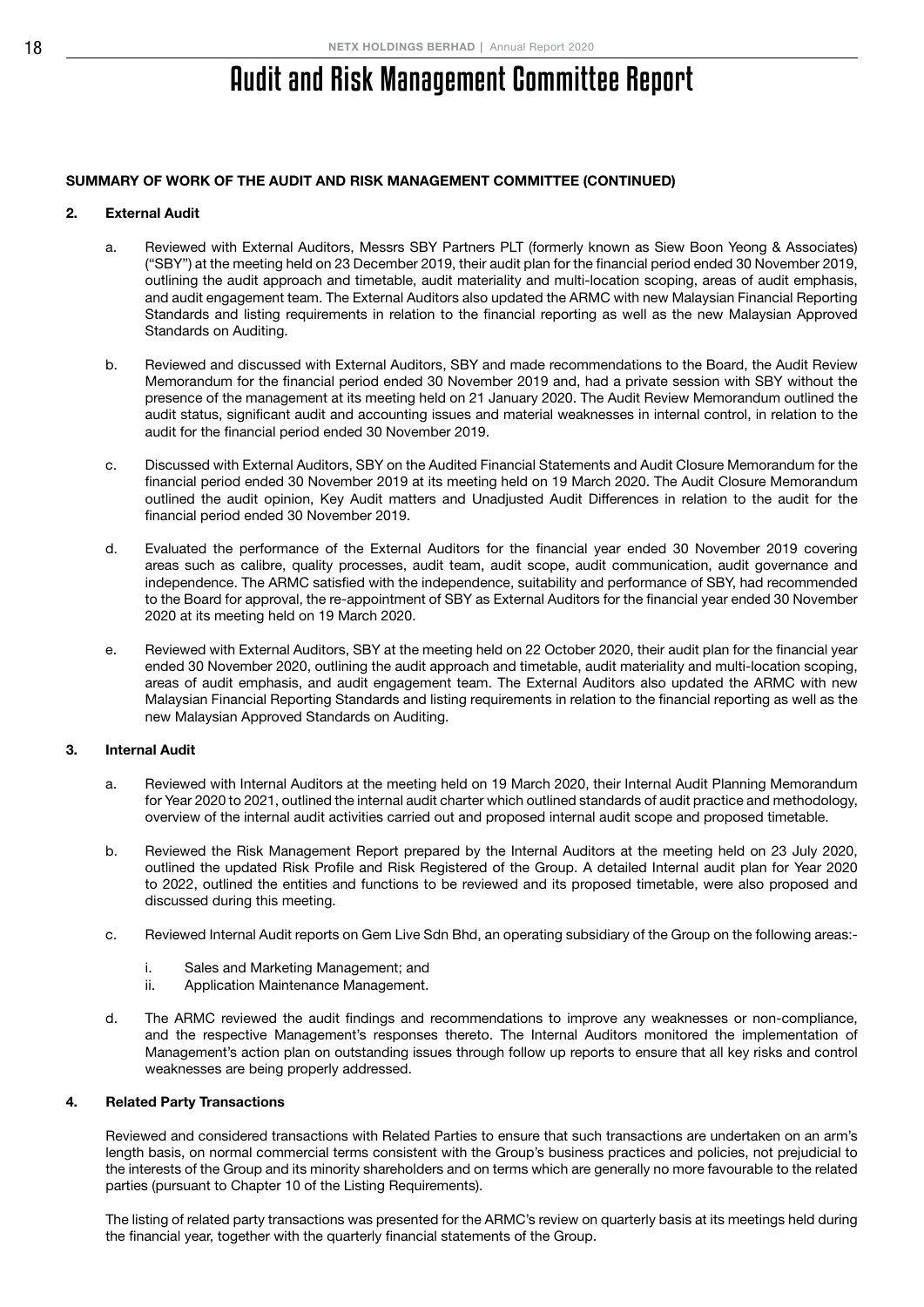### Audit and Risk Management Committee Report

#### SUMMARY OF WORK OF THE AUDIT AND RISK MANAGEMENT COMMITTEE (CONTINUED)

#### 5. Other activities

- a. Reviewed and recommended to the Board for approval, the Overview Statement on Corporate Governance, ARMC Report and Statement on Risk Management and Internal Control for inclusion in the 2019 Annual Report on 19 March 2020.
- b. Reviewed and recommended to the Board for approval, the Fixed Assets Policy and Procedure on 22 October 2020.

#### Internal Audit Function

The Group's internal audit function is outsourced to an independent professional consulting firm, Wensen Consulting Asia (M) Sdn Bhd ("Wensen") to provide the ARMC with an independent assessment on the adequacy and effectiveness of the Group's risk management and internal control system.

Wensen comprises of 9 auditors, and is headed by Mr. Edward Yap who is assisted by an audit team comprising of Engagement Managers and Consultants. Mr. Edward Yap, is a member of Malaysian Institute of Accountants (MIA), member of Institute of Singapore Chartered Accountants (ISCA), Fellow Member of the Association of Certified Chartered Accountants (FCCA) and Chartered Member of the Institute of Internal Auditors Malaysia (CMIIA). The audit team (including junior executive/ fresh graduates) possess at least a degree (BSc Hons) in Accounting and Finance from local or overseas universities, while some possess professional qualification certificates (i.e. ACCA).

The outsourced internal audit firm appointed by the Company are free from any relationships or conflict of interest which could impair their objectivity and independence.

The outsourced internal auditors report functionally to the ARMC and administratively to the Board, and accomplish its objectives by adopting a systematic and disciplined approach to evaluate and continuously improve the effectiveness of risk management, control and governance process of the Group. The Internal Auditors carry out its function in accordance to the Internal Audit Standards set forth in the International Professional Practises Framework issued by the Institute of Internal Auditors and other nationally and internationally recognised framework.

The internal audit was carried out based on audit plan approved by the ARMC. The audit plan took into consideration the Corporate and Divisional Risk Profiles and input from the senior management and the ARMC members. The ARMC works with the Internal Auditors to ensure that the internal audit plan encompasses the audit of significant operating units in the Group and the follow-up audits.

The results of the audits in the Internal Audit reports were reviewed by the ARMC. The Internal Auditors provides independent and objective reports on the state of internal controls system, with recommendations for improvement, so that remedial actions can be taken in relation to weaknesses noted in the systems. The relevant Management members are made responsible for ensuring that corrective actions on reported weaknesses are taken within the required timeframes. Internal Auditors will conduct follow-up audits to ensure that the corrective actions are implemented appropriately. In this respect, the Internal Auditors have added value by enhancing the governance, risk management and control processes within the Group.

During the financial year, the following activities were carried out by the Internal Auditors in discharge of its responsibilities:

- i. Reviewed the adequacy and effectiveness of the systems of internal control and compliance with the Group's policies and procedures;
- ii. Reviewed and updated Risk Profile and Risk Register of the Group;
- iii. Proposed and presented the internal audit plan for the ARMC's approval and ensured that appropriate actions were taken to carry out the audits based on the approved plan; and
- iv. Reported to the ARMC the results of the internal audit reports and its findings and the implementation of the management responses to the findings.

The total cost incurred for the internal audit function for the financial year ended 30 November 2020 amounted to RM13,000.

Based on the internal audit review conducted by the Internal Auditors, the ARMC and the Board is of the view that there is no significant breakdown or weaknesses in the systems of internal controls of the Group that may result in material losses incurred by the Group for the financial year ended 30 November 2020.

The ARMC and the Board further agreed that the internal audit review was done in accordance with the audit plan and the coverage is adequate.

The ARMC and Board are satisfied with the performance of the Internal Auditors and have in the interest of greater independence and continuity in the internal audit function, taken the decision to continue with the outsourcing of the Internal Audit function.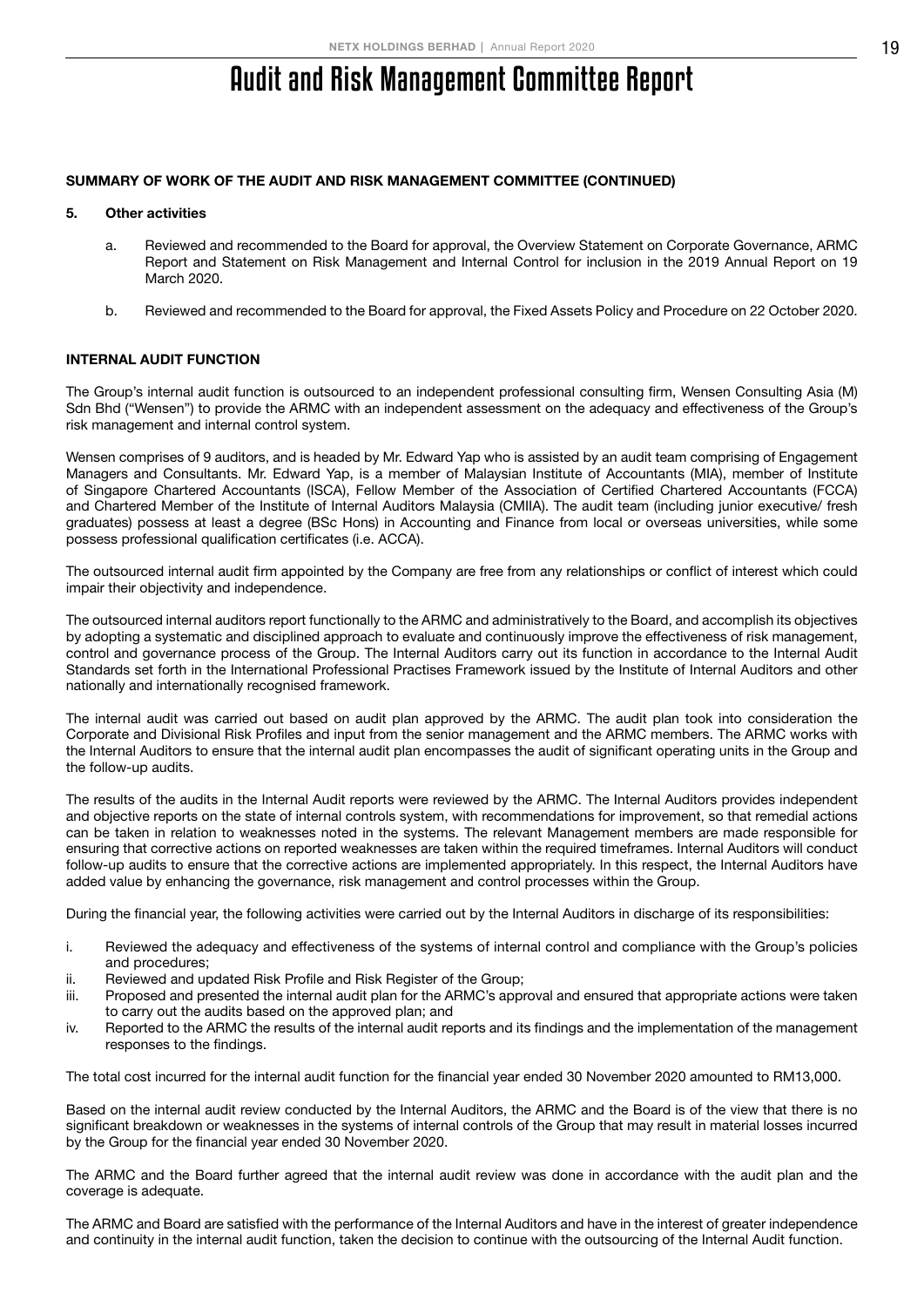# OVERVIEW STATEMENT ON CORPORATE GOVERNANCE

The Board of Directors ("Board") of NetX Holdings Berhad ("NetX" or "Company" or "Group") recognizes the importance of adopting high standards of corporate governance in its efforts to safeguard stakeholders' interest as well as enhancing shareholders' value. The Group is moving towards ensuring full compliance with principles, recommendations and best practices of the Malaysian Code on Corporate Governance ("MCCG ") issued by the Securities Commission.

The Board is pleased to report herein a brief overview on the application of principles of MCCG during the financial year except where otherwise stated. This statement is to be read together with the Corporate Governance Report 2020 ("CG Report") of the Company which is available on the Company's website at www.netx.com.my.

#### A. BOARD LEADERSHIP AND EFFECTIVENESS

#### Composition of the Board

The Board currently consists of four (4) Directors:

| <b>Name of Director</b>                    | <b>Designation</b>                                   |
|--------------------------------------------|------------------------------------------------------|
| YM Tengku Ahmad Badli Shah Bin Raja Hussin | Senior Independent Non-Executive Director / Chairman |
| <b>Tan Sik Eek</b>                         | Executive Director                                   |
| Yong Ket Inn                               | Non-Independent Non-Executive Director               |
| <b>Chu Chee Peng</b>                       | Independent Non-Executive Director                   |

The present size and composition of the Board is optimum and well balanced. As presently constituted, the Board has the stability, continuity and commitment as well as capacity to discharge its responsibilities effectively.

Profile of the Board members is presented in the Profile of Directors in this Annual Report.

#### 1. BOARD RESPONSIBILITIES

#### 1.1 Functions of the Board and Management

The Board plans the strategic direction, development and control of the Group and has embraced the responsibilities listed in the Board Charter to discharge its stewardship and fiduciary responsibilities. The key matters reserved for approval by the Board are the quarterly financial results, audited financial statements, annual budget, significant expenditures, significant acquisitions and disposals, appointment of Directors/ Board Committee members, related party transactions and other relevant matters affecting the Group's business.

Generally, the Executive Directors are responsible for making and implementing operational and corporate decisions while the Non-Executive Directors balance the Board accountability by providing their independent views, advice and judgement in safeguarding the interests of the shareholders. Non-Executive Directors play a key supporting role, contributing their skills, expertise and knowledge towards the formulation of the Group's strategic and corporate objectives, policies and decisions.

The Chairman is responsible for the Board's effectiveness and conduct whilst the Executive Directors has the overall responsibilities over the Group's operating units, organizational effectiveness and implementation of Board's policies and decisions. The Executive Directors are the decision maker and involved in leadership role overseeing the day to day operations and management and are accountable for the conduct and performance of the Group's businesses.

The Board has set the management authority limit and retained its authority of approval on significant matters.

#### 1.2 Roles and Responsibilities of the Board

The Board is ultimately responsible for the stewardship of the Group's strategic direction and development.

The major responsibilities of the Board as outlined in the Board Charter include amongst others, as follows:

#### i. Adopting and reviewing the strategic plan for the Group

The Board set the Group's strategy, performance target and long term goals of the business and ensure that resources are available to meet its objective. The Board reviewed the strategic plan of the Group and its businesses tabled by management at its meeting.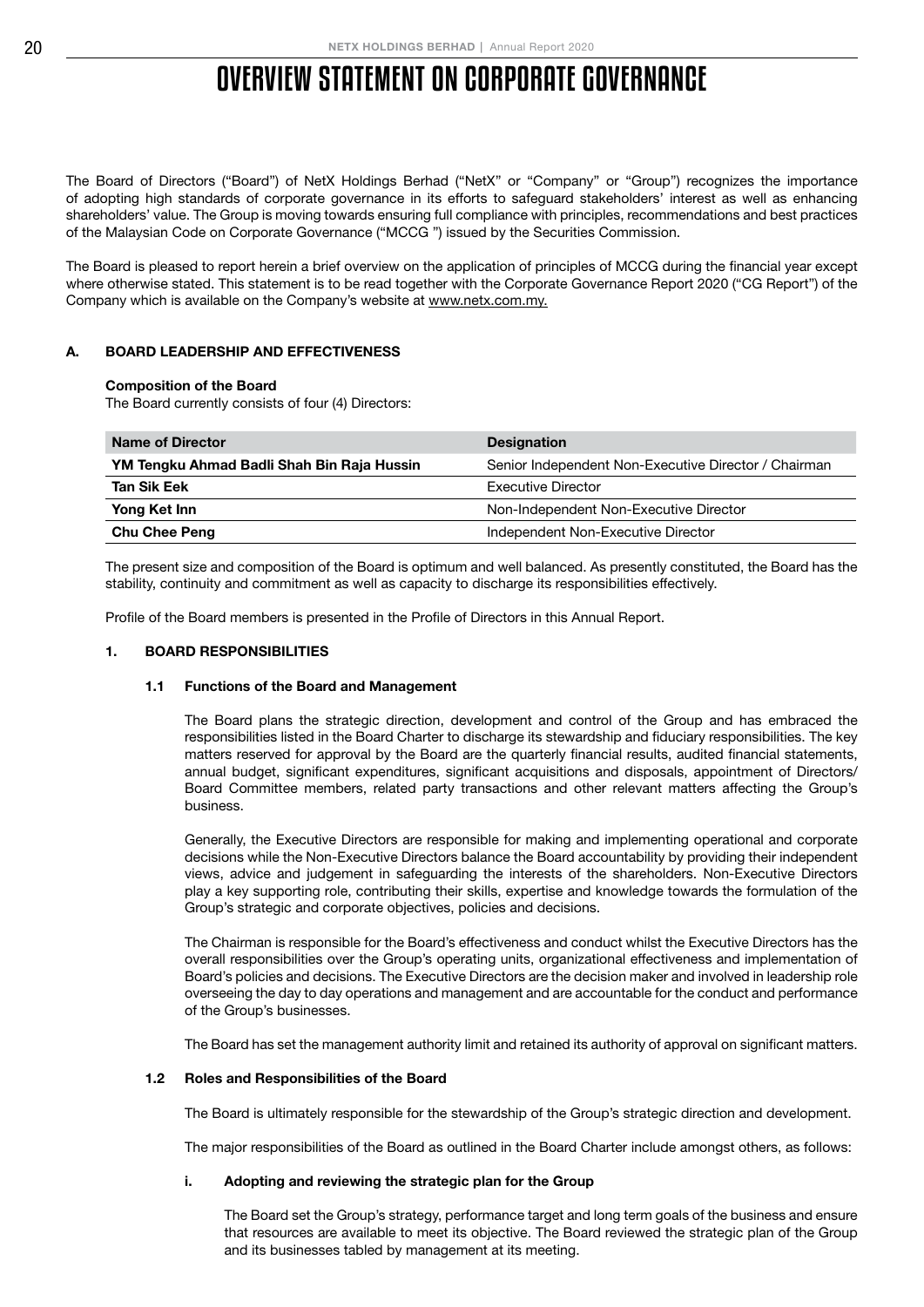#### A. BOARD LEADERSHIP AND EFFECTIVENESS (CONTINUED)

#### 1. BOARD RESPONSIBILITIES (CONTINUED)

#### 1.2 Roles and Responsibilities of the Board (continued)

#### ii. Overseeing the conduct of the Group's business to evaluate whether the business is being properly managed and sustained

The Board of Directors' meetings are chaired by the Chairman who is also the Senior Independent Non-Executive Director of the Company. The day to day management is controlled by the Executive Director and a management team in managing the Group's business. The Board's role is to overseas the performance of management to determine whether the business is properly managed. The Board gets updates from Management at the Board meeting when reviewing the unaudited quarterly results and annual audited financial statements. During such meetings, the Board participated actively in the discussion of the performance of the Group.

#### iii. Identify principal risks and ensuring the implementation of appropriate internal control systems to manage these risks

The Board is assisted by the management in the implementation of the Board's policies and procedures on risk management by identifying and assessing the risks faced, and in the design, operation and monitoring suitable internal control to mitigate and control these risks.

Further details on the Enterprise Risk Management Framework are presented in the Statement of Risk Management and Internal Control of this Annual Report.

#### iv. Review the adequacy and integrity of the Group's management information and internal control systems of Group

The internal audit function is outsourced to a professional service firm, assists the Board and the Audit and Risk Management Committee in providing independent assessment of the adequacy, efficiency and effectiveness of the Company's internal control system.

The effectiveness of the management information and system of internal controls is reviewed by the Audit and Risk Management Committee periodically during its quarterly meetings, based on recommendation by the outsourced internal auditor. Details of the Group's internal control system are presented in the Statement of Risk Management and Internal Control of this Annual Report.

#### v. Overseeing the development and implementation of shareholder communication policy for the Group

The Board has implemented shareholder communication policy, which available at the Company's website to ensure effective communication with its shareholders. The Company's website at www.netx.com.my also contains an Investor Relations section and contact email address where the shareholders could communicate with the Board.

The Board has identified YM Tengku Ahmad Badli Shah Bin Raja Hussin as the Chairman of the Company and the Senior Independent Non-Executive Director of the Board to whom concerns relating to the Group may be conveyed by shareholders and other stakeholders.

#### vi. Succession planning

The Board views succession planning as important for business continuity. It is acknowledged that with succession planning, the key job vacancies created due to retirement and resignation would be filled quickly and without any business interruption.

The Board has also formed different Board Committees, comprising mainly the Independent Non-Executive Directors, to support and provide independent oversight of management and to ensure that there are appropriate checks and balances in place. Currently, the various Board Committees are the Audit and Risk Management Committee and Nominating and Remuneration Committee. Each of the Board Committee operates within its respective terms of reference that clearly define its respective functions and authorities.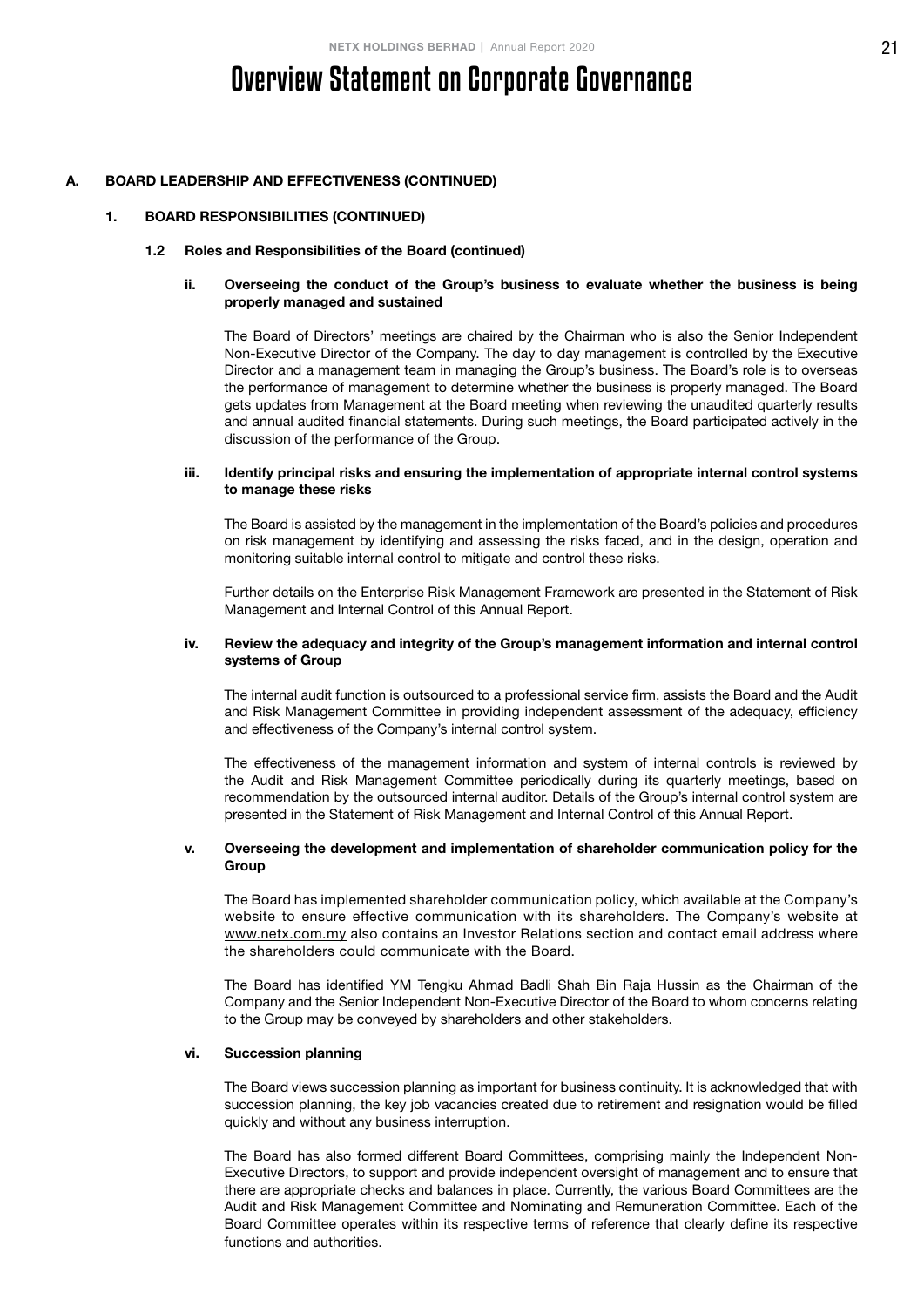#### A. BOARD LEADERSHIP AND EFFECTIVENESS (CONTINUED)

#### 1. BOARD RESPONSIBILITIES (CONTINUED)

#### 1.3 Promoting Good Business Conduct and Corporate Structure

#### i. Code of Conduct and Ethics

The Group has put in place a Code of Conduct for the Directors and employees that set the guidelines for their conduct. The ethical standards required all Directors and Employees to observe high ethical business standards, honesty and integrity and to apply these values to all aspects of the Group's business and professional practice and act in good faith in the best interests of the Group and its shareholders.

The Director's Code of Conduct are available at the Company's website at www.netx.com.my, while the employee's code of conduct is set out in the Employee Handbook.

#### ii. Whistleblowing Policy

The Group has also put in place its Whistleblowing Policy and procedures by which an employee or stakeholder to raise concerns or disclose in good faith any unethical behaviour, malpractice, noncompliance and unethical business conduct and to enable prompt corrective actions and measures to resolve them effectively.

Any employee who has reasonable belief that there is serious malpractise relating to the matter disclosed, may direct such complaint and report to the Audit and Risk Management Committee in writing. The identity of the whistleblower will be kept confidential and protection is accorded against being disadvantaged in any way such as victimization, retribution and harassment.

The Whistleblowing Policy are available at the Company's website at www.netx.com.my.

#### iii. Anti-Bribery and Anti-Corruption Policy ("ABAC Policy")

In line with the amendments to the Malaysian Anti-Corruption Commission Act 2009 to incorporate a new Section 17A on corporate liability for corruption which took effect on 1 June 2020, the Group had on 22 May 2020 adopted the ABAC Policy.

The Company had also conducted briefings and trainings to all employees of the Group to create awareness on the ABAC Policy to foster commitment of the employees in instill the spirit of integrity and avoid all forms of corruption practices within the organization.

The ABAC Policy are available at the Company's website at www.netx.com.my. The ABAC Policy has also been incorporated in the Employee Handbook.

#### 1.4 Sustainability

The Board ensures that the Company's strategies promote sustainability with attention given particularly to environmental, social and governance ("ESG") aspects of business which underpin sustainability. The Board understands that balancing ESG aspects with the interests of various stakeholders is essential to enhancing investor perception and public trust. The Company strives to achieve a sustainable long-term balance between meeting its business goals and compliance to relevant environmental and related legislation as well as ensuring a safe and healthy working environment.

The Corporate Social Responsibility Policy can be found at the Company's website at www.netx.com.my. The details of the sustainability effort are presented in the Corporate Sustainability Statement of this Annual Report.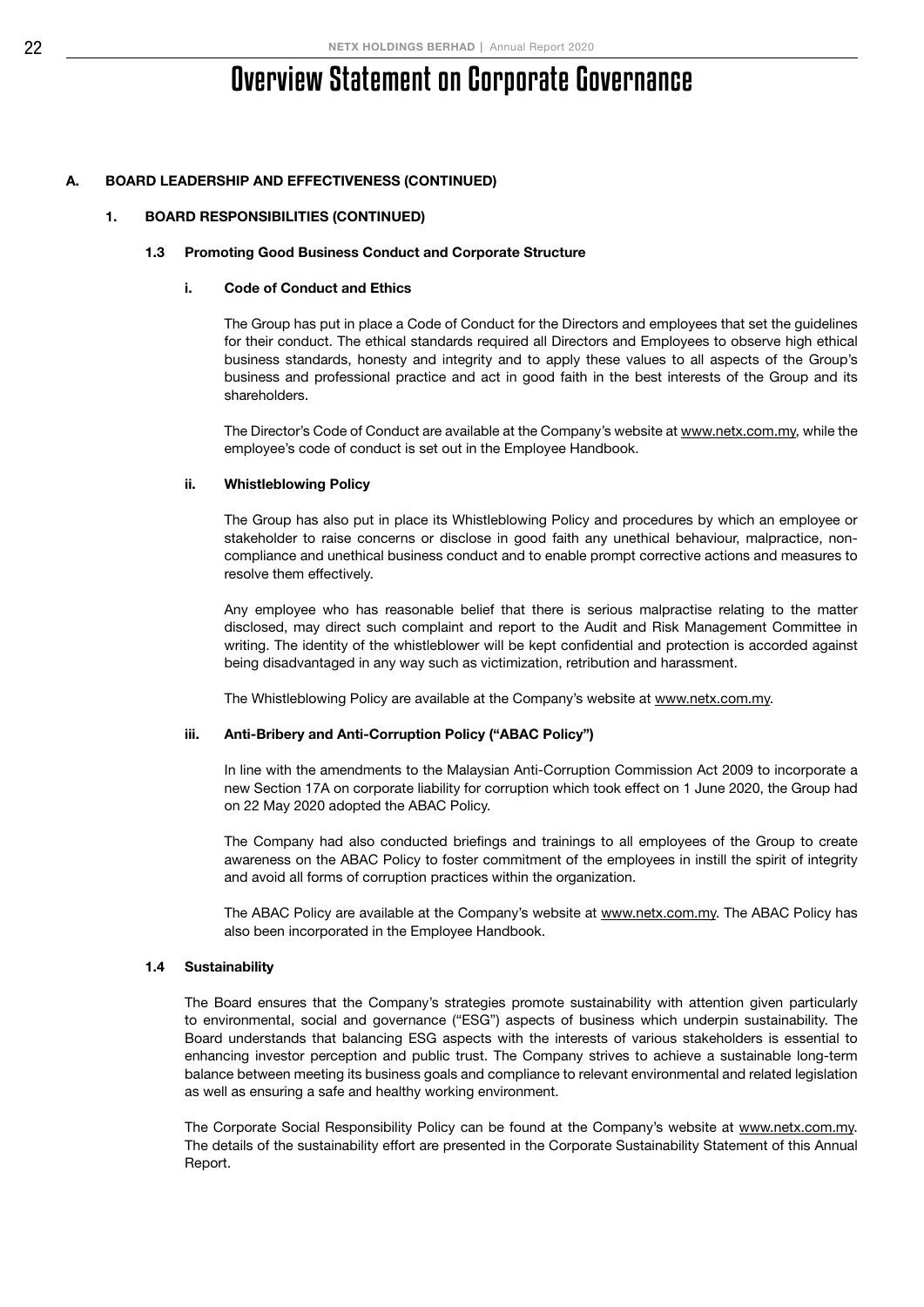#### A. BOARD LEADERSHIP AND EFFECTIVENESS (CONTINUED)

#### 1. BOARD RESPONSIBILITIES (CONTINUED)

#### 1.5 Board Charter

The Company has established a Board Charter which sets out the Board's functions and responsibilities, including division of responsibilities between the Board, the different Board Committees, the Chairman and the Executive Directors. A set of Directors' Code of Conduct has also been formalized which including the key values, mission, principles and ethos of the Company.

The Board Charter serve as a reference and primary induction literature, providing Board members and management insights into the function of NetX Board. Board reserved matters covering areas such as strategy and business planning, finance and controls, people, compliance, support and assurance are entrenched in the Board Charter.

Both Board Charter and Directors' Code of Conduct are also available on the Company's website at www. netx.com.my. The Board Charter is subject to review from time to time and in accordance with the needs of the Company and any new regulations that may have an impact on the discharge of the Board's responsibilities.

#### 1.6 Board Meetings and Access to Information and Advice

The Board meets regularly on a quarterly basis with additional meetings being convened as necessary. The Board on an annual basis would agree on the meeting dates for the whole year so that each member of the Board is able to plan his schedule accordingly. During the year, the Board met on six (6) occasions where it deliberated upon and considered a variety of matters mainly to review the Group's operations and the quarterly and annual financial statements.

The details of the attendance by individual Director during the financial year are as follows:

| Name of Director                           | <b>Total Meetings Attended</b> |
|--------------------------------------------|--------------------------------|
| YM Tengku Ahmad Badli Shah Bin Raja Hussin | 6/6                            |
| Tan Sik Eek                                | 6/6                            |
| Yong Ket Inn                               | 6/6                            |
| Chu Chee Peng                              | 6/6                            |

The Board has unrestricted access to all information within the Company, whether as a full Board or in their individual capacity, in a timely manner in order for the Board to discharge its responsibilities. A Director may seek independent legal, financial or other advice as they consider necessary at the expense of the Company as a full Board or in their individual capacity, in the furtherance of their duties.

The agenda for the Board meetings, together with appropriate reports and information on the Group's business operations, and proposal papers for the Board's consideration are circulated to all the Directors prior to the meetings, in sufficient time so that all Directors are given time to prepare, evaluate, obtain additional information or clarification prior to the meeting.

The proceedings and resolutions reached at each Board meeting are documented in the minutes and signed by the Chairman. Besides Board meetings, the Board also exercises control on matters that require the Board's approval through circulation of Directors' Resolutions.

The Board has access to the advice and services of the Company Secretary who is suitably qualified and competent to support the Board. The Company Secretary is responsible for providing support and guidance to the Board on policies and procedures, rules and regulations and relevant laws in regard to the Company as well as the best practices on governance.

The Company Secretary provides support to the Chairman to ensure the effective functioning of the Board and also organizes and attends all Board meetings and Board Committees meetings, ensuring that an accurate and proper record of deliberation of issues discussed, decisions and conclusions are taken.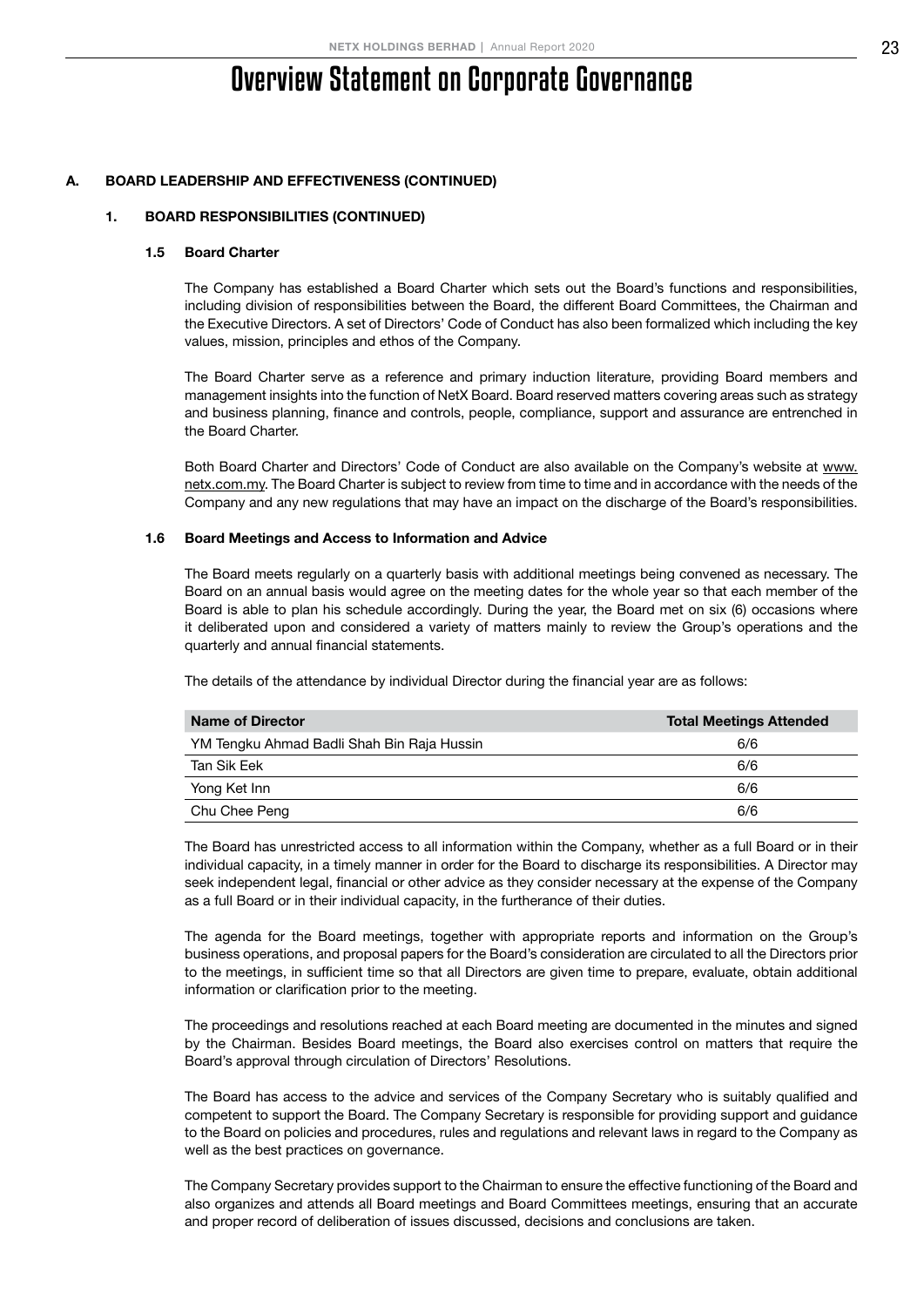#### A. BOARD LEADERSHIP AND EFFECTIVENESS (CONTINUED)

#### 1. BOARD RESPONSIBILITIES (CONTINUED)

#### 1.6 Board Meetings and Access to Information and Advice (continued)

The Company Secretary records, prepares and circulate the minutes of the meetings of the Board and Board Committees and ensure that the minutes are properly kept at the registered office of the Company and produced for inspection, if required. In addition, the Company Secretary also updates the Board regularly on amendments to the ACE Market Listing Requirements ("Listing Requirements") of Bursa Malaysia Securities Berhad ("Bursa Securities"), practices and guidance notes, circulars from Bursa Securities, legal and regulatory developments and impact, if any, to the Group.

#### 2. BOARD COMPOSITION

The Board currently consists of four (4) members, comprising of one (1) Senior Independent Non-Executive Chairman, one (1) Independent Non-Executive Director, one (1) Non-Independent Non-Executive Director and one (1) Executive Director.

The Board members with their diverse academic qualifications, background and experience enable the Board to provide clear and effective leadership to the Group as well as sharing experiences and ideas and make independent judgement to many aspects of the Group's strategy and performance so as to ensure that the highest standards of professionalism, conduct, transparency and integrity are maintained by the Group.

The Company has established two (2) Board Committees ("Committees") to assist in the performance of certain duties of the Board. The Board delegates specific responsibilities to the respective Committees, namely the Audit and Risk Management Committee and the Nominating and Remuneration Committee, each of which has clearly defined terms of reference and its own functions, delegated roles, duties and responsibilities. The Board reviews the functions and terms of reference of Committees from time to time to ensure that they are relevant and updated with other related policies or regulatory requirements.

#### 2.1 Board Independence

The current Board composition complies with Rule 15.02 of the Listing Requirements whereby one-third (1/3) of the Board members are Independent Directors.

The two (2) Independent Directors are responsible for bringing independent judgement as well as providing scrutiny to the Board's decision making and challenges to the management. They play an important role in corporate accountability and this is reflected by their membership and attendances at the various Board Committees of the Company.

None of the Independent Directors participate in the daily management of the Group to ensure that they are free from any relationship which could interfere with the exercise of independent judgement in the best interests of the Company and the shareholders.

#### 2.2 Separation of positions of the Chairman and Chief Executive Officer ("CEO")

The Group has not appointed a Group CEO. Nonetheless, the position of Chairman and Executive Director are held by different individuals. The Chairman is an Independent Non-Executive Director and not related to the Executive Director.

There is clear division of responsibilities between the Chairman and the Executive Director. The Chairman plays a pivotal role in ensuring that the Directors are effectively apprised on the business and operations of the Group through regular meetings and to ensure that decisions are arrived at after taking into consideration the interests of all stakeholders. The Executive Director is responsible for the day-to-day management of the Group's business, which includes implementing the policies and decisions of the Board. The Executive Director reports to the Chairman with respect to matters concerning the Board members and is obliged to report and discuss at Board meetings all material matters affecting the Group.

The separation of powers, combined with the presence of the Independent Directors, ensures a balance of power and authority and provides a safeguard against the exercise of unfettered power in decision-making.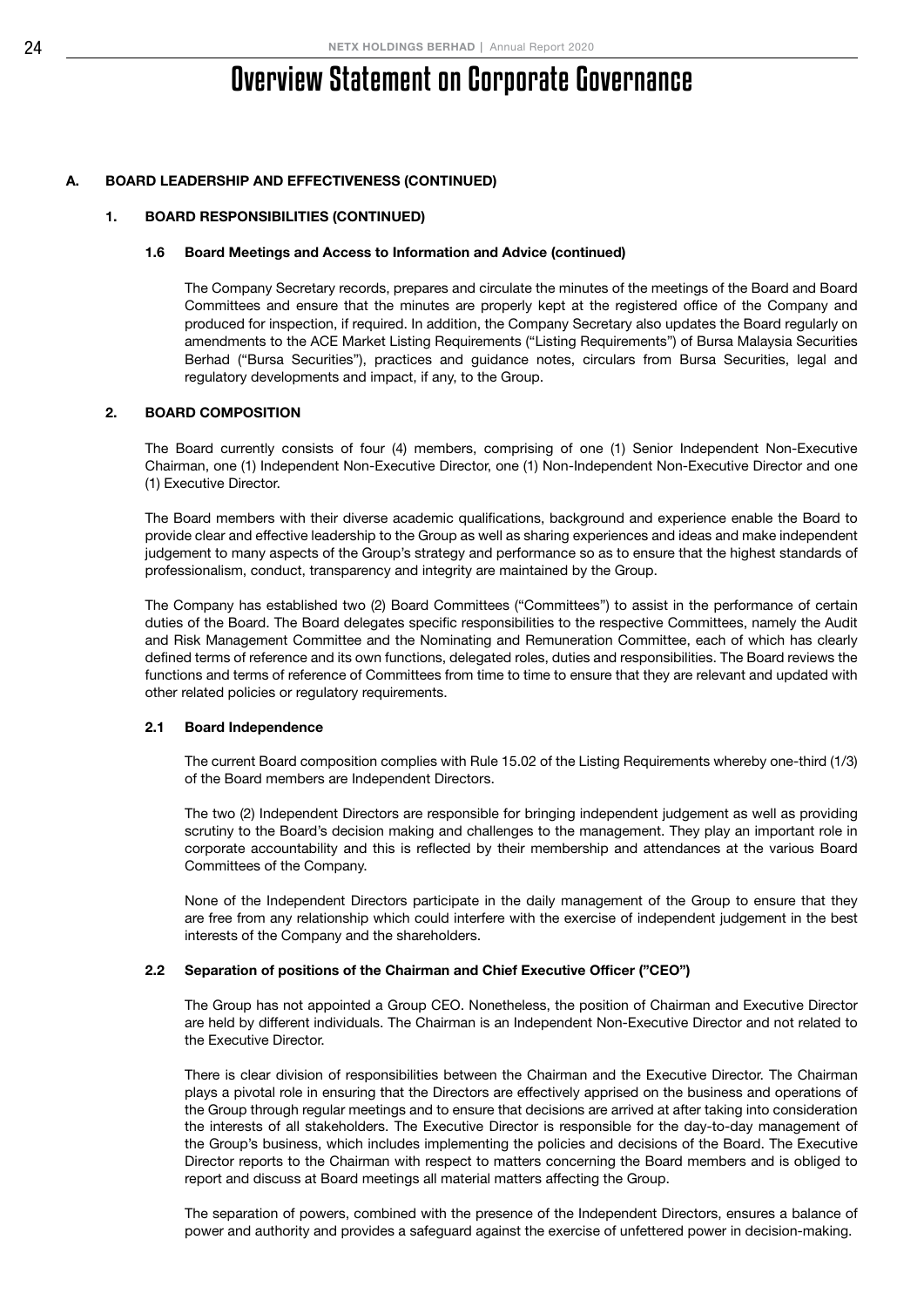#### A. BOARD LEADERSHIP AND EFFECTIVENESS (CONTINUED)

#### 2. BOARD COMPOSITION (CONTINUED)

#### 2.3 Audit and Risk Management Committees ("ARMC")

The composition of the ARMC comprises of two (2) Independent Non-Executive Directors and one (1) Non-Independent Non-Executive Director.

The terms of reference and key functions of ARMC are available on the Company's website at www.netx.com.my. A summary of works of the ARMC during the financial year are presented separately in the Audit and Risk Management Committee Report in this Annual Report.

#### 2.4 Nominating and Remuneration Committees ("NRC")

The composition of NRC comprises of two (2) Independent Non-Executive Directors and one (1) Non-Independent Non-Executive Director.

Under its terms and reference, the functions of the NRC are as follows:

- assess the suitability of candidates in terms of the competencies, commitment, contribution and performance;
- recommend to the Board the nomination of a person or persons to be a Board member(s) by shareholder(s) or Director(s);
- recommend to the Board, Directors to fill the seats on Board Committees;
- assess the effectiveness of the Board as a whole, the committees of the Board and the contribution of each existing individual director and thereafter, recommend its findings to the Board;
- review the required mix of skills and experience and other qualities, including core competencies which non-executive directors should bring to the Board and thereafter, recommend its findings to the Board;
- review the Board's succession plans and training programs;
- facilitate Board induction and training programmes;
- review on annual basis the term of office of each of the ARMC members and performance of the ARMC and each of its members;
- recommend to the Board, the remuneration packages of Executive Directors of the Company in all its forms, drawing from outside advice as necessary; and
- recommend to the Board, the Directors' fees and other benefits payable to the Directors for shareholders' approval.

The NRC met once during the financial year ended 30 November 2020. The summary of the activities of the NRC during the financial year are as follows:

- Reviewed the mix of skill and experience and other qualities of the Board.
- Assessed the effectiveness of the Board as a whole, the Board Committees and contribution of each individual Directors.
- Discussed and recommended the Directors' retirement by rotation.
- Assessed the performance of the ARMC, and its members and their term of office.
- Reviewed the remuneration package of Executive Director.
- Recommended to the Board for approval the Directors' fees and other benefits payable to the Directors for shareholders' approval.

#### 2.5 Appointment and Re-election of Directors

The NRC has been entrusted with the responsibility to identify and review candidates for appointment to the Board. The Board has established a nomination process of Board members to facilitate and provide a guide for the NRC to identify, evaluate, select and recommend to the Board the candidate to be appointed as a Director of the Company. The NRC is responsible to identify and recommend candidate to fill vacancy arises from resignation, retirement or if there is a need to appoint additional Director with the required skill or profession to the Board in order to close the competency gap in the Board.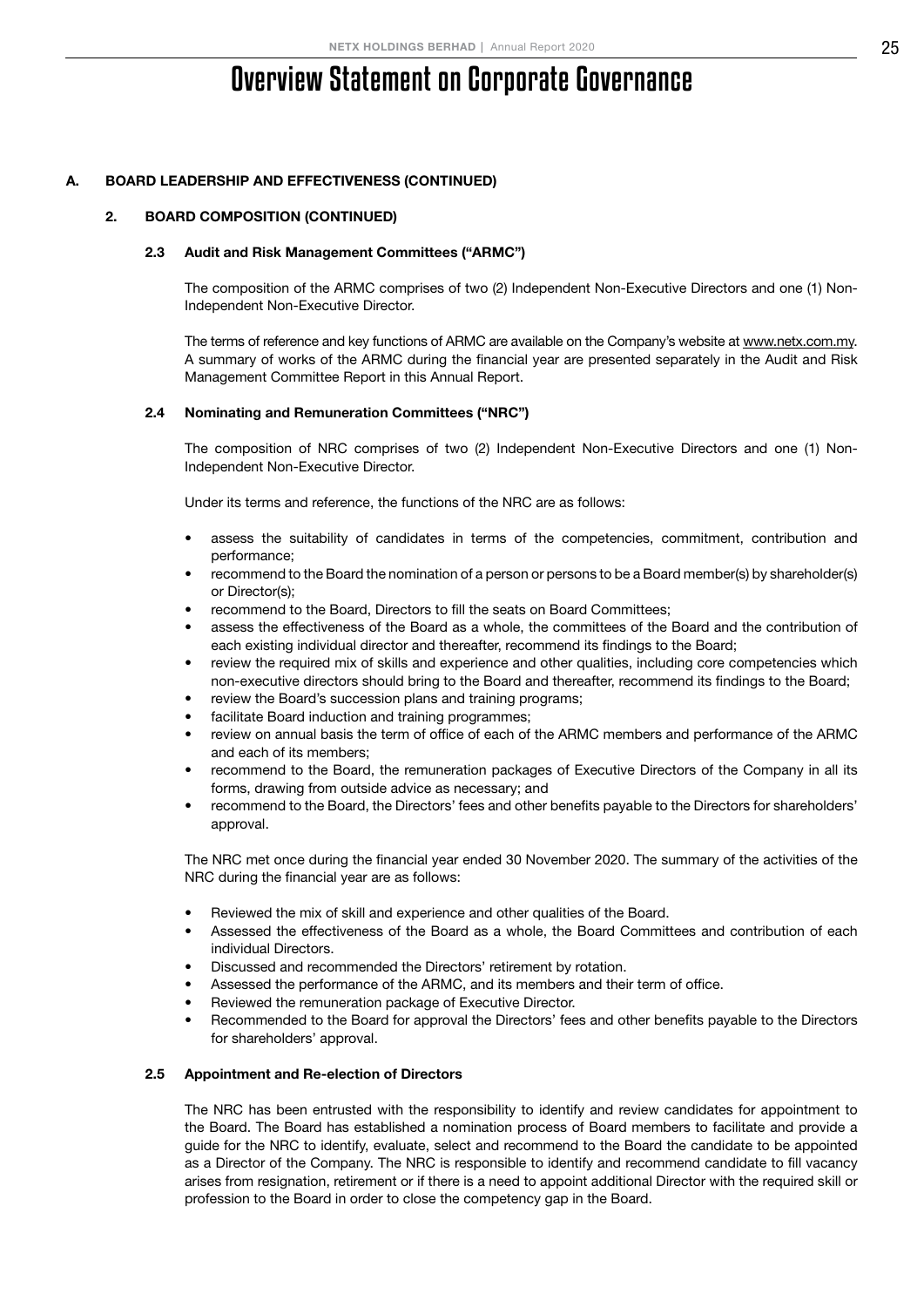#### A. BOARD LEADERSHIP AND EFFECTIVENESS (CONTINUED)

#### 2. BOARD COMPOSITION (CONTINUED)

#### 2.5 Appointment and Re-election of Directors (continued)

Upon receiving a nomination for new Director, the review process entails the assessment of the candidates' background, experience, knowledge and skills critical to the Group's business. Other criteria such as integrity, wisdom, independence of the candidates, existing commitments, potential risk and/or conflict of interest are also considered in the assessment of suitability of candidates for appointment to the Board.

Upon the evaluation of the candidates, the NRC shall report to the Board of its findings and recommendations. The Board would base on the recommendations of the NRC to proceed to approve or decline the appointment of the candidates as the new Director of the Company.

The procedure for re-election of Directors who retire by rotation is set out in the Company's Constitution. At each annual general meeting of the Company, one-third (1/3) of the Directors for the time being or if their number is not three (3) or a multiple of the three (3), then the number nearest to one-third (1/3), shall retire from office provided always that all Directors shall retire from office once at least in every three (3) years but shall be eligible for re-election.

The Director who is subject to re-election and/or re-appointment at next Annual General Meeting is assessed by the NRC before recommendation is made to the Board and shareholders for the re-election and/or reappointment. Appropriate assessment and recommendation by the NRC are based on the yearly assessment conducted.

#### 2.6 Annual Assessment

The NRC reviews annually, the effectiveness of the Board and Board Committees as well as the performance of individual Directors.

The NRC carry out evaluation of Board effectiveness in the areas of composition, roles and responsibilities, and whether the respective Board Committees effectively discharged their functions and duties in accordance with their terms of reference. The evaluation process involved self-review assessment, where Directors will assess their own performance.

Based on the assessment conducted for the financial year 2020, the Board and the NRC are satisfied with the current size, composition as well as the mix of qualifications, skills and experience among the Board and Board Committees members. The assessment and evaluation are properly documented.

#### 2.7 Assessment on Independence of Directors

The Board conducts assessment on the independence of the Independent Directors on yearly basis. During the financial year, the Board obtained confirmation of independence from the Independent Directors and none of the independent director disclosed any relationships that could materially interfere with or be perceived to materially interfere with their independent judgement and ability to act in the best interests of NetX. The Board is satisfied that the Independent Directors are independent as they fulfilled the required criteria stipulated in the Listing Requirements.

Pursuant to the MCCG, the tenure of an Independent Director should not exceed a cumulative term of nine (9) years. However, upon completion of the nine (9) years, an Independent Director may continue to serve on the Board subject to the Director's re-designation as a Non-Independent Director. In the event the Company intends to retain the said Director as an Independent Director, the Board must justify and seek shareholders' approval at the Annual General Meeting.

The Board does not have a formal policy to limit the tenure of Independent Directors, however the Board notes the recommendations of MCCG and shall address the matter when the time arises.

At present, the Board does not have any Independent Directors who have served the Board exceeding the tenure of nine (9) years.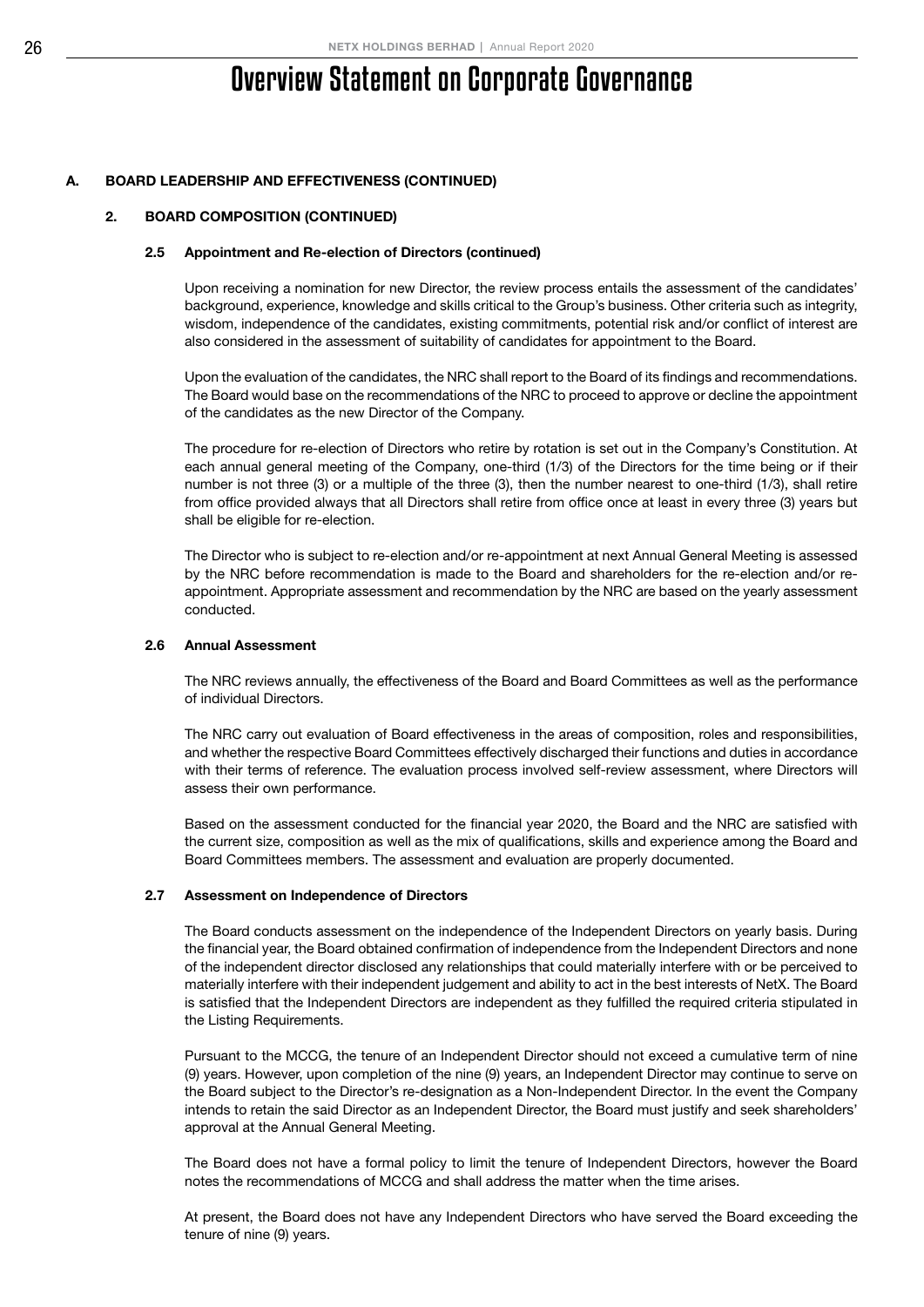#### A. BOARD LEADERSHIP AND EFFECTIVENESS (CONTINUED)

#### 2. BOARD COMPOSITION (CONTINUED)

#### 2.8 Directors' Training

All existing Directors have completed the Mandatory Accreditation Programme prescribed by Bursa Securities. The Directors are encouraged to attend continues education programs, conferences, seminars or forums to keep abreast with the latest developments in the marketplace as well as to further enhance their business acumen and professionalism in discharging their duties to the Group. In addition, Directors would be updated on recent developments in the areas of statutory and regulatory requirements from the briefing by the External Auditors, the Internal Auditors and Company Secretary during the Committees and Board meetings.

The Directors individually will determine their training needs on a continuous basis. The Board ensures that its members have access to appropriate continuing education programs.

The seminars, conferences and training programs attended by the Directors during the financial year ended 30 November 2020 are as follows:

| <b>Name of Director</b>                       | Seminars / Conference / Forum Attended                                                                                                                                                                                      |
|-----------------------------------------------|-----------------------------------------------------------------------------------------------------------------------------------------------------------------------------------------------------------------------------|
| YM Tengku Ahmad Badli Shah<br>Bin Raja Hussin | OIC International Investment Conference 2019, Istanbul Turkey<br>٠<br>Corporate Liability and Anti-Bribery Plan for Organisation<br>Anti-bribery Management System Awareness<br>٠<br>Corporate Liability & AMLA Course<br>٠ |
| Tan Sik Eek                                   | Transaction and RPT Rules<br>Corporate Liability on Corruption Under Malaysian Anti-Corruption<br>٠<br>Act 2009<br>WIFF - SIDC Powertalk Webinar 2020<br>$\bullet$<br>Moving Forward: Banking & Capital Market Trends       |
| Yong Ket Inn                                  | Anti-Money Laundering & Counter Financing of Terrorism (AMLCFT)<br>٠<br><b>Essentials For Accountants</b><br>E-Commerce / Digital Service Tax<br>٠<br>Data Driven Decision for Finance and Accounting Professionals         |
| Chu Chee Peng                                 | Transaction and Related Party Transaction Rules<br>٠                                                                                                                                                                        |

#### 2.9 Diversity Policy

The Board recognizes the merits of Board Diversity in adding value to collective skills, perspective and strengths to the Board. The Board endeavors to have diversity of the Board and its workforce in terms of gender, experience, qualification, ethnicity and age. The NRC is responsible in ensuring that diversity objective is adopted in Board recruitment, Board performance evaluation and succession planning processes whereas diversity in workforce shall be decided by the management.

The Board also recognizes that gender diversity is of importance to the boardroom and will continue to encourage and propose women candidates subject to identification of suitable candidates with appropriate skills.

#### 3. REMUNERATION

#### 3.1 Directors' Remuneration

The Board has established a remuneration policy to facilitate the NRC to review, consider and recommend to the Board for decision on the Directors' remuneration. The Board believes in a remuneration policy that fairly supports the Directors' responsibilities and fiduciary duties in steering the Group to achieve its long term goals and enhance shareholders' value. The Board's objective is to offer a competitive remuneration package in order to attract, develop and retained talented individuals to serve as Directors.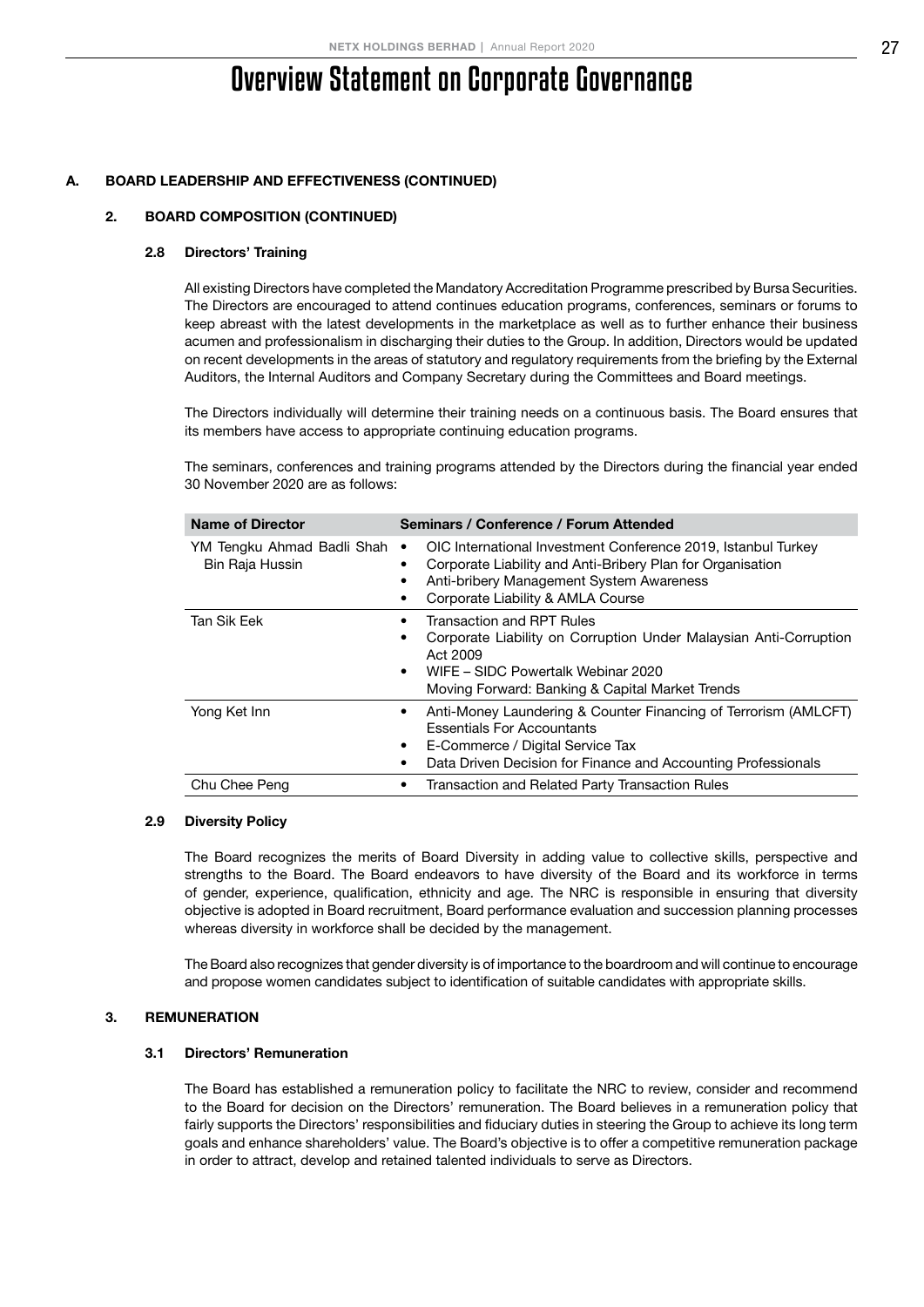#### A. BOARD LEADERSHIP AND EFFECTIVENESS (CONTINUED)

#### 3. REMUNERATION (CONTINUED)

#### 3.1 Directors' Remuneration (continued)

The NRC recommends remuneration packages which are sufficient and necessary to attract, retain and motivate Executive Director(s) to manage the business of the Group. Executive Director is remunerated based on the Group's performance, market conditions and his responsibilities whilst the remuneration of the Non-Executive Directors are determined in accordance with their experience and level of responsibilities assumed in Committees and the Board.

The remuneration packages of Non-Executive Directors should be determined by the Board as a whole subject to the shareholders' approval.

The Directors' remuneration paid or payable to all Directors of the Company (by Company and by Group) for financial year ended 30 November 2020 were as follows:

| Company:                                             |             |                          |                              |                            |              |
|------------------------------------------------------|-------------|--------------------------|------------------------------|----------------------------|--------------|
| <b>Directors</b>                                     | <b>Fees</b> | <b>Salaries</b>          | <b>Meeting</b><br>allowances | <b>Other</b><br>emoluments | <b>Total</b> |
| YM Tengku Ahmad Badli Shah<br><b>Bin Raja Hussin</b> | 60,000      | ٠                        | 6.500                        | 2.400                      | 68,900       |
| Tan Sik Eek                                          |             | 78,000                   |                              | 10.283                     | 88,283       |
| Yong Ket Inn                                         | 48,000      | $\overline{\phantom{a}}$ | 7.500                        | 2.400                      | 57,900       |
| Chu Chee Peng                                        | 48,000      | $\overline{\phantom{0}}$ | 7.500                        | 2.400                      | 57,900       |

#### Group:

| <b>Directors</b>                              | Fees    | <b>Salaries</b>          | <b>Meeting</b><br>allowances | <b>Other</b><br>emoluments | <b>Total</b> |
|-----------------------------------------------|---------|--------------------------|------------------------------|----------------------------|--------------|
| YM Tengku Ahmad Badli Shah<br>Bin Raja Hussin | 60,000  | $\overline{\phantom{0}}$ | 6.500                        | 2.400                      | 68,900       |
| Tan Sik Eek                                   | 332.065 | 78,000                   | $\overline{\phantom{a}}$     | 10.283                     | 420.348      |
| Yong Ket Inn                                  | 48,000  | $\overline{\phantom{0}}$ | 7.500                        | 2.400                      | 57,900       |
| Chu Chee Peng                                 | 48,000  | $\overline{\phantom{0}}$ | 7.500                        | 2.400                      | 57,900       |

The Company notes the need for transparency in the disclosure of its key senior management remuneration, the Company is of the opinion that the disclosure of remuneration details may be detrimental to its business interests, given the competitive landscape for key personnel with requisite knowledge, technical expertise and working experience in the Company's business activities, where intense headhunting is a common industry challenge. Accordingly, such disclosure of specific remuneration information may give rise to recruitment and talent retention issues.

The Company is of the view that the interest of the shareholders will not be prejudiced as a result of such non-disclosure of the key senior management on named basis.

The number of key senior management in office at the end of the financial year and the total remuneration from the Group categorized into the various bands were as follows:

|                       | Total |
|-----------------------|-------|
| RM100,001 - RM150,000 |       |
| RM250,001 - RM300,000 |       |
| RM400,001 - RM450,000 |       |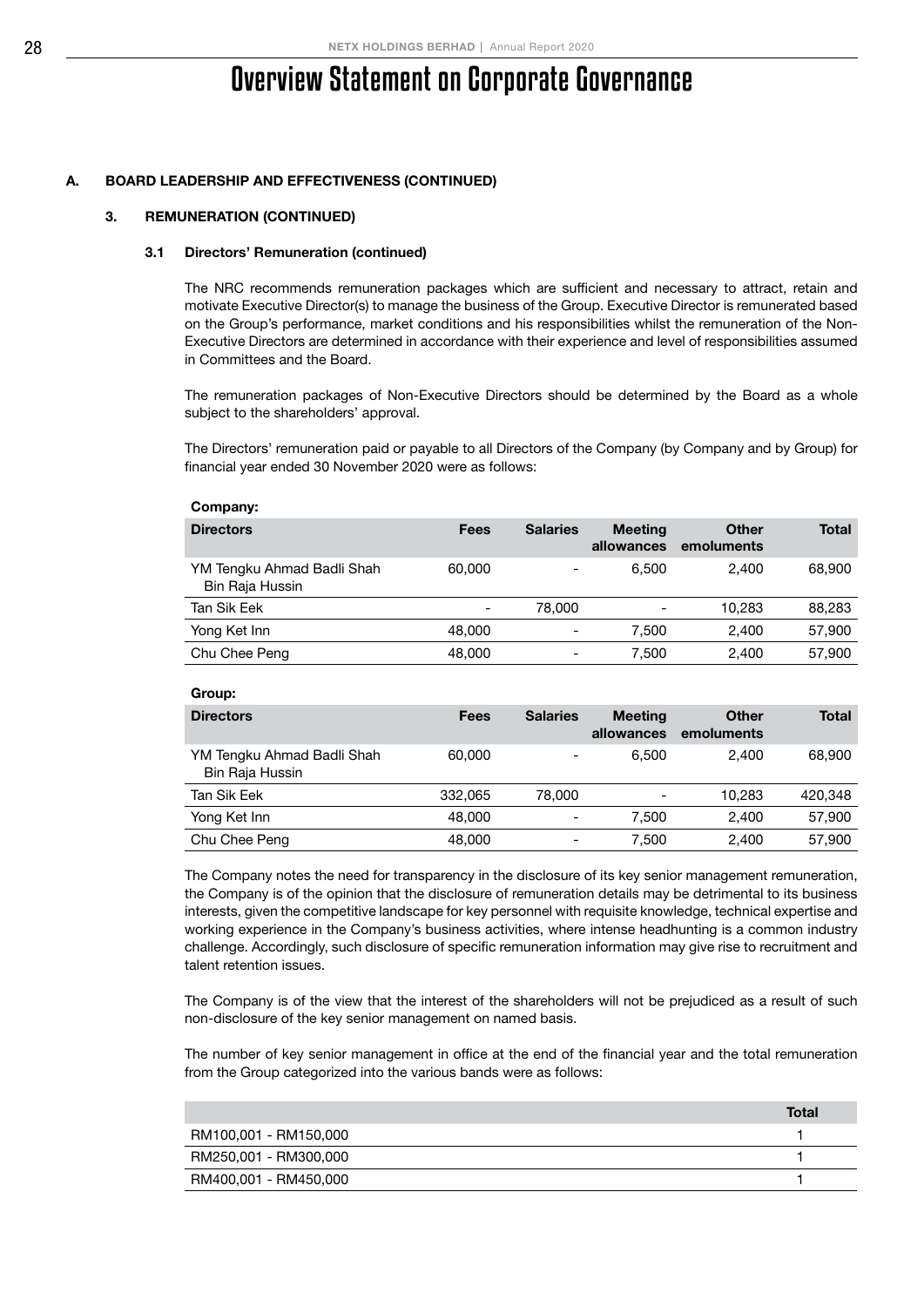#### B. EFFECTIVE AUDIT AND RISK MANAGEMENT

#### 4. AUDIT AND RISK MANAGEMENT COMMITTEE

#### 4.1 Financial Reporting

The Board through the ARMC endeavors to provide a clear, balanced and meaningful assessment of the Group's financial performance and prospects, through the annual audited financial statements and quarterly financial reports, and corporate announcements on significant developments affecting the Group in accordance with the Listing Requirements of Bursa Securities.

The Board is also responsible to ensure that financial statements are prepared in accordance with the provisions of the Companies Act, 2016 and the applicable financial reporting standards in Malaysia. The statement of Directors' responsibility in respect of the annual audited financial statements is presented in the section of Directors' Responsibility Statement on Financial Statements in this Annual Report.

The Board is assisted by the ARMC in overseeing the Group's financial reporting process and the accuracy, consistency and appropriateness of the use and application of accounting policies and standards, as well as the reasonableness and prudence in making estimates, statements and explanations. The ARMC reviewed the quarterly and annual audited financial statements of the Company prior to recommendation of the same to the Board for approval and submission to Bursa Securities and/or shareholders. A full ARMC Report detailing its composition, and a summary of activities and work during the financial year are set out in Audit and Risk Management Committee Report in this Annual Report.

#### 4.2 Relationship and Assessment of External Auditors

The Board maintains a transparent and professional relationship with the External Auditors through the ARMC. The ARMC invites External Auditors to attend its meetings at least twice a year to discuss their audit plan and their audit findings on the Group's financial statements. The External Auditors would share with the ARMC on any significant issues on the financial statements and regulatory updates. In addition, the ARMC will also have private meeting with the External Auditors without the presence of the executive management team to enable exchange of views on issues requiring attention.

The ARMC has in place a policy to assess the performance, independence and quality of External Auditors on an annual basis and report to the Board its recommendation for the re-appointment of the External Auditors at the Annual General Meeting. The area of assessment includes among others, the External Auditors' caliber, audit team, audit scope, audit communication, audit governance and independence as well as the audit fees.

As part of the evaluation process, the ARMC will obtain feedback from the management team on the quality of the audit service of the External Auditors. The External Auditors provide assurance to the ARMC that they were independent throughout the conduct of the audit engagement in accordance with the terms of all relevant professional and regulatory requirements.

The shareholders of the Company had at the Annual General Meeting held on 22 May 2020 approved the reappointment of Messrs. SBY Partners PLT (formerly known as Siew Boon Yeong & Associates) as the External Auditors of the Company.

The non-audit fees paid or payable to External Auditors for the financial year ended 30 November 2020 amounted to RM8,000 in respect of annual review of the Statement of Risk Management and Internal Control and RM80,000 in respect of Reporting Accountants services for Share Consolidation and Right Issue with Warrants.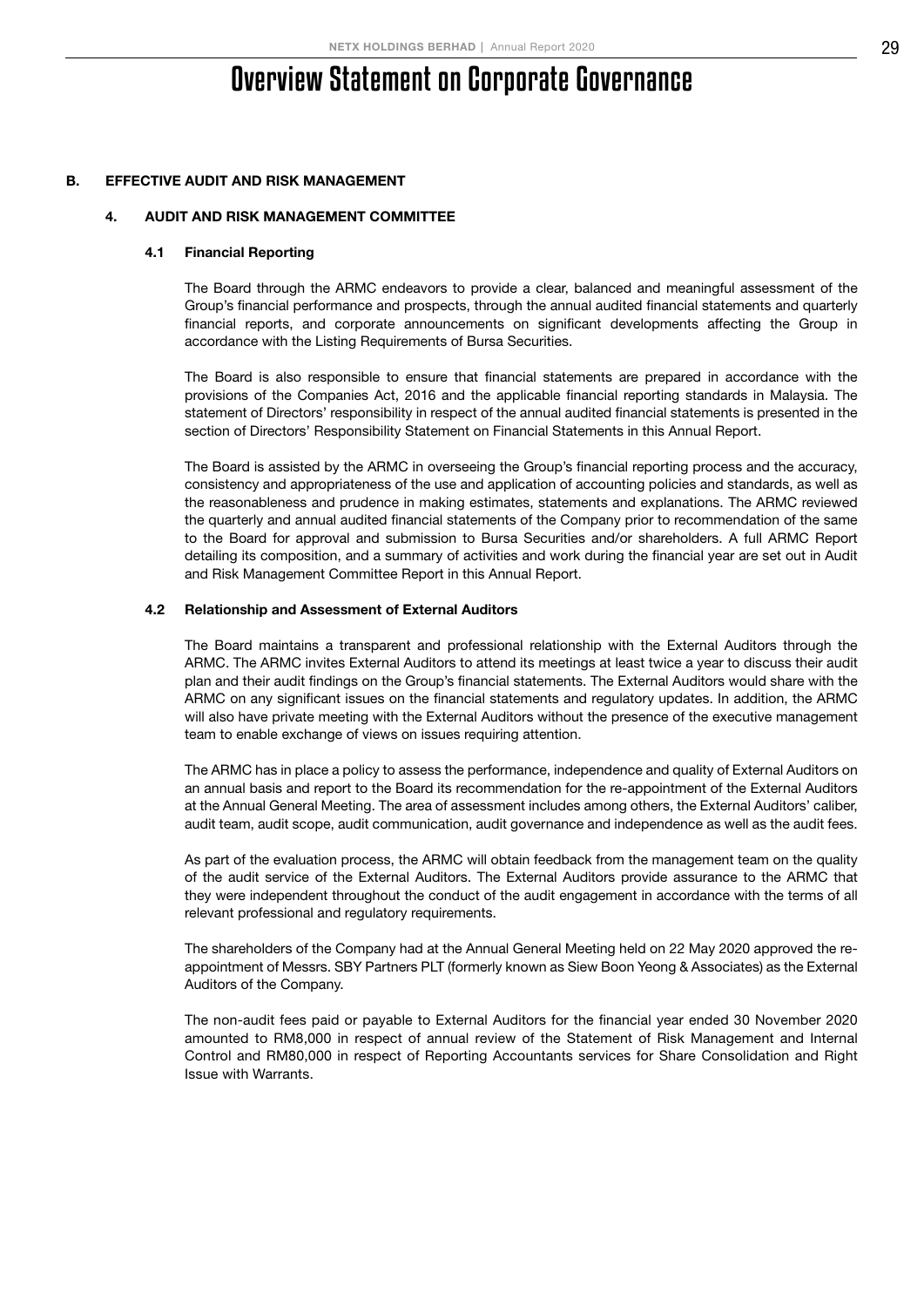#### B. EFFECTIVE AUDIT AND RISK MANAGEMENT (CONTINUED)

#### 5. Risk Management and Internal Control Framework

#### 5.1 Risk Management Framework

The Board is committed to determine the Company's level of risk tolerance and to actively identify, assess and monitor key business risks to safeguard shareholders' investments and the Company's assets by monitoring the internal controls in place with the assistance of the ARMC, the External Auditors and the Internal Auditors, who will report directly to the ARMC on the effectiveness and efficiency of the internal control processes and procedures periodically to ensure that the system is viable and robust.

Further details of the risk management framework and the system of internal control of the Group are presented in the Statement of Risk Management and Internal Control of this Annual Report.

#### 5.2 Internal Audit Function

The Group's internal audit function is outsourced to a professional services firm to provide the ARMC with an independent assessment on the adequacy and effectiveness of the Group's system of internal control. The outsourced internal auditors reports functionally to the ARMC and administratively to the Board. Its responsibilities include providing independent and objective reports on the state of internal controls of the significant operation units in the Group to the ARMC, with recommendations for improvement to the control procedures, so that remedial actions can be taken in relation to weaknesses noted in the systems.

The ARMC works with the Internal Auditors to ensure that the internal audit plan encompasses the audit of the essential services and the follow up on the audits. The internal auditors are required to perform periodic testing of the internal control systems to ensure that the system is robust.

Information on the Company's risk management framework and internal control system is presented in the Statement of Risk Management and Internal Control of this Annual Report.

#### C. INTEGRITY IN CORPORATE REPORTING AND MEANINGFUL RELATIONSHIP WITH STAKEHOLDERS

#### 6. Communication with Stakeholders

The Board recognises the need for transparency and accountability to the Company's shareholders and regular communication with its shareholders, stakeholders and investors on the performance and major developments in the Company. It ensures that timely releases of the quarterly financial results, circulars, press releases, corporate announcements and annual reports are made to its shareholders and investors.

The Company has adopted a Corporate Disclosure Policy and Procedures aiming at effectively handling and disseminating the corporate information timely and accurately to its shareholders, stakeholders, and the investing public in general as required by Bursa Securities. The Corporate Disclosure Policy is available on the Company's website at www.netx.com.my.

The Board ensures that all material information and corporate disclosures are discussed with the management prior to dissemination to ensure compliance with the Listing Requirements. In deciding on the necessary disclosures and announcements, the Board is also guided by Bursa Securities corporate disclosure guides as published by Bursa Securities from time to time. The Board delegated the authority to the Executive Director to ensure that Corporate Disclosure Policy is being adhered to by the management and Company Secretary. The Executive Director is also given the authority to approve all announcements.

The Company's website has a section dedicated to shareholders under Investor Relations where shareholders can check on the latest announcements of the Group, Annual Reports, Quarterly reports, Corporate policies and contact information.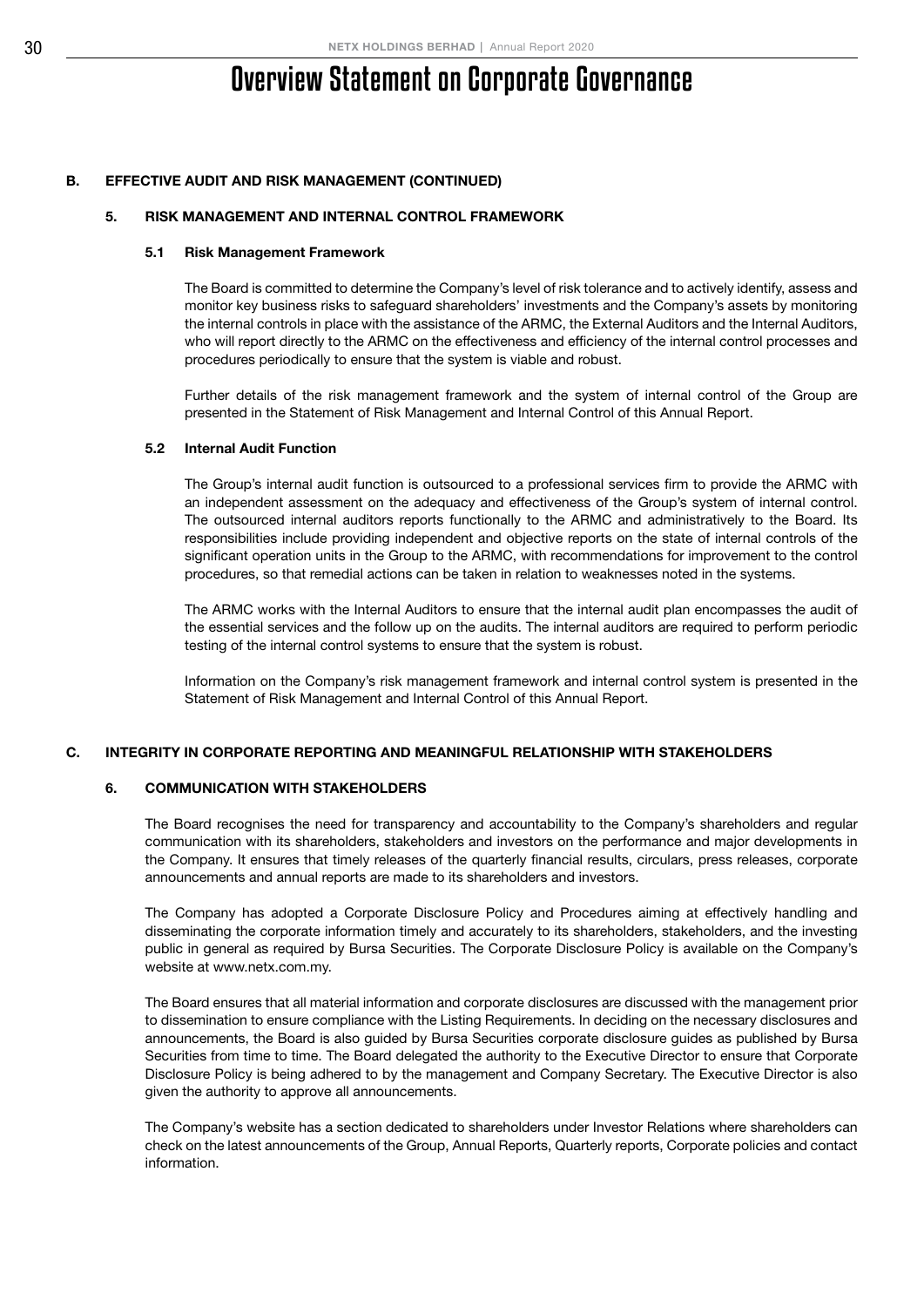#### C. INTEGRITY IN CORPORATE REPORTING AND MEANINGFUL RELATIONSHIP WITH STAKEHOLDERS (CONTINUED)

#### 7. Conduct of General Meetings

The Annual General Meeting ("AGM") is the main delivery channel for dialogue with all shareholders. As recommended by the MCCG, the notice of AGM will be despatched to shareholders at least twenty eight (28) days before the AGM, to allow shareholders to have additional time to go through the Annual Report and make the necessary attendance and voting arrangements. Shareholders are encouraged and are given ample opportunities to review the annual report, to appoint proxies and to collate questions to be asked at the AGM. The Notice of AGM, which sets out the business to be transacted at the AGM, is also published at least in a major local newspaper. The Board will ensure that each item of special business included in the notices of the AGM or extraordinary general meeting is accompanied by a full explanation of the effects of any proposed resolution.

The tentative dates of the AGM will be discussed and fixed by the Board in advance to ensure that each of the Directors is able to make the necessary arrangement to attend the planned AGM. At the Eighteenth (18<sup>th</sup>) and Nineteenth (19<sup>th</sup>) AGM of the Company held on 22 May 2020, all the Directors were present in person to engage directly with shareholders, and be accountable for their stewardship of the Company.

At the commencement of all general meetings, the Chairman will inform the shareholders of their rights to a poll voting. Scrutineer is appointed to validate the votes cast at the general meeting. Separate resolutions are proposed for substantially separate issues at the meeting and the Chairman will declare the number of votes received, both for and against for each separate resolution. The outcome of a general meeting will be announced to Bursa Securities on the same meeting day.

During the AGM, the shareholders are invited to raise questions pertaining to the financial performance, the business activities of the Group and matters tabled at the general meeting. The External Auditors are also present to provide professional and independent clarification on issues and concerns raised by the shareholders. Suggestions and comments by shareholders in the AGM will be noted by the Board for consideration.

Information on shareholder communication policy and shareholders' rights relating to general meeting is available at www.netx.com.my.

#### D. COMPLIANCE STATEMENT

Other than as disclosed and/or explained in this Annual Report, the Board is of the view that the Group has complied with and shall remain committed to attaining the highest possible standards through the continuous adoption of the principles and best practices set out in MCCG and all other applicable laws, where applicable and appropriate.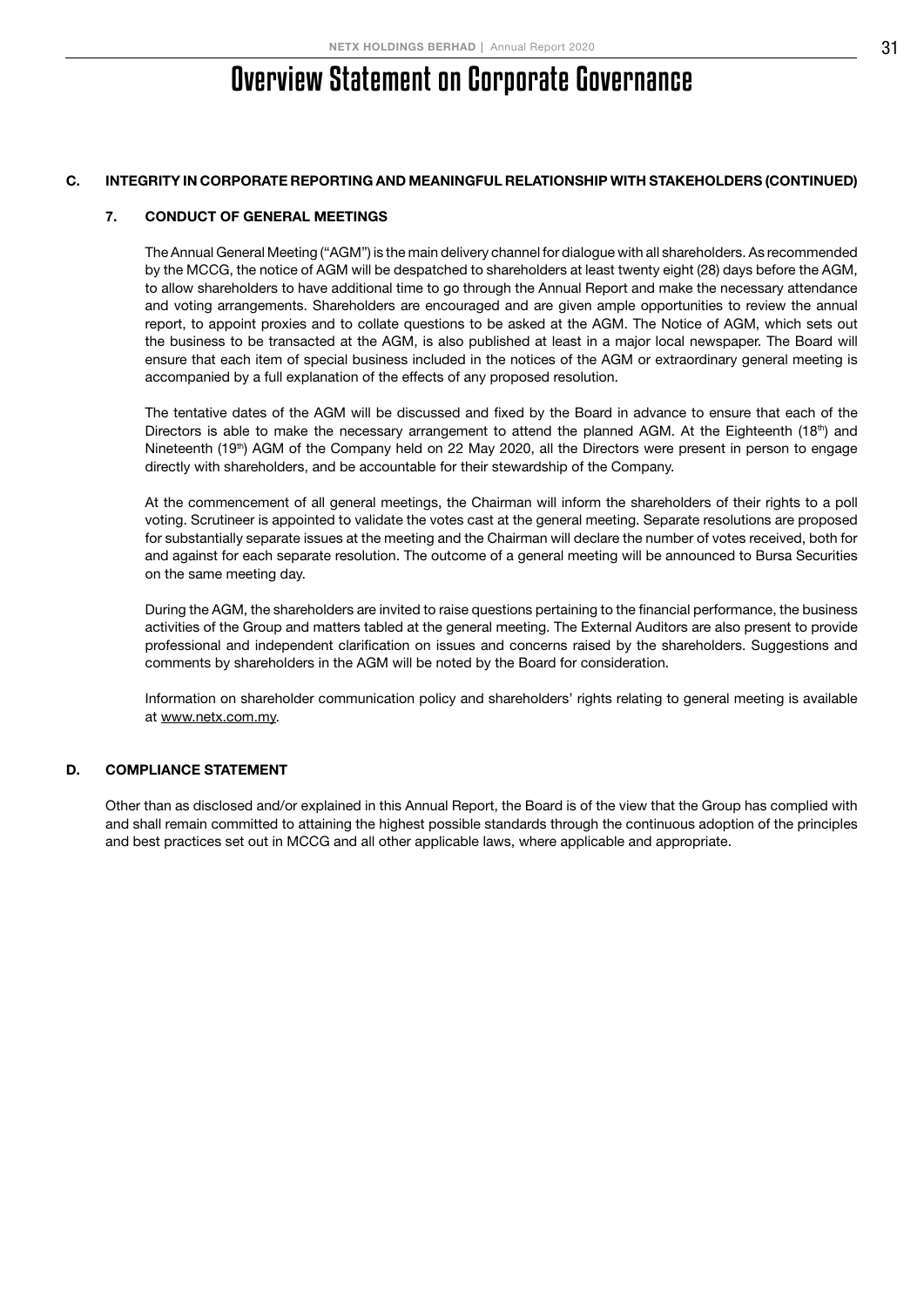# Statement on Risk Management and Internal Control

#### **INTRODUCTION**

The Board of Directors ("Board") of NetX Holdings Berhad ("Company") is committed to maintain a comprehensive and sound system of risk management and internal control as part of good corporate governance. The Company is pleased to provide the following Statement on Risk and Management and Internal Control ("Statement") which outlines the scope and nature of risk management and the internal controls of the Company and the subsidiaries ("Group") for the financial year ended 30 November 2020. This Statement is pursuant to Rule 15.26(b) of the ACE market Listing Requirement issued by Bursa Malaysia Securities Bhd and the Malaysian Code on Corporate Governance.

#### BOARD'S RESPONSIBILITY

The Board acknowledges its responsibility and commitment to maintain a sound risk management and internal control system within the Group to safeguard the shareholders' investments and the Group's assets. The Board has established an on-going process to continuously review the adequacy and effectiveness of the Group's risk management framework and system of internal control.

The Board through its Audit and Risk Management Committee ("ARMC") supported by the Internal Auditors that is independent of the activities it audits, conducted periodic assessments during the financial year to ensure proper risk governance and determine the nature and extent of the significant risks that may hinder the Group from achieving its objectives are being adequately evaluated, managed and controlled. Audit issues as well as actions agreed by the Management to address them were tabled and deliberated by Internal Auditors during the ARMC Meetings, the minutes of which are then presented to the Board.

The Board is assisted by the Management in the implementation of the Board's policies and procedures on risks and control by identifying and assessing the risks faced, and in the design, operation and monitoring suitable internal control to mitigate and control these risks.

The system of risk management and internal control covers not only financial aspect but also operational and compliance aspect of the Group. Due to the limitations inherent in any risk management and internal control system, such systems are designed to manage, rather than eliminate the risk of failure to achieve Group business objectives and to improve the corporate governance process. Therefore, the system can only provide a reasonable and not an absolute assurance against the occurrence of material misstatement loss or fraud.

#### RISK MANAGEMENT FRAMEWORK

The Group has an embedded process for the identification, evaluation, reporting, treatment, monitoring and reviewing of the major strategic, business and operation risks within the Group. Both the Board and the ARMC review the effectiveness of the risk management function and deliberate on the risk management and internal control frameworks, functions, processes and reports on a regular basis.

At strategic level, business plans, business strategies and investment proposals with risks consideration are formulated by the Executive Directors and management team and presented to the Board for review and deliberation to ensure proposed plans and strategies are in line with the Group's risk appetite.

The framework is continually monitored to ensure it is responsive to the changes in the business environment and clearly communicated to all levels. Exceptions and improvement opportunities have been reported to the ARMC to enhance the effectiveness of the governance risk management and internal control processes of the Group. The development and documentation of risk management processes will continue to be enhanced and the Board will report on the status of the said development in due course.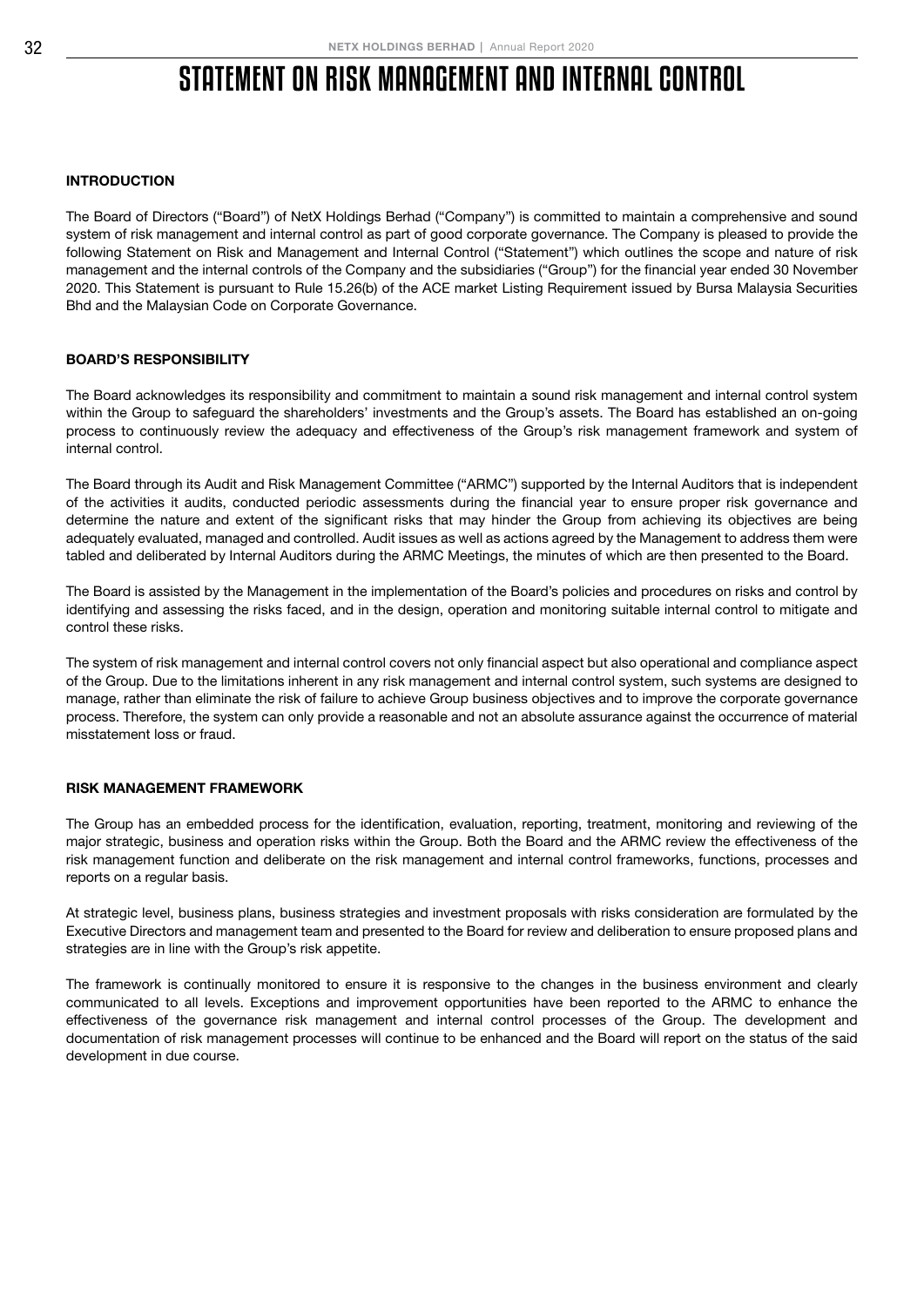### Statement on Risk Management and Internal Control

#### INTERNAL CONTROL

The Board regularly review reports from the Management on key financial data, performance indicators and regulatory matters, so as to ensure issues are highlighted for review, deliberation and decision on a timely basis. Issues relating to the business operations are also highlighted during the Board meetings, whereas independent assurance is provided by the Group's External Auditors, internal audit function and the ARMC to the Board.

The key features of the Group's systems of internal control are as follow:

#### **Organisational Structure**

A formal organisational structure and discretionary authority limits are in place with defined lines of reporting, to align with business and operational requirements. Formal limits of authority delegation are implemented for planning, executing, controlling and monitoring business operations. The authority limit is summarized in authority matrix.

#### Policy and Procedure

The Management develops and maintains documented process flow for key business processes and standard operating procedure, ensuring that internal policies, processes and procedures are drawn up, revised as when required and necessary.

#### **Board Committees**

Board Committees are set up by the Group to uphold corporate governance and transparency with its specific terms of reference and authority. The Board Committees comprise of ARMC, and Nominating and Remuneration Committee ("Committees"). These Committees report to the Board and provide relevant recommendations for Board's decision.

The ARMC, of which comprises Non-Executive Directors, was maintained throughout the financial year. The ARMC convenes meetings at least once every quarter, and discuss among others on the financial results, internal audit findings, related party transactions, risk management and on the external auditors' appointment and their external audit plan and results.

#### **Human Resource Management**

The Group has established consistent human resource practice that govern the Group's ability to operate in an effective and efficient manner by employing and retaining adequate competent employees possessing necessary knowledge, skill and experience to carry out their duties and responsibilities assigned. Further, employee handbook is provided to employees of the Group. It guides the employees in carrying out their duties and responsibilities cover areas such as compliance with applicable local laws and regulations, integrity, conduct in workplace, business conduct, and protection of the Group's assets, confidentiality and conflict of interest.

#### INTERNAL AUDIT

The Group's internal audit, which is outsourced to a professional service firm to assist the Board and the ARMC in providing independent assessment of the adequacy, efficiency and effectiveness of the Group's internal control systems.

The outsourced Internal Auditors report independently to the ARMC and internal audit proposals are tabled to the ARMC for review and approval to ensure adequate coverage. The responsibilities of the Internal Auditors include conducting audits, submitting findings and independent report to the ARMC on the Group's systems of internal control. The Internal Auditors also focus on high risk area and ensure that an adequate action plan has in place to improve internal controls. Hence, risks are mitigated by the internal controls.

The internal audit function also aims at advising the Management on areas for improvement. Highlight on significant findings in respect of any non-compliance and subsequently performs follow-up reviews to determine the extent to which the recommendations have been implemented. Being an independent function, the audit work is conducted with impartiality, proficiency and due professional care.

During the financial year under review, a number of internal control weaknesses have been identified and all of which have been or are being addressed by the Management. None of the weaknesses have resulted in any material losses, contingencies or uncertainties that would require disclosure in this Annual Report.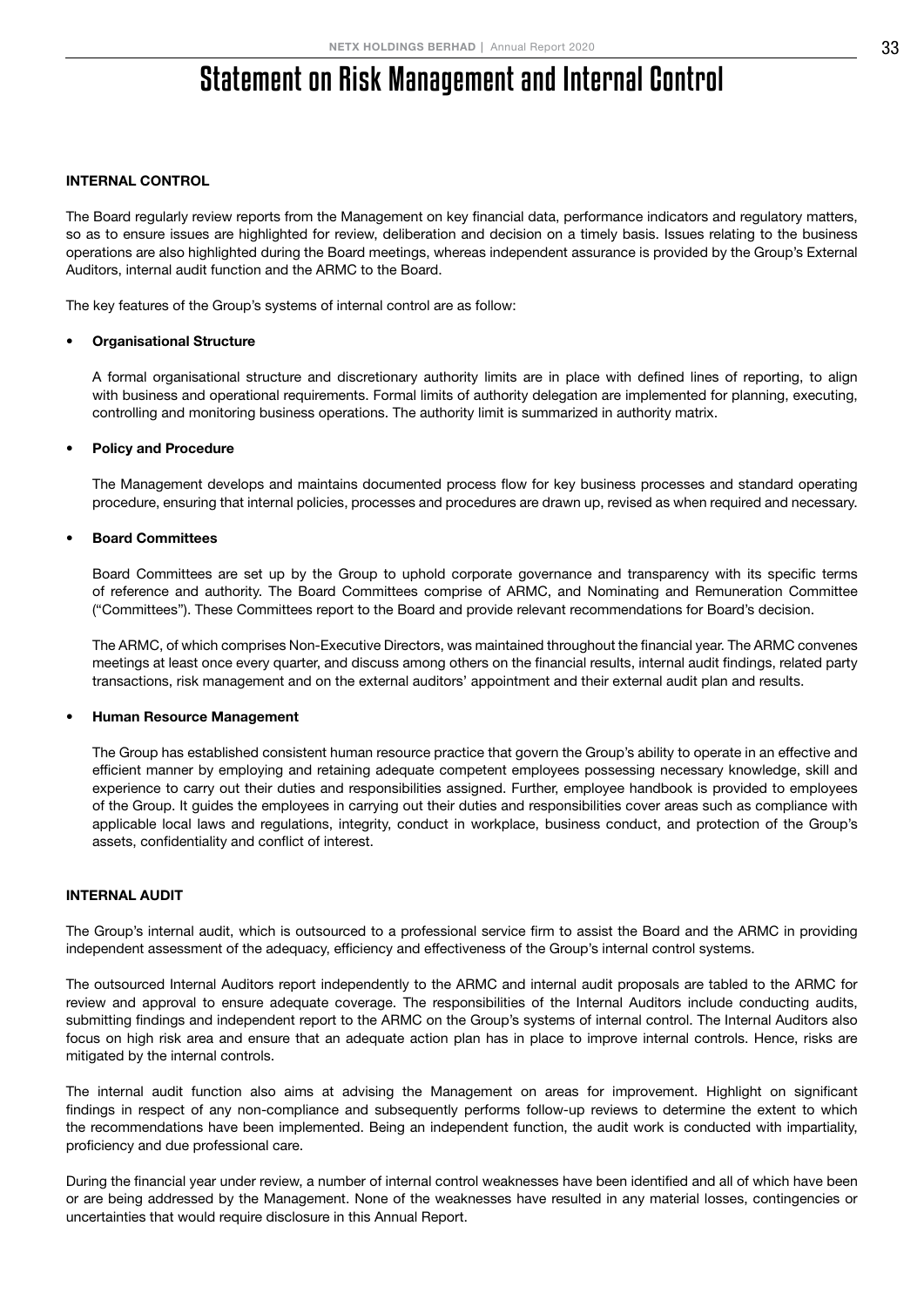### Statement on Risk Management and Internal Control

#### **CONCLUSION**

The Board has obtained assurance from the executive management team that the risk management and internal control systems are operating adequately and effectively, in all material aspects for the financial year under review. There was no material control failure that would have any material adverse effect on the financial results of the Group for the financial year under review and up to the date of issuance of the financial statements.

The Board plays an active role in reviewing and deliberating the business plans, strategies performance and risks faced by the Company. Quarterly financial statements are presented to the Board for their review and approval, and when necessary, put in place appropriate action plans to further enhance the internal control systems.

The Board is of the view that the current system of internal control is adequate and effective to safeguard shareholders' investment and the Group's assets. However, the Board is also cognisant of the fact that the Group's system of internal control and risk management practices must continuously evolve to meet the changing and challenging business environment. Therefore, the Board will, when necessary, put in place appropriate action plans to further enhance the system of internal control.

#### REVIEW OF THIS STATEMENT BY EXTERNAL AUDITORS

Pursuant to Paragraph 15.23 of the ACE Market Listing Requirements of Bursa Malaysia Securities Berhad, the External Auditors have reviewed this Statement for inclusion in the Annual Report for financial year ended 30 November 2020. In accordance with Audit and Assurance Practice Guide, the External Auditors have reported to the Board that nothing has come to their attention that causes them to believe that this Statement is inconsistent with their understanding of the processes adopted by the Board in reviewing the adequacy and integrity of the system of internal control.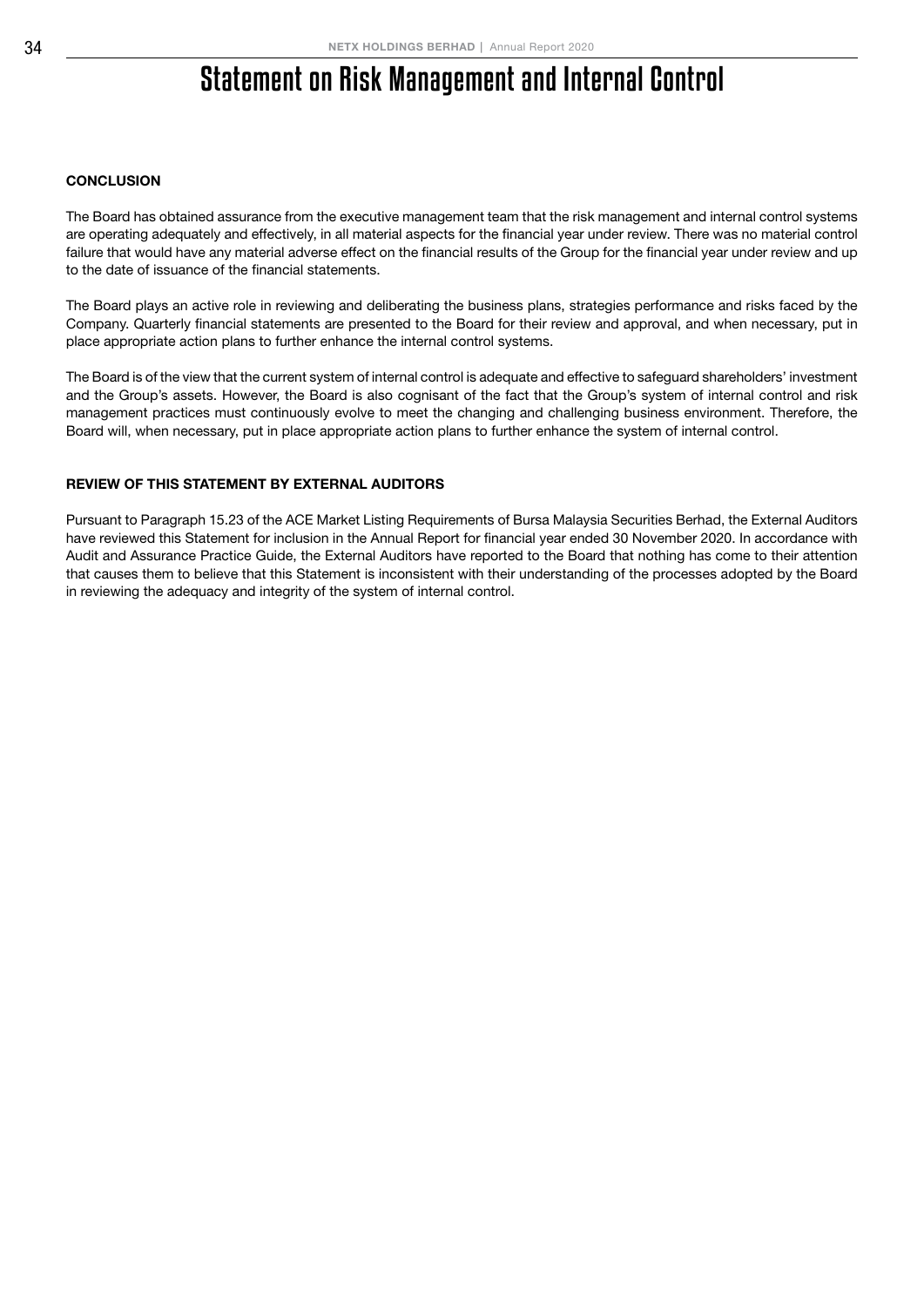## OTHER COMPLIANCE INFORMATION

#### 1. UTILISATION OF PROCEEDS

#### a. Share Issuance to Macquarie Bank Limited

On 16 June 2017, the Company entered into a conditional subscription agreement with Macquarie Bank Limited ("Macquarie Bank") in relation to the proposed issuance and allotment of up to 500 million new ordinary shares in NetX to Macquarie Bank in accordance with the terms and conditions of the Subscription Agreement ("Share Issuance").

The Shares Issuance was completed on 19 January 2018. The 500 million new ordinary shares under the Share Issuance have fully subscribed by Macquarie Bank raising RM21,103,000.00 for the Company.

MPEX has been enhanced to be a payment exchange system that allows users to make payments, receive money, exchange with other currencies and withdraw money using other popular and established payment services and will be renamed as eFX system. The balance of proceeds available will be channelled towards the development and marketing of eFX system.

| <b>Purpose</b>                          | <b>Proposed</b><br><b>Utilisation</b><br>(RM'000) | <b>Actual</b><br><b>Utilisation</b><br>(RM'000) | <b>Balance</b> | <b>Intended</b><br><b>Timeframe for</b><br><b>Utilisation</b> |
|-----------------------------------------|---------------------------------------------------|-------------------------------------------------|----------------|---------------------------------------------------------------|
| Development and marketing of eFX system | 20,000                                            | 9.044                                           | 10.956         | Within 48 months                                              |
| <b>Working Capital</b>                  | 323                                               | 323                                             |                | Within 24 months                                              |
| Expenses in relation to Share Issuance  | 780                                               | 780                                             | ۰.             | Immediate                                                     |
|                                         | 21.103                                            | 10.147                                          | 10.956         |                                                               |

As at 30 November 2020, the summary of the utilisation of proceeds were as follows:-

#### b. Private Placement of up to 10% of the total number of issued shares to Third Party Investors

On 15 March 2018, The Company proposed to undertake the private placement of new ordinary shares of up to 10% of the total number of issued shares of the Company to third party investor(s). The private placement was completed on 20 April 2018 following the listing and quotation of 243,998,000 placement shares at RM0.0271 per placement shares on the ACE Market of Bursa Securities, raising RM6,612,346 for the Company. As at 30 November 2020, the proceeds raised from the said exercise has been fully utilised as follows :-

| <b>Purpose</b>                                       | <b>Proposed</b><br><b>Utilisation</b><br>(RM'000) | <b>Actual</b><br><b>Utilisation</b><br>(RM'000) | <b>Balance</b> | <b>Intended</b><br><b>Timeframe for</b><br><b>Utilisation</b> |
|------------------------------------------------------|---------------------------------------------------|-------------------------------------------------|----------------|---------------------------------------------------------------|
| Payallz's funding requirement for Onliner<br>Project | 6.504                                             | 6.504                                           |                | Within 36 months                                              |
| Expenses for the Private Placement                   | 108                                               | 108                                             | -              | Immediate                                                     |
|                                                      | 6.612                                             | 6.612                                           | -              |                                                               |

#### c. Private Placement of up to 30% of the total number of issued shares to Third Party Investors

On 16 January 2019, the Company proposed to undertake the private placement of up to 30% of the total number of issued shares of the Company to third party investor(s). The private placement was completed on 21 November 2019, following the listing and quotation of 840,089,500 placement shares on the ACE Market of Bursa Securities, raising RM12,814,411 for the Company. As at 30 November 2020, the summary of the utilisation of proceeds were as follows :-

| <b>Purpose</b>                          | <b>Proposed</b><br><b>Utilisation</b><br>(RM'000) | <b>Actual</b><br><b>Utilisation</b><br>(RM'000) | <b>Balance</b>           | <b>Intended</b><br><b>Timeframe for</b><br><b>Utilisation</b> |
|-----------------------------------------|---------------------------------------------------|-------------------------------------------------|--------------------------|---------------------------------------------------------------|
| Development of the GEM application      | 6.000                                             | 6,000                                           | $\overline{\phantom{a}}$ | Within 24 months                                              |
| Marketing costs for the GEM application | 6.514                                             | 6.381                                           | 133                      | Within 24 months                                              |
| Expenses for the Private Placement      | 300                                               | 300                                             | $\overline{\phantom{a}}$ | Immediate                                                     |
|                                         | 12.814                                            | 12.681                                          | 133                      |                                                               |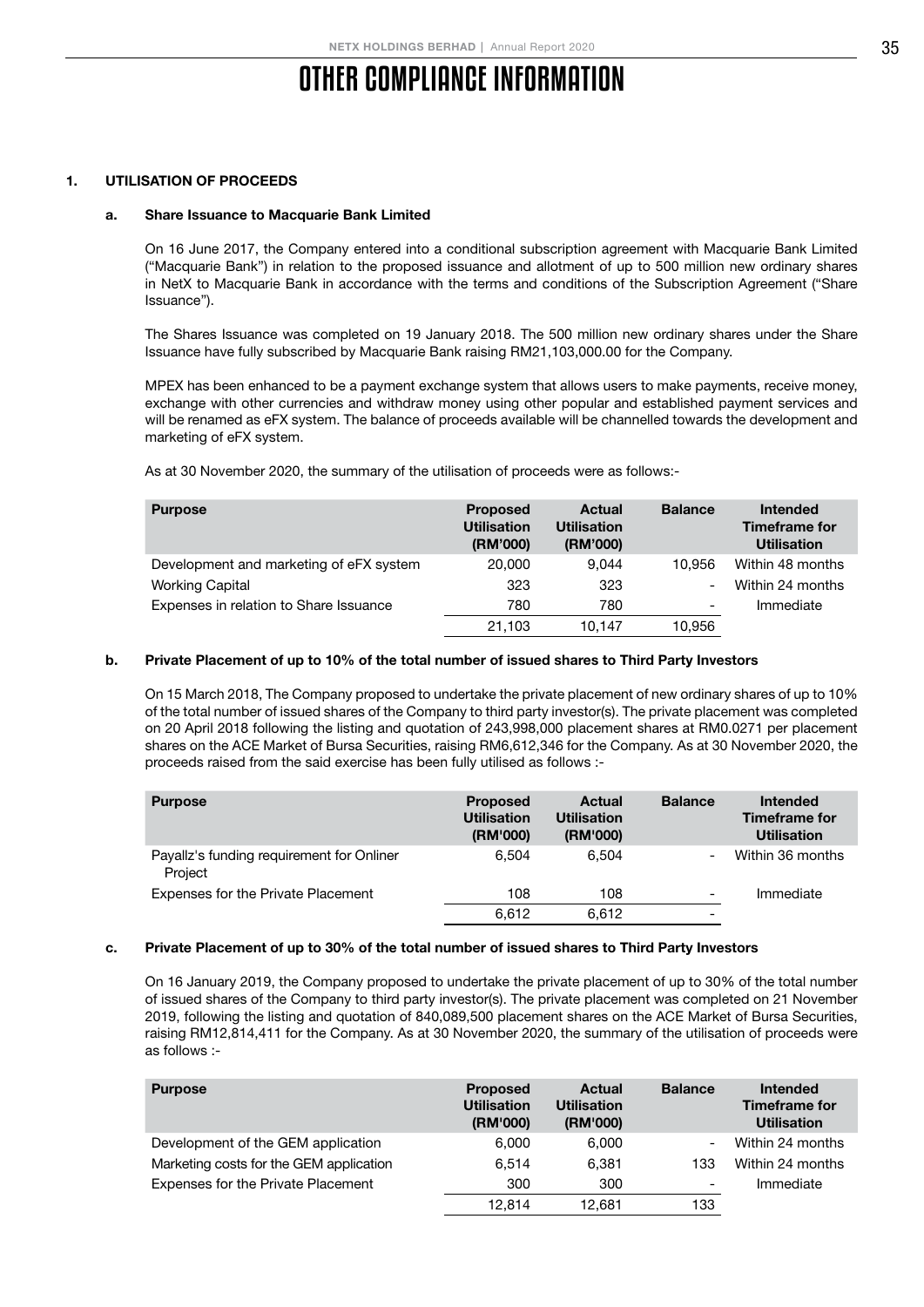## Other Compliance Information

#### 1. UTILISATION OF PROCEEDS (CONTINUED)

#### d. Private Placement of up to 10% of the total number of issued shares to Third Party Investors

On 9 January 2020, the Company proposed to undertake private placement of up to 10% of total number of issued shares of the Company to independent third party investors. The Private Placement was completed on 21 April 2020 following the listing and quotation of 390,038,800 placement shares on the ACE Market of Bursa Securities, raising RM4,668,357 for the Company. As at 30 November 2020, the summary of the utilisation of proceeds were as follows :-

| <b>Purpose</b>                                     | <b>Purpose</b><br><b>Utilisation</b><br>(RM'000) | <b>Actual</b><br><b>Utilisation</b><br>(RM'000) | <b>Balance</b><br>(RM'000) | Intended for<br><b>Timeframe</b><br><b>Utilisation</b> |
|----------------------------------------------------|--------------------------------------------------|-------------------------------------------------|----------------------------|--------------------------------------------------------|
| Rebranding and upgrading of the GEM<br>application | 4.573                                            | 1.231                                           | 3.342                      | Within 12 months                                       |
| Expenses for the Private Placement                 | 95                                               | 95                                              | -                          | Immediate                                              |
|                                                    | 4.668                                            | 1.326                                           | 3,342                      |                                                        |

#### e. Private Placement of up to 10% of the total number of issued shares to Third Party Investors

On 29 May 2020, the Company proposed to undertake the private placement of up to 10% of the total number of issued shares of the Company (excluding treasury shares) to third party investors. The Private Placement was completed on 16 June 2020 following the listing and quotation of 459,891,000 placement shares on the Ace Market of Bursa Securities, raising RM4,690,888 for the Company. As at 30 November 2020, the summary of the utilisation of proceeds were as follows :-

| <b>Purpose</b>                          | <b>Purpose</b><br><b>Utilisation</b><br>(RM'000) | Actual<br><b>Utilisation</b><br>(RM'000) | <b>Balance</b><br>(RM'000) | Intended for<br><b>Timeframe</b><br><b>Utilisation</b> |
|-----------------------------------------|--------------------------------------------------|------------------------------------------|----------------------------|--------------------------------------------------------|
| Enhancement of GemSpot and GemSpot Lite | 4.581                                            | 502                                      | 4.079                      | Within 12 months                                       |
| Expenses for the Private Placement      | 110                                              | 110                                      | $\overline{\phantom{a}}$   | Immediate                                              |
|                                         | 4.691                                            | 612                                      | 4.079                      |                                                        |

#### f. Share Consolidation and Rights Issue with Warrants

On 14 August 2020, the Company proposed to undertake the corporate exercise relating to the consolidation of every 25 ordinary shares in NetX Shares into 1 NetX Share and renounceable rights issue of up to 629,491,596 new Shares ("Rights Shares") together with up to 314,745,798 free detachable warrants in NetX ("Warrants C") on the basis of 6 Rights Shares together with 3 free Warrants C for every 2 existing Share (after the Share Consolidation) held by the entitled shareholders ("Rights Issue with Warrant"). The Rights Issue with Warrant has been completed on 3 November 2020 following the listing and quotation of 626,136,825 Rights Shares and 313,068,412 Warrants C, raising RM81,397,787 for the Company. As at 30 November 2020, the summary of the utilisation of proceeds were as follows :-

| <b>Purpose</b>                                                                     | <b>Purpose</b><br><b>Utilisation</b><br>(RM'000) | <b>Actual</b><br><b>Utilisation</b><br>(RM'000) | <b>Balance</b><br>(RM'000) | Intended for<br><b>Timeframe</b><br><b>Utilisation</b> |
|------------------------------------------------------------------------------------|--------------------------------------------------|-------------------------------------------------|----------------------------|--------------------------------------------------------|
| Development of a F&B e-commerce platform                                           | 5,000                                            | $\qquad \qquad \blacksquare$                    | 5.000                      | Within 18 months                                       |
| Marketing of GemSpot and GemSpot Lite                                              | 25,000                                           | $\overline{\phantom{0}}$                        | 25,000                     | Within 36 months                                       |
| Development and intergration of business<br>intelligence and data analytics system | 8,000                                            | -                                               | 8.000                      | Within 36 months                                       |
| Investment or partnership in other<br>complementary businesses or assets           | 25,000                                           | -                                               | 25,000                     | Within 36 months                                       |
| Working capital                                                                    | 17,498                                           | 282                                             | 17.216                     | Within 24 months                                       |
| Expenses for the Right Issue                                                       | 900                                              | 900                                             |                            | Immediate                                              |
|                                                                                    | 81,398                                           | 1.182                                           | 80,216                     |                                                        |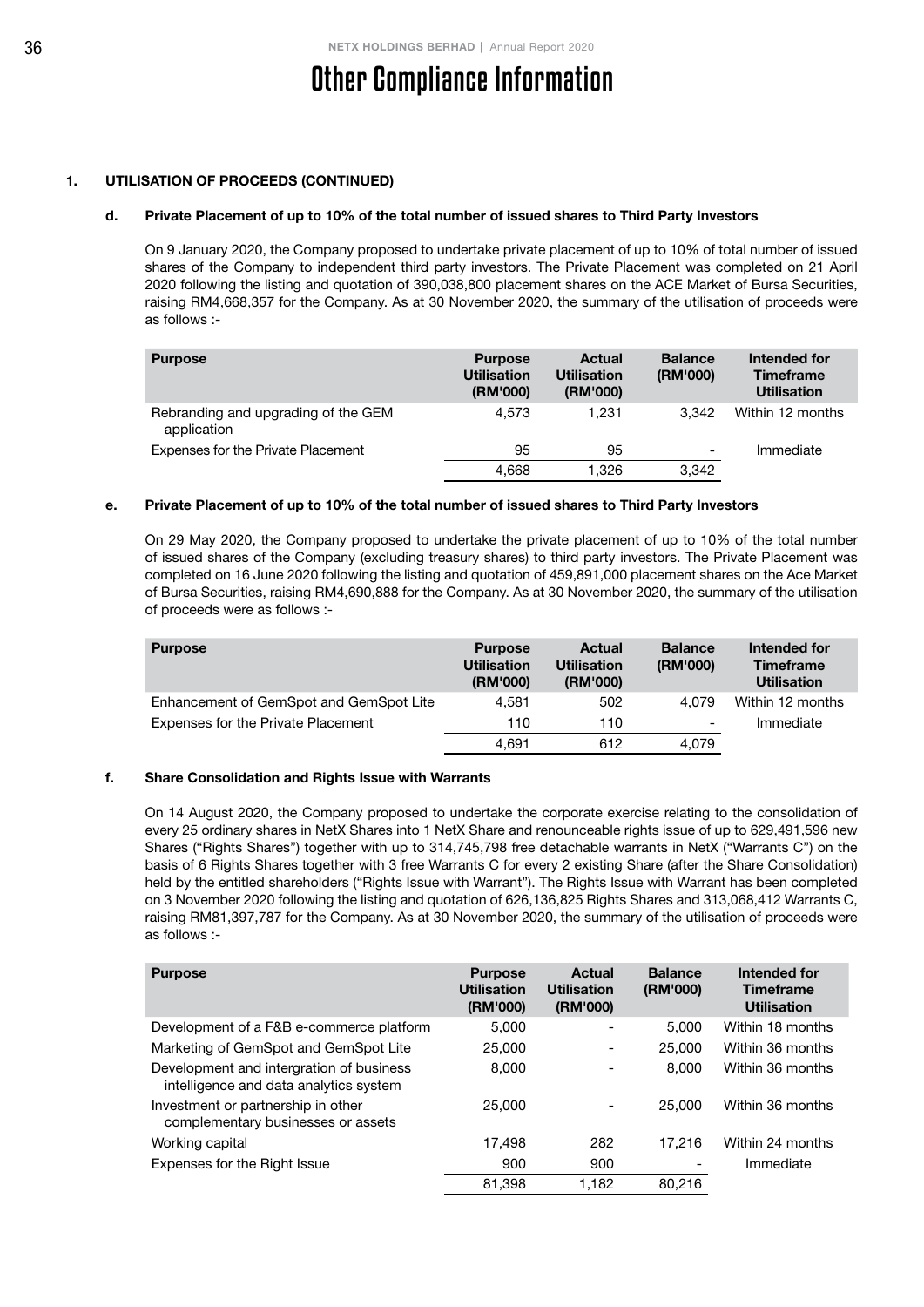## Other Compliance Information

#### 2. AUDIT AND NON-AUDIT FEES

The audit and non-audit fees paid or payable to the external auditors for the financial year ended 30 November 2020 is as follows:

| Detail of fees                                                                                   | Group<br><b>RM</b> | Company<br><b>RM</b> |
|--------------------------------------------------------------------------------------------------|--------------------|----------------------|
| <b>Statutory Audit fees</b>                                                                      | 147.704            | 80,000               |
| Non-audit fees for review of Statement of Risk Management and Internal Control                   | 8.000              | 8.000                |
| Non-audit fees as Reporting Accountants for Share Consolidation and Right Issue<br>with Warrants | 80,000             | 80,000               |
|                                                                                                  | 235,704            | 168,000              |

#### 3. MATERIAL CONTRACTS INVOLVING DIRECTORS, CHIEF EXECUTIVE AND SUBSTANTIAL SHAREHOLDERS

There were no material contracts entered into by the company and/or its subsidiaries involving Directors', Chief Executive's and/or major shareholders' interests, either still subsisting at the end of the financial year or entered into since the end of the previous financial period.

#### 4. LIST OF PROPERTY AS AT 30 NOVEMBER 2020

#### Description of Property:

A renovated stratified four storey corner terraced shop office with lift.

#### Location:

1-3, Street Wing, Sunsuria Avenue, Persiaran Mahogani, Kota Damansara, PJU 5, 47810 Petaling Jaya, Selangor Darul Ehsan.

#### Tenure:

Leasehold interest for a term of 99 years, expiring on 21 February 2107.

| <b>Existing Use</b> | Age of Building | Approximate area<br>(built-up) | Net book Value (RM)<br>as at 30-11-2020 |
|---------------------|-----------------|--------------------------------|-----------------------------------------|
| Management Office   | 9 vears         | 990 sq-metres                  | 5.781.492                               |

#### 5. RECURRENT RELATED PARTY TRANSACTIONS ("RRPT") OF REVENUE NATURE

Save for such disclosure made in note 34 of the audited financial statements on pages 96 and 97 of this Annual Report, there were no other material recurrent related party transactions entered by the Group during the financial year under reviewed.

#### 6. SHARE ISSUANCE SCHEME ("SIS")

The SIS of the Company were approved by the shareholders at the Extraordinary General Meeting held on 21 January 2016 and is governed by the Bylaws.

The SIS was implemented on 24 November 2016 and shall be in force for a period of five (5) years and may be extended to such further period, at the sole and absolute discretion of the Board upon the recommendation by the Option Committee, provided always that the Initial Scheme Period above and such extension of the scheme made pursuant to the Bylaws shall not in aggregate exceed a duration of ten (10) years or such other period as may be prescribed by Bursa Malaysia Securities Berhad or any other relevant authorities from the effective date of the SIS.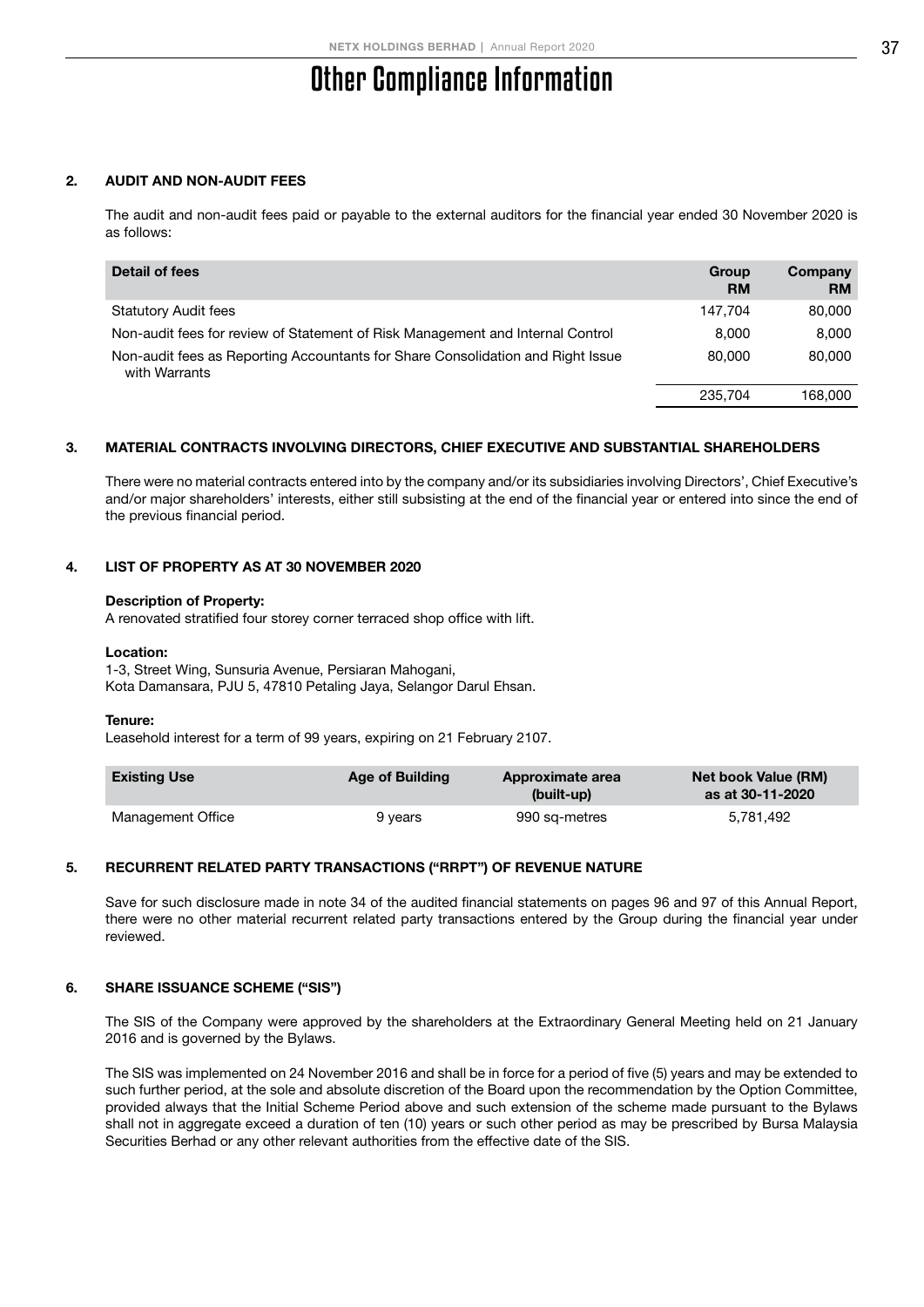## Other Compliance Information

#### 6. SHARE ISSUANCE SCHEME ("SIS") (CONTINUED)

The total number of SIS options granted, exercised and outstanding as at 30 November 2020 are set out in the table below:

| Total number of options/<br>shares outstanding as at<br>1 December 2019 | Total number of options<br>exercised during the<br>financial year ended<br>30 November 2020 | Total number of options/<br>shares granted during the<br>financial year ended<br>30 November 2020 | <b>Total options/shares</b><br>outstanding as at<br>30 November 2020 |
|-------------------------------------------------------------------------|---------------------------------------------------------------------------------------------|---------------------------------------------------------------------------------------------------|----------------------------------------------------------------------|
| $\overline{\phantom{0}}$                                                | 755.445.500                                                                                 | 755.445.500                                                                                       | $\overline{\phantom{0}}$                                             |

#### Options granted to Directors and Chief Executive

|                               | Percentage |
|-------------------------------|------------|
| Aggregate options granted     | None       |
| Aggregate options exercised   | None       |
| Aggregate options outstanding | None       |

#### Options granted to Directors and Senior Management

|                                                             | Percentage |
|-------------------------------------------------------------|------------|
| Aggregate maximum allocation                                | 80         |
| Actual percentage granted during the financial year         | 10         |
| Actual percentage granted since the commencement of the SIS | 25         |

Breakdown of the options offered to and exercised by non-executives Directors pursuant to SIS in respect of the financial year are as follows:

| <b>Name of Directors</b>                   | Amount of<br><b>Options Granted</b> | Amount of<br><b>Options Exercised</b> |
|--------------------------------------------|-------------------------------------|---------------------------------------|
| YM Tengku Ahmad Badli Shah Bin Raja Hussin | Nil                                 | Nil                                   |
| Chu Chee Peng                              | Nil                                 | Nil                                   |
| Yong Ket Inn                               | Nil                                 | Nil                                   |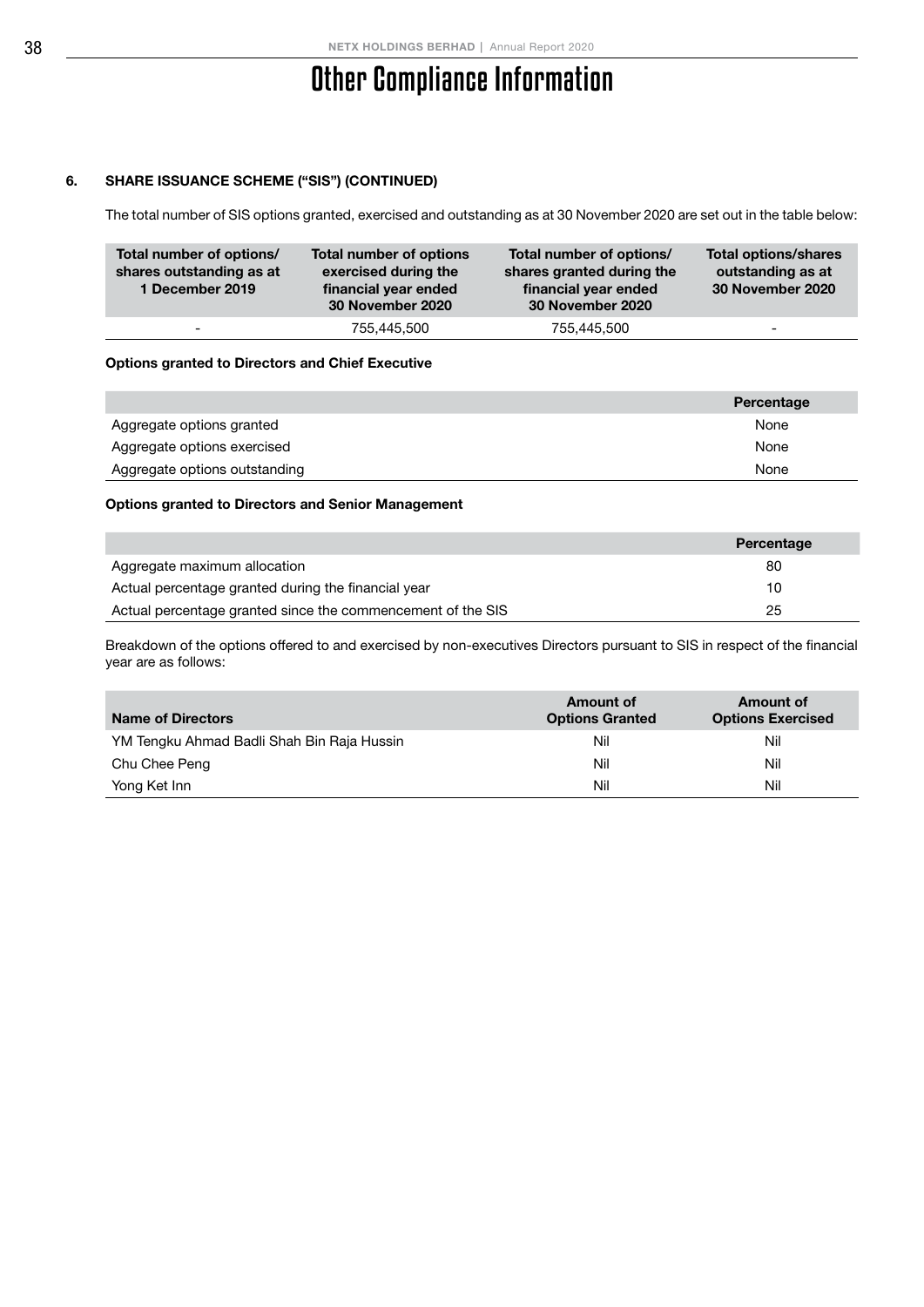## DIRECTORS' RESPONSIBILITY STATEMENT ON FINANCIAL STATEMENTS

The Directors are responsible for ensuring that the annual audited financial statements of the Group and the Company are drawn up in accordance with Malaysian Financial Reporting Standards, International Financial Reporting Standards, the requirements of the Companies Act, 2016 in Malaysia and the ACE Market Listing Requirements of Bursa Malaysia Securities Berhad.

In the preparation of financial statements, the Directors consider:

- The Company has used appropriate accounting policies and are consistently applied;
- Reasonable and prudent judgements and estimates have been made; and
- All applicable approved accounting standards in Malaysia have been followed.

The Directors have general responsibilities for taking such steps that are reasonably available to them so as to give a true and fair view of the state of affairs of the Group and the Company as at the end of the financial year, as well as to safeguard the assets of the Company, and to prevent and detect fraud and other irregularities.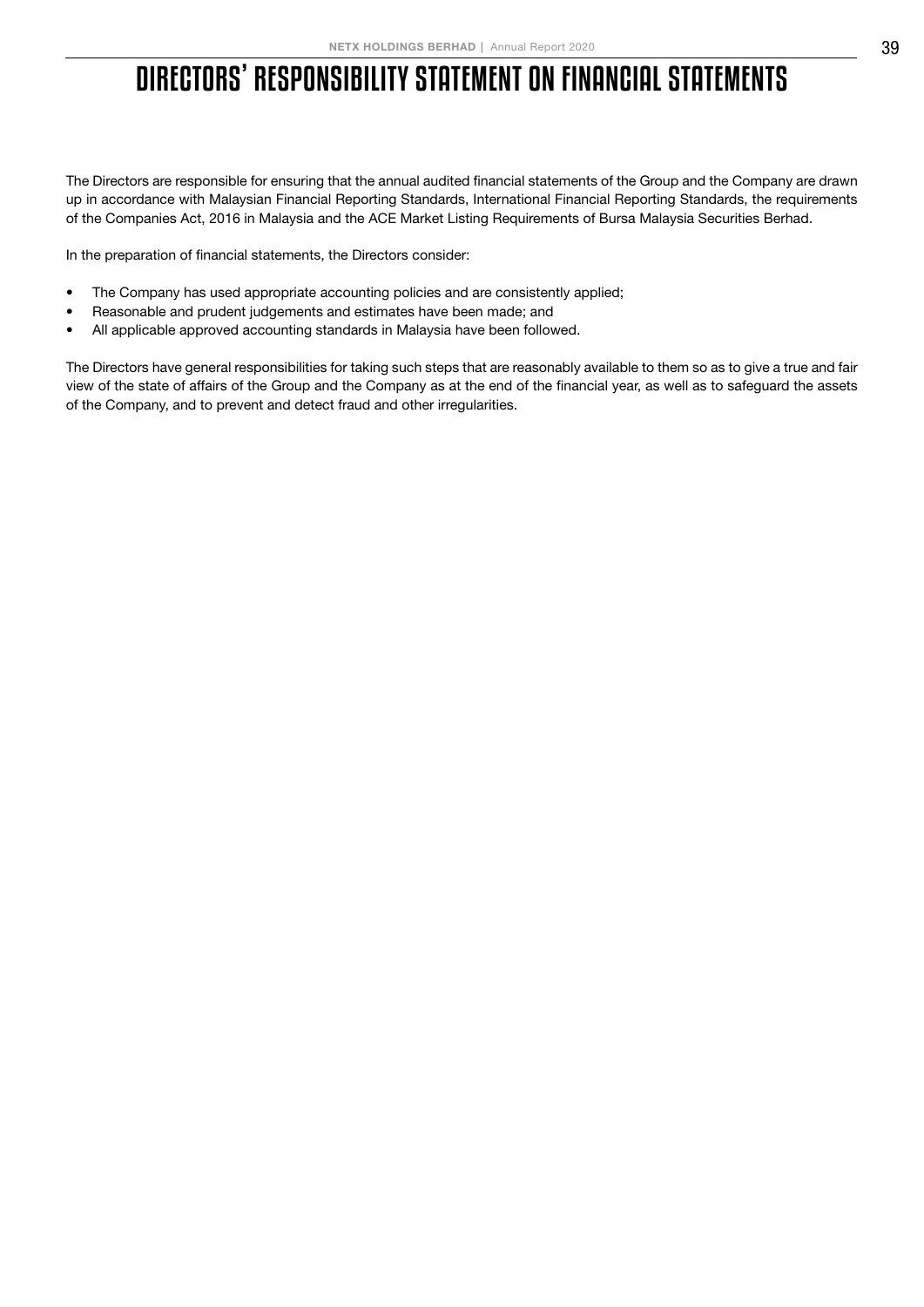# FINANCIAL STATEMENTS

41 Directors' Report

45 Statement by Directors

45 Statutory Declaration

46 Independent Auditors' Report

50 Statements of Financial Position 51 Statements of Profit or Loss and Other Comprehensive Income

52 Statements of Changes In Equity

54 **Statements of Cash Flows** 

56 Notes to the Financial Statements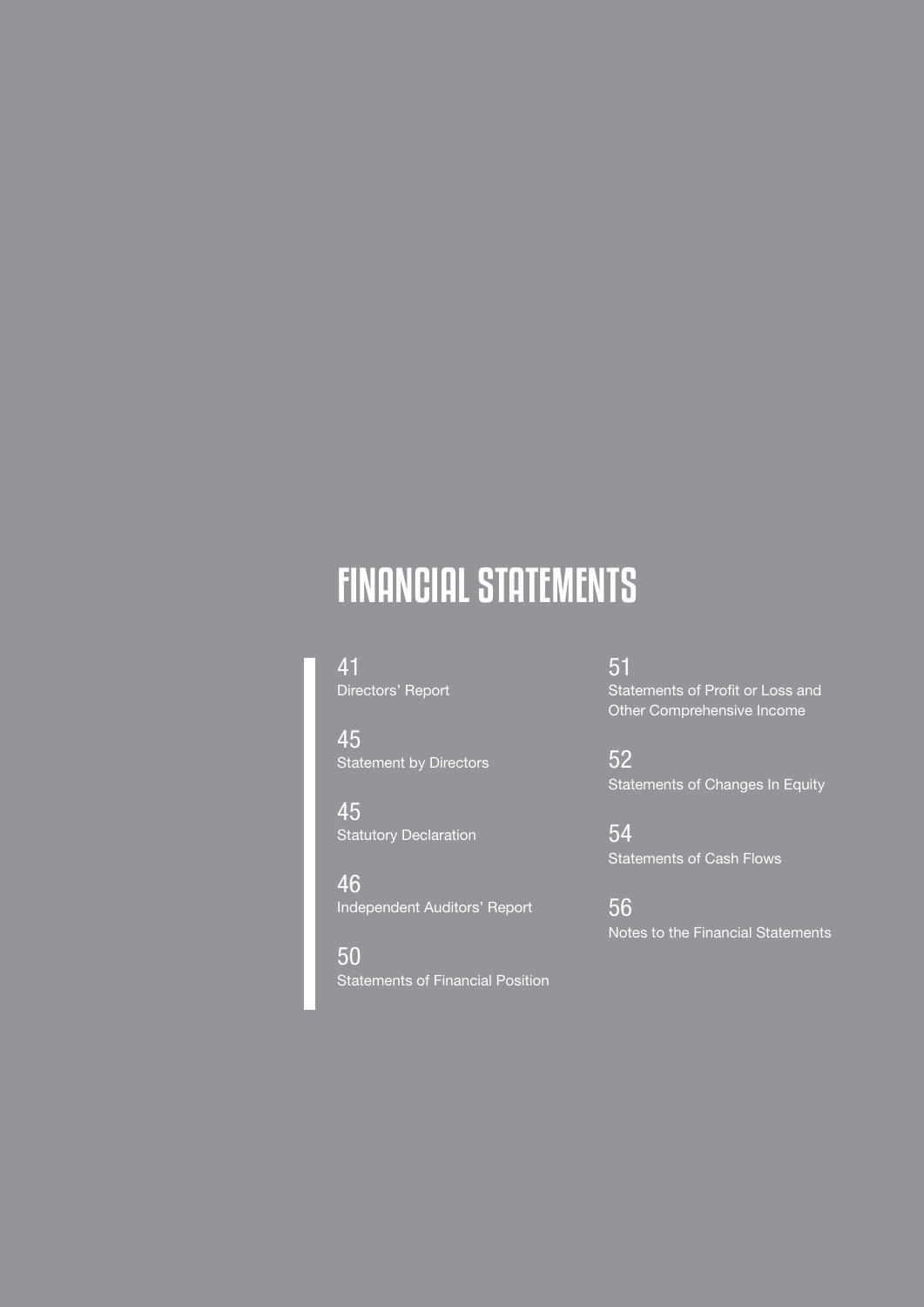## DIRECTORS' REPORT

The directors hereby submit their report together with the audited financial statements of the Group and of the Company for the financial year ended 30 November 2020.

#### PRINCIPAL ACTIVITIES

The principal activities of the Company are investment holding, research and development of software, system design, integration and installation and provision of information technology services. The principal activities of the subsidiary companies are as set out in Note 9 to the financial statements. There were no significant changes in the nature of these activities during the financial year.

#### CHANGE OF FINANCIAL YEAR

In previous financial period, the Company changed its financial year end from 30 June to 30 November.

#### FINANCIAL RESULTS

|                                                 | Group<br><b>RM</b> | Company<br>RM |
|-------------------------------------------------|--------------------|---------------|
| Loss for the financial year<br>Attributable to: |                    |               |
| Owners of the Company                           | (15,870,540)       | (72,032,372)  |
| Non-controlling interests                       | (1,270,500)        |               |

In the opinion of the directors, the results of the operations of the Group and of the Company during the financial year were not substantially affected by any item, transaction or event of a material and unusual nature.

#### DIVIDEND

No dividend has been paid or declared by the Company since the end of the previous financial period. The directors do not recommend the payment of any dividend in respect of the current financial year.

#### MOVEMENTS ON RESERVES AND PROVISIONS

There were no material transfers to or from reserves or provisions during the financial year other than those disclosed in the financial statements.

#### ISSUE OF SHARES AND DEBENTURES

During the financial year, the Company has issued the following:

- (a) 849,929,800 new ordinary shares under private placement to third party investors; and
- (b) 755,445,500 new ordinary shares under Share Issuance Scheme ("SIS").
- (c) 626,136,825 new ordinary shares under right issue with warrants.

The newly issued shares rank pari passu in all respects with the existing ordinary shares of the Company.

There was no issuance of debentures by the Company during the financial year.

#### WARRANTS 2020/2023

On 3 November 2020, the Company listed and quoted 313,068,412 free detachable warrants ("Warrants C") pursuant to the Rights Issue with Warrants exercise on the basis of three (3) Warrant for every six (6) rights share subscribed.

The Warrants were constituted by the Deed Poll dated 18 September 2020.

The salient features and other terms of the Warrants are disclosed in Note 19 to the financial statements.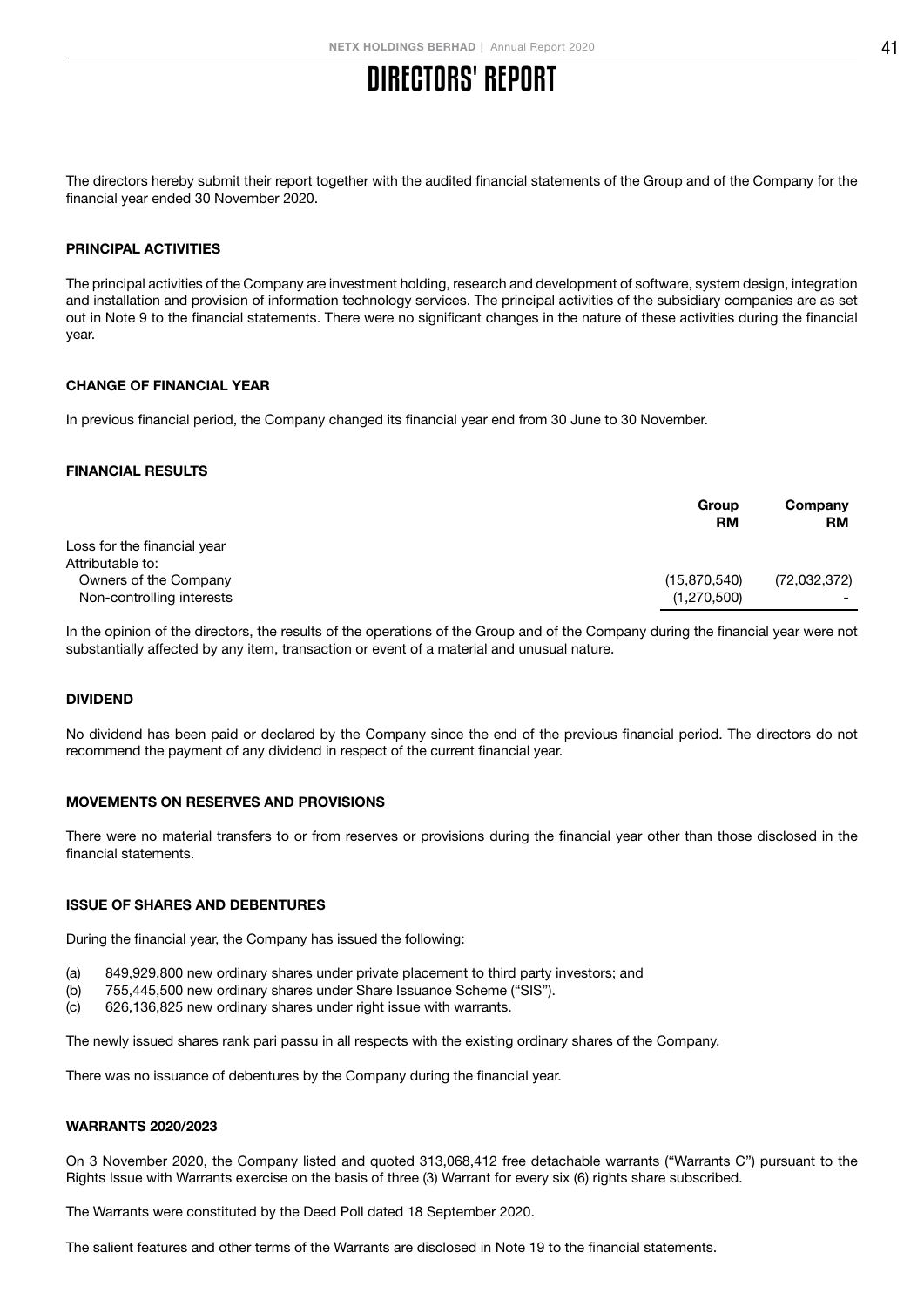## Directors' Report

#### SIS

At an extraordinary general meeting held on 21 January 2016, the Company's shareholders approved the establishment of SIS of up to 30% of the issued share capital of the Company at any point in time throughout the duration of the scheme to eligible employees of the Company and its subsidiary companies (excluding dormant subsidiary companies) under a contract of service or for service. The directors of the Company do not qualify to participate in the SIS.

In accordance with Rule 6.44(1) of the Listing Requirements of Bursa Malaysia, the SIS became effective for a period of 5 years from 24 November 2016, being the date of full compliance of the SIS.

During the financial year, the details of the SIS offered are as follows:

|               |                       |  |                              |             | <b>No. of Ordinary Shares</b> |                              |
|---------------|-----------------------|--|------------------------------|-------------|-------------------------------|------------------------------|
| Date of offer | <b>Exercise price</b> |  | <b>Balance</b><br>01.12.2019 | Granted     | <b>Exercised</b>              | <b>Balance</b><br>30.11.2020 |
| 18.12.2019    | RM0.0200              |  |                              | 50,000,000  | 50,000,000                    |                              |
| 13.01.2020    | RM0.0200              |  | $\overline{\phantom{a}}$     | 50.000.000  | 50,000,000                    |                              |
| 05.02.2020    | RM0.0200              |  | $\overline{\phantom{a}}$     | 50.000.000  | 50,000,000                    |                              |
| 21.02.2020    | RM0.0200              |  |                              | 50,000,000  | 50,000,000                    |                              |
| 02.03.2020    | RM0.0175              |  | $\overline{\phantom{a}}$     | 60,000,000  | 50,000,000                    |                              |
| 21.04.2020    | RM0.0100              |  | $\overline{\phantom{a}}$     | 221.900.000 | 221.900.000                   |                              |
| 30.04.2020    | RM0.0100              |  |                              | 66.603.500  | 66.603.500                    |                              |
| 14.05.2020    | RM0.0125              |  |                              | 19.981.000  | 19.981.000                    |                              |
| 16.06.2020    | RM0.0100              |  | $\overline{\phantom{a}}$     | 143.961.000 | 143,961,000                   |                              |
| 25.06.2020    | RM0.0125              |  |                              | 43.000.000  | 43,000,000                    |                              |

Subsequent to the financial year, the Company offered:

- (i) a total of 213,412,750 share options under the SIS at an exercise price of RM0.135 each to eligible employees of the Company on 29 December 2020; and
- (ii) a total of 313,200,000 share options under the SIS at an exercise price of RM0.125 each to eligible employees of the Company on 5 March 2021.

#### OPTIONS GRANTED OVER UNISSUED SHARES

No option has been granted during the financial year to take up the unissued shares of the Company except for the SIS offered to eligible employees.

#### **DIRECTORS**

The directors of the Company in office since the date of last report are:

Tengku Ahmad Badli Shah Bin Raja Hussin Chu Chee Peng Yong Ket Inn Tan Sik Eek

The name of the director of the Company's subsidiary companies in office since the date of last report, excluding director who is also director of the Company is:

Ding Shukun Lynch Stephen Joseph Chor (appointed on 03.09.2020)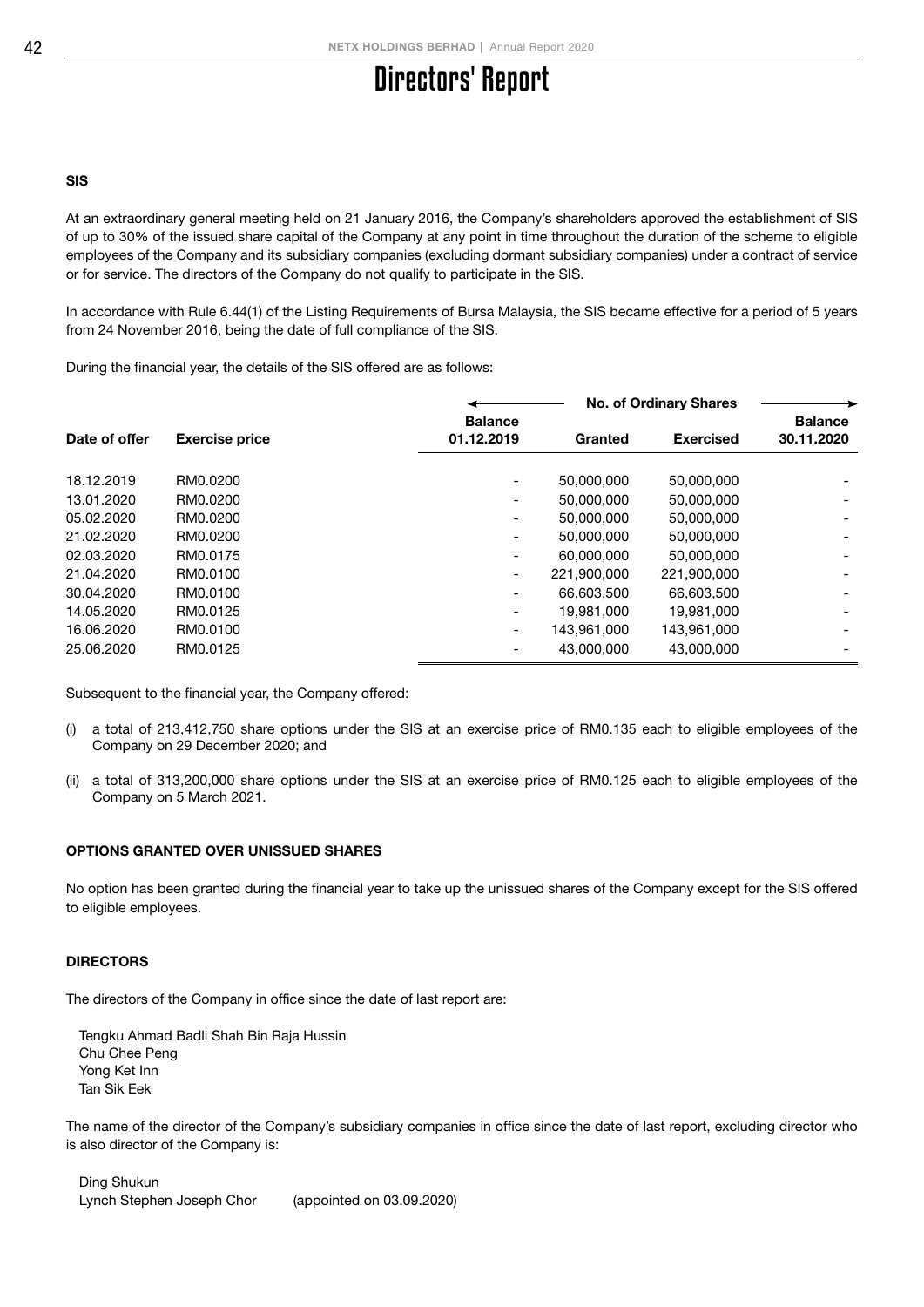## Directors' Report

#### DIRECTORS' INTERESTS

According to the Register of Directors' Shareholdings, particulars of interests of directors who held office at the end of the financial year in the shares in the Company during the financial year are as follows:

|              |                          | <b>No. of Ordinary Shares</b> |                        |                |  |  |
|--------------|--------------------------|-------------------------------|------------------------|----------------|--|--|
|              | <b>Balance</b>           |                               |                        | <b>Balance</b> |  |  |
|              | 01.12.2019               | <b>Bought</b>                 | Sold                   | 30.11.2020     |  |  |
| Yong Ket Inn | $\overline{a}$           | 50,160,000                    | 32,000,000             | 18,160,000     |  |  |
| Tan Sik Eek  | $\overline{\phantom{a}}$ | 100,160,000                   | 39,660,000             | 60,500,000     |  |  |
|              |                          |                               | <b>No. of Warrants</b> |                |  |  |
| Yong Ket Inn | $\overline{\phantom{a}}$ | 25,060,000                    | 25,060,000             |                |  |  |
| Tan Sik Eek  | $\overline{\phantom{a}}$ | 50,060,000                    | 50,060,000             |                |  |  |

By virtue of their interest in the shares of the Company, Yong Ket Inn and Tan Sik Eek are also deemed to have interests in the shares in the Company and its subsidiary companies to the extent the Company has an interest.

The other directors holding office at the end of the financial year had no interest in shares in the Company or its related corporations during the financial year.

#### DIRECTORS' BENEFITS

Since the end of the previous financial period, no director has received or become entitled to receive a benefit *(other than benefits included in the aggregate amount of emoluments received or due and receivable by directors as shown under Directors' Remuneration section below and Note 31 to the financial statements, or the fixed salary of a full-time employee of the Company)*  by reason of a contract made by the Company or a related corporation with the director or with a firm of which the director is a member, or with a company in which the director has a substantial financial interest, except as disclosed in *Note 34* to the financial statements.

Neither during nor at the end of the financial year was the Company a party to any arrangement whose object was to enable the directors to acquire benefits through the acquisition of shares in, or debentures of, the Company or any other body corporate.

#### DIRECTORS' REMUNERATION

|                                       | Group<br><b>RM</b> | Company<br><b>RM</b> |
|---------------------------------------|--------------------|----------------------|
| Executive Director's remuneration     |                    |                      |
| - fees                                | 332,065            |                      |
| - other emoluments                    | 88,283             | 88,283               |
|                                       | 420,348            | 88,283               |
| Non-executive Directors' remuneration |                    |                      |
| - fees                                | 156,000            | 156,000              |
| - other emoluments                    | 119,686            | 28,700               |
|                                       | 275,686            | 184,700              |
| Total directors' remuneration         | 696,034            | 272,983              |

Included in the analysis above is remuneration for the directors of the Company and its subsidiary companies in accordance with the requirements of the Companies Act 2016.

#### INDEMNITY AND INSURANCE FOR DIRECTORS, OFFICERS AND AUDITORS

There was no indemnity given to or liability insurance effected for any directors, officers and auditors of the Group and of the Company during the financial year.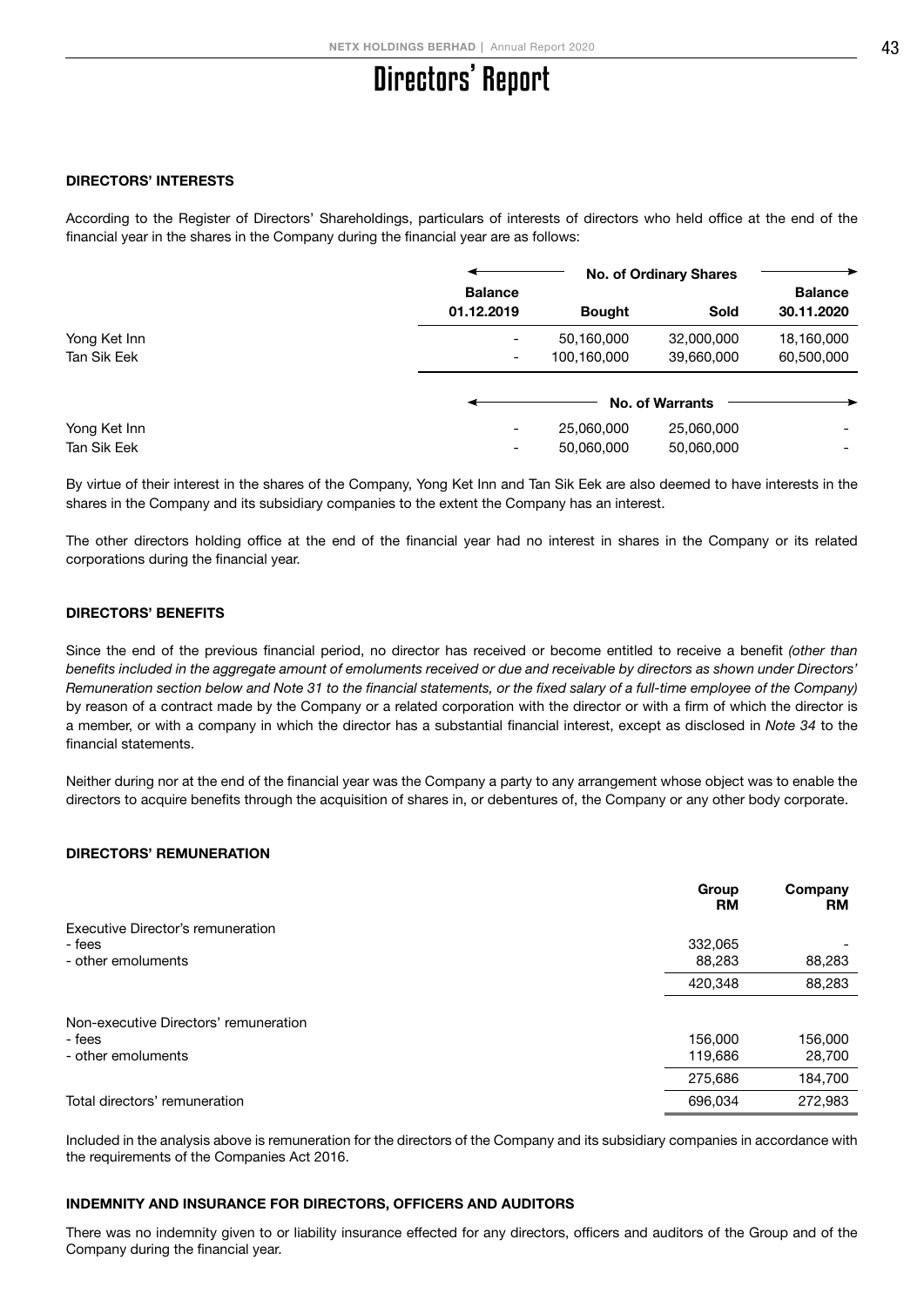## Directors' Report

#### OTHER STATUTORY INFORMATION

Before the financial statements of the Group and of the Company were prepared, the directors took reasonable steps:

- (a) to ascertain that proper action had been taken in relation to the writing off of bad debts and the making of allowance for doubtful debts and satisfied themselves that all known bad debts had been written off and that adequate allowance had been made for doubtful debts; and
- (b) to ensure that any current assets which were unlikely to be realised in the ordinary course of business including the value of current assets as shown in the accounting records of the Group and of the Company have been written down to an amount which the current assets might be expected so to realise.

At the date of this report, the directors are not aware of any circumstances:

- (a) which would render the amount written off for bad debts or the amount of the allowance for doubtful debts in the financial statements of the Group and of the Company inadequate to any substantial extent; or
- (b) which would render the values attributed to current assets in the financial statements of the Group and of the Company misleading; or
- (c) not otherwise dealt with in this report or the financial statements of the Group and of the Company which would render any amount stated in the financial statements misleading; or
- (d) which have arisen which would render adherence to the existing method of valuation of assets or liabilities of the Group and of the Company misleading or inappropriate.

At the date of this report, there does not exist:

- (a) any charge on the assets of the Group and of the Company which has arisen since the end of the financial year which secures the liabilities of any other person; or
- (b) any contingent liability of the Group and of the Company which has arisen since the end of the financial year, except as disclosed in *Note 37* to the financial statements.

No contingent or other liability has become enforceable, or is likely to become enforceable, within the period of twelve months after the end of the financial year, which, in the opinion of the directors, will or may affect the ability of the Group and of the Company to meet their obligations when they fall due.

In the opinion of the directors, no item, transaction or event of a material and unusual nature has arisen in the interval between the end of the financial year and the date of this report which is likely to affect substantially the results of operations of the Group and of the Company for the financial year in which this report is made.

#### SIGNIFICANT EVENTS DURING THE FINANCIAL YEAR

The significant events during the financial year are disclosed in *Note 38* to the financial statements.

#### SIGNIFICANT EVENTS SUBSEQUENT TO THE FINANCIAL YEAR

The significant events subsequent to the financial year are disclosed in *Note 39* to the financial statements.

#### AUDITORS

The details of the auditors' remuneration for the financial year ended 30 November 2020 are disclosed in *Note 28* to the financial statements.

The auditors, Messrs SBY Partners PLT (converted from a conventional partnership to a limited partnership effective 11 January 2021, and formerly known as Siew Boon Yeong & Associates), Chartered Accountants, have expressed their willingness to continue in office.

Signed on behalf of the Board of Directors in accordance with a resolution of the Directors

|                    | .            |
|--------------------|--------------|
| <b>TAN SIK EEK</b> | <b>TENGK</b> |
| <b>Director</b>    | Director     |

TENGKU AHMAD BADLI SHAH BIN RAJA HUSSIN

Kuala Lumpur, Date: 24 March 2021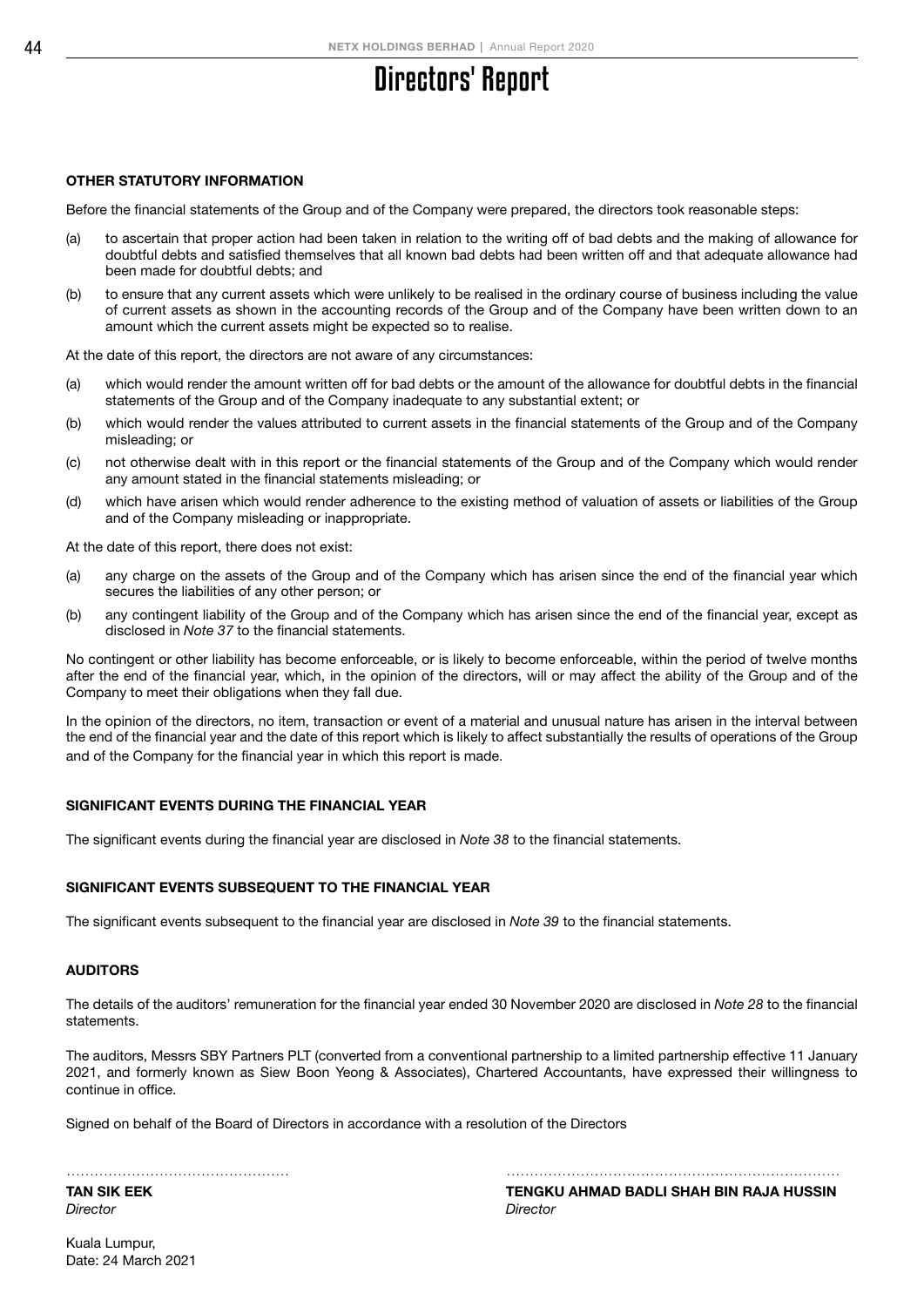### STATEMENT BY DIRECTORS Pursuant to Section 251(2) of the Companies Act 2016

In the opinion of the directors, the financial statements set out on pages 50 to 107 are drawn up in accordance with Malaysian Financial Reporting Standards, International Financial Reporting Standards and the requirements of the Companies Act 2016 in Malaysia so as to give a true and fair view of the financial position of the Group and of the Company as at 30 November 2020 and of the financial performance and cash flows of the Group and of the Company for the financial year ended on that date.

Signed in Kuala Lumpur on 24 March 2021

Signed on behalf of the Board of Directors in accordance with a resolution of the Directors

TAN SIK EEK TENGKU AHMAD BADLI SHAH BIN RAJA HUSSIN

## STATUTORY DECLARATION

### Pursuant to Section 251(1)(b) of the Companies Act 2016

I, Tan Sik Eek, being the director primarily responsible for the financial management of NetX Holdings Berhad, do solemnly and sincerely declare that to the best of my knowledge and belief the financial statements set out on pages 50 to 107 are correct, and I make this solemn declaration conscientiously believing the same to be true and by virtue of the provisions of the Statutory Declarations Act, 1960.

Subscribed and solemnly declared by the abovenamed, Tan Sik Eek at Kuala Lumpur on 24 March 2021

Before me

TAN SIK EEK

KAPT (B) JASNI BIN YUSOFF License No: W465 Commissioner for Oaths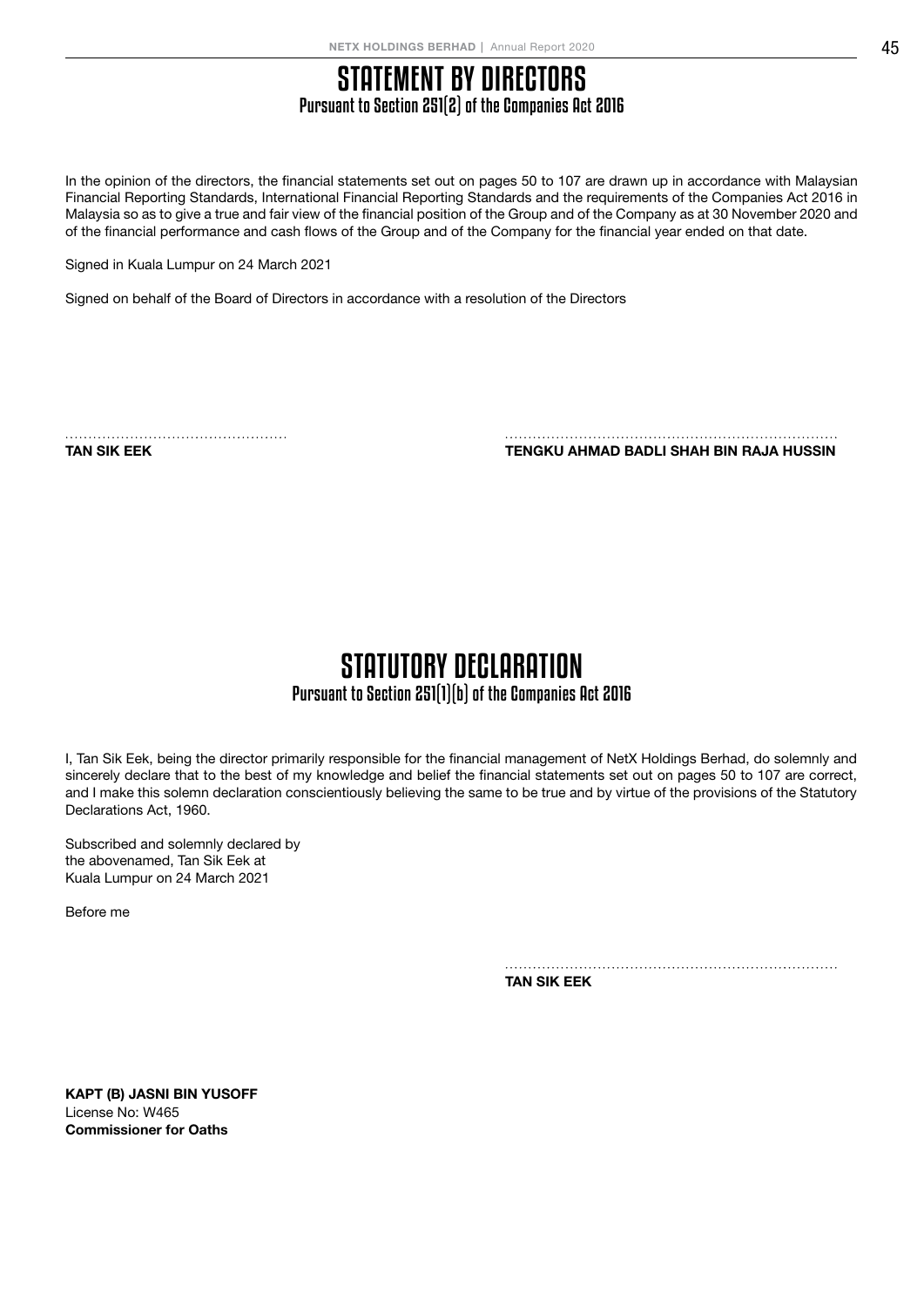### INDEPENDENT AUDITORS' REPORT To the Members of NetX Holdings Berhad Incorporated in Malaysia

#### Report on the Audit of the Financial Statements

*Opinion*

We have audited the financial statements of NetX Holdings Berhad, which comprise the statements of financial position as at 30 November 2020 of the Group and of the Company, and the statements of profit or loss and other comprehensive income, statements of changes in equity and statements of cash flows of the Group and of the Company for the financial year then ended, and notes to the financial statements, including a summary of significant accounting policies, as set out on pages 50 to 107.

In our opinion, the accompanying financial statements give a true and fair view of the financial position of the Group and of the Company as at 30 November 2020, and of their financial performance and their cash flows for the financial year then ended in accordance with Malaysian Financial Reporting Standards, International Financial Reporting Standards and the requirements of Companies Act 2016 in Malaysia.

#### *Basis for Opinion*

We conducted our audit in accordance with approved standards on auditing in Malaysia and International Standards on Auditing. Our responsibilities under those standards are further described in the *Auditors' Responsibilities for the Audit of the Financial Statements* section of our report. We believe that the audit evidence we have obtained is sufficient and appropriate to provide a basis for our opinion.

#### *Independence and Other Ethical Responsibilities*

We are independent of the company in accordance with the By-Laws (on Professional Ethics, Conduct and Practice) of the Malaysian Institute of Accountants ("By-Laws") and the International Ethics Standards Board for Accountants' International Code of Ethics for Professional Accountants (including International Independence Standards) ("IESBA Code"), and we have fulfilled our other ethical responsibilities in accordance with the By-Laws and the IESBA Code.

#### *Key Audit Matters*

Key audit matters are those matters that, in our professional judgement, were of most significance in our audit of the financial statements of the Group and of the Company for the current financial year. These matters were addressed in the context of our audit of the financial statements of the Group and of the Company as a whole, and in forming our opinion thereon, and we do not provide a separate opinion on these matters. For each matter below, our description of how our audit addressed the matter is provided in that context.

We have fulfilled the responsibilities described in the *Auditors' Responsibilities for the Audit of the Financial Statements* section of our report, including in relation to these matters. Accordingly, our audit included the performance of procedures designed to respond to our assessment of the risks of material misstatement of the financial statements of the Group and of the Company. The results of our audit procedures, including the procedures performed to address the matter below, provide the basis for our audit opinion on the accompanying financial statements.

| <b>Risk area and rationale</b>                                                                                                                                                                                                                                                                                           | Our response                                                                                                                                                                                                                                                                                    |
|--------------------------------------------------------------------------------------------------------------------------------------------------------------------------------------------------------------------------------------------------------------------------------------------------------------------------|-------------------------------------------------------------------------------------------------------------------------------------------------------------------------------------------------------------------------------------------------------------------------------------------------|
| Intangible assets (Note 8 to the financial statements)                                                                                                                                                                                                                                                                   |                                                                                                                                                                                                                                                                                                 |
| As at 30 November 2020, the Group's intangible assets stood<br>at RM13.85 million. The carrying amount of intangible assets<br>comprise application software and software development of<br>RM2.19 million and RM11.67 million respectively.<br>During the financial year, the management has provided the<br>following: | Our audit procedures included, amongst others:-<br>checked to the source documents and evaluated the<br>appropriateness of the development costs to be capitalised as<br>the additions to intangible assets;<br>sighted to the trademark certificates issued from the approving<br>authorities; |
| (i)<br>Intangible assets written off amounting to RM19,440;<br>Impairment loss on intangible assets of RM8.05 million;<br>(ii)<br>and<br>Amortization of intangible assets amounting to RM1.23<br>(iii)<br>million.                                                                                                      | discussed with the management, reviewed and assessed<br>the cash flows projections prepared by the management, the<br>discount rate and the assumptions applied by comparing the<br>cash flows projections to historical information;                                                           |
| Given the nature of intangible assets, the assessment<br>of recoverable amount involves estimations, subjective<br>assumptions and the application of significant judgement in<br>assessing the recoverable amount of intangible assets, we                                                                              | discussed with the management to understand the reasons for<br>the technological obsolescence that lead to the written-off of<br>the intangible assets; and<br>Assessed the sensitivity analysis performed by management                                                                        |
| identified intangible assets as a key audit matter.                                                                                                                                                                                                                                                                      | on the key inputs used in the cash flow projection to understand<br>the impact that reasonable alternative assumptions would<br>have on the overall carrying amounts.                                                                                                                           |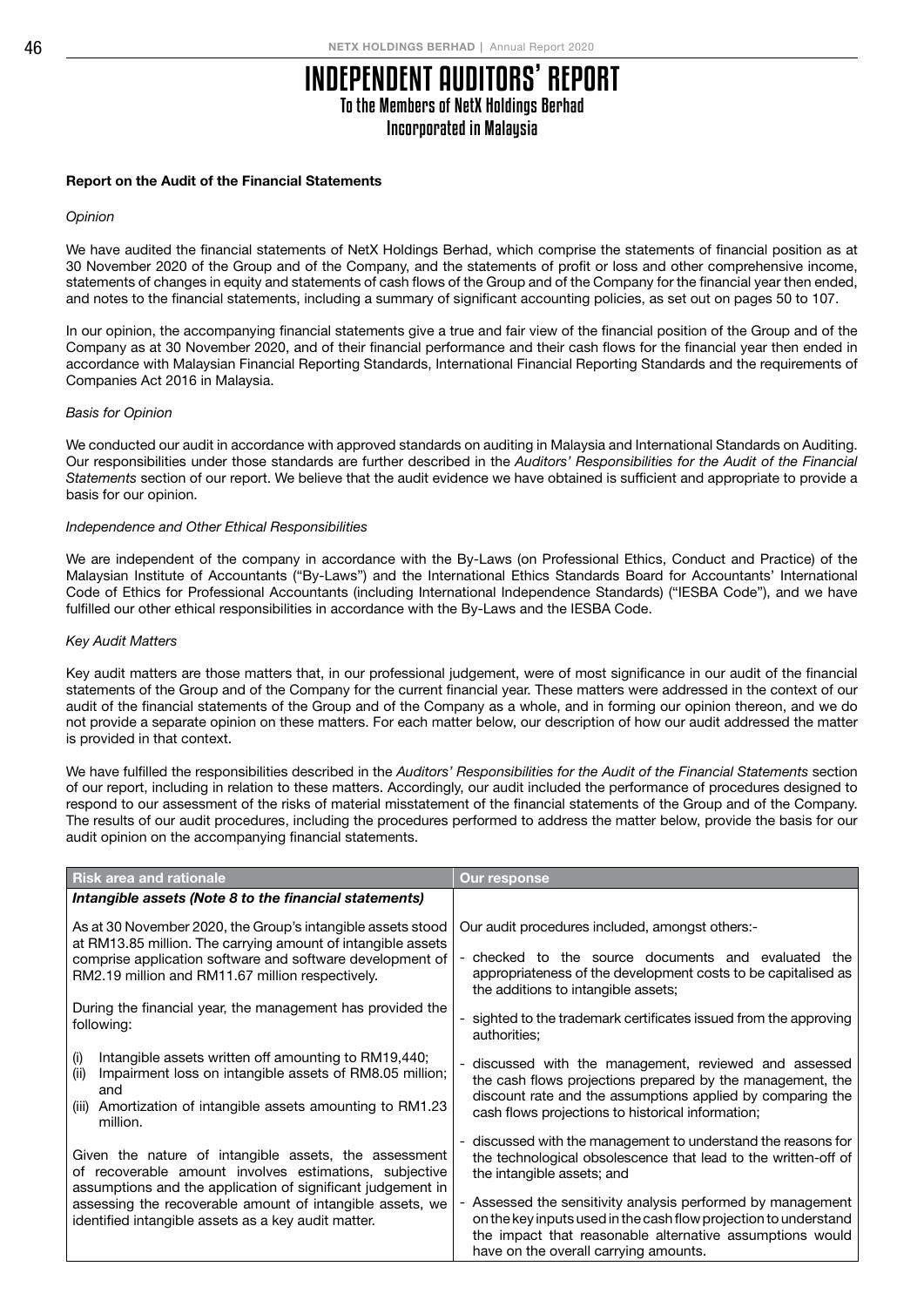### Independent Auditors' Report To the Members of NetX Holdings Berhad Incorporated in Malaysia

#### Report on the Audit of the Financial Statements (Continued)

*Key Audit Matters (Continued)*

| <b>Risk area and rationale</b>                                                                                                                                                                                                                                                                                          | <b>Our response</b>                                                                                                                                                                                                                  |
|-------------------------------------------------------------------------------------------------------------------------------------------------------------------------------------------------------------------------------------------------------------------------------------------------------------------------|--------------------------------------------------------------------------------------------------------------------------------------------------------------------------------------------------------------------------------------|
| Trade receivables (Note 13 to the financial statements)                                                                                                                                                                                                                                                                 |                                                                                                                                                                                                                                      |
| Receivables are subject to credit risk exposure.                                                                                                                                                                                                                                                                        | Our audit procedures included, amongst others:                                                                                                                                                                                       |
| As at 30 November 2020, the Group's trade receivables<br>stood at RM7.99 million.                                                                                                                                                                                                                                       | - obtained an understanding of the Group's control over the<br>receivable collection processes and made inquiries regarding<br>the action plans to recover the overdue amounts;                                                      |
| During the financial year, the management has provided the<br>following:                                                                                                                                                                                                                                                | - reviewed the ageing analysis of trade receivables and test the<br>reliability thereof;                                                                                                                                             |
| Bad debts written off amounting to RM14,670; and<br>(i)<br>Impairment loss on trade receivables amounting to<br>(ii)<br>RM221,800.                                                                                                                                                                                      | - requested balance confirmations from the trade receivables;<br>- reviewed subsequent collections from the trade receivables;                                                                                                       |
| The assessment of recoverability of receivables involved<br>judgements and estimation uncertainty in analysing<br>historical bad debts, customer concentration, customer<br>creditworthiness, current economic trends, customer<br>payment terms, etc. As such, we identified trade receivables<br>as key audit matter. | and<br>- evaluated the reasonableness and adequacy of the impairment<br>losses provided.                                                                                                                                             |
| Plant and equipment (Note 5 to the financial statements)                                                                                                                                                                                                                                                                |                                                                                                                                                                                                                                      |
| Wireless fidelity hardware is categorised as hardware in Note<br>5 to the financial statements.                                                                                                                                                                                                                         | Our audit procedures included, amongst others:-                                                                                                                                                                                      |
| As at 30 November 2020, included in plant and equipment<br>are wireless fidelity hardware with carrying value of RM2.427                                                                                                                                                                                                | - Appointed an external professional based in Thailand to<br>performed physical sighting on sampling basis;                                                                                                                          |
| million (2019: Nil). These assets are located in Thailand and<br>as at the date of these financial statements were authorised                                                                                                                                                                                           | - Reviewed the cash flow projection and key assumptions<br>prepared by the management;                                                                                                                                               |
| for issue no revenue was contributed to the Group by this<br>wireless fidelity hardware.                                                                                                                                                                                                                                | - Reviewed the discount rate used and compare the key inputs<br>with other data for reasonableness;                                                                                                                                  |
| Consequently, the aforementioned asset may be impaired<br>and it is and area of focus of our audit.                                                                                                                                                                                                                     | Obtained the signed agreement by a subsidiary Company with<br>a third-party company registered in Thailand;                                                                                                                          |
|                                                                                                                                                                                                                                                                                                                         | - Obtained the relevant approval letter issued by the Thailand<br>authority in authorising placement of the wireless fidelity<br>hardware in a specific area in Thailand; and                                                        |
|                                                                                                                                                                                                                                                                                                                         | - Assessed the sensitivity analysis performed by management<br>on the key inputs used in the cash flow projection to understand<br>the impact that reasonable alternative assumptions would<br>have on the overall carrying amounts. |

*Information Other Than the Financial Statements and Auditors' Report Thereon*

The directors of the Company are responsible for the other information. The other information comprises the information included in the annual report, but does not include the financial statements of the Group and of the Company and our auditors' report thereon.

Our opinion on the financial statements of the Group and of the Company does not cover the other information and we do not express any form of assurance conclusion thereon.

In connection with our audit of the financial statements of the Group and of the Company, our responsibility is to read the other information and, in doing so, consider whether the other information is materially inconsistent with the financial statements of the Group and of the Company or our knowledge obtained in the audit or otherwise appears to be materially misstated.

If, based on the work we have performed, we conclude that there is a material misstatement of this other information, we are required to report that fact. We have nothing to report in this regard.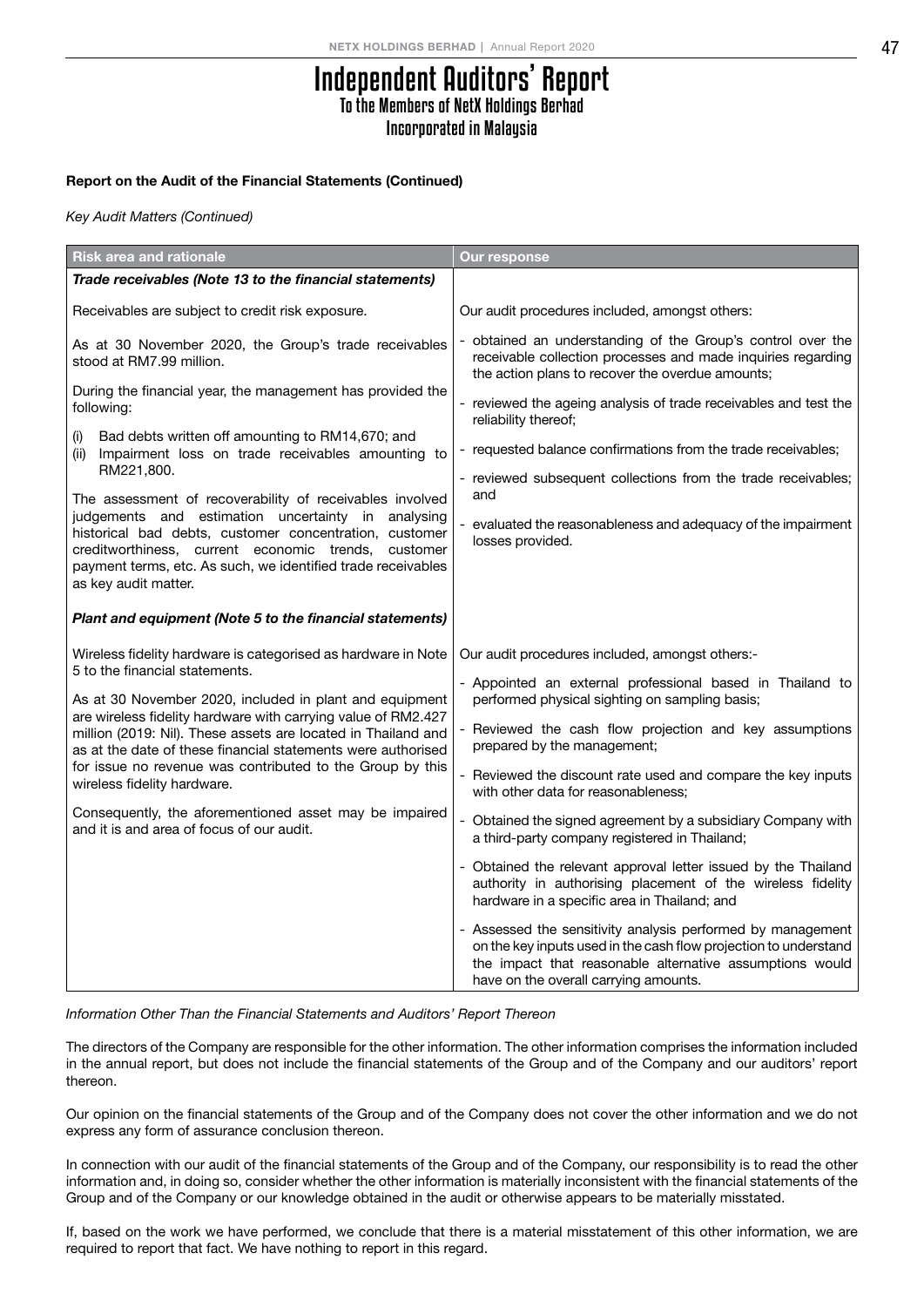### Independent Auditors' Report To the Members of NetX Holdings Berhad Incorporated in Malaysia

#### Report on the Audit of the Financial Statements (Continued)

#### *Responsibilities of the Directors for the Financial Statements*

The directors of the Company are responsible for the preparation of the financial statements of the Group and of the Company that give a true and fair view in accordance with Malaysian Financial Reporting Standards, International Financial Reporting Standards and the requirements of Companies Act 2016 in Malaysia. The directors are also responsible for such internal control as the directors determine is necessary to enable the preparation of financial statements of the Group and of the Company that are free from material misstatement, whether due to fraud or error.

In preparing the financial statements of the Group and of the Company, the directors are responsible for assessing the Group's and the Company's ability to continue as a going concern, disclosing, as applicable, matters related to going concern and using the going concern basis of accounting unless the directors either intend to liquidate the Group or the Company or to cease operations, or have no realistic alternative but to do so.

#### *Auditors' Responsibilities for the Audit of the Financial Statements*

Our objectives are to obtain reasonable assurance about whether the financial statements of the Group and of the Company as a whole are free from material misstatement, whether due to fraud or error, and to issue an auditors' report that includes our opinion. Reasonable assurance is a high level of assurance, but is not a guarantee that an audit conducted in accordance with approved standards on auditing in Malaysia and International Standards on Auditing will always detect a material misstatement when it exists. Misstatements can arise from fraud or error and are considered material if, individually or in the aggregate, they could reasonably be expected to influence the economic decisions of users taken on the basis of these financial statements.

As part of an audit in accordance with approved standards on auditing in Malaysia and International Standards on Auditing, we exercise professional judgement and maintain professional scepticism throughout the audit. We also:

- Identify and assess the risks of material misstatement of the financial statements of the Group and of the Company, whether due to fraud or error, design and perform audit procedures responsive to those risks, and obtain audit evidence that is sufficient and appropriate to provide a basis for our opinion. The risk of not detecting a material misstatement resulting from fraud is higher than for one resulting from error, as fraud may involve collusion, forgery, intentional omissions, misrepresentations, or the override of internal control.
- Obtain an understanding of internal control relevant to the audit in order to design audit procedures that are appropriate in the circumstances, but not for the purpose of expressing an opinion on the effectiveness of the Group's and of the Company's internal control.
- Evaluate the appropriateness of accounting policies used and the reasonableness of accounting estimates and related disclosures made by the directors.
- Conclude on the appropriateness of the directors' use of the going concern basis of accounting and, based on the audit evidence obtained, whether a material uncertainty exists related to events or conditions that may cast significant doubt on the Group's and on the Company's ability to continue as a going concern. If we conclude that a material uncertainty exists, we are required to draw attention in our auditors' report to the related disclosures in the financial statements of the Group and of the Company or, if such disclosures are inadequate, to modify our opinion. Our conclusions are based on the audit evidence obtained up to the date of our auditors' report. However, future events or conditions may cause the Group or the Company to cease to continue as a going concern.
- Evaluate the overall presentation, structure and content of the financial statements of the Group and of the Company, including the disclosures, and whether the financial statements of the Group and of the Company represent the underlying transactions and events in a manner that achieves fair presentation.
- Obtain sufficient appropriate audit evidence regarding the financial information of the entities or business activities within the Group to express an opinion on the financial statements of the Group. We are responsible for the direction, supervision and performance of the group audit. We remain solely responsible for our audit opinion.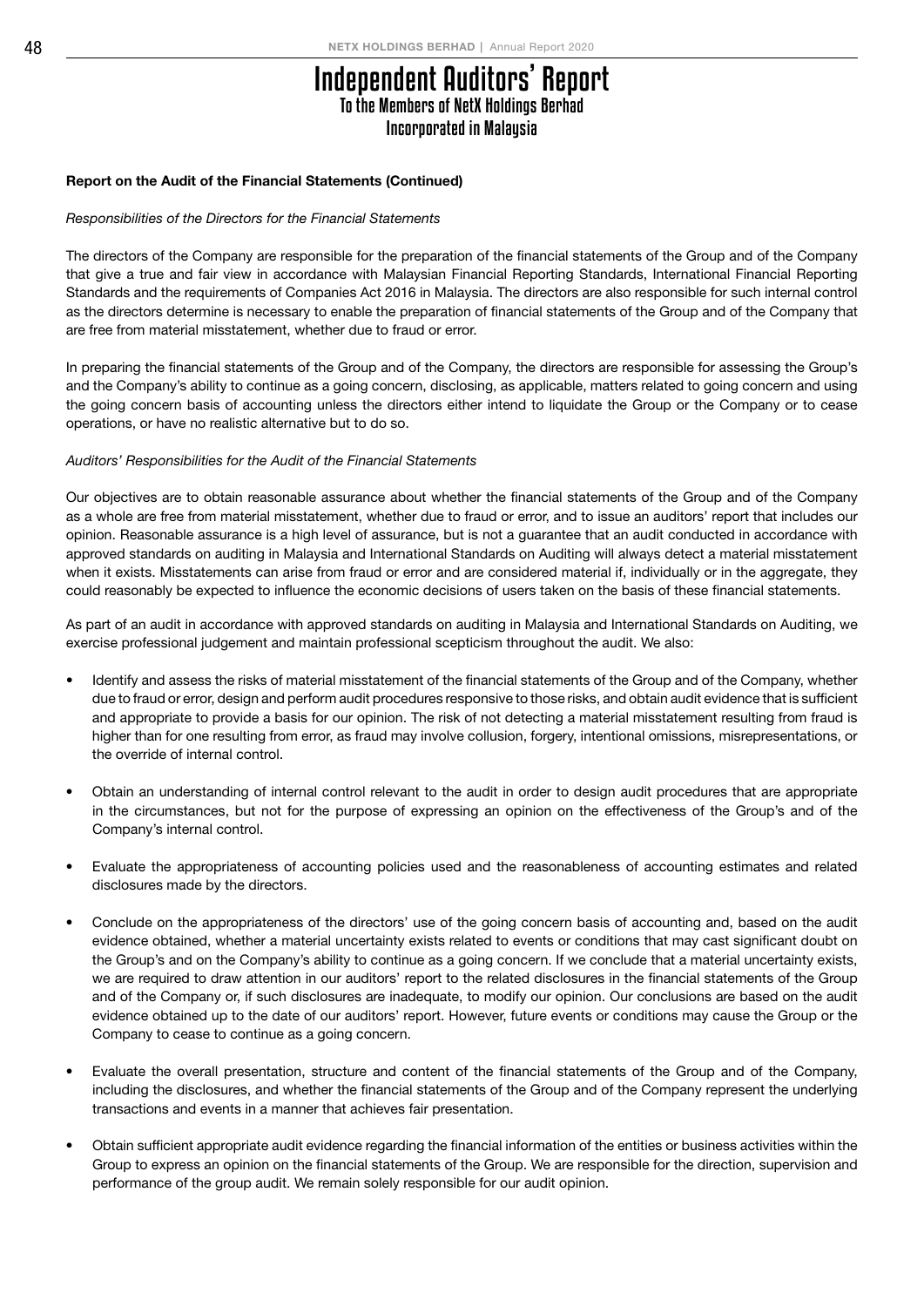### Independent Auditors' Report To the Members of NetX Holdings Berhad Incorporated in Malaysia

#### Report on the Audit of the Financial Statements (Continued)

We communicate with the directors regarding, among other matters, the planned scope and timing of the audit and significant audit findings, including any significant deficiencies in internal control that we identify during our audit.

We also provide the directors with a statement that we have complied with relevant ethical requirements regarding independence, and to communicate with them all relationships and other matters that may reasonably be thought to bear on our independence, and where applicable, related safeguards.

From the matters communicated with the directors, we determine those matters that were of most significance in the audit of the financial statements of the Group and of the Company for the current financial year and are therefore the key audit matters. We describe these matters in our auditors' report unless law or regulation precludes public disclosure about the matter or when, in extremely rare circumstances, we determine that a matter should not be communicated in our report because the adverse consequences of doing so would reasonably be expected to outweigh the public interest benefits of such communication.

#### Report on Other Legal and Regulatory Requirements

In accordance with the requirements of the Companies Act 2016 in Malaysia, we report that the subsidiary companies of which we have not acted as auditors, are disclosed in Note 9 to the financial statements.

#### Other Matters

This report is made solely to the members of the Company, as a body, in accordance with Section 266 of the Companies Act 2016 in Malaysia and for no other purpose. We do not assume responsibility to any other person for the content for this report.

SBY PARTNERS PLT **TEH SEW HONG** Reg. No: 202106000003 (LLP0026726-LCA) AF: 0660 03062/02/2023 J Chartered Accountants Chartered Accountant

Kuala Lumpur, Date: 24 March 2021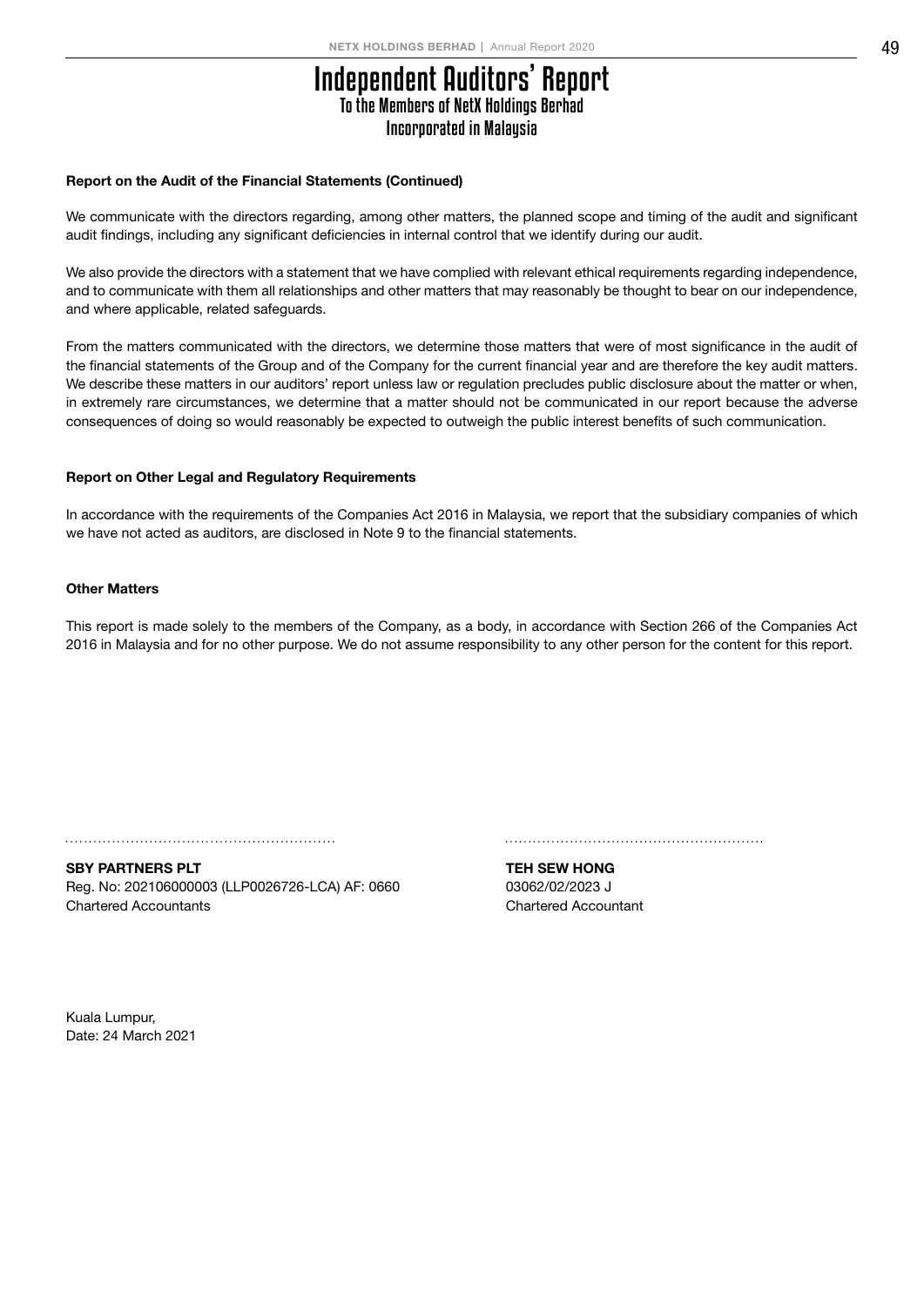### Statements of Financial Position As at 30 November 2020

|                                                                             |             | Group                         |                               | Company                        |                               |  |
|-----------------------------------------------------------------------------|-------------|-------------------------------|-------------------------------|--------------------------------|-------------------------------|--|
|                                                                             |             | 2020                          | 2019                          | 2020                           | 2019                          |  |
|                                                                             | <b>Note</b> | <b>RM</b>                     | RM<br><b>Restated</b>         | <b>RM</b>                      | <b>RM</b>                     |  |
| <b>ASSETS</b>                                                               |             |                               |                               |                                |                               |  |
| <b>NON-CURRENT ASSETS</b>                                                   |             |                               |                               |                                |                               |  |
| Plant and equipment                                                         | 5           | 6,252,453                     | 5,630,529                     | 429,615                        | 574,901                       |  |
| Investment properties                                                       | 6           | 5,781,492                     | 4,937,709                     |                                |                               |  |
| Right-of-use assets                                                         | 7           | 57,905                        |                               |                                |                               |  |
| Intangible assets                                                           | 8           | 13,853,277                    | 20,791,854                    |                                |                               |  |
| Investment in subsidiary companies                                          | 9           |                               |                               | 87,210                         |                               |  |
| Other investments                                                           | 10          | 13,524,000                    | 7,326,000                     |                                |                               |  |
| Goodwill                                                                    | 11          |                               |                               |                                |                               |  |
|                                                                             |             | 39,469,127                    | 38,686,092                    | 516,825                        | 574,901                       |  |
|                                                                             |             |                               |                               |                                |                               |  |
| <b>CURRENT ASSETS</b>                                                       |             |                               |                               |                                |                               |  |
| Inventories                                                                 | 12          | 2,301                         | 15,999                        |                                |                               |  |
| Trade receivables                                                           | 13          | 7,987,465                     | 4,061,911                     |                                |                               |  |
| Other receivables, deposits and prepayments                                 | 14<br>24    | 19,698,848                    | 2,161,604                     | 15,430                         | 10,280                        |  |
| Contract assets<br>Amount owing by subsidiary companies                     | 15          |                               |                               | 10,600                         | 8,100,829                     |  |
| Current tax assets                                                          |             | 4,613                         | 1,331                         |                                |                               |  |
| Short-term investments                                                      | 16          | 40,055,124                    |                               | 40,055,124                     |                               |  |
| Cash and bank balances                                                      | 17          | 60,593,261                    | 35,228,794                    | 761,814                        | 2,824,496                     |  |
|                                                                             |             | 128,341,612                   | 41,469,639                    | 40,842,968                     | 10,935,605                    |  |
| <b>TOTAL ASSETS</b>                                                         |             | 167,810,739                   | 80,155,731                    | 41,359,793                     | 11,510,506                    |  |
| <b>EQUITY AND LIABILITIES</b><br><b>EQUITY</b><br>Share capital<br>Reserves | 18<br>19    | 205,876,718<br>(39, 498, 408) | 103,280,378<br>(24, 272, 528) | 205,876,718<br>(164, 667, 075) | 103,280,378<br>(92, 634, 703) |  |
|                                                                             |             |                               |                               |                                |                               |  |
| Total equity attributable to owners                                         |             |                               |                               |                                |                               |  |
| of the Company                                                              |             | 166,378,310                   | 79,007,850                    | 41,209,643                     | 10,645,675                    |  |
| Non-controlling interests                                                   |             | (3,911,075)                   | (2,700,758)                   |                                |                               |  |
| <b>TOTAL EQUITY</b>                                                         |             | 162,467,235                   | 76,307,092                    | 41,209,643                     | 10,645,675                    |  |
| <b>LIABILITIES</b><br><b>NON-CURRENT LIABILITIES</b>                        |             |                               |                               |                                |                               |  |
| Term Ioan                                                                   | 20          | 1,623,714                     | 1,779,181                     |                                |                               |  |
| Deferred tax liabilities                                                    | 21          | 126,989                       |                               |                                |                               |  |
|                                                                             |             | 1,750,703                     | 1,779,181                     |                                |                               |  |
|                                                                             |             |                               |                               |                                |                               |  |
| <b>CURRENT LIABILITIES</b><br>Trade payables                                | 22          | 2,432,416                     | 421,904                       |                                |                               |  |
| Other payables and accruals                                                 | 23          | 387,381                       | 1,197,940                     | 150,150                        | 864,831                       |  |
| <b>Contract liabilities</b>                                                 | 24          | 343,719                       | 120,752                       |                                |                               |  |
| Lease liabilities                                                           | 25          | 59,032                        |                               |                                |                               |  |
| Term Ioan                                                                   | 20          | 370,253                       | 328,862                       |                                |                               |  |
|                                                                             |             | 3,592,801                     | 2,069,458                     | 150,150                        | 864,831                       |  |
| <b>TOTAL LIABILITIES</b>                                                    |             | 5,343,504                     | 3,848,639                     | 150,150                        | 864,831                       |  |
| <b>TOTAL EQUITY AND LIABILITIES</b>                                         |             | 167,810,739                   | 80,155,731                    | 41,359,793                     | 11,510,506                    |  |

The accompanying notes form an integral part of the financial statements.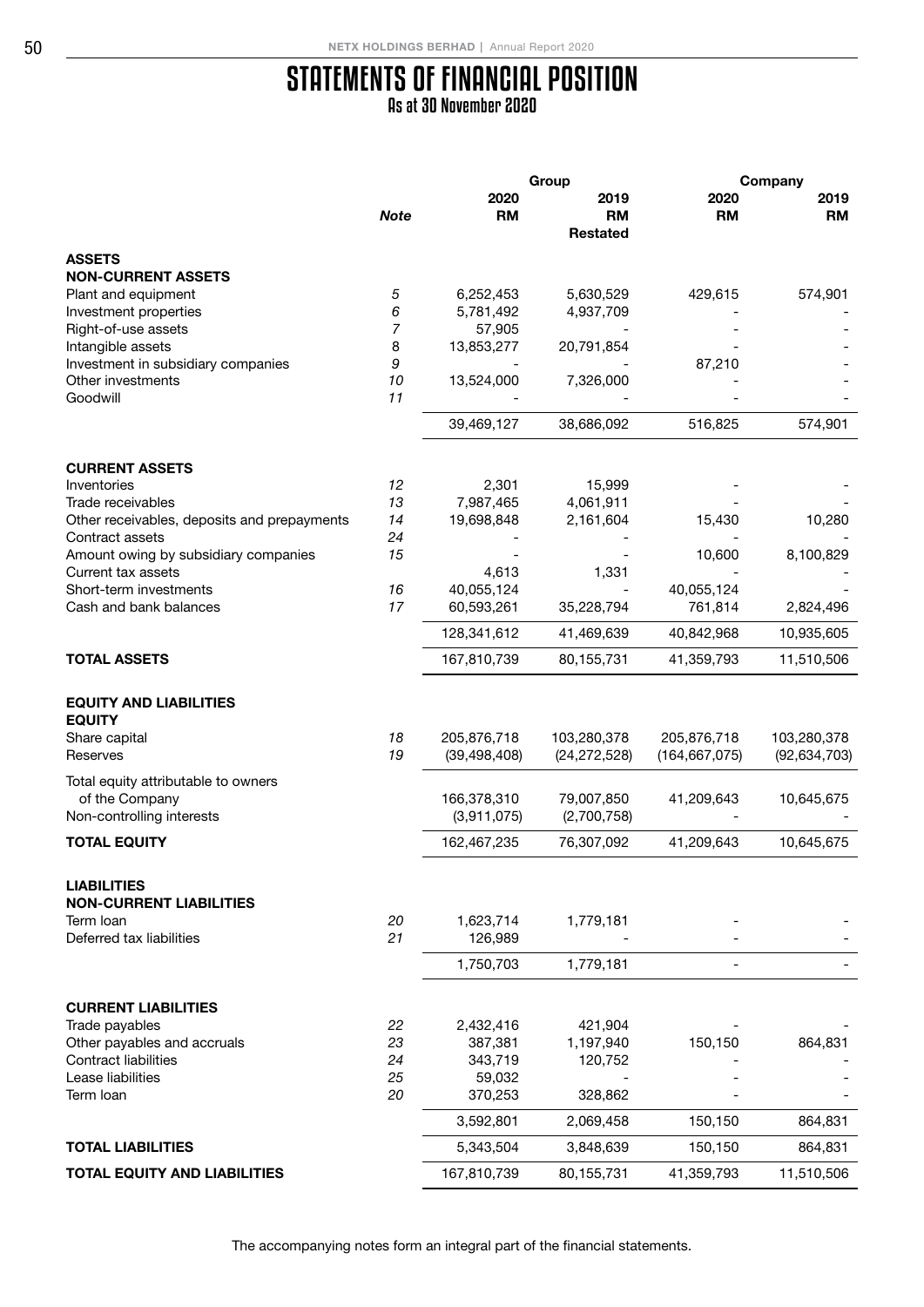### STATEMENTS OF PROFIT OR LOSS AND OTHER COMPREHENSIVE INCOME For the financial year ended 30 November 2020

|                                                                                                                                                                                                               |             | Group                                                      |                                                            | Company                                          |                                          |
|---------------------------------------------------------------------------------------------------------------------------------------------------------------------------------------------------------------|-------------|------------------------------------------------------------|------------------------------------------------------------|--------------------------------------------------|------------------------------------------|
|                                                                                                                                                                                                               |             | From<br>01.12.2019<br>to 30.11.2020<br><b>RM</b>           | From<br>01.07.2018<br>to 30.11.2019<br><b>RM</b>           | From<br>01.12.2019<br>to 30.11.2020<br><b>RM</b> | From<br>01.07.2018<br>to 30.11.2019      |
|                                                                                                                                                                                                               | <b>Note</b> |                                                            |                                                            |                                                  | RM<br><b>Restated</b>                    |
| <b>REVENUE</b><br><b>COST OF SALES</b>                                                                                                                                                                        | 26          | 14,897,440<br>(5,982,844)                                  | 9,993,299<br>(6, 149, 637)                                 |                                                  |                                          |
| <b>GROSS PROFIT</b><br>OTHER OPERATING INCOME<br><b>ADMINISTRATIVE EXPENSES</b><br>OTHER OPERATING EXPENSES                                                                                                   |             | 8,914,596<br>2,473,521<br>(15, 556, 194)<br>(12, 728, 469) | 3,843,662<br>2,913,199<br>(18, 108, 450)<br>(20, 467, 666) | 605,428<br>(2,334,279)<br>(70, 303, 521)         | 139,900<br>(1,651,752)<br>(97, 810, 492) |
| <b>LOSS FROM OPERATIONS</b><br><b>FINANCE COSTS</b>                                                                                                                                                           | 27          | (16,896,546)<br>(116, 925)                                 | (31, 819, 255)<br>(175, 762)                               | (72,032,372)                                     | (99, 322, 344)                           |
| <b>LOSS BEFORE TAXATION</b><br><b>INCOME TAX EXPENSE</b>                                                                                                                                                      | 28<br>29    | (17,013,471)<br>(127, 569)                                 | (31, 995, 017)                                             | (72,032,372)                                     | (99, 322, 344)                           |
| LOSS FOR THE FINANCIAL YEAR/ PERIOD                                                                                                                                                                           |             | (17, 141, 040)                                             | (31, 995, 017)                                             | (72,032,372)                                     | (99, 322, 344)                           |
| <b>OTHER COMPREHENSIVE INCOME</b><br>Items that are reclassified<br>subsequently to profit or loss<br>- exchange differences on translation of<br>the financial statements of foreign<br>subsidiary companies |             | 715,643                                                    | (48, 895)                                                  |                                                  |                                          |
| <b>TOTAL COMPREHENSIVE LOSS FOR</b><br>THE FINANCIAL YEAR/PERIOD                                                                                                                                              |             | (16, 425, 397)                                             | (32,043,912)                                               | (72,032,372)                                     | (99, 322, 344)                           |
| <b>LOSS ATTRIBUTABLE TO:</b><br>Owners of the Company<br>Non-controlling interests                                                                                                                            |             | (15,870,540)<br>(1,270,500)<br>(17, 141, 040)              | (30,643,516)<br>(1, 351, 501)<br>(31, 995, 017)            |                                                  |                                          |
| TOTAL COMPREHENSIVE LOSS<br><b>ATTRIBUTABLE TO:</b>                                                                                                                                                           |             |                                                            |                                                            |                                                  |                                          |
| Owners of the Company<br>Non-controlling interests                                                                                                                                                            |             | (15, 183, 988)<br>(1,241,409)<br>(16, 425, 397)            | (30,676,630)<br>(1, 367, 282)<br>(32,043,912)              |                                                  |                                          |
|                                                                                                                                                                                                               |             |                                                            |                                                            |                                                  |                                          |
| <b>LOSS PER SHARE (Sen)</b><br>Basic                                                                                                                                                                          | 30          | (0.34)                                                     | (1.39)                                                     |                                                  |                                          |
| Diluted                                                                                                                                                                                                       | 30          | N/A                                                        | N/A                                                        |                                                  |                                          |
|                                                                                                                                                                                                               |             |                                                            |                                                            |                                                  |                                          |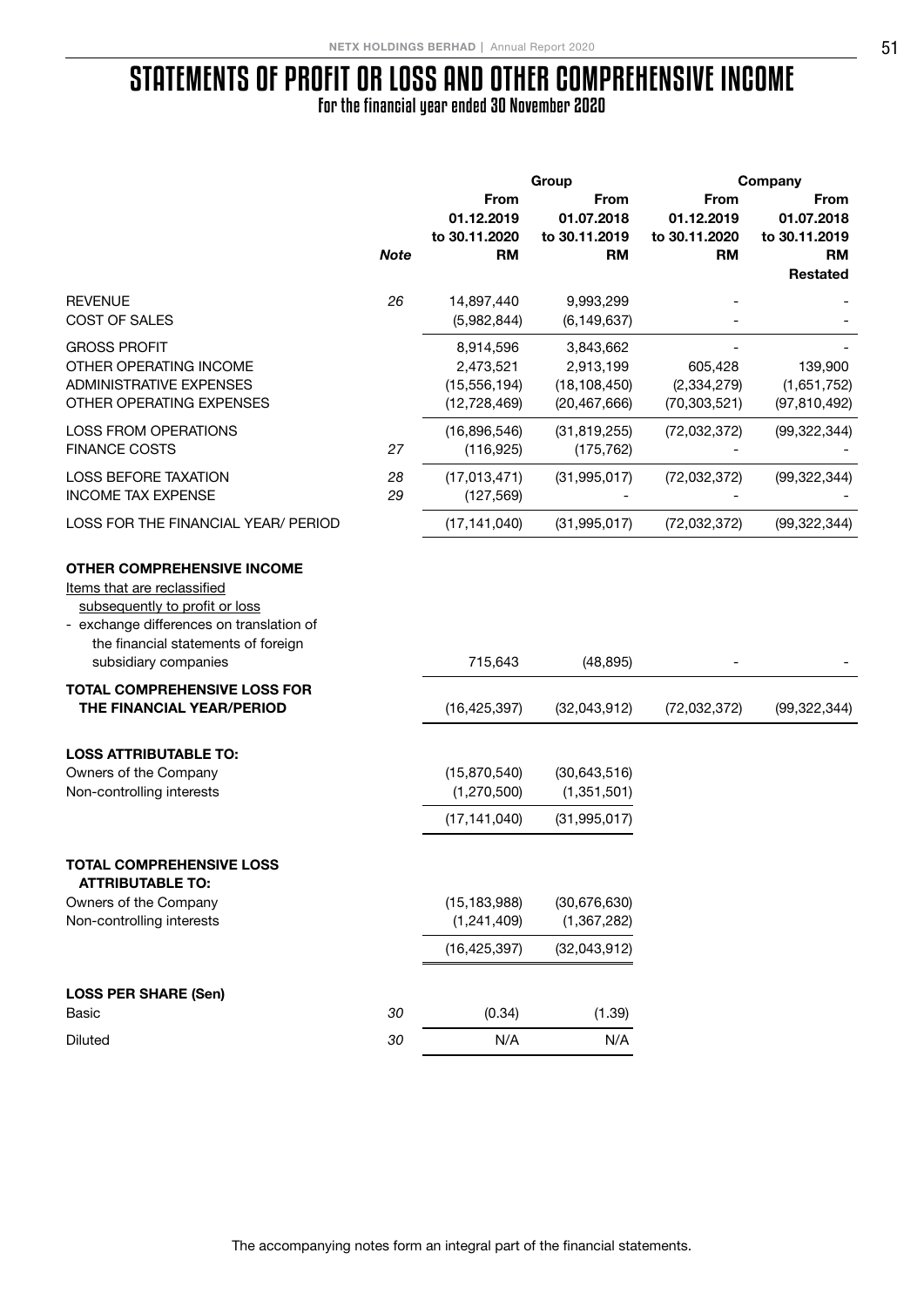## STATEMENTS OF CHANGES IN EQUITY

For the financial year ended 30 November 2020

| Non-Distributable <sup>-</sup><br>→ Distributable<br><b>Foreign</b><br><b>Retained</b><br><b>Attributable</b><br><b>Share</b><br>Profits /<br>to owners<br>Non-<br>currency<br><b>Share</b><br>option<br>translation (accumulated<br>of the<br>controlling<br><b>Warrants</b><br><b>Total</b><br>capital<br>losses)<br><b>Company</b><br><b>interests</b><br>equity<br>reserve<br>reserve<br>reserve<br><b>RM</b><br><b>GROUP</b><br><b>Note</b><br><b>RM</b><br><b>RM</b><br><b>RM</b><br><b>RM</b><br><b>RM</b><br><b>RM</b><br>At 1 July 2018<br>87,034,618<br>15,263,494<br>(141, 340)<br>(8,718,052)<br>93,438,720<br>(1, 333, 476)<br>92,105,244 | RM |
|--------------------------------------------------------------------------------------------------------------------------------------------------------------------------------------------------------------------------------------------------------------------------------------------------------------------------------------------------------------------------------------------------------------------------------------------------------------------------------------------------------------------------------------------------------------------------------------------------------------------------------------------------------|----|
|                                                                                                                                                                                                                                                                                                                                                                                                                                                                                                                                                                                                                                                        |    |
|                                                                                                                                                                                                                                                                                                                                                                                                                                                                                                                                                                                                                                                        |    |
|                                                                                                                                                                                                                                                                                                                                                                                                                                                                                                                                                                                                                                                        |    |
|                                                                                                                                                                                                                                                                                                                                                                                                                                                                                                                                                                                                                                                        |    |
|                                                                                                                                                                                                                                                                                                                                                                                                                                                                                                                                                                                                                                                        |    |
|                                                                                                                                                                                                                                                                                                                                                                                                                                                                                                                                                                                                                                                        |    |
| Transactions with owners:<br>Issuance of shares pursuant                                                                                                                                                                                                                                                                                                                                                                                                                                                                                                                                                                                               |    |
| 18<br>12,814,411<br>12,814,411<br>12,814,411<br>to private placement<br>Issuance of shares pursuant                                                                                                                                                                                                                                                                                                                                                                                                                                                                                                                                                    |    |
| to the exercise of SIS<br>18<br>3,431,349<br>(814, 218)<br>2,617,131<br>2,617,131                                                                                                                                                                                                                                                                                                                                                                                                                                                                                                                                                                      |    |
| Provision of SIS reserve<br>814,218<br>814,218<br>814,218                                                                                                                                                                                                                                                                                                                                                                                                                                                                                                                                                                                              |    |
| Reversal of warrants<br>19<br>(15, 263, 494)<br>15,263,494                                                                                                                                                                                                                                                                                                                                                                                                                                                                                                                                                                                             |    |
| Total transactions with owners<br>16,245,760<br>(15, 263, 494)<br>15,263,494<br>16,245,760<br>16,245,760<br>$\blacksquare$<br>$\blacksquare$                                                                                                                                                                                                                                                                                                                                                                                                                                                                                                           |    |
| $(1,351,501)$ $(31,995,017)$<br>Loss after taxation<br>$(30,643,516)$ $(30,643,516)$<br>Other comprehensive loss:<br>Foreign currency                                                                                                                                                                                                                                                                                                                                                                                                                                                                                                                  |    |
| translation reserve<br>(33, 114)<br>(33, 114)<br>(15, 781)<br>(48, 895)                                                                                                                                                                                                                                                                                                                                                                                                                                                                                                                                                                                |    |
| Total comprehensive loss for<br>the financial period<br>$(33, 114)$ $(30, 643, 516)$ $(30, 676, 630)$<br>$(1,367,282)$ $(32,043,912)$                                                                                                                                                                                                                                                                                                                                                                                                                                                                                                                  |    |
| At 30 November 2019/<br>1 December 2020<br>103,280,378<br>(174,454) (24,098,074) 79,007,850<br>(2,700,758)<br>76,307,092                                                                                                                                                                                                                                                                                                                                                                                                                                                                                                                               |    |
| Transactions with owners:                                                                                                                                                                                                                                                                                                                                                                                                                                                                                                                                                                                                                              |    |
| Issuance of shares pursuant                                                                                                                                                                                                                                                                                                                                                                                                                                                                                                                                                                                                                            |    |
| to private placement<br>18<br>9,359,245<br>9,359,245<br>9,359,245<br>Issuance of shares pursuant                                                                                                                                                                                                                                                                                                                                                                                                                                                                                                                                                       |    |
| to the exercise of SIS<br>11,839,308<br>13,516,708<br>13,516,708<br>18<br>1,677,400                                                                                                                                                                                                                                                                                                                                                                                                                                                                                                                                                                    |    |
| Provision of SIS reserve<br>(1,677,400)<br>(1,677,400)<br>(1,677,400)                                                                                                                                                                                                                                                                                                                                                                                                                                                                                                                                                                                  |    |
| Right shares issued<br>18<br>81,397,787<br>81,397,787<br>81,397,787                                                                                                                                                                                                                                                                                                                                                                                                                                                                                                                                                                                    |    |
| Allocation of warrant reserve<br>19<br>19,226,263<br>(19, 226, 263)                                                                                                                                                                                                                                                                                                                                                                                                                                                                                                                                                                                    |    |
| Total transactions with owners<br>(19,226,263) 102,596,340<br>102,596,340<br>19,226,263<br>$-102,596,340$<br>$\overline{\phantom{a}}$                                                                                                                                                                                                                                                                                                                                                                                                                                                                                                                  |    |
| $(15,870,540)$ $(15,870,540)$<br>$(1,270,500)$ $(17,141,040)$<br>Loss after taxation<br>Other comprehensive loss:<br>Foreign currency                                                                                                                                                                                                                                                                                                                                                                                                                                                                                                                  |    |
| translation reserve<br>644,660<br>60,183<br>704,843<br>644,660<br>$\blacksquare$                                                                                                                                                                                                                                                                                                                                                                                                                                                                                                                                                                       |    |
| Total comprehensive loss for                                                                                                                                                                                                                                                                                                                                                                                                                                                                                                                                                                                                                           |    |
| the financial year<br>644,660<br>$(15,870,540)$ $(15,225,880)$<br>$(1,210,317)$ $(16,436,197)$<br>$\overline{\phantom{a}}$                                                                                                                                                                                                                                                                                                                                                                                                                                                                                                                             |    |
| 205,876,718<br>At 30 November 2020<br>19,226,263<br>470,206<br>(59,194,877) 166,378,310<br>(3,911,075) 162,467,235<br>$\qquad \qquad \blacksquare$                                                                                                                                                                                                                                                                                                                                                                                                                                                                                                     |    |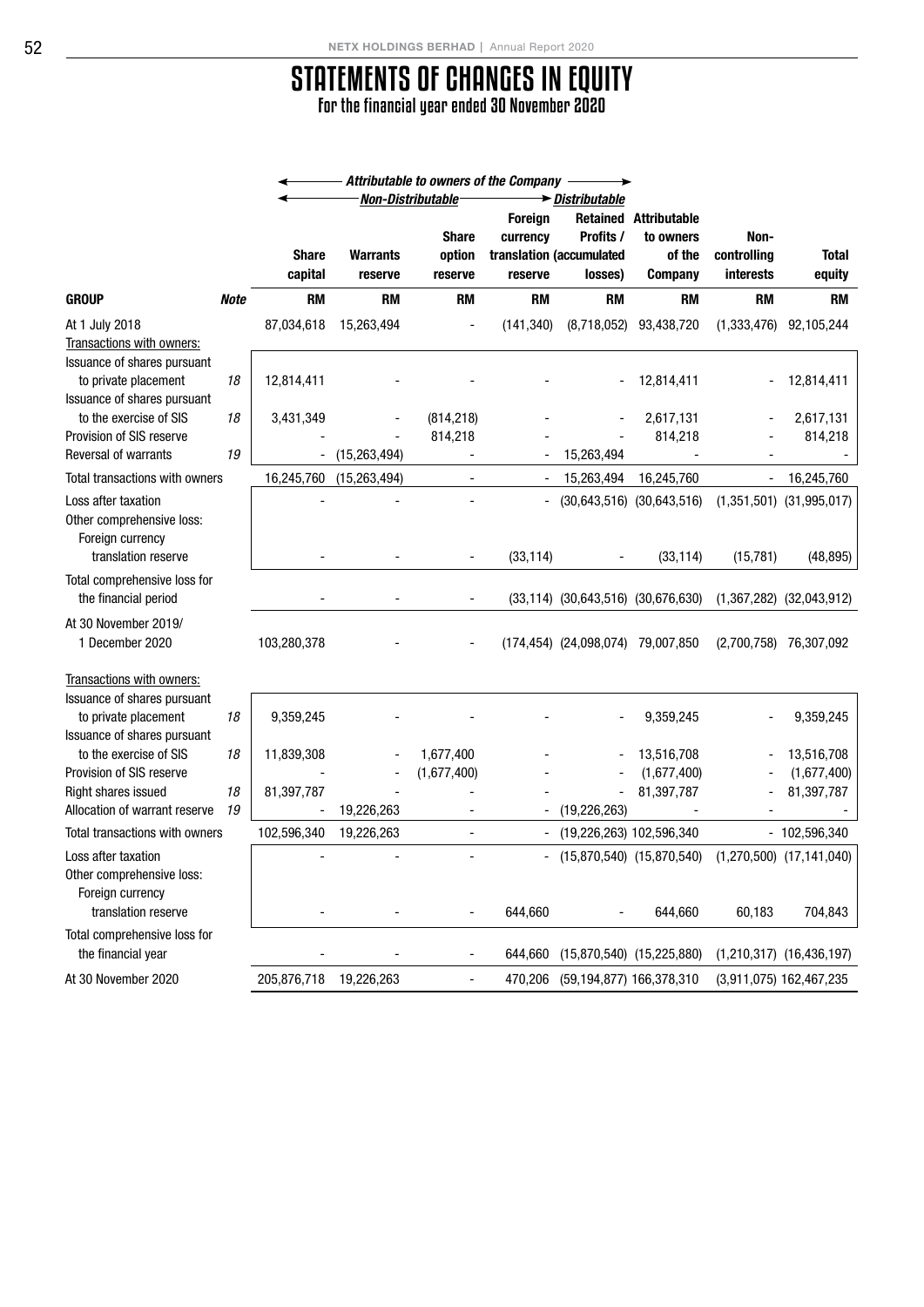### Statements of Changes in Equity For the financial year ended 30 November 2020

|                                      |             |              | Non-distributable |                          |                    |                |
|--------------------------------------|-------------|--------------|-------------------|--------------------------|--------------------|----------------|
|                                      |             | <b>Share</b> | Warrant           | <b>Share</b>             | option Accumulated | <b>Total</b>   |
|                                      |             | capital      | reserve           | reserve                  | <b>losses</b>      | equity         |
| Company                              | <b>Note</b> | <b>RM</b>    | <b>RM</b>         | <b>RM</b>                | <b>RM</b>          | <b>RM</b>      |
| At 1 July 2018                       |             | 87,034,618   | 15,263,494        |                          | (8,575,853)        | 93,722,259     |
| Transactions with owners:            |             |              |                   |                          |                    |                |
| Issuance of shares pursuant to       |             |              |                   |                          |                    |                |
| private placement                    | 18          | 12,814,411   |                   |                          |                    | 12,814,411     |
| Issuance of shares pursuant to       |             |              |                   |                          |                    |                |
| the exercise of SIS                  | 18          | 3,431,349    |                   | (814, 218)               |                    | 2,617,131      |
| Provision of SIS reserve             |             |              |                   | 814,218                  |                    | 814,218        |
| Reversal of warrants                 | 19          |              | (15, 263, 494)    |                          | 15,263,494         |                |
| Total transactions with owners       |             | 16,245,760   | (15, 263, 494)    |                          | 15,263,494         | 16,245,760     |
| Total comprehensive loss for         |             |              |                   |                          |                    |                |
| the financial period                 |             |              |                   |                          | (99, 322, 344)     | (99, 322, 344) |
| At 30 November 2019/ 1 December 2019 |             | 103,280,378  |                   |                          | (92, 634, 703)     | 10,645,675     |
| Transactions with owners:            |             |              |                   |                          |                    |                |
| Issuance of shares pursuant to       |             |              |                   |                          |                    |                |
| private placement                    | 18          | 9,359,245    |                   |                          |                    | 9,359,245      |
| Issuance of shares pursuant to       |             |              |                   |                          |                    |                |
| the exercise of SIS                  | 18          | 11,839,308   |                   | 1,677,400                |                    | 13,516,708     |
| Provision of SIS reserve             |             |              |                   | (1,677,400)              |                    | (1,677,400)    |
| Right shares issued                  | 18          | 81,397,787   |                   |                          |                    | 81,397,787     |
| Allocation of warrant reserve        | 19          |              | 19,226,263        | $\overline{\phantom{a}}$ | (19, 226, 263)     |                |
| Total transactions with owners       |             | 102,596,340  | 19,226,263        | $\overline{\phantom{a}}$ | (19, 226, 263)     | 102,596,340    |
| Total comprehensive loss for         |             |              |                   |                          |                    |                |
| the financial year                   |             |              |                   |                          | (72,032,372)       | (72,032,372)   |
| At 30 November 2020                  |             | 205,876,718  | 19,226,263        | $\overline{\phantom{a}}$ | (183, 893, 338)    | 41,209,643     |
|                                      |             |              |                   |                          |                    |                |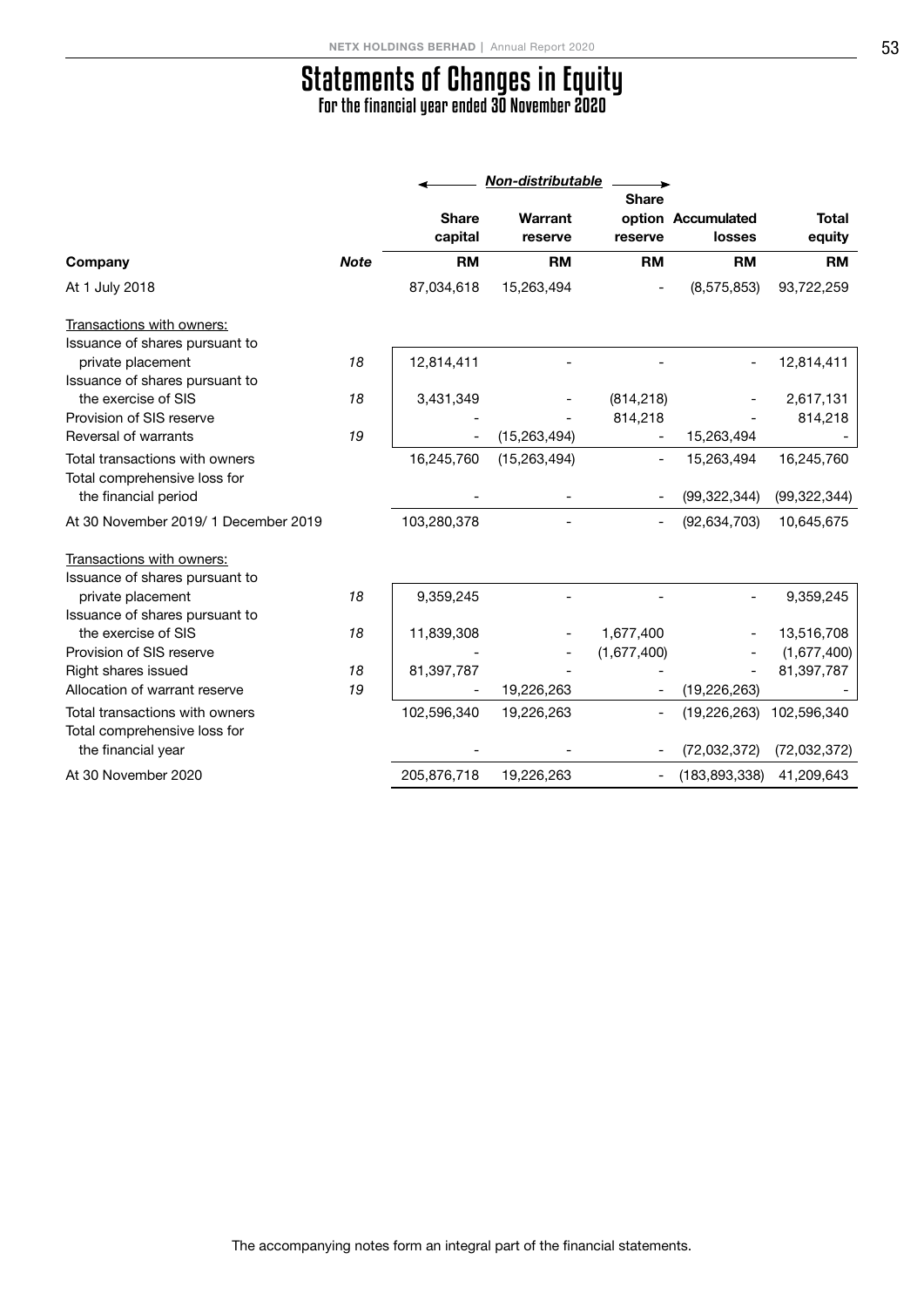### STATEMENTS OF CASH FLOWS For the financial year ended 30 November 2020

|                                                                                      | Group                                      |                                     | Company                             |                                     |
|--------------------------------------------------------------------------------------|--------------------------------------------|-------------------------------------|-------------------------------------|-------------------------------------|
|                                                                                      | <b>From</b><br>01.12.2019<br>to 30.11.2020 | From<br>01.07.2018<br>to 30.11.2019 | From<br>01.12.2019<br>to 30.11.2020 | From<br>01.07.2018<br>to 30.11.2019 |
|                                                                                      | <b>RM</b>                                  | <b>RM</b>                           | <b>RM</b>                           | <b>RM</b>                           |
|                                                                                      |                                            | <b>Restated</b>                     |                                     |                                     |
| <b>CASH FLOWS FROM OPERATING ACTIVITIES</b>                                          |                                            |                                     |                                     |                                     |
| Loss before taxation                                                                 | (17,013,471)                               | (31, 995, 017)                      | (72,032,372)                        | (99, 322, 344)                      |
| Adjustments for:                                                                     |                                            |                                     |                                     |                                     |
| Amortisation of intangible assets                                                    | 1,225,145                                  | 4,352,791                           |                                     |                                     |
| Bad debts written off                                                                | 14,670                                     | 7,003,572                           |                                     |                                     |
| Depreciation of plant and equipment                                                  | 2,400,037                                  | 746,437                             | 145,286                             | 146,619                             |
| Depreciation of investment properties                                                | 56,217                                     | 79,640                              |                                     |                                     |
| Depreciation of right-of-use assets                                                  | 115,809                                    |                                     |                                     |                                     |
| Dividend income                                                                      | (70, 838)                                  | (119, 698)                          | (70, 838)                           | (119, 698)                          |
| Fair value losses on other investments                                               | 2,086,245                                  | 996,876                             |                                     |                                     |
| Fair value losses on short-term investments                                          | 15,714                                     |                                     | 15,714                              |                                     |
| Loss/(gain) on foreign exchange - unrealised<br>Impairment losses on amount owing by | 2,430,617                                  | (1,424,349)                         |                                     |                                     |
| subsidiary companies                                                                 |                                            |                                     | 63,026,159                          | 90,945,825                          |
| Impairment losses on investment in                                                   |                                            |                                     |                                     |                                     |
| subsidiary companies                                                                 |                                            |                                     | 5,584,248                           | 6,050,449                           |
| Impairment losses on intangible assets                                               | 8,051,784                                  |                                     |                                     |                                     |
| Impairment losses on other investments                                               |                                            | 308,612                             |                                     |                                     |
| Impairment losses on trade receivables                                               | 221,800                                    | 4,096,002                           |                                     |                                     |
| Intangible assets written off<br>Interest expenses                                   | 19,440<br>116,925                          | 2,823,341<br>175,762                |                                     |                                     |
| Interest income                                                                      | (1, 575, 977)                              | (1,332,052)                         | (12, 591)                           | (20, 202)                           |
| Inventories written off                                                              | 14,080                                     | 50,878                              |                                     |                                     |
| Plant and equipment written off                                                      | 627,337                                    | 21,376                              |                                     |                                     |
| Reversal of impairment losses on amount                                              |                                            |                                     |                                     |                                     |
| owing by subsidiary companies                                                        |                                            |                                     | (512, 399)                          |                                     |
| Reversal of impairment losses on trade receivables                                   | (22, 772)                                  |                                     |                                     |                                     |
| Share-based payment expenses                                                         | 1,677,400                                  | 814,218                             | 1,677,400                           | 814,218                             |
| Operating profit/(loss) before working capital changes                               | 390,162                                    | (13,401,611)                        | (2, 179, 393)                       | (1,505,133)                         |
| Changes in contract assets/contract liabilities                                      | 222,967                                    | 1,583,031                           |                                     |                                     |
| Increase in inventories                                                              | (382)                                      |                                     |                                     |                                     |
| (Increase)/decrease in receivables                                                   | (24, 121, 428)                             | 11,365,890                          | (5, 150)                            | 37,305                              |
| (Decrease)/increase in payables                                                      | (1,452,142)                                | 844,688                             | (714, 681)                          | 767,950                             |
| Cash (used in)/generated from operations                                             | (24,960,823)                               | 391,998                             | (2,899,224)                         | (699, 878)                          |
| Interest received                                                                    | 1,575,977                                  | 1,332,052                           | 12,591                              | 20,202                              |
| Tax paid                                                                             | (3,862)                                    | (6, 340)                            |                                     |                                     |
| Net cash (used in)/generated from operating activities                               | (23, 388, 708)                             | 1,717,710                           | (2,886,633)                         | (679, 676)                          |
| <b>CASH FLOWS FROM INVESTING ACTIVITIES</b>                                          |                                            |                                     |                                     |                                     |
| Acquisition of intangible assets                                                     | (2,471,034)                                | (15,664,480)                        |                                     |                                     |
| Additions in other investments                                                       | (8,442,399)                                | (4, 468, 757)                       |                                     |                                     |
| Dividend received                                                                    | 70,838                                     | 119,698                             | 70,838                              | 119,698                             |
| Investment in subsidiary company                                                     |                                            |                                     | (5,671,458)                         |                                     |
| Purchase of plant and equipment (Note A)                                             | (116, 693)                                 | (5,038,732)                         |                                     | (710, 432)                          |
| Purchase of investment properties                                                    | (900,000)                                  |                                     |                                     |                                     |
| Net cash used in investing activities                                                | (11, 859, 288)                             | (25,052,271)                        | (5,600,620)                         | (590, 734)                          |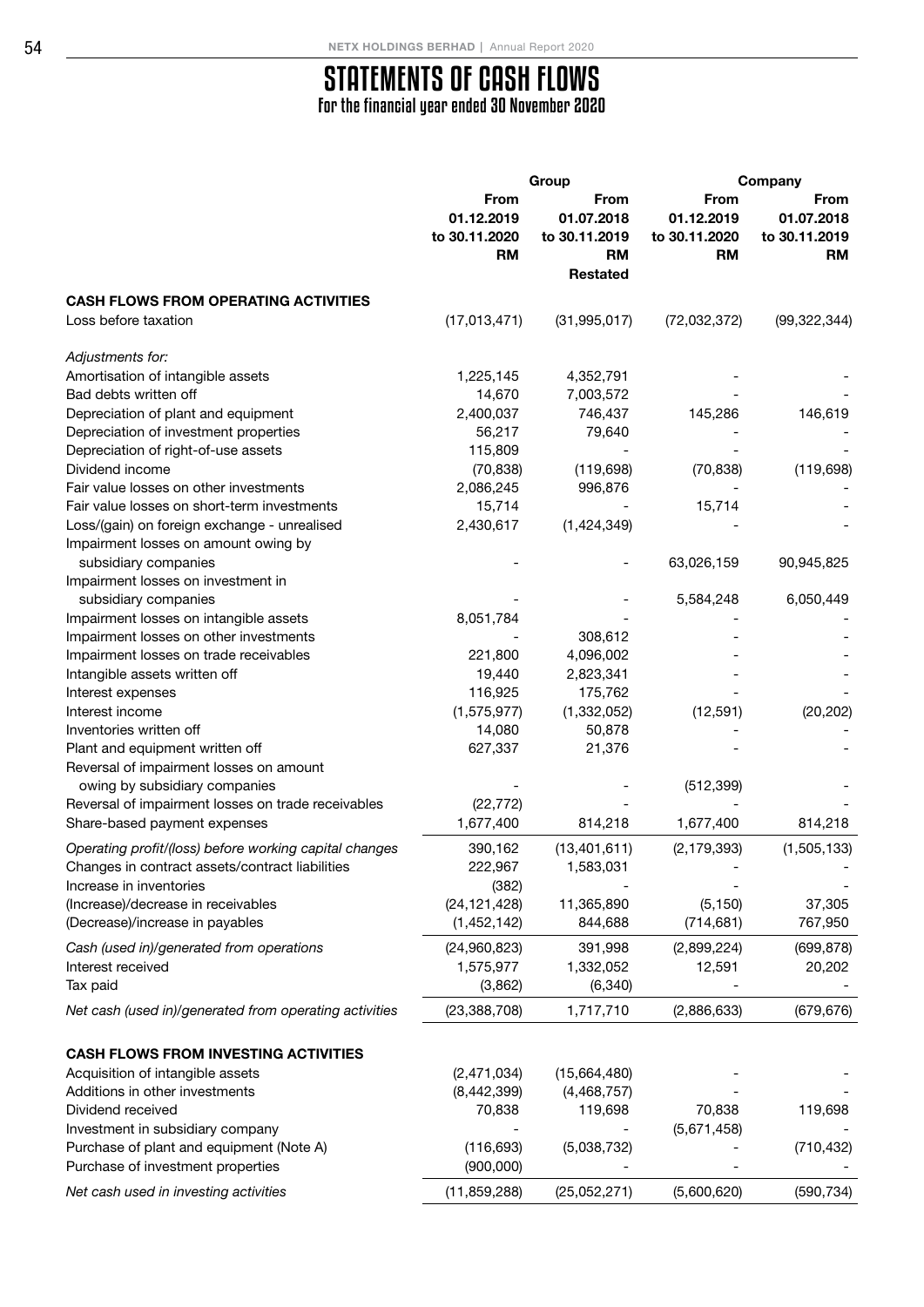### Statements of Cash Flows For the financial year ended 30 November 2020

|                                                        |                                                         | Group                                                                      |                                                         | Company                                                 |  |
|--------------------------------------------------------|---------------------------------------------------------|----------------------------------------------------------------------------|---------------------------------------------------------|---------------------------------------------------------|--|
|                                                        | <b>From</b><br>01.12.2019<br>to 30.11.2020<br><b>RM</b> | <b>From</b><br>01.07.2018<br>to 30.11.2019<br><b>RM</b><br><b>Restated</b> | <b>From</b><br>01.12.2019<br>to 30.11.2020<br><b>RM</b> | <b>From</b><br>01.07.2018<br>to 30.11.2019<br><b>RM</b> |  |
| <b>CASH FLOWS FROM FINANCING ACTIVITIES</b>            |                                                         |                                                                            |                                                         |                                                         |  |
| Increase in amount owing by subsidiary companies       |                                                         |                                                                            | (54, 423, 531)                                          | (26, 270, 435)                                          |  |
| Interest paid on term loan                             | (112, 226)                                              | (175, 762)                                                                 |                                                         |                                                         |  |
| Interest paid on lease liabilities                     | (4,699)                                                 |                                                                            |                                                         |                                                         |  |
| (Placement)/withdrawal of short-term investments       | (40,070,838)                                            | 1,004,865                                                                  | (40,070,838)                                            | 3,169,441                                               |  |
| Proceeds from issuance of shares                       | 102,596,340                                             | 15,431,542                                                                 | 102,596,340                                             | 15,431,542                                              |  |
| Repayment of lease liabilities                         | (114, 682)                                              |                                                                            |                                                         |                                                         |  |
| Repayment of term loan                                 | (114, 076)                                              | (465, 427)                                                                 |                                                         |                                                         |  |
| Share issuance expenses                                | (1,677,400)                                             |                                                                            | (1,677,400)                                             |                                                         |  |
| Withdrawal of fixed deposits with licensed banks       |                                                         | 4,672,197                                                                  |                                                         | 1,004,865                                               |  |
| Net cash generated from/(used in) financing activities | 60,502,419                                              | 20,467,415                                                                 | 6,424,571                                               | (6,664,587)                                             |  |
| Net increase/(decrease) in cash                        |                                                         |                                                                            |                                                         |                                                         |  |
| and cash equivalents                                   | 25,254,423                                              | (2,867,146)                                                                | (2,062,682)                                             | (7,934,997)                                             |  |
| Cash and cash equivalents at the beginning             |                                                         |                                                                            |                                                         |                                                         |  |
| of the financial year/period                           | 35,228,794                                              | 37,754,153                                                                 | 2,824,496                                               | 10,759,493                                              |  |
| Effect of exchange differences                         | 110,044                                                 | 341,787                                                                    |                                                         |                                                         |  |
| Cash and cash equivalents at the end                   |                                                         |                                                                            |                                                         |                                                         |  |
| of the financial year/period (Note B)                  | 60,593,261                                              | 35,228,794                                                                 | 761,814                                                 | 2,824,496                                               |  |
| <b>NOTES TO STATEMENTS OF CASH FLOWS</b>               |                                                         |                                                                            |                                                         |                                                         |  |
| (A) Purchase of plant and equipment                    |                                                         |                                                                            |                                                         |                                                         |  |
| Aggregate cost                                         | 3,732,986                                               | 5,038,732                                                                  |                                                         | 710,432                                                 |  |
| Less: Debts settlement                                 | (3,616,293)                                             |                                                                            |                                                         |                                                         |  |
|                                                        | 116,693                                                 | 5,038,732                                                                  | $\overline{\phantom{0}}$                                | 710,432                                                 |  |
| (B) Cash and cash equivalents comprise:                |                                                         |                                                                            |                                                         |                                                         |  |
| Short-term investments                                 | 40,055,124                                              |                                                                            | 40,055,124                                              |                                                         |  |
| Cash and bank balances                                 | 60,593,261                                              | 35,228,794                                                                 | 761,814                                                 | 2,824,496                                               |  |
|                                                        | 100,648,385                                             | 35,228,794                                                                 | 40,816,938                                              | 2,824,496                                               |  |
| Less: Short-term investments                           | (40, 055, 124)                                          |                                                                            | (40, 055, 124)                                          |                                                         |  |
|                                                        | 60,593,261                                              | 35,228,794                                                                 | 761,814                                                 | 2,824,496                                               |  |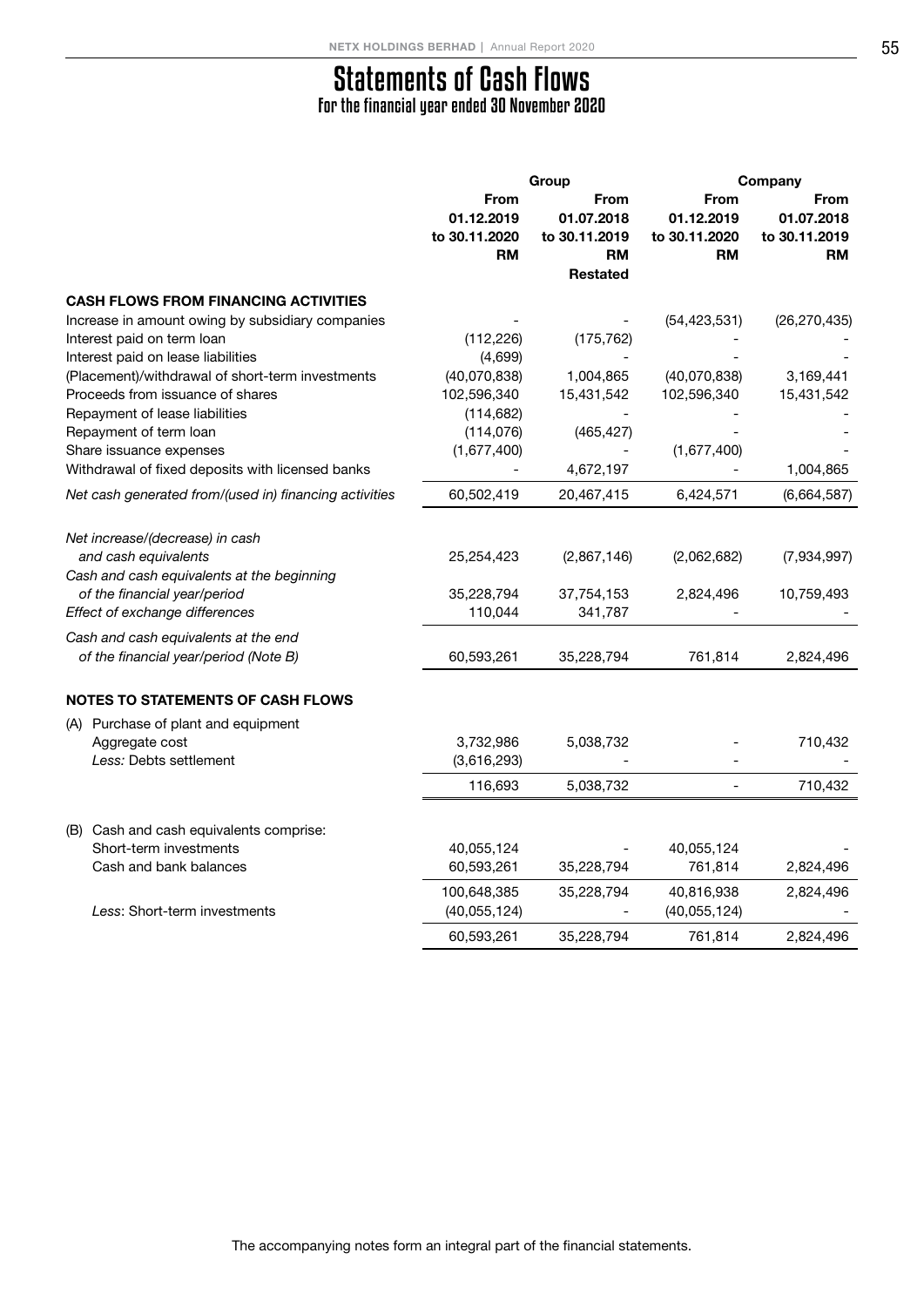#### 1. GENERAL INFORMATION

The Company is a public limited company, incorporated and domiciled in Malaysia and listed on ACE Market of Bursa Malaysia Securities Berhad ("Bursa Malaysia").

The address of the registered office of the Company is 22-09, Menara 1MK, No. 1 Jalan Kiara, Mont Kiara, 50480 Kuala Lumpur, Wilayah Persekutuan.

The principal activities of the Company are investment holding, research and development of software, system design, integration and installation and provision of information technology services. The principal activities of the subsidiary companies are as set out in Note 9. There were no significant changes in the nature of these activities during the financial year.

The address of the principal place of business of the Company is Lot 13.2, 13<sup>th</sup> Floor, Menara Lien Hoe, No. 8, Persiaran Tropicana, Tropicana Golf & Country Resort, 47410 Petaling Jaya, Selangor.

#### 2. BASIS OF PREPARATION OF THE FINANCIAL STATEMENTS

The financial statements of the Group and of the Company have been prepared in accordance with the Malaysian Financial Reporting Standards ("MFRSs"), International Financial Reporting Standards and the requirements of the Companies Act 2016 in Malaysia. The financial statements have been prepared under the historical cost convention, except as disclosed in the accounting policies below.

On 1 December 2019 the Group and the Company have adopted the following MFRSs, Amendments to MFRSs and Issues Committee ("IC") Interpretations issued by the Malaysian Accounting Standards Board, effective for the annual periods beginning on or after 1 December 2019:

MFRS 16 - Leases

Amendments to MFRS 9 Financial Instruments - Prepayment Features with Negative Compensation

Amendments to MFRS 119 Employee Benefits - Plan Amendment, Curtailment or Settlement

Amendments to MFRS 128 Investments in Associates and Joint Ventures - Long term Interest in Associates and Joint Ventures

Annual Improvements to MFRS standards 2015 - 2017 Cycle

IC Interpretation 23 Uncertainty over Income Tax Treatments

The adoption of the above MFRSs, Amendments to MFRSs and IC Interpretations did not have any material impacts to the financial statements of the Group and of the Company.

#### MFRSs, Amendments to MFRSs and IC Interpretations that have been issued but are not yet effective

The Group and the Company have not adopted the following MFRSs, Amendments to MFRSs and IC Interpretations that have been issued but not yet effective:

| <b>MFRSs/Amendments to MFRSs/IC Interpretations</b>                                                                                                                                      | <b>Effective for</b><br>annual periods<br>beginning on or<br>after |
|------------------------------------------------------------------------------------------------------------------------------------------------------------------------------------------|--------------------------------------------------------------------|
| Amendments to MFRS 3 – Definition of a Business                                                                                                                                          | 1 January 2020                                                     |
| Amendments to MFRS 9 - Financial Instruments, MFRS 139 Financial Instruments: Recognition<br>and Measurement, MFRS 7 Financial Instruments: Disclosures - Interest Rate Benchmark Reform | 1 January 2020                                                     |
| Amendments to MFRS 101 and MFRS 108 – Definition of Material                                                                                                                             | 1 January 2020                                                     |
| Amendments to MFRS 16 Leases – Covid 19-Related Rent Concessions                                                                                                                         | 1 June 2020                                                        |
| Amendments to MFRS 9 Financial Instruments, MFRS 4 Insurance Contracts - Interest Rate<br>Benchmark Reform - Phase 2                                                                     | 1 January 2021                                                     |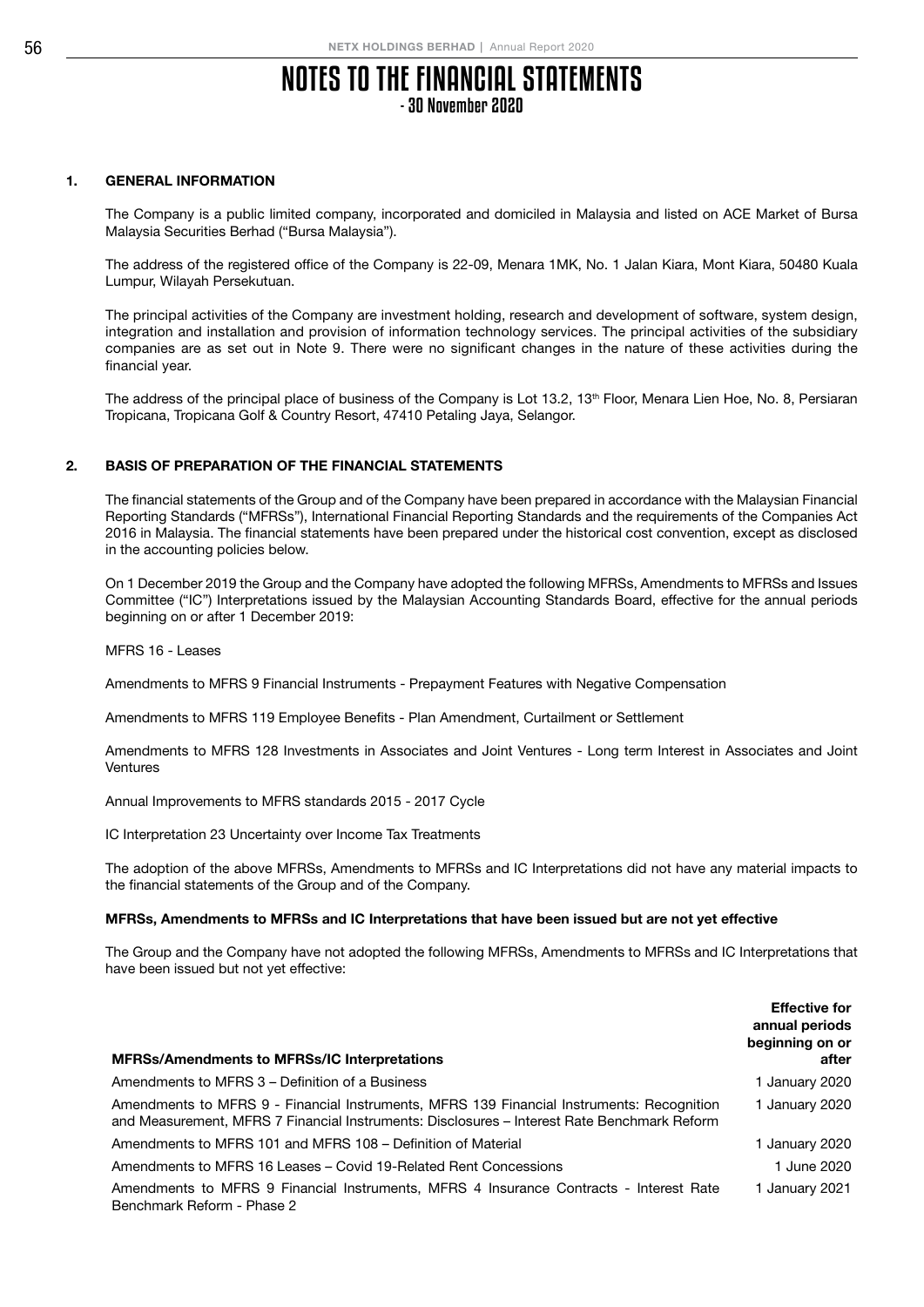#### 2. BASIS OF PREPARATION OF THE FINANCIAL STATEMENTS (CONTINUED)

| <b>MFRSs/Amendments to MFRSs/IC Interpretations</b>                                                                                                            | <b>Effective for</b><br>annual periods<br>beginning on or<br>after |
|----------------------------------------------------------------------------------------------------------------------------------------------------------------|--------------------------------------------------------------------|
| Amendments to MFRS 116 Property, plant and equipment - Proceeds before Intended Use                                                                            | 1 January 2022                                                     |
| Amendments to MFRS 3 Business Combinations - Reference to the Conceptual Framework                                                                             | 1 January 2022                                                     |
| Amendments to MFRS 137 Provisions, Contingent Liabilities and Contingent Assets - Onerous<br>Contracts - Cost of Fulfilling a Contract                         | 1 January 2022                                                     |
| Annual Improvements to MFRS Standards 2018 - 2020 Cycle                                                                                                        | 1 January 2022                                                     |
| MFRS 17 - Insurance Contracts                                                                                                                                  | 1 January 2023                                                     |
| Amendments to MFRS 17 Insurance Contracts                                                                                                                      | 1 January 2023                                                     |
| Amendments to MFRS 101 – Classification of Liabilities as Current or Non-Current                                                                               | 1 January 2023                                                     |
| Amendments to MFRS 10 Consolidated Financial Statements - Sale or Contribution of Assets<br>between an Investor and its Associate or Joint Venture             | To be announced                                                    |
| Amendments to MFRS 128 Investments in Associates and Joint Ventures - Sale or Contribution of<br>Assets between an Investor and its Associate or Joint Venture | To be announced                                                    |

The adoption of these MFRSs and Amendments to MFRSs that have been issued but not yet effective are not expected to have a material impact to the financial statements of the Group and the Company.

#### 3. SIGNIFICANT ACCOUNTING POLICIES

All significant accounting policies set out below are consistent with those applied in the previous financial period unless otherwise stated.

#### (a) Basis Of Consolidation

The financial statements of the Group include the financial statements of the Company and its subsidiary companies made up to the end of the financial year. The financial statements of the subsidiary companies used in the preparation of the consolidated financial statements are prepared for the same reporting date as the Company. Consistent accounting policies are applied to like transactions and events in similar circumstances.

All intra-group balances, income and expenses and unrealised gains and losses resulting from intra-group transactions are eliminated in full.

*(i) Acquisition method of accounting for non-common control business combinations*

Acquisition of subsidiary companies is accounted for by applying the acquisition method. Under the acquisition method of accounting, identifiable assets acquired and liabilities assumed in a business combination are measured initially at their fair values at the acquisition date. Acquisition-related costs are recognised as expenses in the periods in which the costs are incurred and the services are received.

In business combinations achieved in stages, previously held equity interests in the acquiree are re-measured to fair value at the acquisition date and any corresponding gain or loss is recognised in profit or loss.

The Group elects, for each individual business combination, whether to recognise non-controlling interest in the acquiree (if any) at fair value on the acquisition date, or the non-controlling interest's proportionate share of the acquiree's net identifiable assets.

Any excess of the sum of the fair value of the consideration transferred in the business combination, the amount of non-controlling interest in the acquiree (if any), and the fair value of the Group's previously held equity interest in the acquiree (if any), over the net fair value of the acquiree's identifiable assets and liabilities is recorded as goodwill in the statements of financial position. In instances where the latter amount exceeds the former, the excess is recognised as a gain on bargain purchase in profit or loss on the acquisition date.

Subsidiary companies are consolidated from the date of acquisition, being the date on which the Group obtains control, and continue to be consolidated until the date that such control ceases.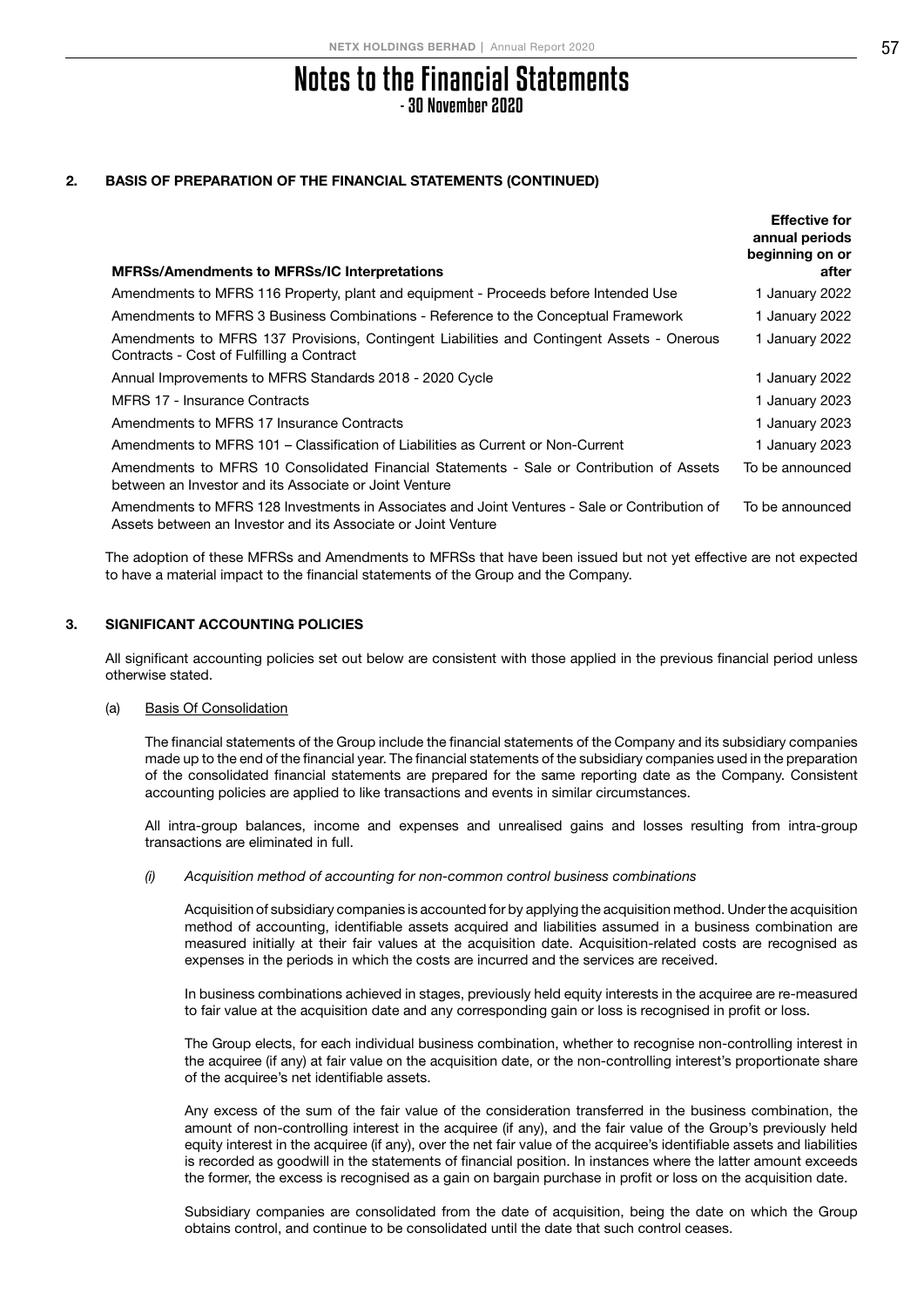#### 3. SIGNIFICANT ACCOUNTING POLICIES (CONTINUED)

#### (a) Basis Of Consolidation (Continued)

#### *(ii) Non-controlling interest*

Non-controlling interest represents the equity in subsidiary companies not attributable, directly or indirectly, to owners of the Company, and is presented separately in the consolidated profit or loss and within equity in the consolidated of financial position, separately from equity attributable to owners of the Company.

Changes in the Company's ownership interest in a subsidiary company that do not result in a loss of control are accounted for as equity transactions. In such circumstances, the carrying amounts of the controlling and non-controlling interest are adjusted to reflect the changes in their relative interests in the subsidiary company. Any difference between the amount by which the non-controlling interest is adjusted and the fair value of the consideration paid or received is recognised directly in equity and attributed to owners of the Company.

#### (b) Investment In Subsidiary Companies

Subsidiary companies are entities, including structured entities, controlled by the Group. The Group controls the entities when it is exposed, or has rights, to variable returns from its involvement with the entities and has the ability to affect those returns through its power over the entities.

In the Company's separate financial statements, investment in subsidiary companies is stated at cost less any impairment, unless the investment is classified as held for sale. The impairment loss is recognised in the profit or loss.

On disposal of an investment, the difference between net disposal proceeds and its carrying amount is charged or credited to profit or loss.

#### (c) Plant And Equipment

Plant and equipment are stated at historical cost less accumulated depreciation and impairment losses, where applicable.

Plant and equipment are depreciated on a straight-line basis to write off the cost of each asset to their residual values over their estimated useful lives as follows:

| <b>EFTPOS</b> terminals | 8 years        |
|-------------------------|----------------|
| Office equipment        | 3 - 10 years   |
| Furniture and fittings  | $2 - 10$ years |
| Machinery               | 2 years        |
| Hardware                | 5 years        |
| Renovation              | 3 - 10 years   |

The residual value, useful lives and depreciation method of plant and equipment are reviewed at each end of reporting date. An asset's carrying amount is written down immediately to its recoverable amount if the asset's carrying amount is greater than its estimated recoverable amount.

On disposal of plant and equipment, the difference between the net disposal proceeds and the carrying amount is credited or charged to profit or loss in determining profit from operations.

#### (d) Investment properties

Investment properties are properties which are held either to earn rental income or for capital appreciation or for both. Such properties are measured initially at cost, including transaction costs. Investment properties are stated at cost less accumulated depreciation and impairment losses, if any.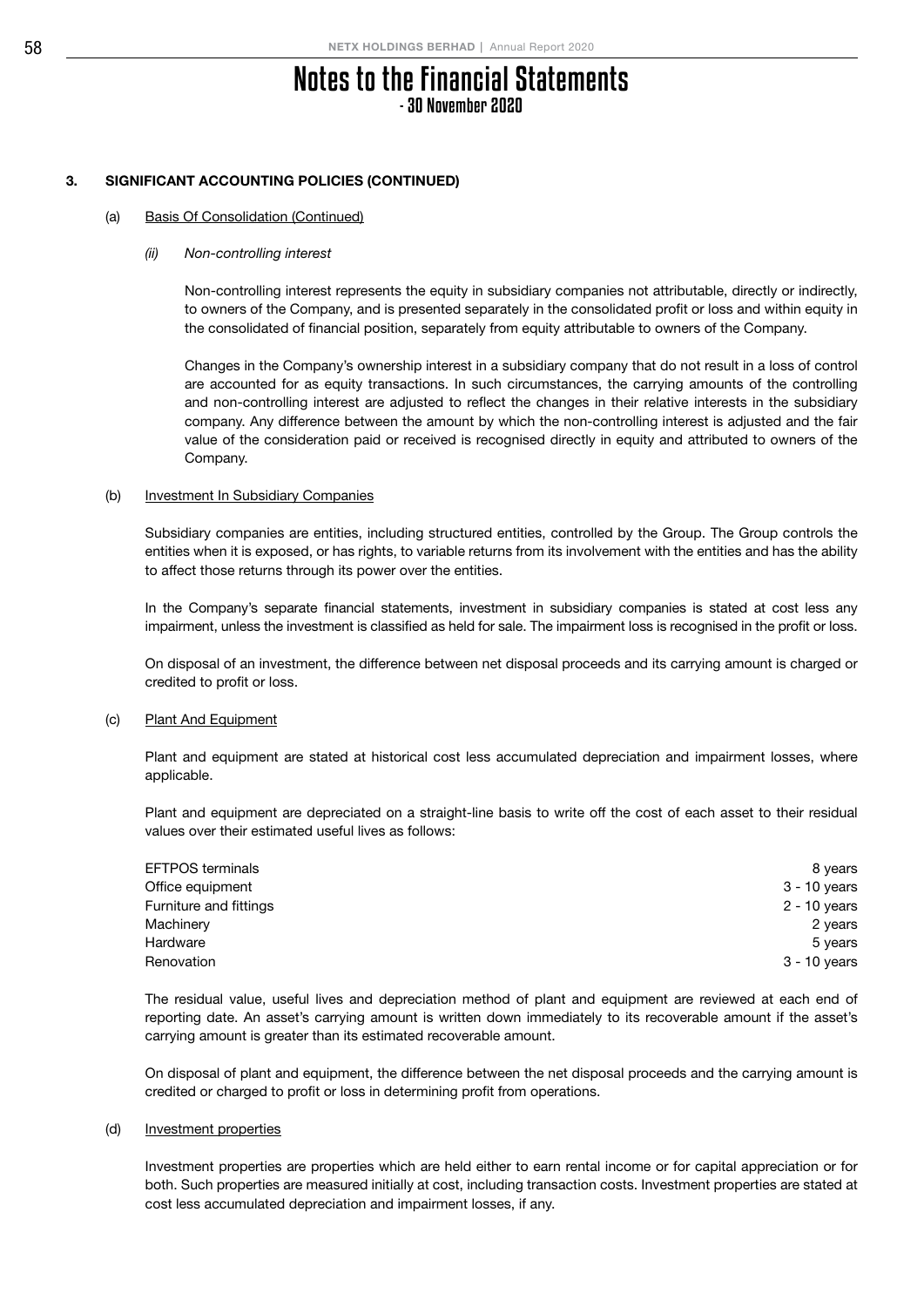#### 3. SIGNIFICANT ACCOUNTING POLICIES (CONTINUED)

#### (d) Investment properties (Continued)

The Group are using cost model to measure their investment properties after initial recogniton.

Investment properties are derecognised when either they have been disposed of or when the investment properties are permanently withdrawn from use and no future economic benefit is expected from their disposal. Any gains or losses on the retirement or disposal of an investment properties are recognised in profit or loss in the financial year in which they arise.

Depreciation is provided on a straight-line method so as to write off the depreciable amount of the following assets over their estimated useful lives, as follows:

Leasehold building 97 years

#### (e) Goodwill

Goodwill is measured at cost less accumulated impairment losses, if any. The carrying value of goodwill is reviewed for impairment annually. The impairment value of goodwill is recognised immediately in profit or loss. An impairment loss recognised for goodwill is not reversed in a subsequent period.

Under the acquisition method, goodwill represents the excess of the fair value of the purchase consideration over the Group's share of the fair values of the identifiable assets, liabilities and contingent liabilities of the subsidiary company at the date of acquisition.

If, after reassessment, the Group's interest in the fair values of the identifiable net assets of the subsidiary companies exceeds the cost of the business combinations, the excess i.e. bargain purchase is recognised as income immediately in profit or loss.

#### (f) Intangible Assets - Research And Development Costs

Intangible assets acquired separately are measured on initial recognition at cost. The cost of intangible assets acquired in a business combination is their fair values as at the date of acquisition. Following initial recognition, intangible assets are carried at cost less accumulated amortisation and any accumulated impairment losses.

The useful life of intangible assets is assessed to be either finite or indefinite. Intangible assets with finite life are amortised on straight-line basis over the estimated economic useful life and assessed for impairment whenever there is an indication that the intangible asset may be impaired. The amortisation period for an intangible asset with a finite useful life is reviewed at the end of each reporting period. Changes in the expected useful life or the expected pattern of consumption of future economic benefits embodied in the asset is accounted for by changing the amortisation period, as appropriate, and are treated as changes in accounting estimates. The amortisation expense on intangible assets with finite useful life is recognised in the profit or loss in the expense category consistent with the function of the intangible asset.

Intangible assets with indefinite useful life are tested for impairment annually or more frequently if the events or changes in circumstances indicate that the carrying value may be impaired either individually or at cash-generating unit level. Such intangibles are not amortised. The useful life of an intangible asset with an indefinite life is reviewed annually to determine whether the useful life assessment continues to be supportable. If not, the change in useful life from indefinite to finite is made on a prospective basis.

Gain or losses arising from the derecognition of an intangible asset is measured as the difference between the net disposal proceeds and the carrying amount of the asset and are recognised in the profit or loss when the asset is derecognised.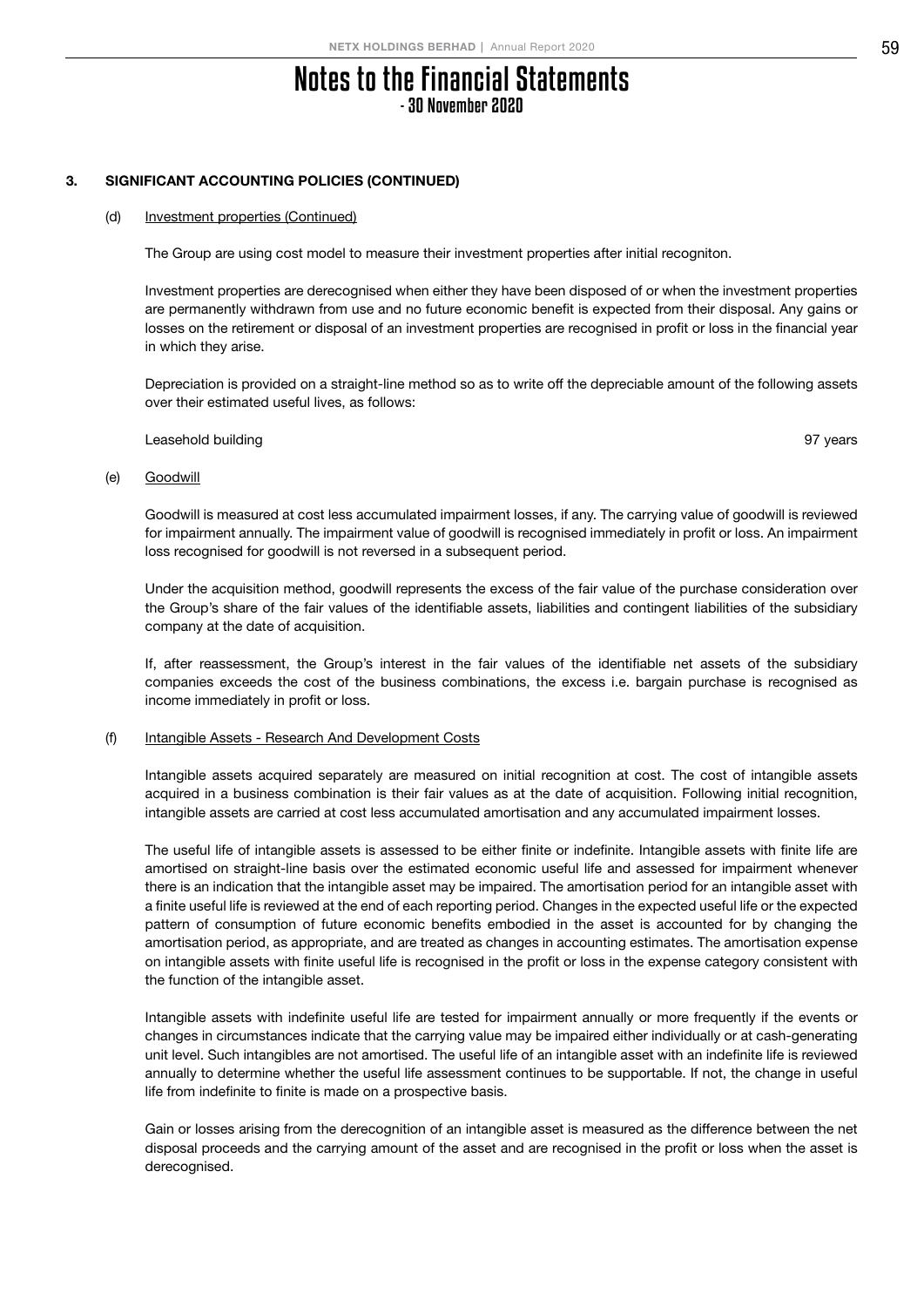#### 3. SIGNIFICANT ACCOUNTING POLICIES (CONTINUED)

#### (f) Intangible Assets - Research And Development Costs (Continued)

#### *Application software development costs*

Costs associated with developing application software programmes that are considered to be capable of generating future economic benefits are capitalised in the financial statements, otherwise they are expensed off in profit or loss. Cost represents staff costs directly incurred in the development of the application software.

Application software development costs recognised as assets are stated at cost less accumulated amortisation and any accumulated impairment losses. Application software development costs, which are regarded to have finite useful lives are amortised on a straight-line basis over their estimated useful lives of 10 years.

The carrying amount of these costs is reviewed annually and will be written down when their value had deteriorated or when they cease to have any economic useful life.

Deferred development costs arising from development expenditures on an individual project are recognised when the Group can demonstrates the technical feasibility of completing the intangible asset so that it will be available for use or sale, its intention to complete and its ability to use or sell the asset, how the asset will generate future economic benefits, the availability of resources to complete and the ability to measure reliably the expenditures during development.

#### (g) Impairment Of Non-financial Assets

The carrying amounts of assets, other than those to which MFRS 136 - Impairment of Assets does not apply, are reviewed at each end of the reporting period for impairment when there is an indication that the assets might be impaired. Impairment is measured by comparing the carrying values of the assets with their recoverable amounts. The recoverable amount of the assets is the higher of the assets' net selling price and their value-in-use, which is measured by reference to discounted future cash flow.

An impairment loss is charged to profit or loss immediately unless the asset is carried at its revalued amount. Any impairment loss of a revalued asset is treated as a revaluation decrease to the extent of a previously recognised revaluation surplus for the same asset.

In respect of assets other than goodwill, and when there is a change in the estimates used to determine the recoverable amount, a subsequent increase in the recoverable amount of an asset is treated as a reversal of the previous impairment loss and is recognised to the extent of the carrying amount of the asset that would have been determined (net of amortisation and depreciation) had no impairment loss been recognised. The reversal is recognised in profit or loss immediately, unless the asset is carried at its revalued amount.

A reversal of an impairment loss on a revalued asset is credited to other comprehensive income. However, to the extent that an impairment loss on the same revalued asset was previously recognised as an expense in profit or loss, a reversal of that impairment loss is recognised as income in profit or loss.

#### (h) Inventories

Inventories are valued at the lower of cost and net realisable value. Cost is determined based on the first in, first out basis and is the aggregate of the original cost of purchases plus the cost of bringing the inventories to their present conditions and locations.

Net realisable value is the estimated selling price in the ordinary course of business, less the costs of completion and the estimated costs necessary to make the sale.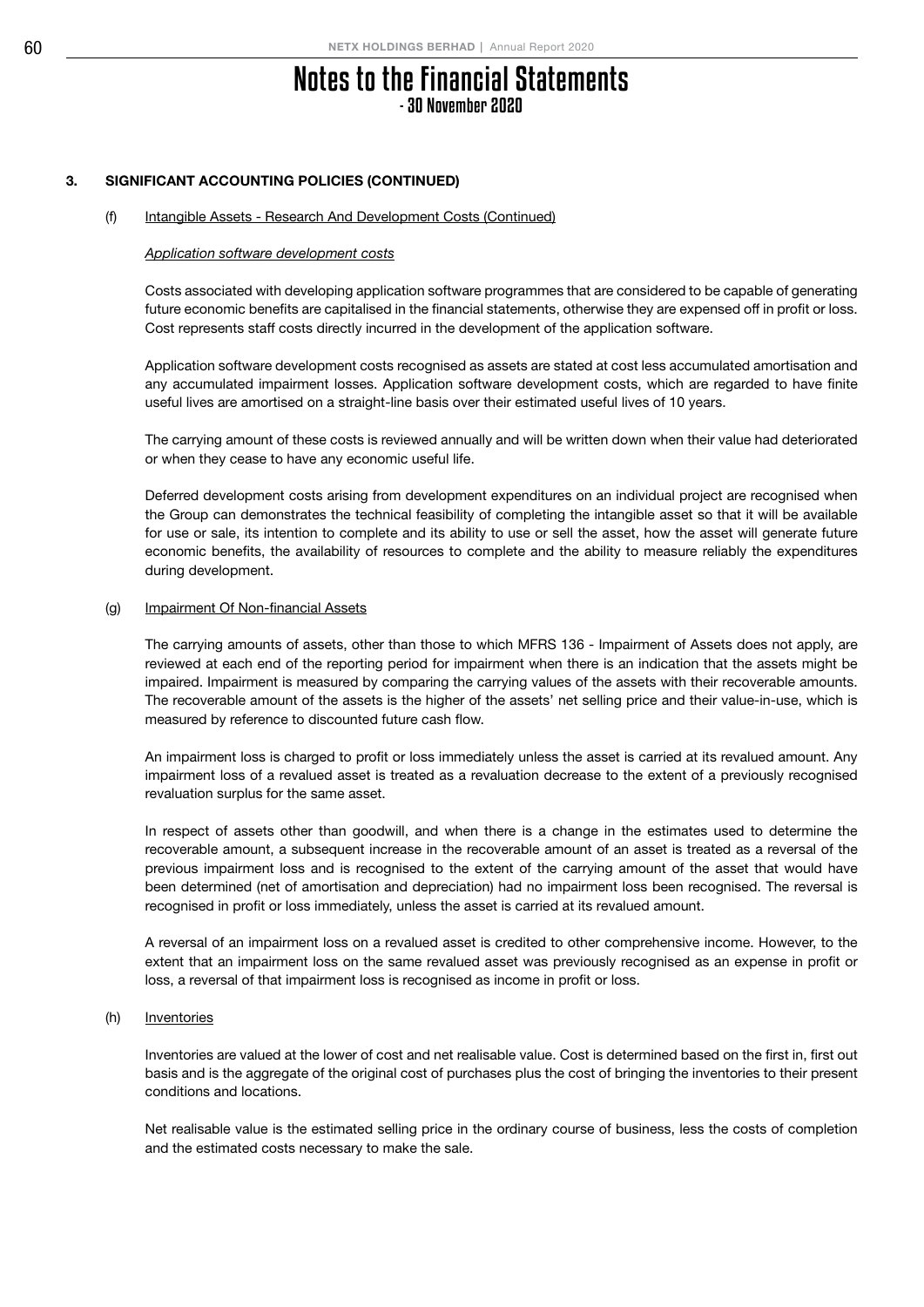#### 3. SIGNIFICANT ACCOUNTING POLICIES (CONTINUED)

#### (i) Financial Assets

All regular way purchases or sale of financial assets are recognised and derecognised on a trade date basis. Regular way purchases or sales are purchases or sale of financial assets that require delivery of assets within the time frame established by regulation or convention in the marketplace.

All recognised financial assets are subsequently measured in their entirety at either amortised cost or fair value, depending on the classification of the financial assets.

#### *(i) Classification Of Financial Assets*

Debt instruments that meet the following conditions are subsequently measured at amortised cost:

- the financial asset is held within a business model whose objective is to hold financial assets in order to collect contractual cash flows; and
- the contractual terms of the financial asset give rise on specified dates to cash flows that are solely payments of principal and interest on the principal amount outstanding.

Debt instruments that meet the following conditions are subsequently measured at fair value through other comprehensive income ('FVTOCI'):

- the financial asset is held within a business model whose objective is achieved by both collecting contractual cash flows and selling the financial assets; and
- the contractual terms of the financial asset give rise on specified dates to cash flows that are solely payments of principal and interest on the principal amount outstanding.

By default, all other financial assets are subsequently measured at fair value through profit or loss ('FVTPL').

#### *(ii) Amortised Cost And Effective Interest Method*

At initial recognition financial assets are measured at fair value plus transaction costs that are directly attributable to the acquisition of the financial asset. The amortised cost of a financial asset is the amount at which the financial asset is measured at initial recognition minus the principal repayments, plus the cumulative amortisation using the effective interest method of any difference between that initial amount and the maturity amount, adjusted for any loss allowance. The gross carrying amount of a financial asset is the amortised cost of a financial asset before adjusting for any loss allowance.

Interest income is recognised using the effective interest method for debt instruments measured subsequently at amortised cost and at FVTOCI. For financial instruments other than purchased or originated credit-impaired financial assets, interest income is calculated by applying the effective interest rate to the gross carrying amount of a financial asset. For financial assets that have subsequently become credit-impaired, interest income is recognised by applying the effective interest rate to the amortised cost of the financial asset.

For purchased or originated credit-impaired financial assets, the Group and the Company recognise interest income by applying the credit-adjusted effective interest rate to the amortised cost of the financial asset from initial recognition. The calculation does not revert to the gross basis even if the credit risk of the financial asset subsequently improves so that the financial asset is no longer credit-impaired.

Interest income is recognised in profit or loss and is included in the "investment income" line item.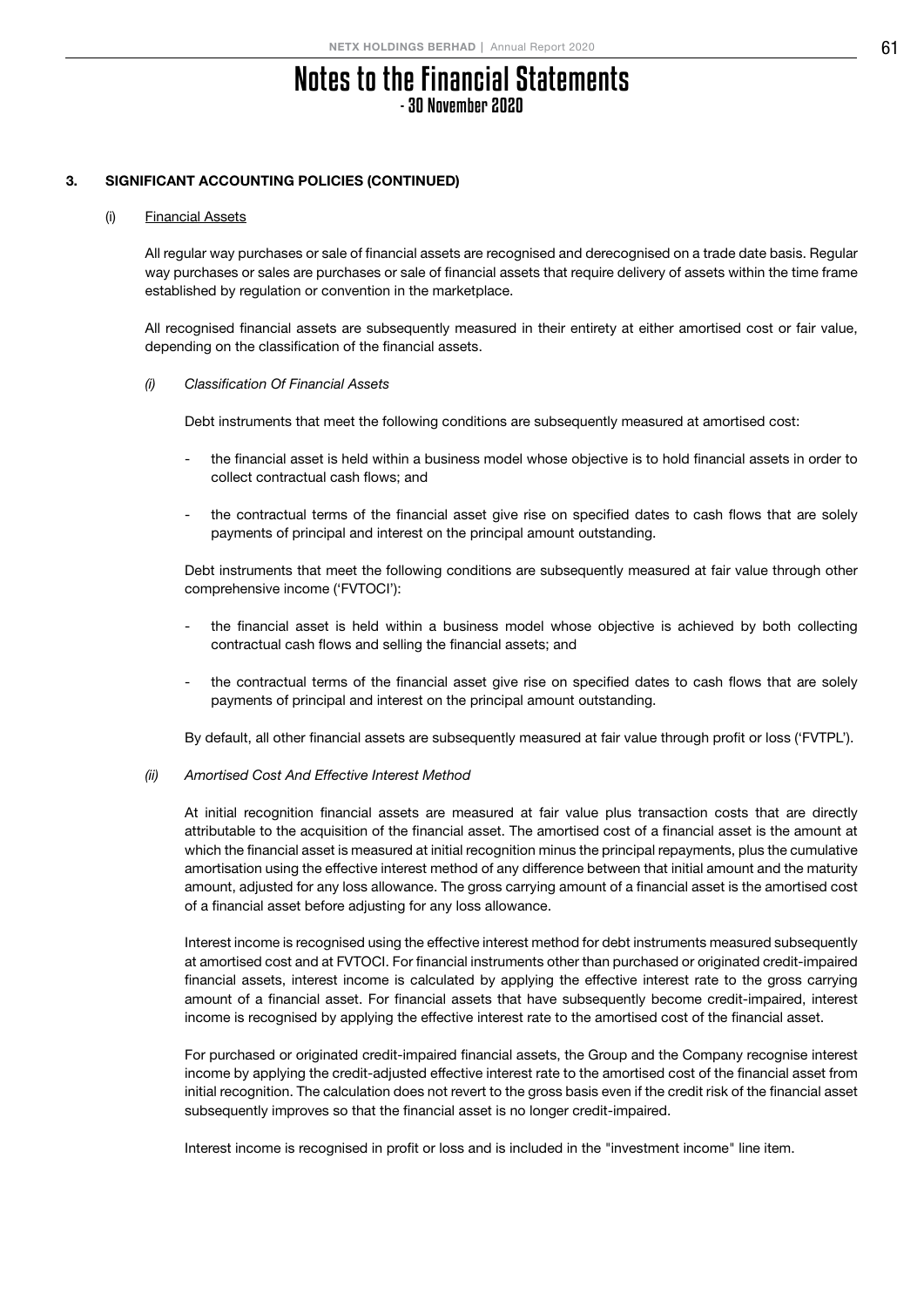#### 3. SIGNIFICANT ACCOUNTING POLICIES (CONTINUED)

#### (i) Financial Assets (Continued)

#### *(iii) Debt Instruments Classified As FVTOCI*

Subsequent measurement of debt instruments depends on the Group's and the Company's business model for managing the asset and the cash flow characteristics of the asset. There are three measurement categories into which the Group and the Company classify their debt instruments:

- Amortised cost: Assets that are held for collection of contractual cash flows where those cash flows represent solely payments of principal and interest are measured at amortised cost. A gain or loss on a debt instrument that is subsequently measured at amortised cost and is not part of a hedging relationship is recognised in profit or loss when the asset is derecognised or impaired. Interest income from these financial assets is included in finance income using the effective interest rate method.
- FVTOCI: Assets that are held for collection of contractual cash flows and for selling the financial assets, where the assets' cash flows represent solely payments of principal and interest, are measured at FVTOCI. Movements of gains or losses in the carrying amount are taken through other comprehensive income ('OCI'), except for the recognition of impairment gains or losses, interest revenue and foreign exchange gains and losses which are recognised in profit or loss. Accumulated OCI is reclassified from equity to profit or loss and recognised in other gains/losses upon derecognition of the financial assets. Interest income from these financial assets is included in finance income using the effective interest rate method. Foreign exchange gains and losses are presented in other gains and losses and impairment expenses in other expenses.
- FVTPL: Assets that do not meet the criteria for amortised cost or FVTOCI are measured at FVTPL. A gain or loss on a debt instrument that is subsequently measured at FVTPL and is not part of a hedging relationship is recognised in profit or loss and presented net in the profit or loss within other gains/losses in the period in which it arises.

#### *(iv) Equity Instruments*

The Group and the Company subsequently measure all equity instruments at fair value. Where the Group's and the Company's management have elected to present fair value gains and losses on equity instruments in other comprehensive income, there is no subsequent reclassification of fair value gains and losses to profit or loss following the derecognition of the instruments. Dividends from such instruments continue to be recognised in profit or loss as other income when the Group's and the Company's right to receive payments is established.

Changes in the fair value of financial assets at FVTPL are recognised in other gain/losses in the profit or loss as applicable. Impairment losses (and reversal of impairment losses) on equity instruments measured at FVTOCI are not reported separately from other changes in fair value.

#### *(v) Financial Assets At FVTPL*

This category comprises only in-the-money derivatives. They are carried in the statements of financial position at fair value with changes in fair value recognised in the profit or loss in the finance income or expense line. Other than derivative financial instruments which are not designated as hedging instruments, the Group and the Company do not have any assets held for trading nor do they voluntarily classify any financial assets as being at FVTPL.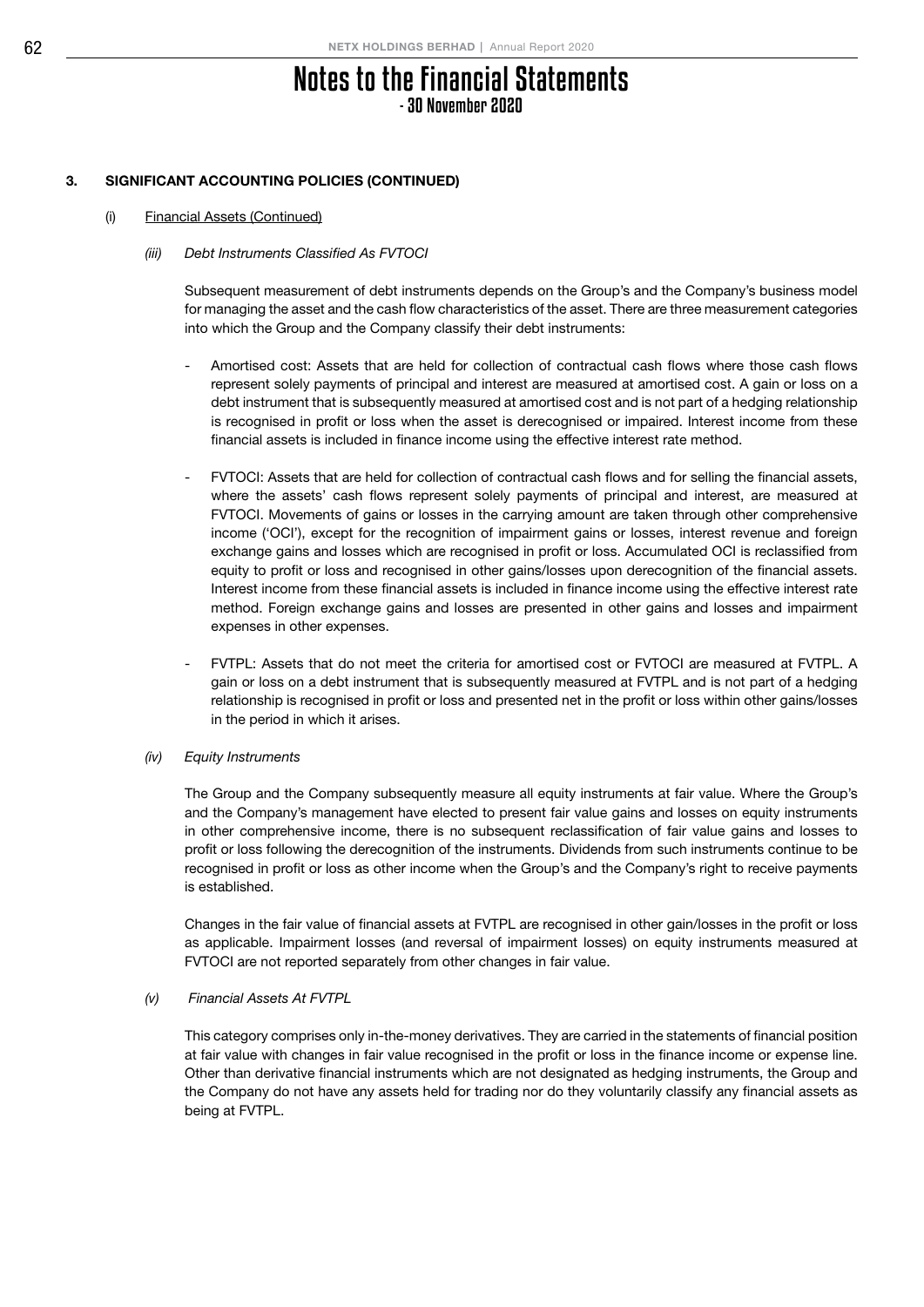#### 3. SIGNIFICANT ACCOUNTING POLICIES (CONTINUED)

#### (i) Financial Assets (Continued)

#### *(vi) Impairment Of Financial Assets*

The Group and the Company recognise a loss allowance for expected credit losses ("ECL") on investments in debt instruments that are measured at amortised cost or at FVTOCI. No impairment loss is recognised for investments in equity instruments. The amount of ECL is updated at each reporting date to reflect changes in credit risk since initial recognition of the respective financial instrument. Any impairment gain or loss arising from such changes is to be recognised in profit or loss.

The Group and the Company always recognise lifetime ECL for trade receivables. The ECL on these financial assets are estimated using a provision matrix based on the Group's and the Company's historical credit loss experience, adjusted for factors that are specific to the debtors, general economic conditions and an assessment of both the current as well as the forecast direction of conditions at the reporting date, including time value of money where appropriate.

For all other financial instruments, the Group and the Company recognise lifetime ECL when there has been a significant increase in credit risk since initial recognition. If, on the other hand, the credit risk on the financial instrument has not increased significantly since initial recognition, the Group and the Company measure the loss allowance for that financial instrument at an amount equal to 12 months ECL. The assessment of whether lifetime ECL should be recognised is based on significant increases in the likelihood or risk of a default occurring since initial recognition instead of on evidence of a financial asset being credit-impaired at the reporting date or an actual default occurring.

Lifetime ECL represents the ECL that will result from all possible default events over the expected life of a financial instrument. In contrast, 12 months ECL represents the portion of lifetime ECL that is expected to result from default events on a financial instrument that are possible within 12 months after the reporting date.

#### *(vii) Derecognition Of Financial Assets*

The Group and the Company derecognise a financial asset when the contractual right to the cash flows from the financial asset expire, or the Group and the Company transfer the rights to receive the contractual cash flows in a transaction in which substantially all of the risks and rewards of ownership of the financial asset are transferred or in which the Group and the Company neither transfer nor retain substantially all of the risks and rewards of ownership and the Group and the Company do not retain control of the financial asset.

In the event the Group and the Company enter into transactions whereby the Group and the Company transfer assets recognised in statements of financial position, but retain either all or substantially all of the risks and rewards of the transferred assets. In these cases, the transferred assets are not derecognised.

#### (j) Financial Liabilities

Financial liabilities are classified as measured at amortised cost or FVTPL. A financial liability is classified as at FVTPL if it is classified as held-for-trading, it is a derivative or it is designated as such on initial recognition. Financial liabilities at FVTPL are measured at fair value and net gains and losses, including any interest expense, are recognised in profit or loss. Other financial liabilities are subsequently measured at amortised cost using the effective interest method. Interest expense and foreign exchange gains and losses are recognised in profit or loss. Any gain or loss on derecognition is also recognised in profit or loss.

#### *(i) Financial Liabilities At FVTPL*

This category comprises only out-of-the-money derivatives. They are carried in the statements of financial position at fair value with changes in fair value recognised in the profit or loss. The Group and the Company do not have any liabilities held for trading nor have the Group and the Company designated any financial liabilities as being at FVTPL.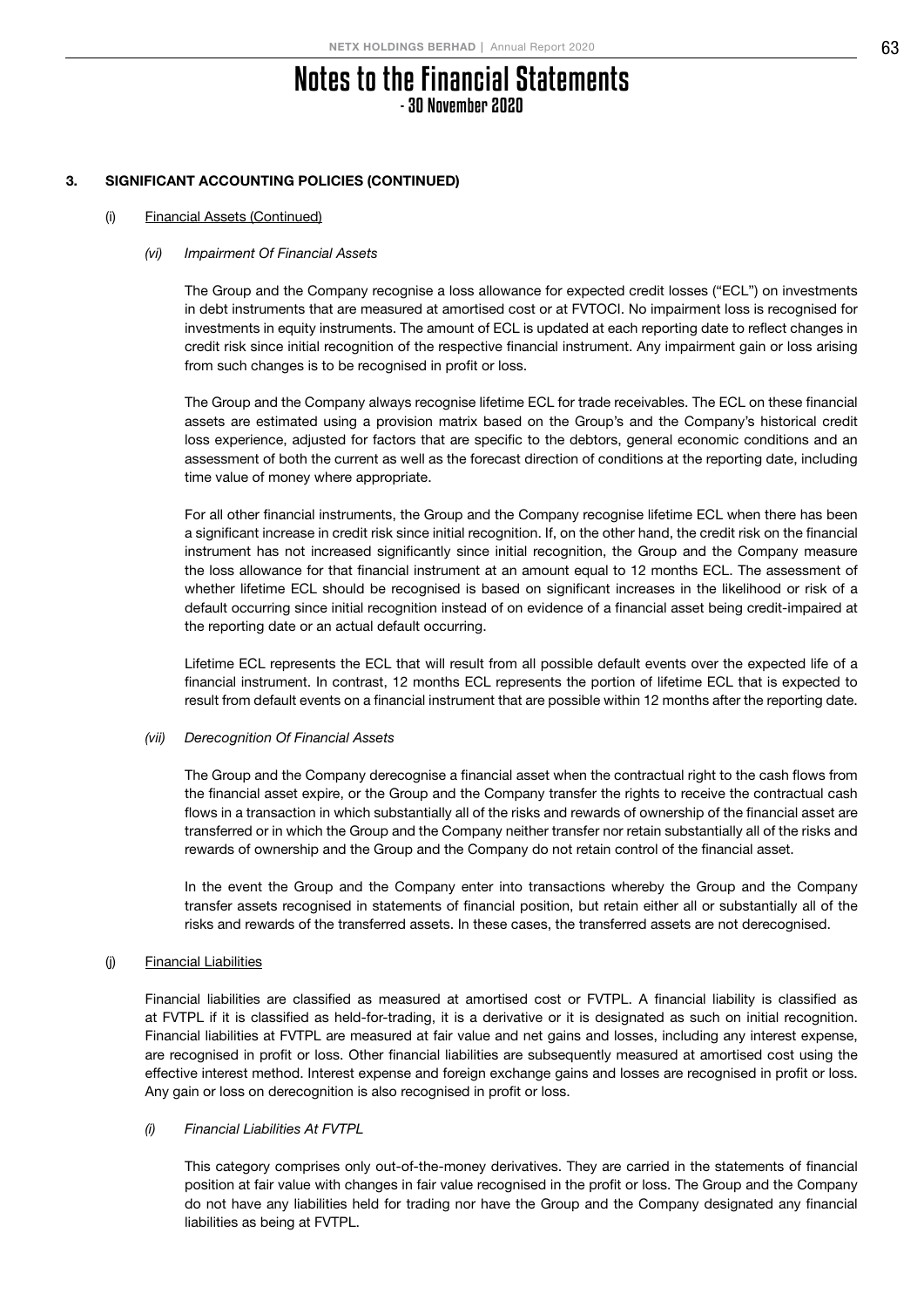#### 3. SIGNIFICANT ACCOUNTING POLICIES (CONTINUED)

#### (j) Financial Liabilities (Continued)

#### *(ii) Other Financial Liabilities*

Other financial liabilities include the following items:

- bank borrowings, where such interest-bearing liabilities are subsequently measured at amortised cost using the effective interest rate method, which ensures that any interest expense over the period to repayment is at a constant rate on the balance of the liability carried in the statements of financial position. For the purposes of each financial liability, interest expense includes initial transaction costs as well as any interest payable while the liability is outstanding; and
- payables and other short-term monetary liabilities, which are initially recognised at fair value and subsequently carried at amortised cost using the effective interest method.

#### *(iii) Derecognition Of Financial Liabilities*

The Group and the Company derecognise a financial liability when their contractual obligations are discharged or cancelled, or expire. The Group and the Company also derecognise a financial liability when their terms are modified and the cash flows of the modified liability are substantially different, in which case a new financial liability based on the modified terms is recognised at fair value.

On derecognition of a financial liability, the difference between the carrying amount extinguished and the consideration paid (including any non-cash assets transferred or liabilities assumed) is recognised in profit or loss.

#### (k) Equity Instruments

Ordinary shares are classified as equity. Incremental costs directly attributable to the issue of new shares or options are shown in equity as a deduction, net of tax, from proceeds.

Dividends on ordinary shares are recognised as liabilities when approved for appropriation.

All transactions with the owners of the Company are recorded separately within equity.

#### (l) Contract Assets/Contract Liabilities

#### *(i) Contract Assets*

Contract asset represents service contracts cost which comprise of cost related directly to the specific contract and those that are attributable to the contract activity in general and can be allocated to the contract and such other costs that are specifically chargeable to the customer under the terms of the contract. Contract costs includes direct labour, expenses and an appropriate proportion of contract overheads.

Revenue from work done on service contract is recognised based on the stage of completion method. The stage of completion is determined based on proportion of contract costs incurred for work performed to date to the estimated total contract costs.

When the outcome of a contract cannot be estimated reliably, the contract revenue shall be recognised only to the extent of contract costs incurred that is probable to be recoverable and contract costs are recognised as an expense in the period in which they are incurred.

When it is probable that total contract costs will exceed total contract revenue, the foreseeable loss is recognised as an expense immediately.

The aggregate costs incurred and profit or loss recognised on each contract is compared against the progress billings up to the financial year end. Where costs incurred plus recognised profits (less recognised losses) exceed progress billings, the balance is shown as amounts due from contract customers. Where progress billings exceed costs incurred plus recognised profits (less recognised losses), the balance is shown as amounts due to contract customers.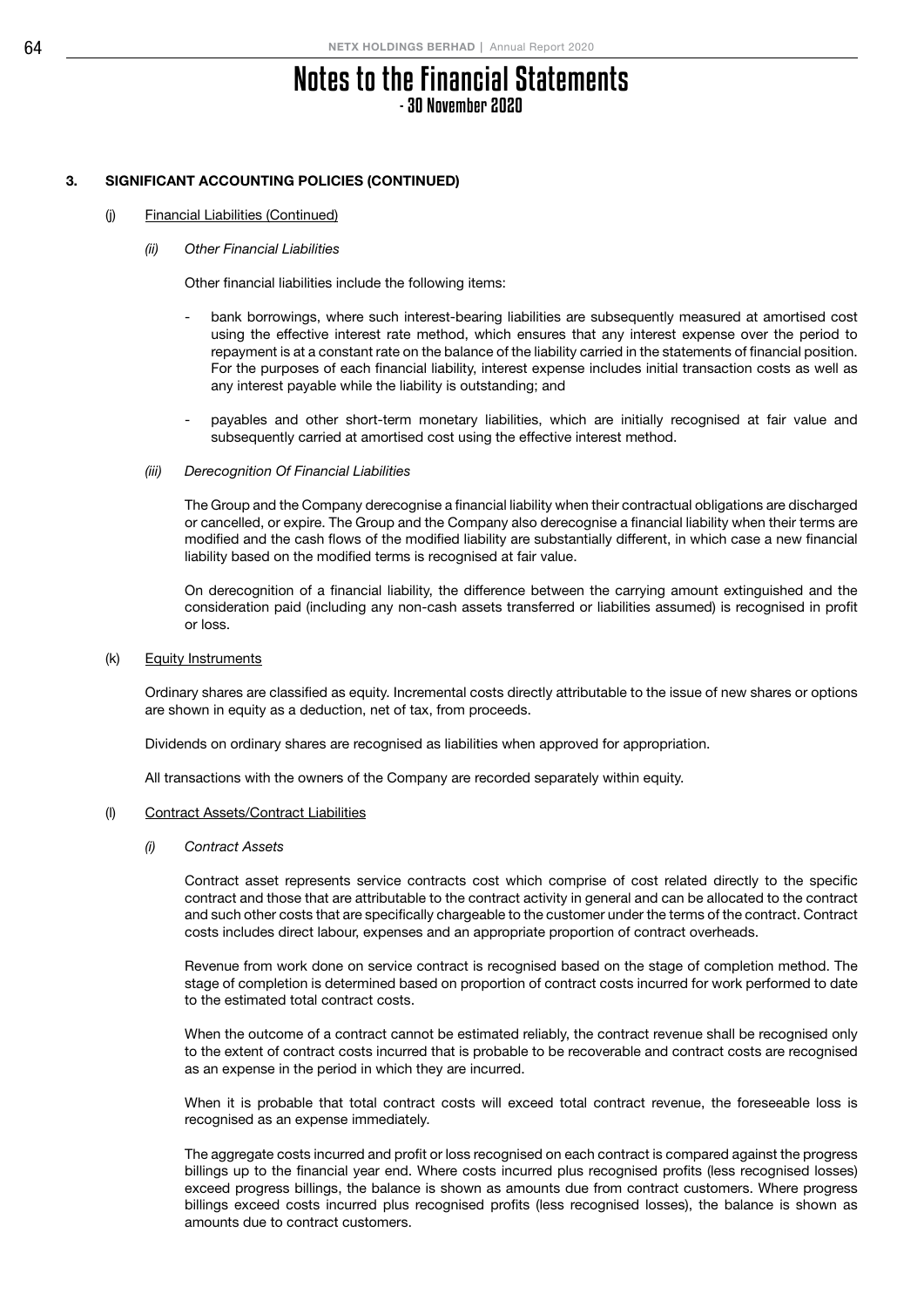#### 3. SIGNIFICANT ACCOUNTING POLICIES (CONTINUED)

#### (l) Contract Assets/Contract Liabilities (Continued)

#### *(ii) Contract Liabilities*

Contract liabilities represents the Group's obligation to transfer goods or services to customers for which the Group has received the consideration or has billed to the customer. The contract liabilities of the Group comprise of deferred revenue where the Group has billed or has collected the payment before services are provided to the customers.

#### (m) Lease

The Group and the Company has applied MFRS 16 Leases using the modified retrospective approach, under which the cumulative effect of initial application is recognised in retained profits at 1 January 2019. Accordingly, the comparative information presented for 2018 has not been related - i.e it is presented, as previously reported under MFRS 117 Leases and related interpretations.

A contract is, or contains, a lease if the contract conveys a right to control the use of an identified asset for a period of time in exchange for consideration. To assess whether a contract conveys the right to control the use of an identified asset, the Group and the Company assesses whether:

- the contract involves the use of an identified asset this may be specified explicitly or implicitly, and should be physically distinct or represent substantially all of the capacity of a physically distinct asset. If the supplier has a substantive substitution right, then the asset is not identified;
- the customer has the right to obtain substantially all of the economic benefits from use of the asset throughout the period of use; and
- the customer has the right to direct the use of the asset. The customer has this right when it has the decisionmaking rights that are most relevant to changing how and for what purpose the asset is used. In rare cases where the decision about how and for what the purpose the asset is used is predetermined, the customer has the right to direct the use of the asset if either the customer as the right to operate the asset; or the customer designed the asset in a way that predetermines how and for what purpose it will be used.

At inception or on reassessment of a contract that contains a lease component, the Group and the Company allocates the consideration in the contract to each lease and non-lease component on the basis of their relative stand-alone prices. However, for leases of properties in which the Group and the Company is a lessee, it has elected not to separate non-lease components and will instead account for the lease and non-lease components as a single lease component.

#### Recognition And Measurement

*(i) Initial Measurement*

*As a Lessor* 

When the Group and the Company acts as a lessor, it determines at lease inception whether each lease is a finance lease or operating lease.

To clarify each lease, the Group and the Company makes an overall assessment of whether the lease transfers substantially all of the risks and rewards incidental to ownership of the underlying asset. If this is the case, then the lease is a finance lease, if not, then it is operating lease.

If an arrangement contains lease and non-lease components, the Group and the Company applies MFRS 15 to allocate the consideration in the contract based on stand-alone selling prices.

When the Group and the Company is an intermediate lessor, it accounts for its interest in the head lease and the sublease separately. It assesses the lease classification of a sublease with reference to the right-of-use assets arising from head lease, not with reference to the underlying asset. If a head lease is a short-term lease to which the Group and the Company applies the exemption described above, then it classifies the sublease as an operating lease.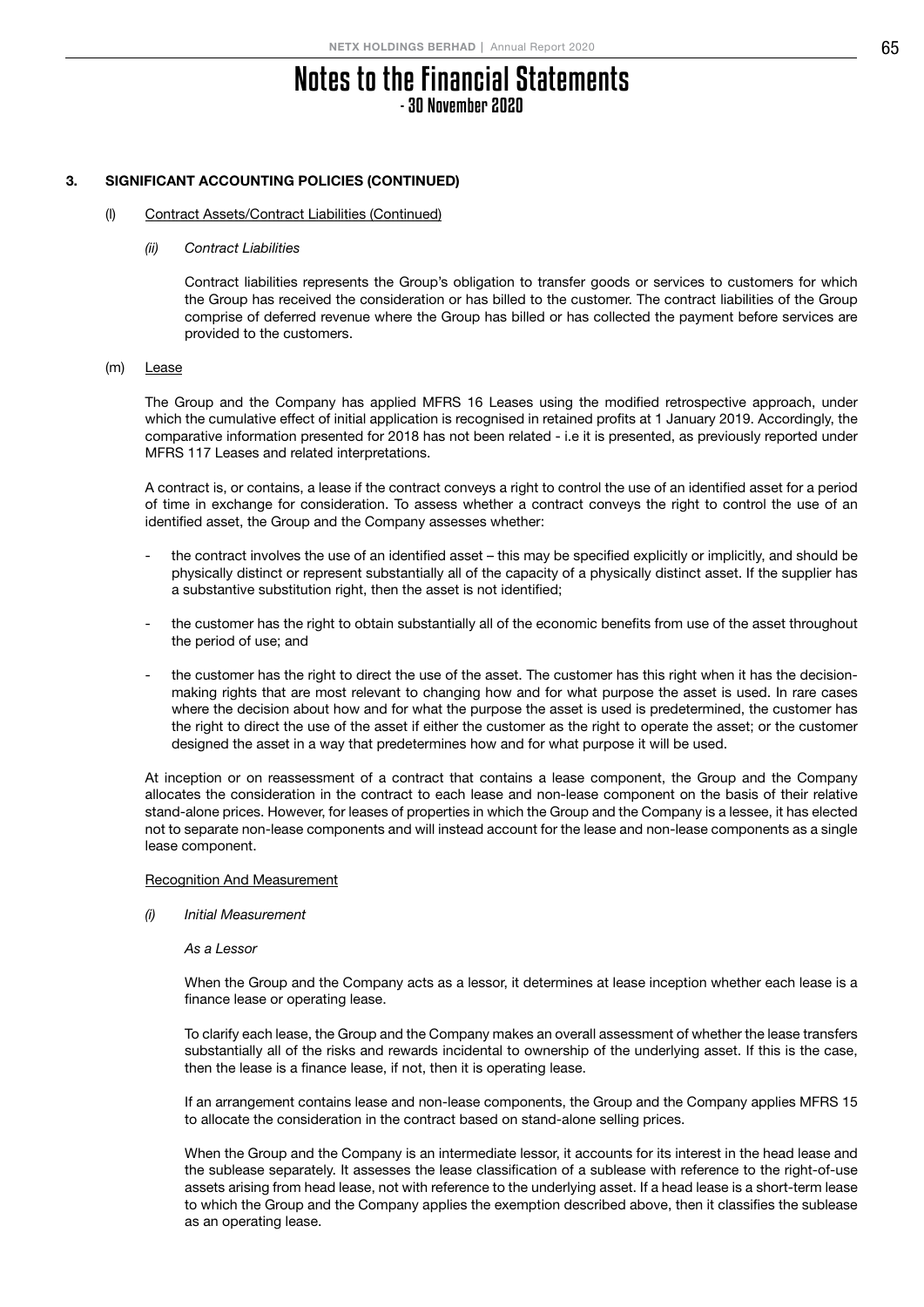#### 3. SIGNIFICANT ACCOUNTING POLICIES (CONTINUED)

#### (m) Lease (Continued)

Recognition And Measurement (Continued)

*(i) Initial Measurement (Continued)*

*As a Lessee*

The Group and the Company recognises a right-of-use assets and a lease liability at the lease commencement date. The right-of-use assets is initially measured at cost, which comprises the initial amount of the lease liability adjusted for any lease payments made at or before the commencement date, plus any initial direct costs incurred and an estimate of costs to dismantle and remove the underlying asset or to restore the underlying asset or the site on which it is located, less any lease incentives received.

The lease liability is initially measured at the present value of the lease payments that are not paid at the commencement date, discounted using the interest rate implicit in the lease or, if that rate cannot be readily determined, the respective Group's and Company's incremental borrowing rate is used. Generally, the Group and the Company uses its incremental borrowing rate as the discount rate.

Lease payments included in the measurement of the lease liability comprise the following:

- fixed payments, including in-substance fixed payments;
- variable lease payments that depend on an index or a rate, initially measured using the index or rate as at the commencement date;
- amounts expected to be payable under a residual value quarantee;
- the exercise price under a purchase option that the Group and the Company is reasonably certain to exercise; and
- penalties for early termination of a lease unless the Group and the Company is reasonably certain not to early terminate the contract.

The Group and the Company excludes variable lease payments that linked to future performance or usage of the underlying asset from the lease liability. Instead, these payments are recognised in profit or loss in the period in which the performance or use occurs.

The Group and the Company assesses at lease commencement whether it is reasonably certain to exercise the extension options in determining the lease term.

The Group and the Company has elected not to recognise right-of-use assets and lease liabilities for short term leases that have a lease term of 12 months or less and lease of low-value assets. The Group and the Company recognises the lease payments associated with these leases as an expense on a straight-line basis over the lease term.

The Group and the Company presents right-of-use assets that do not meet the definition of investment property in 'property, plant and equipment' and lease liabilities in 'borrowings' in the statement of financial position.

*(ii) Subsequent measurement*

#### *As a Lessor*

The Group and the Company recognises lease payments received under operating leases as income on a straight-line basis over the lease term as part of "revenue".

#### *As a Lessee*

The right-of-use assets is subsequently depreciated using the straight-line method from the commencement date to the earlier of the end of the useful life of the right-of-use assets or the end of the lease term. The estimated useful lives of right-of-use assets are determined on the same basis as those of property, plant and equipment. In addition, the right-of-use assets is periodically reduced by impairment losses, if any, and adjusted for certain remeasurements of the lease liability.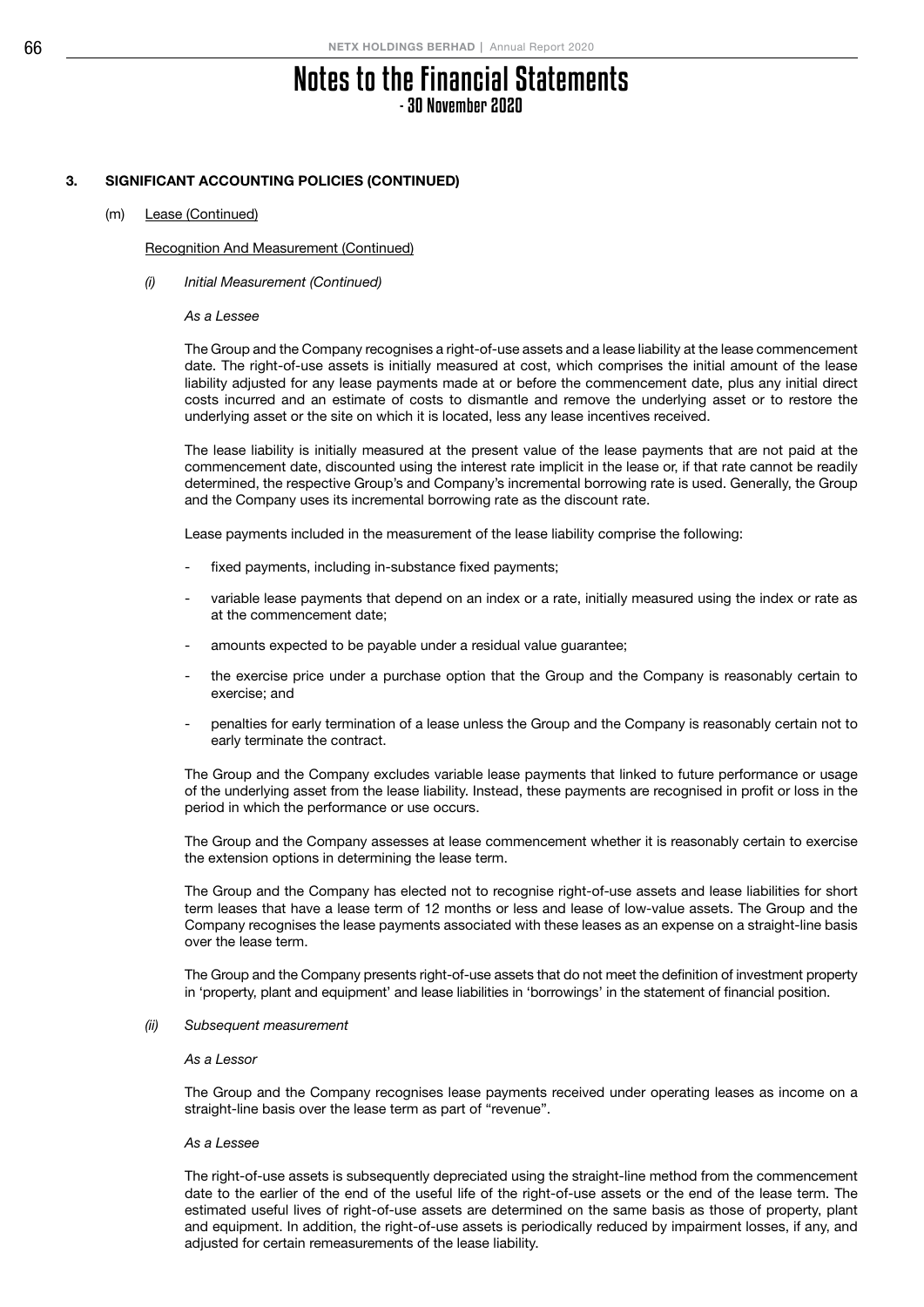#### 3. SIGNIFICANT ACCOUNTING POLICIES (CONTINUED)

#### (m) Lease (Continued)

#### Recognition And Measurement (Continued)

*(ii) Subsequent measurement (Continued)*

#### *As a Lessee (Continued)*

The lease liability is measured at amortised cost using the effective interest method. It is remeasured when there is a change in future lease payments arising from a change in an index or rate, if there is a revision of in-substance fixed lease payments, or if there is a change in the Group's and the Company's estimate of the amount expected to be payable under a residual value guarantee, or if the Group and the Company changes its assessment of whether it will exercise a purchase, extension or termination option.

When the lease liability is remeasured, a corresponding adjustment is made to the carrying amount of the right-of-use assets or is recorded in profit or loss if the carrying amount of the right-of-use assets has been reduced to zero.

When there is lease modification due to increase in the scope of lease by adding the right-to-use one or more underlying assets, the Group and the Company assesses whether the lease modification shall be accounted for as a separate lease or similar to reassessment of lease liability. The Group and the Company accounts for lease modification as a separate lease when the consideration for the lease increases by an amount that commensurate with the stand-alone price for the increase in scope and any appropriate adjustments.

When there is lease modification due to decrease in scope, the Group and the Company decreases the carrying amount of the right-of-use assets and remeasure the lease liability to reflect the partial or full termination of the lease. The corresponding gain or loss shall be recognised in profit or loss. Lease liabilities are remeasured for all other lease modifications with corresponding adjustments to the right-of-use assets.

#### (n) Revenue Recognition

Revenue which represents income arising in the course of the Group's and the Company's ordinary activities is recognised by reference to each distinct performance obligation promised in the contract with customer when or as the Group and the Company transfer the control of the goods or services promised in a contract and the customer obtains control of the goods or services. Depending on the substance of the respective contract with customer, the control of the promised goods or services may transfer over time or at a point in time.

A contract with customer exists when the contract has commercial substance, the Group and the Company and their customer have approved the contract and intend to perform their respective obligations, the Group's and the Company's and the customer's rights regarding the goods or services to be transferred and the payment terms can be identified, and it is probable that the Group and the Company will collect the consideration to which the Group and the Company will be entitled to in exchange of those goods or services.

#### Recognition And Measurement

At the inception of each contract with customer, the Group and the Company assess the contract to identify distinct performance obligations, being the units of account that determine when and how revenue from the contract with customer is recognised. A performance obligation is a promise to transfer a distinct goods or services (or a series of distinct goods or services that are substantially the same and that have the same pattern of transfer) to the customer that is explicitly stated in the contract and implied in the Group's and in the Company's customary business practices. A goods or services is distinct if:

- the customer can benefit from the goods or service either on its own or together with other resources that are readily available to the customer; and
- the Group's and the Company's promise to transfer the goods or service to the customer is separately identifiable from other promises in the contract.

If a goods or service is not distinct, the Group and the Company combine it with other promised goods or services until the Group and the Company identify a distinct performance obligation consisting a distinct bundle of goods or services.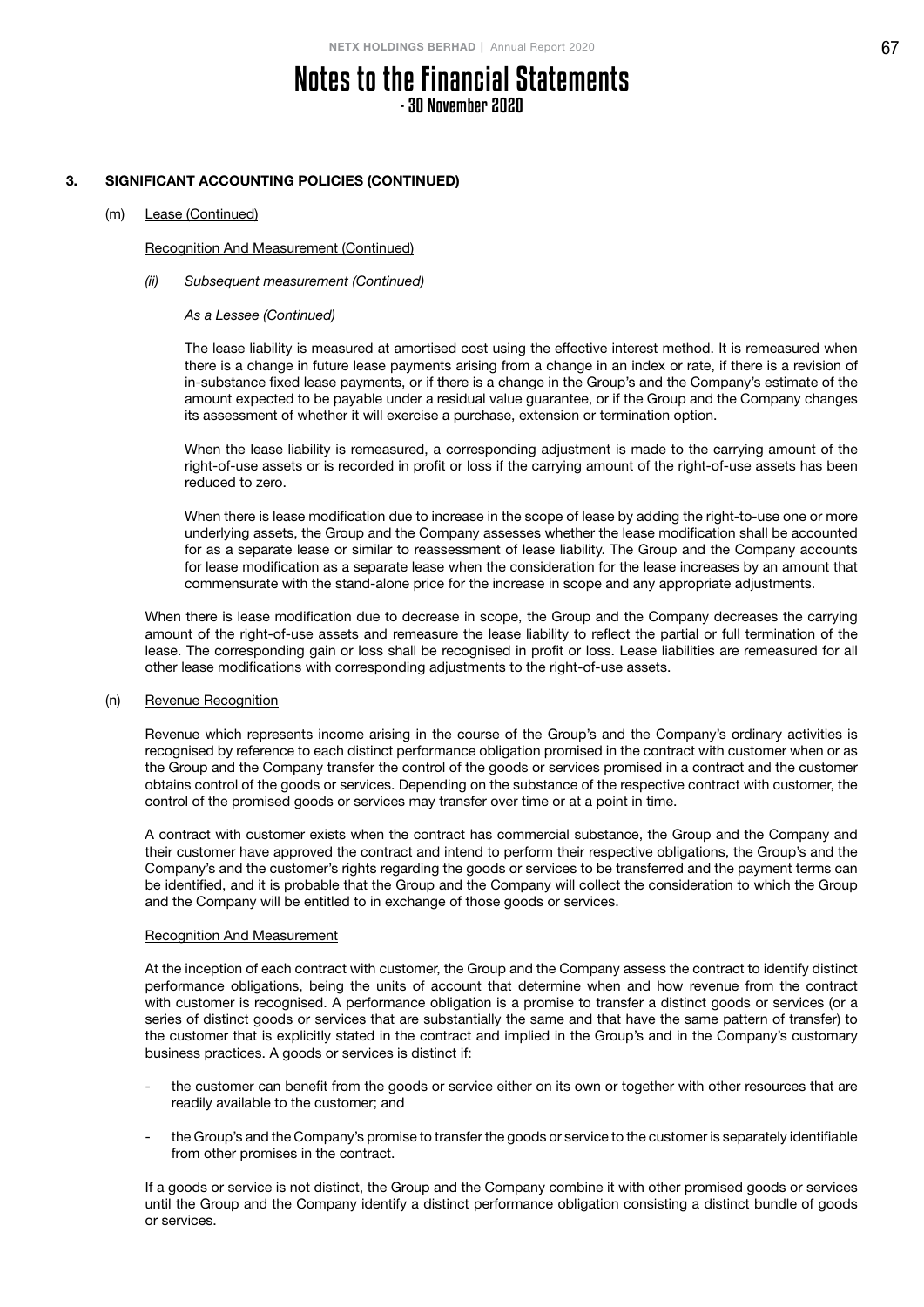#### 3. SIGNIFICANT ACCOUNTING POLICIES (CONTINUED)

#### (n) Revenue Recognition (Continued)

#### Recognition And Measurement (Continued)

Revenue is measured based on the consideration specified in contract with a customer excludes amounts collected on behalf of third parties such as sales and service taxes or goods and services taxes. If the amount of consideration varies due to discounts, rebates, refunds, credits, incentives, performance bonuses, penalties or other similar items, the Group and the Company estimate the amount of consideration that they expect to be entitled based on the expected value or the most likely outcome but the estimation is constrained up to the amount that is highly probable of no significant reversal in the future. If the contract with customer contains more than one distinct performance obligation, the amount of consideration is allocated to each distinct performance obligation based on the relative stand-alone selling prices of the goods or services promised in the contract.

The consideration allocated to each performance obligation is recognised as revenue when or as the customer obtains control of the goods or services. At the inception of each contract with customer, the Group and the Company determine whether control of the goods or services for each performance obligation is transferred over time or at a point in time. Controls over the goods or services are transferred over time and revenue is recognised over time if:

- the customer simultaneously receives and consumes the benefits provided by the Group's and the Company's performance as the Group and the Company perform;
- the Group's and the Company's performances create or enhance a customer-controlled asset; or
- the Group and the Company performances do not create an asset with alternative use to the Group and the Company and the Group and the Company have a right to payment for performance completed to date.

Revenue for performance obligation that is not satisfied over time is recognised at the point in time at which the customer obtains control of the promised goods or services.

The revenue recognition policies of the Group's and of the Company's major activities are described below:

*(i) Revenue From Services Rendered*

Revenue from services is recognised in the accounting period in which the services are rendered and the customer receives and consumes the benefits provided by the Group, and the Group has a present right to payment for the services.

*(ii) Revenue From Service Contracts*

Revenue from service contracts is recognised based on the stage of completion method.

*(iii) Revenue From Operating Lease*

Revenue from terminal rental is recognised on a straight-line basis over the specific tenure of the respective leases.

(iv) Revenue From Software License

Revenue from software license is recognised when a customer's right to the intellectual property of the Group is established.

#### (o) Rental Income

Rental income is recognised on an accrual basis in accordance with the substance of the relevant agreement.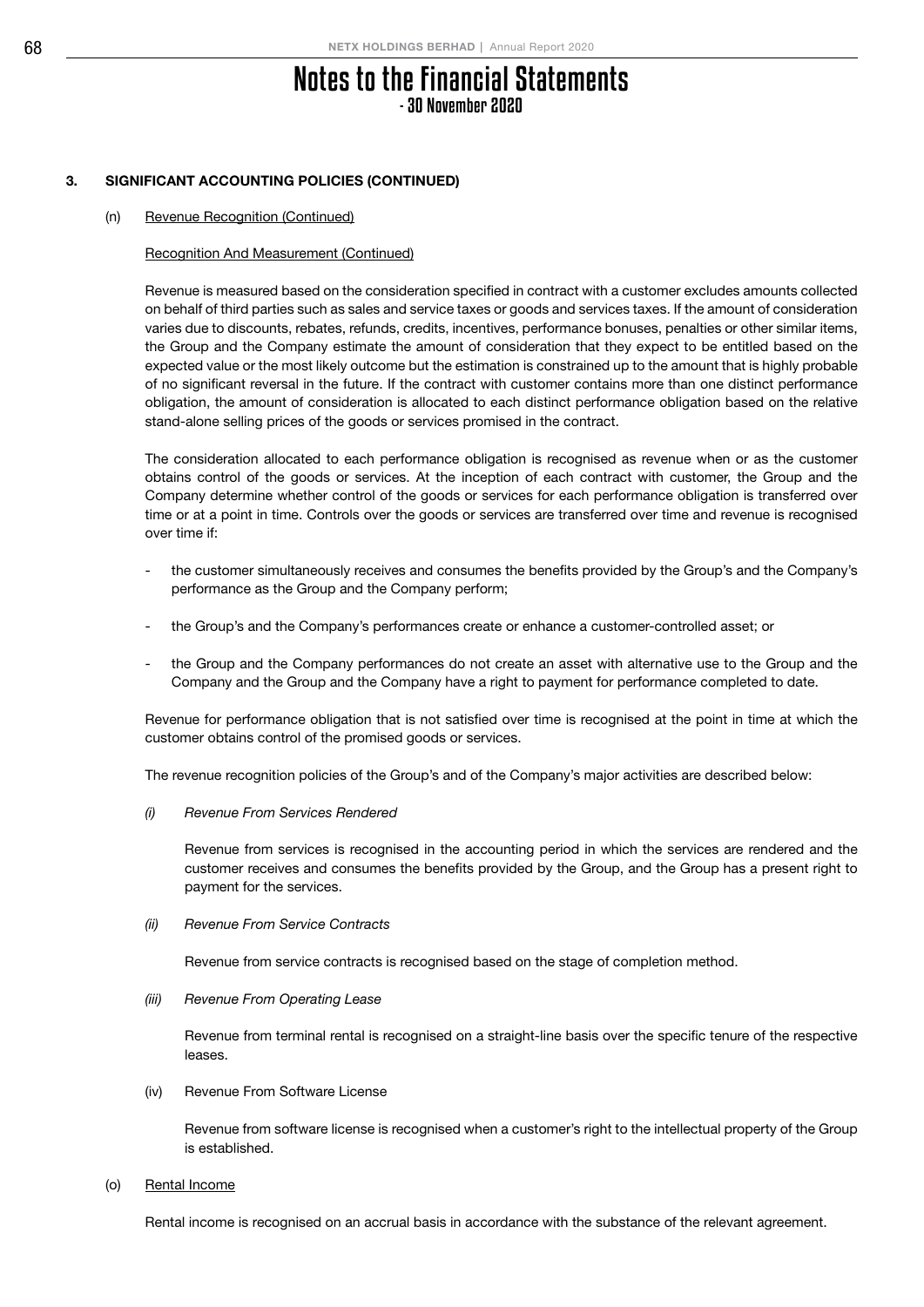#### 3. SIGNIFICANT ACCOUNTING POLICIES (CONTINUED)

#### (p) Dividend Income

Dividend income is recognised when the right to receive dividend payment is established.

#### (q) Interest Income

Interest income is recognised on an accrual basis using the effective interest method.

#### (r) Employee Benefits

#### *(i) Short Term Employee Benefits*

Wages, salaries, paid annual leave, paid sick leave, bonuses and non-monetary benefits are accrued in the period in which the associated services are rendered by employees of the Company and its subsidiary companies. Short term accumulating compensated absences such as paid annual leave are recognised when services are rendered by employees that increase their entitlement to future compensated absences. Short term non-accumulating compensated absences such as sick and medical leave are recognised when the absences occur. The expected cost of accumulating compensated absences is measured as additional amount expected to be paid as a result of the unused entitlement that has accumulated at the end of the reporting period. Past-service costs are recognised immediately in profit or loss.

#### *(ii) Defined Contribution Plan*

The Company's and its subsidiary companies' contributions to defined contribution plans regulated and managed by the government are charged to profit or loss in the period to which they relate. Once the contributions have been paid, the Company and its subsidiary companies have no further financial obligations.

#### (s) Income Tax Expense

Income taxes for the financial year comprise current and deferred taxes.

Current tax is the expected amount of income taxes payable in respect of the taxable profit for the year and is measured using the tax rates that have been enacted or substantively enacted at the end of the reporting year.

Deferred tax is provided in full, using the liability method, on temporary differences arising between the tax bases of assets and liabilities and their carrying amounts in the financial statements.

Deferred tax liabilities are recognised for all taxable temporary differences other than those that arise from goodwill or excess of the acquirer's interest in the net fair value of the acquiree's identifiable assets, liabilities and contingent liabilities over the business combination costs or from the initial recognition of an asset or liability in a transaction which is not a business combination and at the time of the transaction, affects neither accounting profit nor taxable profit.

Deferred tax assets are recognised for all deductible temporary differences, unused tax losses and unused tax credits to the extent that it is probable that taxable profit will be available against which the deductible temporary differences, unused tax losses and unused tax credits can be utilised.

Deferred tax assets and liabilities are measured at the tax rates that are expected to apply in the period when the asset is realised or the liability is settled, based on the tax rates that have been enacted or substantively enacted at the end of the reporting year.

Deferred tax is recognised in profit or loss, except when it arises from a transaction which is recognised directly in equity, in which case the deferred tax is also charged or credited directly in equity, or when it arises from a business combination that is an acquisition, in which case the deferred tax is included in the resulting goodwill or excess of the acquirer's interest in the net fair value of the acquiree's identifiable assets, liabilities and contingent liabilities over the business combination costs. The carrying amounts of deferred tax assets are reviewed at each end of the reporting year and reduced to the extent that it is no longer probable that sufficient taxable profits will be available to allow all or part of the deferred tax assets to be utilised.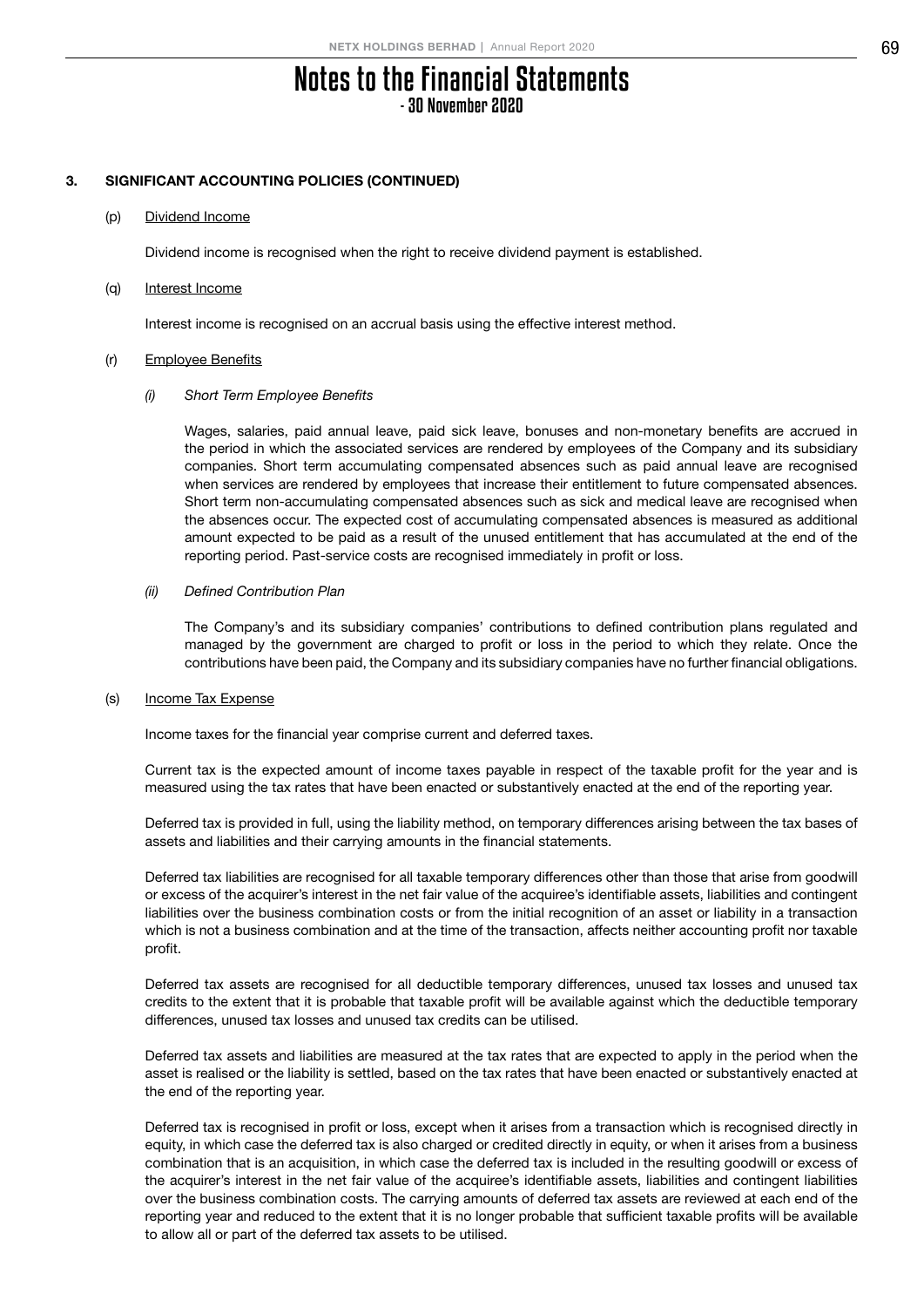#### 3. SIGNIFICANT ACCOUNTING POLICIES (CONTINUED)

#### (t) Related Parties

A related party is a person or entity that is related to the entity that is preparing its financial statements (the reporting entity).

A related party is:

- *(i) a person or a close member of that person's family is related to a reporting entity if that person:*
	- a. has control or joint control of the reporting entity;
	- b. has significant influence over the reporting entity; or
	- c. is a member of the key management personnel of the reporting entity or of a holding company of the reporting entity.
- *(ii) an entity is related to a reporting entity if any of the following conditions applies:*
	- a. the entity and the reporting entity are members of the same group (which means that each holding company, subsidiary company and fellow subsidiary company is related to the others).
	- b. one entity is an associate or joint venture of the other entity (or an associate or joint venture of a member of a group of which the other entity is a member).
	- c. both entities are joint ventures of the same third party.
	- d. one entity is a joint venture of a third entity and the other entity is an associate of the third entity.
	- e. the entity is a post-employment benefit plan for the benefit of employees of either the reporting entity or an entity related to the reporting entity. If the reporting entity is itself such a plan, the sponsoring employers are also related to the reporting entity.
	- f. the entity is controlled or jointly controlled by a person identified in (i).
	- g. a person identified in (i)(b) has significant influence over the entity or is a member of the key management personnel of the entity (or of the holding company of the entity).
	- h. The entity, or any member of a group of which it is a part, provides key management personnel services to the reporting entity or to the holding company of the reporting entity.

Close members of the family of a person are those family members who may be expected to influence, or be influenced by, that person in their dealings with the entity.

Key management personnel is defined as those persons having authority and responsibility for planning, directing and controlling the activities of the Company and of the subsidiary companies either directly or indirectly. The key management personnel includes all the directors of the Company and directors of the subsidiary companies, members of senior management and chief executive officer of the Company as well as members of senior management and chief executive officers of major subsidiary companies of the Group.

(u) Cash And Cash Equivalents

For the purposes of the statements of cash flows, cash and cash equivalents comprise cash in hand, bank balances, bank overdrafts and short term, highly liquid investments that are readily convertible to known amounts of cash and which are subject to an insignificant risk of changes in value.

#### (v) Functional And Foreign Currency

*(i) Functional and Presentation Currency*

The individual financial statements of each entity in the Group are measured using the currency of the primary economic environment in which the entity operates (the "functional currency"). The consolidated financial statements are presented in Ringgit Malaysia ("RM"), which is also the Company's functional currency.

*(ii) Foreign Currency Transactions and Balances*

Transactions in foreign currencies are converted into the respective functional currencies on initial recognition, using the exchange rates at the transaction dates. Monetary assets and liabilities at the end of the reporting year are translated at the exchange rates ruling as of that date. Non-monetary assets and liabilities are translated using exchange rates that existed when the values were determined. All exchange differences are recognised in profit or loss.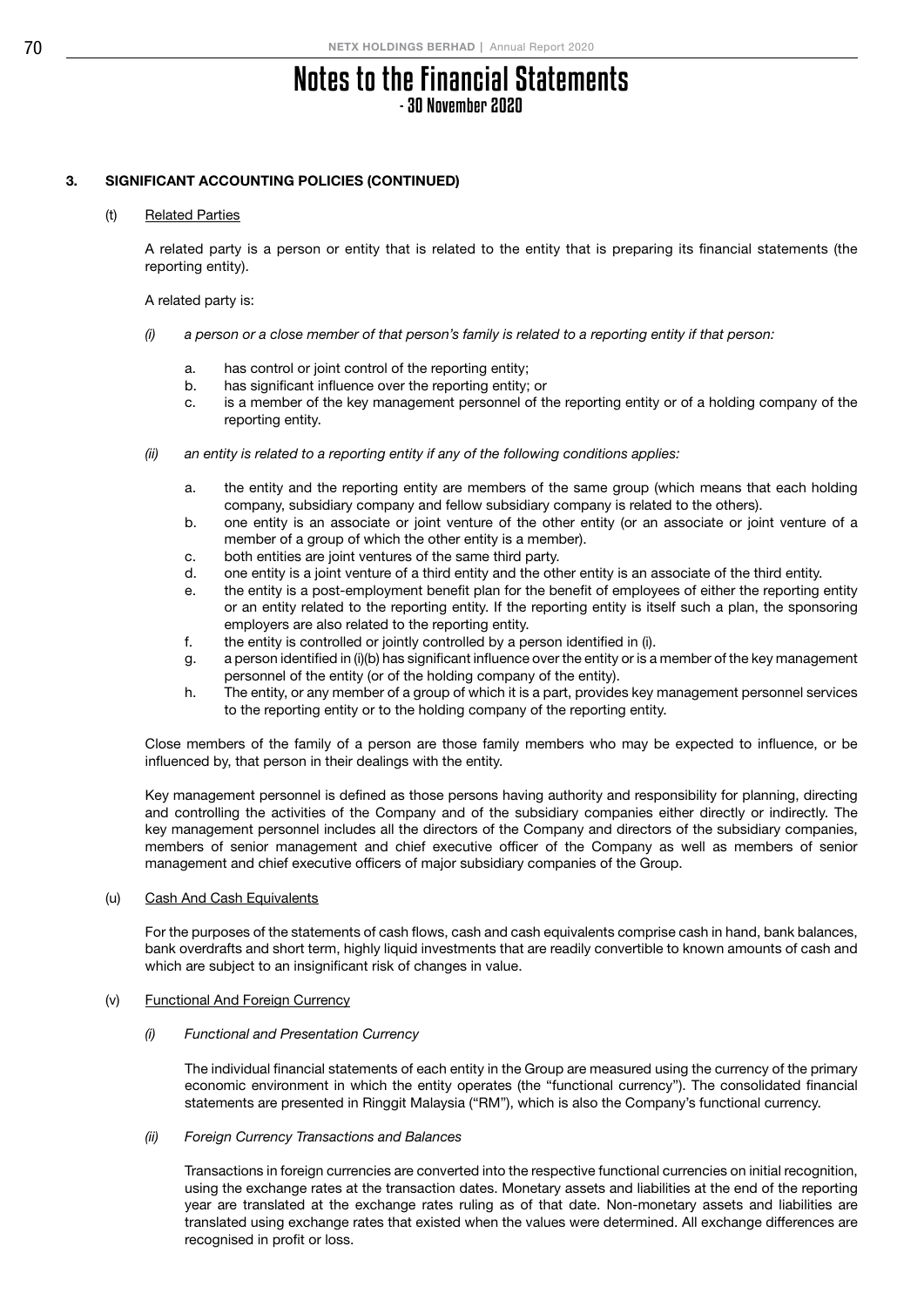### 3. SIGNIFICANT ACCOUNTING POLICIES (CONTINUED)

#### (v) Functional And Foreign Currency (Continued)

#### *(iii) Foreign Operations*

Assets and liabilities of foreign operations, including goodwill and fair value adjustments arising from the acquisition of foreign operations, are translated into RM for consolidation at the rates of exchange ruling at the end of the reporting year. Revenues and expenses of foreign operations are translated into RM at the average rates for the financial year. All exchanges differences arising from translation are recognised directly to other comprehensive income and accumulated in equity under translation reserve. On disposal of a foreign operation, accumulated translation differences recognised in other comprehensive income relating to that particular foreign operation is reclassified from equity to comprehensive income.

### (w) Provisions For Liabilities

Provisions for liabilities are recognised when the Group and the Company have a present legal or constructive obligation as a result of past events, when it is probable that an outflow of resources embodying economic benefits will be required to settle the obligation; and when a reliable estimate of the amount of the obligation can be made. Provisions are reviewed at each end of reporting date and adjusted to reflect the current best estimate.

Where the effect of the time value of money is material, the amount of a provision is the present value of the expenditure expected to be required to settle the obligation. When discounting is used, the increase in the provision due to the passage of time is recognised as a finance cost. If it is no longer probable that an outflow of economic resources will be required to settle the obligation, the provision is reversed.

Any reimbursement that the Group or the Company can be virtually certain to collect from a third party with respect to the obligation is recognised as a separate asset. However, this asset may not exceed the amount of the related provision. The expense relating to any provision is presented in the profit or loss, net of any reimbursement.

#### (x) Contingent Liabilities

A contingent liability is a possible obligation that arises from past events and whose existence will only be confirmed by the occurrence of one or more uncertain future events not wholly within the control of the Group and of the Company. It can also be a present obligation arising from past events that is not recognised because it is not probable that an outflow of economic resources will be required or the amount of obligation cannot be measured reliably.

A contingent liability is not recognised but is disclosed in the notes to the financial statements. When a change in the probability of an outflow occurs so that the outflow is probable, it will then be recognised as a provision.

#### (y) Borrowing Costs

Borrowing costs, directly attributable to the acquisition and construction of property, plant and equipment are capitalised as part of the cost of those assets, until such time as the assets are ready for their intended use or sale. Capitalisation of borrowing costs is suspended during extended periods in which active development is interrupted.

All other borrowing costs are recognised in profit or loss as expenses in the period in which they incurred.

#### (z) Earnings Per Ordinary Share ("EPS")

The Group presents basic and diluted earnings per share data for its ordinary shares.

Basic EPS is calculated by dividing the profit or loss attributable to ordinary shareholders of the Company by the weighted average number of ordinary shares outstanding during the year, adjusted for own shares held, if any.

Diluted EPS is determine by adjusting the profit or loss attributable to ordinary shareholders and the weighted average number of ordinary shares outstanding, adjusted for own shares held, if any, for the effect of all dilutive potential ordinary shares, which comprise warrants and share options granted to the employees.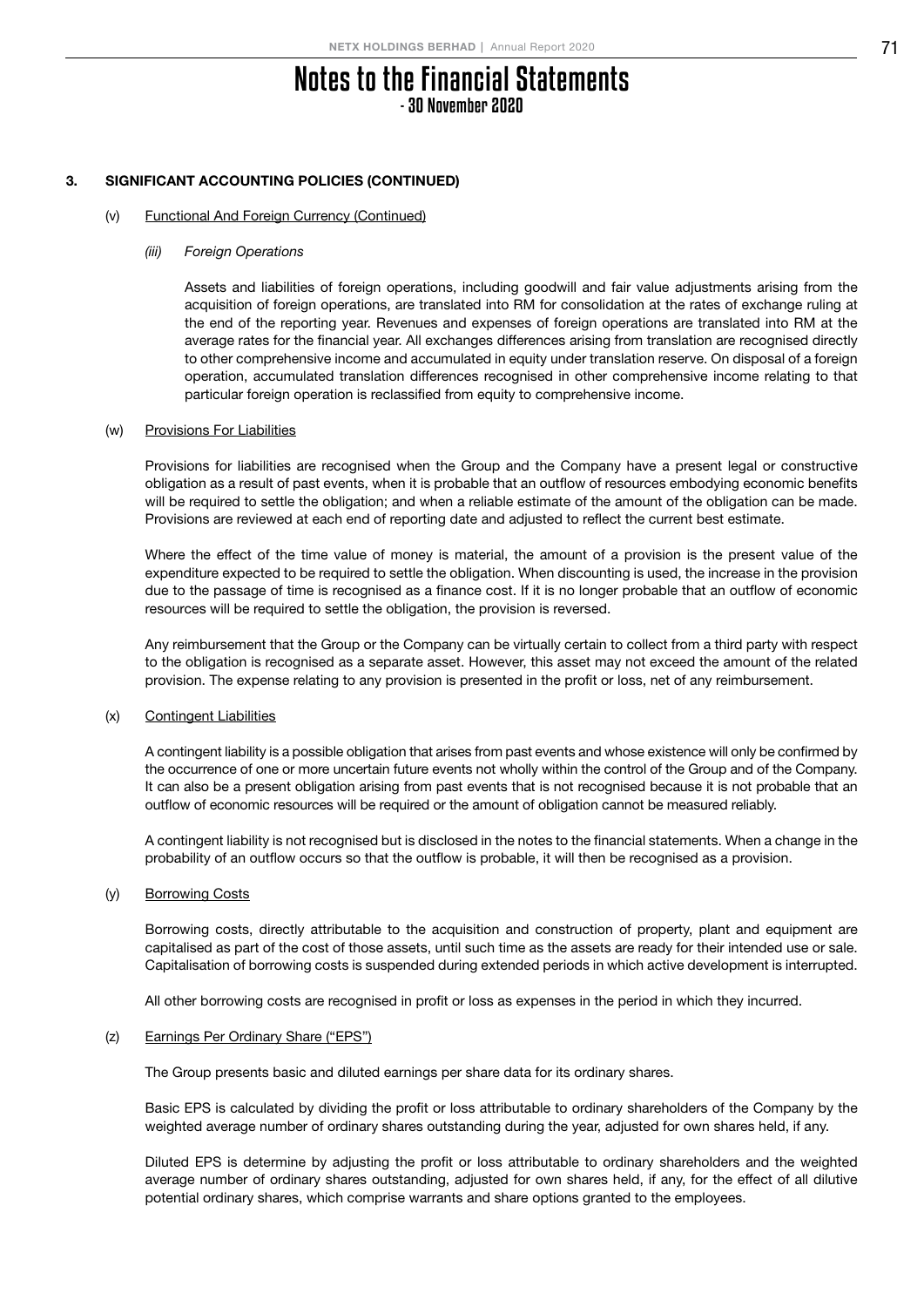## 3. SIGNIFICANT ACCOUNTING POLICIES (CONTINUED)

### (aa) Operating Segments

An operating segment is a component of the Group that engages in business activities from which it may earn revenues and incur expenses, including revenues and expenses that relate to transactions with any of the Group's other components. An operating segment's operating results are reviewed regularly by the chief operating decision makers to make decisions about resources to be allocated to the segment and to assess its performance, and for which discrete financial information is available. An operating segment may engage in business activities for which it has yet to earn revenues.

### (ab) Warrant Reserve

Amount allocated in relation to the issuance of warrants is credited to warrant reserve which is non-distributable. Warrant reserve is transferred to share capital or retained profits upon the exercise or expiry of the warrants respectively.

### (ac) Fair Value Measurement

Fair value is the price that would be received to sell an asset or paid to transfer a liability in an orderly transaction between market participants at the measurement date. The fair value measurement is based on the presumption that the transaction to sell the asset or transfer the liability takes place either

- in the principal market for the asset or liability; or
- in the absence of a principal market, in the most advantageous market for the asset or liability.

The principal or the most advantageous market must be accessible to by the Group and by the Company.

The fair value of an asset or a liability is measured using the assumptions that market participants would use when pricing the asset or liability, assuming that market participants act in their economic best interest.

A fair value measurement of a non-financial asset takes into account a market participant's ability to generate economic benefits by using the asset in its highest and best use or by selling it to another market participant that would use the asset in its highest and best use.

Valuation techniques that are appropriate in the circumstances and for which sufficient data are available, are used to measure fair value, maximising the use of relevant observable inputs and minimising the use of unobservable inputs.

All assets and liabilities for which fair value is measured or disclosed in the financial statements are categorised within the fair value hierarchy, described as follows, based on the lowest level input that is significant to the fair value measurement as a whole:

- Level 1: fair value is derived from quoted prices (unadjusted) in active markets for identical financial assets or liabilities that the entity can access at the measurement date.
- Level 2: fair value is estimated using inputs other than quoted prices included within Level 1 that are observable for the financial assets or liabilities, either directly or indirectly.
- Level 3: fair value is estimated using unobservable inputs for the financial assets and liabilities.

## 4. CRITICAL ACCOUNTING ESTIMATES AND JUDGEMENTS

Estimates and judgements are continually evaluated and are based on historical experience and other factors, including expectations of future events that are believed to be reasonable under the circumstances. The estimates and judgements that affect the application of the Group's and the Company's accounting policies and disclosures, and have a significant risk of causing a material adjustment to the carrying amounts of assets, liabilities, income and expenses are discussed below.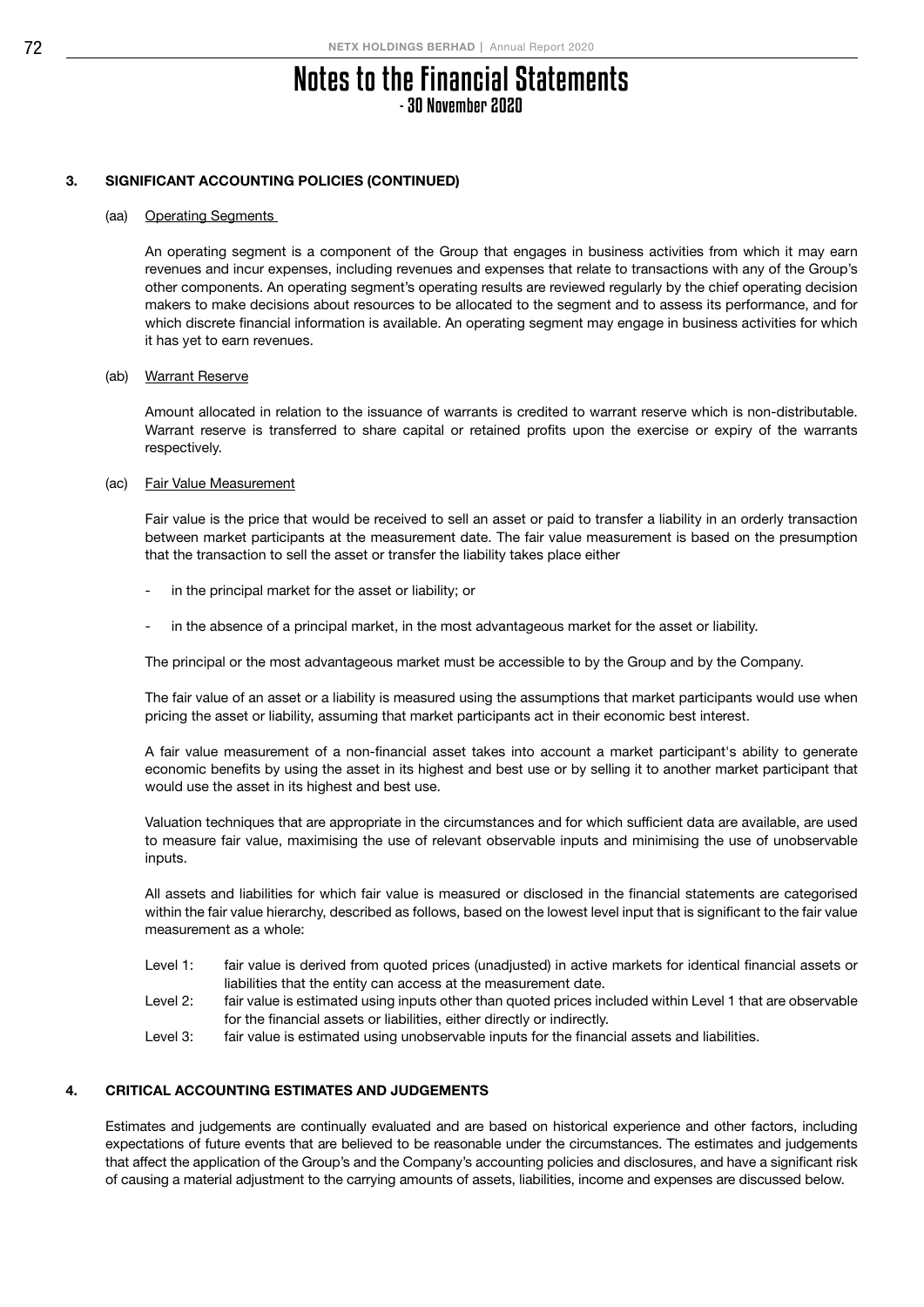## 4. CRITICAL ACCOUNTING ESTIMATES AND JUDGEMENTS (CONTINUED)

#### (a) Depreciation of Plant and Equipment And Investment Properties

The estimates for residual values, useful lives and related depreciation charges for the plant and equipment and investment properties are based on commercial and production factors which could change significantly as a result of technical innovations and competitors' action in response to the market conditions.

The Group and the Company anticipate that the residual values of their plant and equipment will be insignificant. As a result, residual values are not being taken into consideration for the computation of the depreciable amount.

Changes in the expected level of usage and technological development could impact the economic useful lives and the residual values of these assets, therefore future depreciation charges could be revised.

The carrying amount of plant and equipment and investment properties are disclosed in Note 5 and Note 6.

#### (b) Amortisation of Intangible Assets

Changes in the expected level of usage could impact the economic useful lives, therefore future amortisation charges could be revised.

### (c) Impairment of Investment in Subsidiary Companies

The carrying value of investment in subsidiary companies is reviewed for impairment. In the determination of the value in use of the investment, the Company is required to estimate the expected cash flows to be generated by the subsidiary companies and also to choose a suitable discount rate in order to calculate the present value of those cash flows.

### (d) Income Taxes

There are certain transactions and computations for which the ultimate tax determination may be different from the initial estimate. The Company and its subsidiary companies recognise tax liabilities based on their understanding of the prevailing tax laws and estimate of whether such taxes will be due in the ordinary course of business. Where the final tax outcome of these matters is different from the amounts that were initially recognised, such difference will impact the income tax and deferred tax provisions in the period in which such determination is made.

### (e) Provision for ECL of Trade Receivables

The Group and the Company use a provision matrix to calculate ECLs for trade receivables. The provision rates are based on days past due for groupings of various customer segments that have similar loss patterns (i.e. by geography, product type, customer type and rating, and coverage by letters of credit and other forms of credit insurance).

The provision matrix is initially based on the Group's and the Company's historical observed default rates. The Group and the Company will calibrate the matrix to adjust the historical credit loss experience with forward-looking information. At every reporting date, the historical observed default rates are updated and changes in the forwardlooking estimates are analysed.

### (f) Contingent Liabilities

Determination of the treatment of contingent liabilities is based on management's view of the expected outcome of the contingencies after consulting internal and external experts to the Group for matters in the ordinary course of business.

## (g) Share-based Payments

The Company measures the cost of equity-settled transactions with employees by reference to the fair value of the equity instruments at the date at which they are granted. Estimating fair value for share-based payment transactions requires determining the most appropriate valuation model, which is dependent on the terms and conditions of the grant. This estimates also require determining the most appropriate inputs to the valuation model including the expected life of the share option, volatility and dividend yield and making assumptions about them.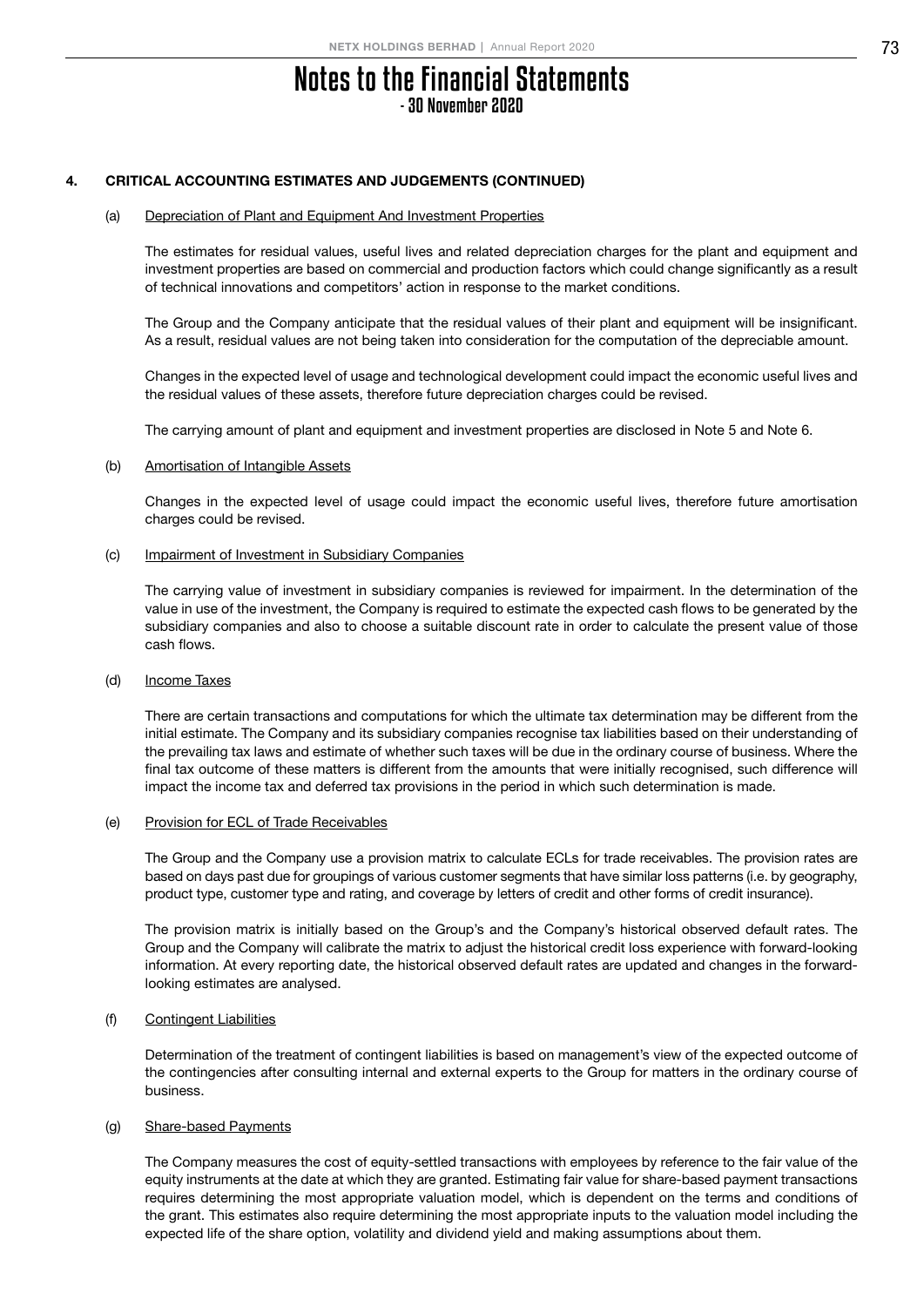## 4. CRITICAL ACCOUNTING ESTIMATES AND JUDGEMENTS (CONTINUED)

### (h) Write Down of Inventories

Reviews are made periodically by management on damaged, obsolete and slow-moving inventories. These reviews require judgements and estimates. Possible changes in these estimates could result in revisions to the valuation of inventories.

### (i) Fair Value of Financial Instruments

Management uses valuation techniques in measuring the fair value of financial instruments where active market quotes are not available. In applying the valuation techniques management makes maximum use of market inputs, and uses estimates and assumptions that are, as far as possible, consistent with observable data that market participants would use in pricing the instrument. Where applicable data is not observable, management uses its best estimate about the assumptions that market participants would make. These estimates may vary from the actual prices that would be achieved in an arm's length transaction at the end of the reporting year.

### (j) Impairment of Other Receivables

The loss allowances for other financial assets are based on assumptions about risk of default and expected loss rates. The Group and the Company use judgement in making these assumptions and selecting appropriate inputs to the impairment calculation, based on the past payment trends, existing market conditions as well as forwardlooking estimates at the end of each reporting year.

### (k) Impairment of Non-financial Assets

When the recoverable amount of an asset is determined based on the estimate of the value-in-use, the management is required to make an estimate of the expected future cash flows and also to apply a suitable discount rate in order to determine the present value of those cash flows.

## 5. PLANT AND EQUIPMENT

The details of plant and equipment are as follows:

| Group                                                     | <b>Note</b> | Leasehold<br>building<br><b>RM</b> | <b>EFTPOS</b><br>terminals<br><b>RM</b> | <b>Office</b><br>equipment<br><b>RM</b> | <b>Furniture</b><br>and fittings<br><b>RM</b> | <b>Machinery</b><br><b>RM</b> | <b>Hardware</b><br><b>RM</b> | <b>Renovation</b><br><b>RM</b> | <b>Total</b><br><b>RM</b>  |
|-----------------------------------------------------------|-------------|------------------------------------|-----------------------------------------|-----------------------------------------|-----------------------------------------------|-------------------------------|------------------------------|--------------------------------|----------------------------|
| Cost                                                      |             |                                    |                                         |                                         |                                               |                               |                              |                                |                            |
| At 1 July 2018                                            |             | 5,453,030                          | 1,134,599                               | 527,673                                 | 133,620                                       |                               |                              | 523,326                        | 7,772,248                  |
| <b>Additions</b><br>Written off                           |             |                                    | (19, 738)                               | 229,978<br>(123, 366)                   | (87, 222)                                     | $\overline{\phantom{a}}$      | 4,098,323                    | 710,431<br>(42, 278)           | 5,038,732<br>(272, 604)    |
| Transfer to investment<br>properties                      | 6           | (5,453,030)                        |                                         |                                         |                                               |                               |                              |                                | (5,453,030)                |
| Transfer to inventories<br><b>Translation differences</b> |             |                                    | (40, 272)                               | 95                                      |                                               | ٠                             |                              |                                | (40, 272)<br>95            |
| At 30 November 2019/                                      |             |                                    |                                         |                                         |                                               |                               |                              |                                |                            |
| 1 December 2019                                           |             |                                    | 1,074,589                               | 634,380                                 | 46,398                                        |                               | 4,098,323                    | 1,191,479                      | 7,045,169                  |
| Additions<br>Written off                                  |             |                                    | (1,069,099)                             | 58,356<br>(214, 546)                    | 19,537                                        | 38,800                        | 3,616,293                    | ۰<br>Ξ.                        | 3,732,986<br>(1, 283, 645) |
| <b>Translation differences</b>                            |             |                                    |                                         | 908                                     |                                               | $\overline{\phantom{a}}$      | (121, 624)                   | Ξ.                             | (120, 716)                 |
| At 30 November 2020                                       |             |                                    | 5,490                                   | 479,098                                 | 65,935                                        | 38,800                        | 7,592,992                    | 1,191,479                      | 9,373,794                  |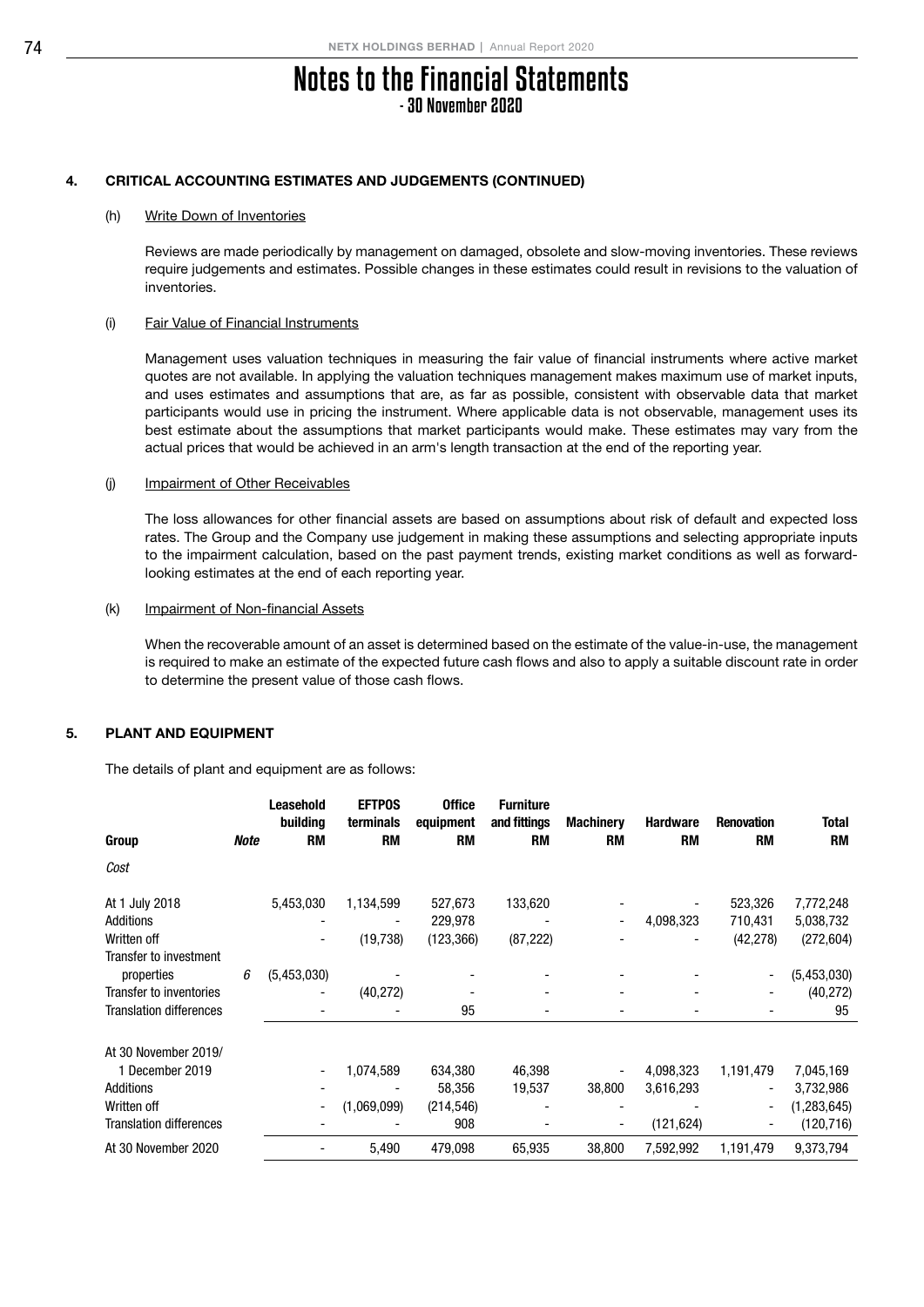## 5. PLANT AND EQUIPMENT (CONTINUED)

| Group                                                                | <b>Note</b> | Leasehold<br>building<br><b>RM</b> | <b>EFTPOS</b><br>terminals<br><b>RM</b> | <b>Office</b><br>equipment<br><b>RM</b> | <b>Furniture</b><br>and fittings<br><b>RM</b> | <b>Machinery</b><br><b>RM</b> | <b>Hardware</b><br><b>RM</b> | Renovation<br><b>RM</b>   | <b>Total</b><br><b>RM</b> |
|----------------------------------------------------------------------|-------------|------------------------------------|-----------------------------------------|-----------------------------------------|-----------------------------------------------|-------------------------------|------------------------------|---------------------------|---------------------------|
| Accumulated<br>depreciation                                          |             |                                    |                                         |                                         |                                               |                               |                              |                           |                           |
| At 1 July 2018<br>Charge for the                                     |             | 435,681                            | 147,754                                 | 318,588                                 | 114,787                                       |                               |                              | 353,774                   | 1,370,584                 |
| financial period<br>Written off                                      |             |                                    | 193,258<br>(8, 573)                     | 130,914<br>(114, 156)                   | 7,114<br>(86, 221)                            |                               | 204,916<br>$\overline{a}$    | 210,235<br>(42, 278)      | 746,437<br>(251, 228)     |
| Transfer to investment<br>properties                                 | 6           | (435, 681)                         |                                         |                                         |                                               |                               |                              | $\overline{\phantom{a}}$  | (435, 681)                |
| Transfer to inventories<br><b>Translation differences</b>            |             | $\overline{a}$                     | (15, 481)                               | 9                                       |                                               |                               |                              |                           | (15, 481)<br>9            |
| At 30 November 2019/<br>1 December 2019<br>Charge for the            |             |                                    | 316,958                                 | 335,355                                 | 35,680                                        |                               | 204,916                      | 521,731                   | 1,414,640                 |
| financial year<br>Written off                                        |             | -                                  | 141,965<br>(455, 920)                   | 112,331<br>(200, 388)                   | 13,124                                        | 17,783                        | 1,924,643                    | 190,191<br>$\blacksquare$ | 2,400,037<br>(656, 308)   |
| <b>Translation differences</b>                                       |             |                                    | $\overline{\phantom{a}}$                | 135                                     | $\blacksquare$                                | $\blacksquare$                | (37, 163)                    | $\overline{\phantom{a}}$  | (37, 028)                 |
| At 30 November 2020                                                  |             | ÷,                                 | 3,003                                   | 247,433                                 | 48,804                                        | 17,783                        | 2,092,396                    | 711,922                   | 3,121,341                 |
| Net carrying amount                                                  |             |                                    |                                         |                                         |                                               |                               |                              |                           |                           |
| At 30 November 2020                                                  |             | $\overline{\phantom{a}}$           | 2,487                                   | 231,665                                 | 17,131                                        | 21,017                        | 5,500,596                    | 479,557                   | 6,252,453                 |
| At 30 November 2019<br>(Restated)                                    |             | $\overline{\phantom{a}}$           | 757,631                                 | 299,025                                 | 10,718                                        |                               | 3,893,407                    | 669,748                   | 5,630,529                 |
|                                                                      |             |                                    |                                         |                                         |                                               | <b>Office equipment</b>       | Renovation                   |                           | <b>Total</b>              |
| Company<br>Cost                                                      |             |                                    |                                         |                                         |                                               | <b>RM</b>                     |                              | <b>RM</b>                 | <b>RM</b>                 |
| At 1 July 2018<br>Addition                                           |             |                                    |                                         |                                         |                                               | 15,998                        |                              | 710,432                   | 15,998<br>710,432         |
| At 30 November 2019/1 December 2019/30 November 2020                 |             |                                    |                                         |                                         |                                               | 15,998                        |                              | 710,432                   | 726,430                   |
| Accumulated depreciation                                             |             |                                    |                                         |                                         |                                               |                               |                              |                           |                           |
| At 1 July 2018<br>Charge for the financial period                    |             |                                    |                                         |                                         |                                               | 4,910<br>4,533                |                              | 142,086                   | 4,910<br>146,619          |
| At 30 November 2019/1 December 2019<br>Charge for the financial year |             |                                    |                                         |                                         |                                               | 9,443<br>3,200                |                              | 142,086<br>142,086        | 151,529<br>145,286        |
| At 30 November 2020                                                  |             |                                    |                                         |                                         |                                               | 12,643                        |                              | 284,172                   | 296,815                   |
| Net carrying amount                                                  |             |                                    |                                         |                                         |                                               |                               |                              |                           |                           |
| At 30 November 2020                                                  |             |                                    |                                         |                                         |                                               | 3,355                         |                              | 426,260                   | 429,615                   |
| At 30 November 2019                                                  |             |                                    |                                         |                                         |                                               | 6,555                         |                              | 568,346                   | 574,901                   |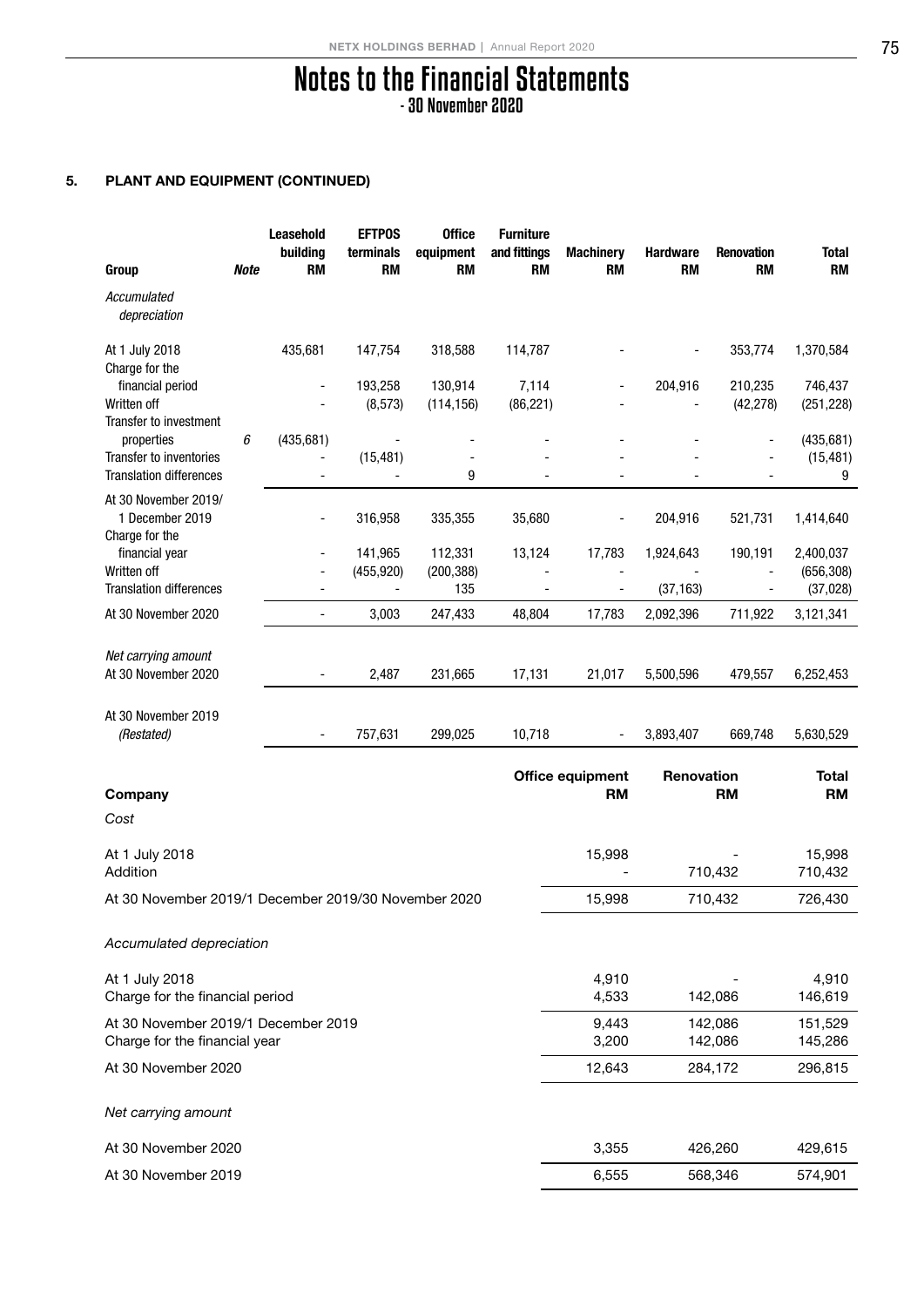## 6. INVESTMENT PROPERTIES

|                                     |             | Leasehold<br>building |
|-------------------------------------|-------------|-----------------------|
| Group                               | <b>Note</b> | RM                    |
| Cost                                |             |                       |
| At 1 July 2018                      |             |                       |
| Transfer from plant and equipment   | 5           | 5,453,030             |
| At 30 November 2019/1 December 2019 |             | 5,453,030             |
| Addition                            |             | 900,000               |
| At 30 November 2020                 |             | 6,353,030             |
|                                     |             |                       |
| Accumulated depreciation            |             |                       |
| At 1 July 2018                      |             |                       |
| Transfer from plant and equipment   | 5           | 435,681               |
| Charge for the financial period     |             | 79,640                |
| At 30 November 2019/1 December 2019 |             | 515,321               |
| Charge for the financial year       |             | 56,217                |
| At 30 November 2020                 |             | 571,538               |
|                                     |             |                       |
| Net carrying amount                 |             |                       |
| At 30 November 2020                 |             | 5,781,492             |
| At 30 November 2019 (Restated)      |             | 4,937,709             |
|                                     |             |                       |

Assets pledged as securities to financial institutions

## *Group*

The carrying amount of investment properties of the Group pledged as security for term loan as disclosed in *Note 20* is:

|                                                          |                      |                                 | 2020<br><b>RM</b>    | 2019<br><b>RM</b>         |
|----------------------------------------------------------|----------------------|---------------------------------|----------------------|---------------------------|
| Leasehold building                                       |                      |                                 | 4,881,492            | 4,937,709                 |
| The fair value of investment properties of the Group is: |                      |                                 |                      |                           |
|                                                          |                      |                                 | 2020<br><b>RM</b>    | 2019<br><b>RM</b>         |
| Leasehold building                                       |                      |                                 | 5,800,000            |                           |
| Group                                                    | Level 1<br><b>RM</b> | Level <sub>2</sub><br><b>RM</b> | Level 3<br><b>RM</b> | <b>Total</b><br><b>RM</b> |
| 2020                                                     |                      |                                 |                      |                           |
| Investment properties                                    |                      | 5,800,000                       |                      | 5,800,000                 |

There was no transfer between level 1 and level 3 during the financial year ended 30 November 2020.

### **Level 2 Fair Value**

Level 2 fair value of leasehold building have been derived by using the comparison approach. Sales prices of comparable buildings in close proximity are adjusted for differences in key attribute such as property size. The most significant inputs of this valuation approach is price per square foot of the comparable buildings.

## Highest and Best Use

In estimating the fair value of the properties, the highest and best use of the properties is their current use.

The property rental income earned by the Group from its investment properties of which is leased out under operating lease, amounting to RM140,500 (2019: RM156,774). Direct operating expenses pertaining to the investment properties amounting to RM158,138 (2019:RM254,333).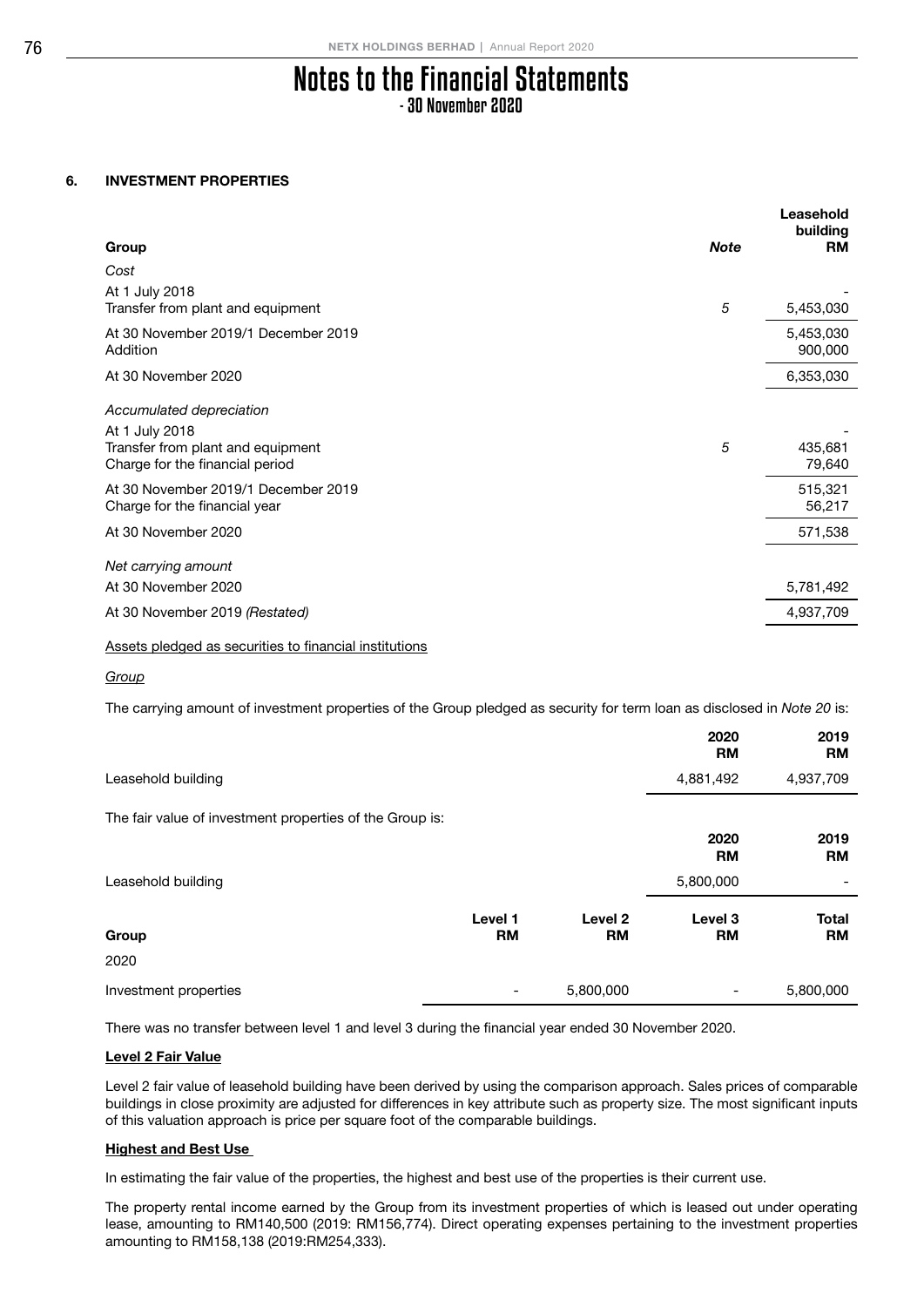## 7. RIGHT-OF-USE ASSETS

The details of right-of-use assets is as follows:

| Group                                                                                                        | <b>Office building</b><br><b>RM</b> |
|--------------------------------------------------------------------------------------------------------------|-------------------------------------|
| Cost                                                                                                         |                                     |
| At 1 July 2018/30 November 2019/1 December 2019<br>Addition                                                  | 173,714                             |
| At 30 November 2020                                                                                          | 173,714                             |
| Accumulated depreciation<br>At 1 July 2018/30 November 2019/1 December 2019<br>Charge for the financial year | 115,809                             |
| At 30 November 2020                                                                                          | 115,809                             |
| Net carrying amount<br>At 30 November 2020                                                                   | 57,905                              |
| At 30 November 2019                                                                                          |                                     |

## 8. INTANGIBLE ASSETS

The details of intangible assets is as follows:

| Group                                                                                                                          | Application<br>software<br><b>RM</b>               | <b>Development</b><br>costs<br><b>RM</b>           | <b>Total</b><br><b>RM</b>                          |
|--------------------------------------------------------------------------------------------------------------------------------|----------------------------------------------------|----------------------------------------------------|----------------------------------------------------|
| Cost                                                                                                                           |                                                    |                                                    |                                                    |
| At 1 July 2018<br>Additions<br>Written off<br><b>Translation differences</b>                                                   | 8,246,895<br>5,537,847<br>(8, 351, 144)<br>614,901 | 6,738,054<br>10,126,633<br>(1, 168, 247)<br>76,823 | 14,984,949<br>15,664,480<br>(9,519,391)<br>691,724 |
| At 30 November 2019/1 December 2019<br>Additions<br>Written off<br><b>Translation differences</b>                              | 6,048,499<br>(48,600)<br>(120, 178)                | 15,773,263<br>2,471,034<br>(334,005)               | 21,821,762<br>2,471,034<br>(48,600)<br>(454, 183)  |
| At 30 November 2020                                                                                                            | 5,879,721                                          | 17,910,292                                         | 23,790,013                                         |
| Accumulated amortisation<br>At 1 July 2018<br>Charge for the financial period<br>Written off<br><b>Translation differences</b> | 3,313,900<br>4,352,791<br>(6,696,050)<br>59,267    |                                                    | 3,313,900<br>4,352,791<br>(6,696,050)<br>59,267    |
| At 30 November 2019/1 December 2019<br>Charge for the financial year<br>Written off<br><b>Translation differences</b>          | 1,029,908<br>1,225,145<br>(29, 160)<br>(79, 394)   |                                                    | 1,029,908<br>1,225,145<br>(29, 160)<br>(79, 394)   |
| At 30 November 2020                                                                                                            | 2,146,499                                          |                                                    | 2,146,499                                          |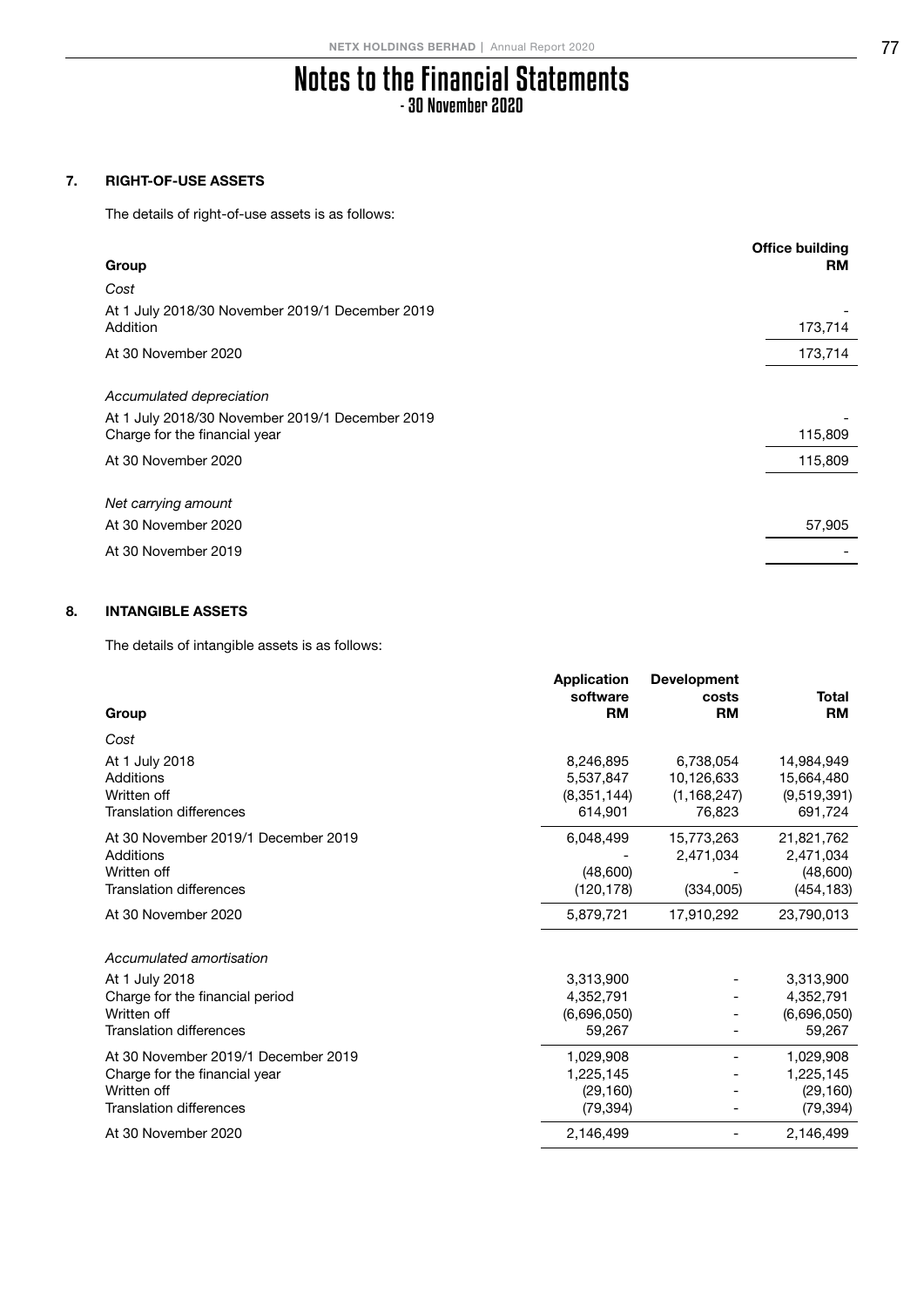## 8. INTANGIBLE ASSETS (CONTINUED)

The details of intangible assets is as follows: (Continued)

|                                                 | <b>Application</b><br>software | <b>Development</b><br>costs | <b>Total</b> |
|-------------------------------------------------|--------------------------------|-----------------------------|--------------|
| Group                                           | <b>RM</b>                      | <b>RM</b>                   | <b>RM</b>    |
| Accumulated impairment                          |                                |                             |              |
| At 1 July 2018/30 November 2019/1 December 2019 |                                |                             |              |
| Additions                                       | 1.599.057                      | 6.452.727                   | 8,051,784    |
| Translation differences                         | (51, 942)                      | (209, 605)                  | (261, 547)   |
| At 30 November 2020                             | 1,547,115                      | 6.243.122                   | 7,790,237    |
|                                                 |                                |                             |              |
| Net carrying amount                             |                                |                             |              |
| At 30 November 2020                             | 2,186,107                      | 11,667,170                  | 13,853,277   |
| At 30 November 2019                             | 5,018,591                      | 15,773,263                  | 20,791,854   |
|                                                 |                                |                             |              |

*Group*

The development costs relate to the development of application software.

The Group capitalised costs on development work of new software. The directors have forecasted the cash flows based on their expectations of market development. There are no reasonably possible changes in key assumptions that may have significant effect to the recoverable amount.

## 9. INVESTMENT IN SUBSIDIARY COMPANIES

|                                                     |                             | Company                       |
|-----------------------------------------------------|-----------------------------|-------------------------------|
|                                                     | 2020<br><b>RM</b>           | 2019<br>RM                    |
| Unquoted shares, at cost<br>In Malaysia             |                             |                               |
| At 1 December 2019/1 July 2018<br>Additions         | 38,850,000<br>5,671,458     | 38,850,000                    |
| At 30 November 2020/2019                            | 44,521,458                  | 38,850,000                    |
| Outside Malaysia<br>At 1 July 2018/30 November 2019 |                             |                               |
| 1 December 2019/30 November 2020                    | 49,908                      | 49,908                        |
| Less: Accumulated impairment losses                 | 44,571,366                  | 38,899,908                    |
| At 1 December 2019/1 July 2018<br>Additions         | (38,899,908)<br>(5,584,248) | (32, 849, 459)<br>(6,050,449) |
| At 30 November 2020/2019                            | (44, 484, 156)              | (38, 899, 908)                |
|                                                     | 87,210                      |                               |
|                                                     |                             |                               |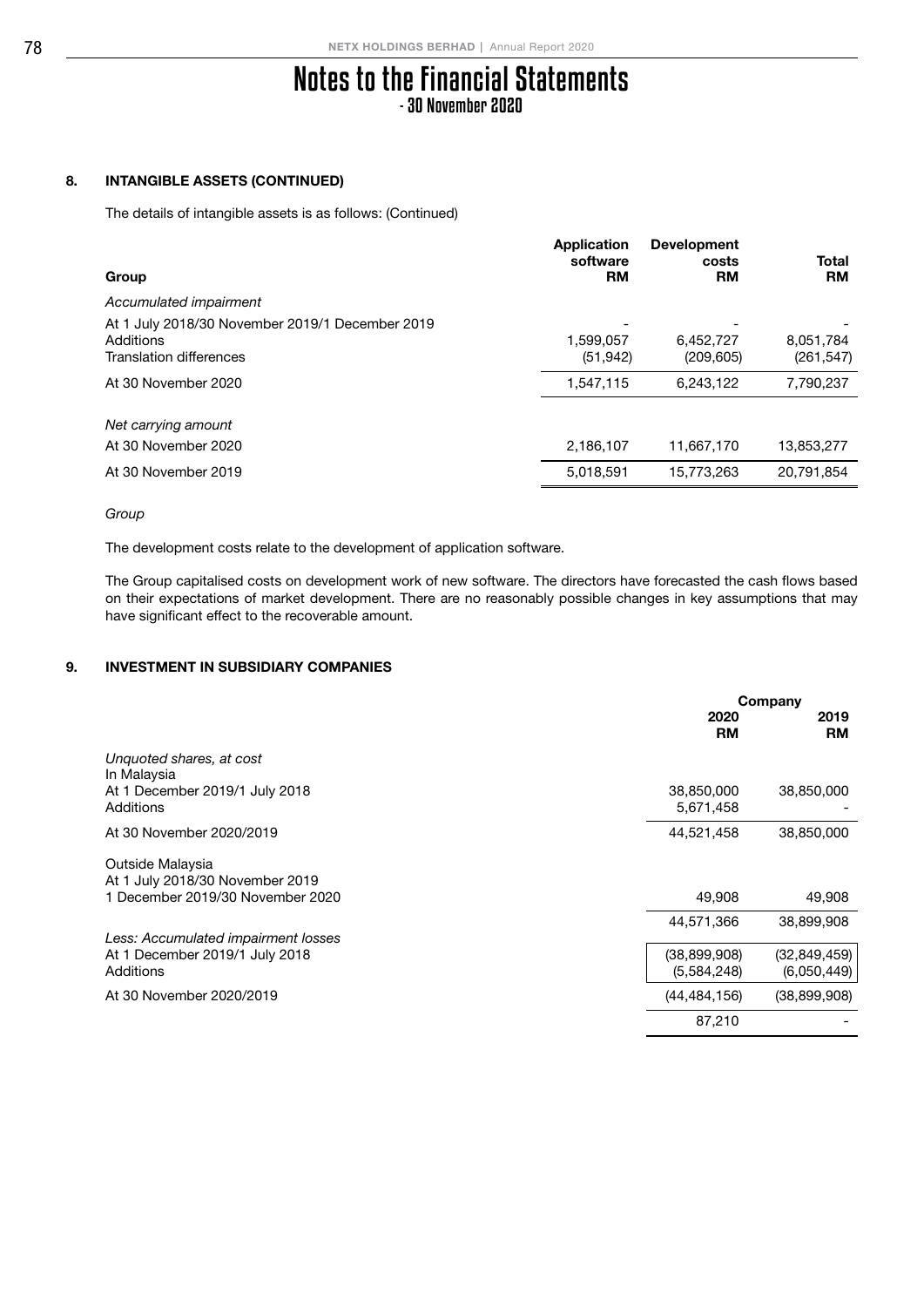### 9. INVESTMENT IN SUBSIDIARY COMPANIES (CONTINUED)

Details of the subsidiary companies are as follows:

|                                                                | <b>Country of</b>          |       | <b>Effective equity</b><br>interest |                                                                                                                        |
|----------------------------------------------------------------|----------------------------|-------|-------------------------------------|------------------------------------------------------------------------------------------------------------------------|
|                                                                | incorporation/<br>place of | 2020  | 2019                                |                                                                                                                        |
| Name of subsidiary companies                                   | business                   | %     | %                                   | <b>Principal activities</b>                                                                                            |
| Direct holding:                                                |                            |       |                                     |                                                                                                                        |
| Ariantec Sdn. Bhd. ("Ariantec")                                | Malaysia                   | 100   | 100                                 | Provision of turnkey solutions on the network<br>infrastructure, security management and rental<br>of EFTPOS terminals |
| GEM Pay Sdn. Bhd. ("GEM Pay")                                  | Malaysia                   | 99.31 | 60                                  | Provision of Master<br>Merchant and sub-<br>contractor services                                                        |
| First United Technology Limited<br>$("FUTL")^*$ #              | Hong Kong                  | 90    | 90                                  | Provision of software licensing, maintenance<br>and support services                                                   |
| E-Fx Sdn Bhd ("E-Fx")                                          | Malaysia                   | 100   | $\overline{\phantom{0}}$            | Provision of services relating to information<br>technology including trading of computer<br>software and hardware     |
| Indirect holding:<br>Subsidiary companies of Ariantec:         |                            |       |                                     |                                                                                                                        |
| GEM Live Sdn. Bhd. ("GEM Live")                                | Malaysia                   | 100   | 100                                 | <b>Business</b><br>of<br>consultation.<br>supply<br>and<br>commissioning of information technologies                   |
| NetX Digital Limited*# ("NDL")                                 | Republic of<br>Seychelles  | 100   | 100                                 | Trading of information technology related<br>hardware and software equipment                                           |
| Indirect holding:<br>Subsidiary companies of FUTL:             |                            |       |                                     |                                                                                                                        |
| <b>Fujian First United Technology</b><br>Co., Ltd ("FFUTCL")*# | China                      | 100   | 100                                 | Dormant                                                                                                                |
| Indirect holding:<br>Subsidiary companies of GEM Live:         |                            |       |                                     |                                                                                                                        |
| Gem Excite Sdn. Bhd.<br>("GEM Excite")                         | Malaysia                   | 100   |                                     | Provision of the rental services for all kinds of<br>machinery and equipment                                           |
| Indirect holding:<br>Subsidiary companies of NDL:              |                            |       |                                     |                                                                                                                        |
| NetX Digital Taiwan Limited*#<br>("NDL Taiwan")                | Taiwan                     | 100   |                                     | Trading of information technology<br>related<br>hardware and software equipment                                        |

*\* Subsidiary companies not audited by SBY Partners PLT*

*# The financial statements of these subsidiary companies were reviewed by SBY Partners PLT for consolidation purposes.*

The Group does not have any subsidiary company that has non-controlling interest which is individually material to the Group as at the end of the financial year/period.

There are no significant restrictions on the ability of the subsidiary companies to transfer funds to the Group in the form of cash dividends or repayment of loans and advances.

#### Impairment loss recognised

Impairment loss was provided for investment in subsidiary companies in which these subsidiary companies had accumulated losses and had deficits in their shareholders' equity. The forecasted financial position, financial performance and cash flows of these subsidiary companies are not expected to generate sufficient recoverable amount to justify the carrying amount of the investment in these subsidiary companies.

#### Incorporation of subsidiary companies

The Company had incorporated a wholly-owned subsidiary, E-Fx, with issued and paid-up capital of RM1. E-Fx is currently a dormant company and its intended principal activities are provision of services relating to information technology including trading of computer software and hardware.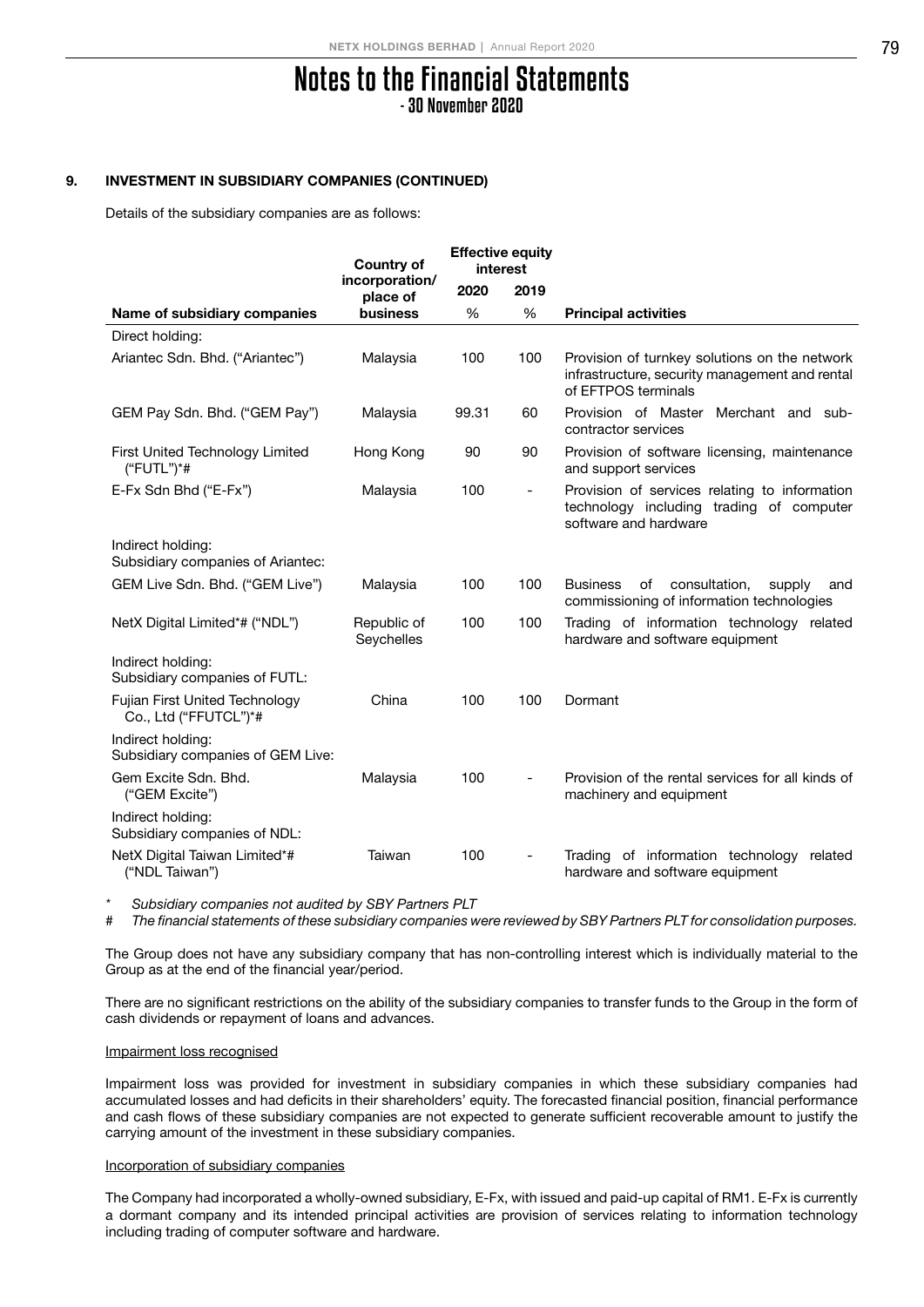## 9. INVESTMENT IN SUBSIDIARY COMPANIES (CONTINUED)

GEM Live had incorporated a wholly-owned subsidiary company, GEM Excite, with issued and paid-up capital of RM1. GEM Excite is currently a dormant company and its intended principal activities are provision of the rental services for all kinds of machinery and equipment.

NDL had incorporated a wholly-owned subsidiary company, NDL Taiwan, with issued and paid-up capital of RM830,646. NDL Taiwan is currently a dormant company and its intended principal activities are trading of information technology related hardware and software equipment.

## 10. OTHER INVESTMENTS

|                                                                                                                              |                   | Group             |
|------------------------------------------------------------------------------------------------------------------------------|-------------------|-------------------|
|                                                                                                                              | 2020<br><b>RM</b> | 2019<br><b>RM</b> |
| Quoted shares in Malaysia at FVTPL<br>At 1 December 2019/1 July 2018                                                         | 7,326,000         | 3,845,966         |
| Additions                                                                                                                    | 8,442,399         | 4,468,757         |
| Fair value changes                                                                                                           | (2,086,245)       | (996, 876)        |
| Gain on foreign exchange - unrealised                                                                                        | 171,743           |                   |
| <b>Translation differences</b>                                                                                               | (329, 897)        | 8,153             |
| At 30 November 2020/2019                                                                                                     | 13,524,000        | 7,326,000         |
| Investment in the business of movie production at FVTOCI<br>At 1 December 2019/1 July 2018<br><b>Translation differences</b> | 308,612           | 299,762<br>8,850  |
| At 30 November 2020/2019                                                                                                     | 308,612           | 308,612           |
| Less: Accumulated impairment losses                                                                                          |                   |                   |
| At 1 December 2019/1 July 2018                                                                                               | (308, 612)        |                   |
| Additions                                                                                                                    |                   | (308, 612)        |
| At 30 November 2020/2019                                                                                                     | (308, 612)        | (308, 612)        |
|                                                                                                                              |                   |                   |
|                                                                                                                              | 13,524,000        | 7,326,000         |
|                                                                                                                              |                   |                   |

### Impairment loss recognised

In previous financial period, impairment loss is provided for investment in the business of movie production due to the discontinuance of the movie production and the amount invested is not recoverable.

## 11. GOODWILL

|                                                                                                            |                   | Group             |  |  |
|------------------------------------------------------------------------------------------------------------|-------------------|-------------------|--|--|
|                                                                                                            | 2020<br><b>RM</b> | 2019<br><b>RM</b> |  |  |
| At 1 July 2018/30 November 2019<br>1 December 2019/30 November 2020                                        | 27,477,811        | 27,477,811        |  |  |
| Less: Accumulated impairment losses<br>At 1 July 2018/30 November 2019<br>1 December 2019/30 November 2020 | (27, 477, 811)    | (27, 477, 811)    |  |  |
|                                                                                                            |                   |                   |  |  |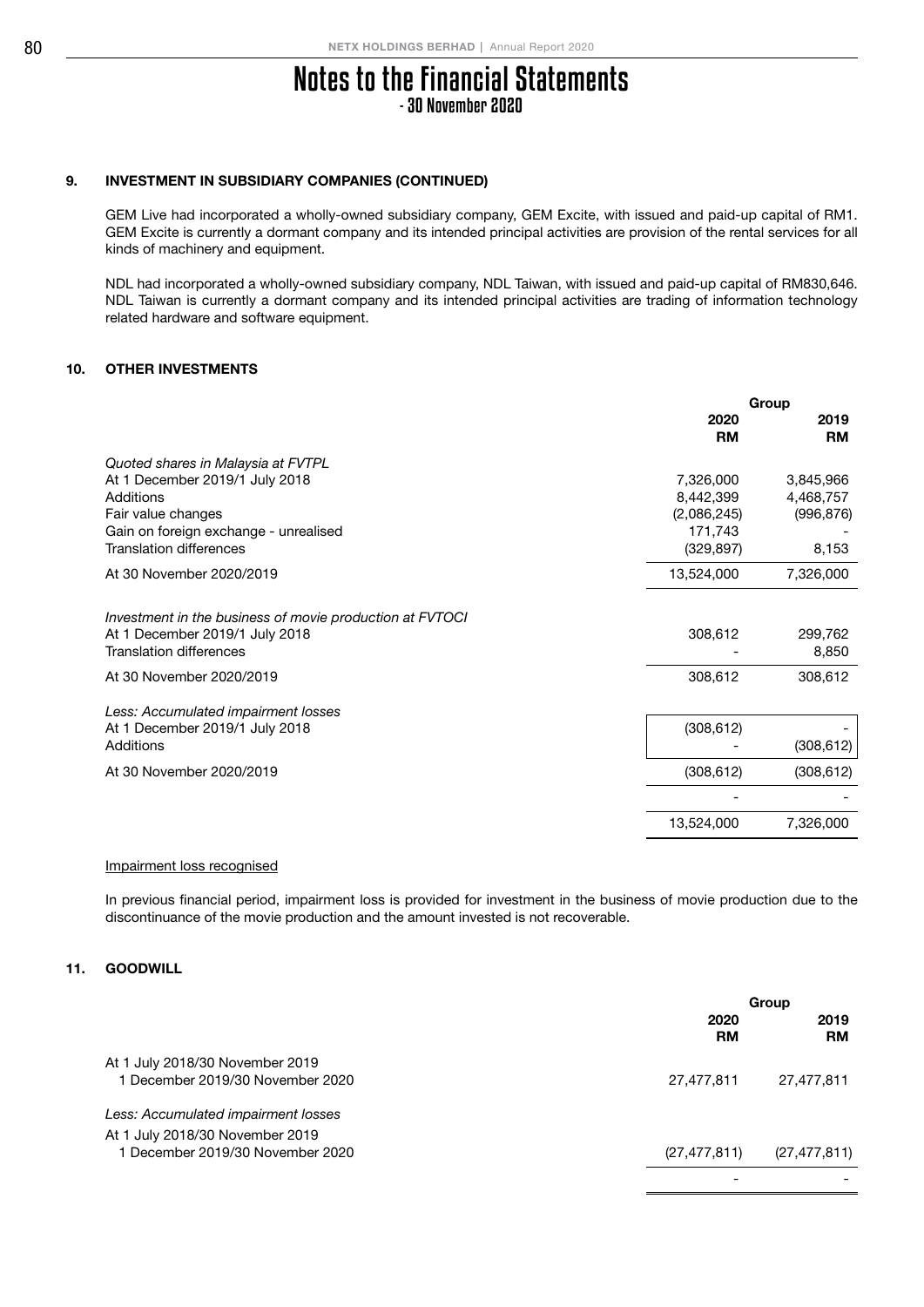## 11. GOODWILL (CONTINUED)

*Group*

The goodwill mainly arose from the acquisition of Ariantec and GEM Pay. The amount of goodwill initially recognised was dependent upon the allocation of the purchase price to the fair value of the identifiable assets acquired and the liabilities assumed.

The carrying amount of the goodwill is assessed for impairment on an annual basis. The recoverable amount of the goodwill is determined based on the assessment of the value-in-use, using discounted cash flow forecast and projections based on financial budgets approved by the management.

## 12. INVENTORIES

|                                                                         | 2020<br><b>RM</b> | Group<br>2019<br><b>RM</b> |
|-------------------------------------------------------------------------|-------------------|----------------------------|
| At cost:<br><b>EFTPOS</b> terminals                                     | 1,081             | 15,161                     |
| Unutilised SMS<br>Finished goods                                        | 1,220             | 838                        |
|                                                                         | 2,301             | 15,999                     |
| Recognised in profit or loss<br>Inventories recognised as cost of sales | 3,899             | 51,716                     |

## 13. TRADE RECEIVABLES

|                                                          |                           | Group                      |  |
|----------------------------------------------------------|---------------------------|----------------------------|--|
|                                                          | 2020<br><b>RM</b>         | 2019<br><b>RM</b>          |  |
| Trade receivables<br>Less: Accumulated impairment losses | 12,229,027<br>(4,241,562) | 8,220,984<br>(4, 159, 073) |  |
|                                                          | 7,987,465                 | 4,061,911                  |  |

Trade receivables are non-interest bearing and are generally on 30 to 180 days (2019: 30 to 180 days) credit terms. Other credit terms are assessed and approved on a case-by-case basis. They are recognised at their original invoice amounts which represent their fair values on initial recognition.

Movements in the accumulated impairment losses are as follows:

|                                                                                                             |                                                             | Group                                        |  |
|-------------------------------------------------------------------------------------------------------------|-------------------------------------------------------------|----------------------------------------------|--|
|                                                                                                             | 2020<br><b>RM</b>                                           | 2019<br><b>RM</b>                            |  |
| At 1 December 2019/1 July 2018<br>Additions<br>Bad debts written off<br>Reversal<br>Translation differences | 4,159,073<br>221,800<br>(50, 817)<br>(22, 772)<br>(65, 722) | 460.799<br>4,096,002<br>(417, 522)<br>19.794 |  |
| At 30 November 2020/2019                                                                                    | 4,241,562                                                   | 4,159,073                                    |  |

The foreign currency exposure profile of trade receivables is as follows:

|                              |            | Group             |
|------------------------------|------------|-------------------|
|                              | 2020<br>RM | 2019<br><b>RM</b> |
| <b>RM</b>                    | 7,613,584  | 481,247           |
| United States Dollar ("USD") | 4,615,443  | 7,739,737         |
|                              | 12,229,027 | 8,220,984         |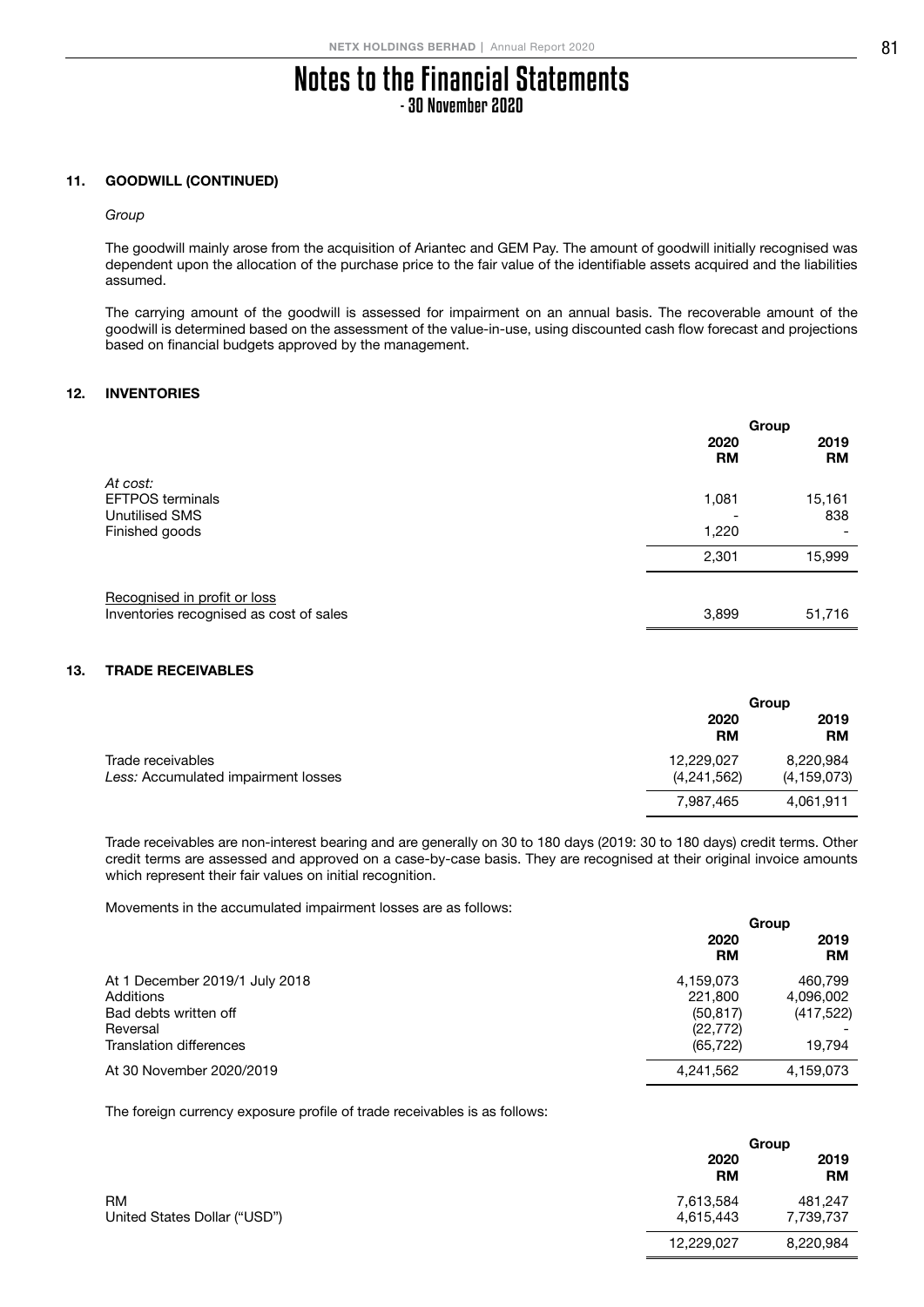## 14. OTHER RECEIVABLES, DEPOSITS AND PREPAYMENTS

|                                     | Group      |              | Company   |           |
|-------------------------------------|------------|--------------|-----------|-----------|
|                                     | 2020       | 2019<br>2020 | 2019      |           |
|                                     | <b>RM</b>  | <b>RM</b>    | <b>RM</b> | <b>RM</b> |
| Other receivables                   | 11,260,476 | 877,670      | 444       | 444       |
| Less: Accumulated impairment losses | (49, 363)  | (49, 363)    |           |           |
|                                     | 11,211,113 | 828,307      | 444       | 444       |
| Deposits                            | 2,537,706  | 1,269,472    |           |           |
| Prepayments                         | 5,950,029  | 63,825       | 14.986    | 9,836     |
|                                     | 19,698,848 | 2,161,604    | 15.430    | 10,280    |

#### *Group*

Other receivables that are individually determined to be impaired relate to receivables that are in significant financial difficulties and have defaulted on payments and the directors are of the opinion that these are not recoverable.

Movements in the accumulated impairment losses are as follows:

|                                                                   | Group             |            |
|-------------------------------------------------------------------|-------------------|------------|
|                                                                   | 2020<br><b>RM</b> | 2019<br>RM |
| At 1 July 2018/30 November 2019/1 December 2019 /30 November 2020 | 49.363            | 49.363     |

Included in deposits is an amount of RM960,000 (2019: RM960,000) relating to purchase of a motor vehicle. As at the date of these financial statements were authorised for issue, the purchase of the abovementioned motor vehicle was cancelled and the deposit amounting to RM960,000 was refunded.

Included in prepayment is an amount of RM1,139,143 (2019: Nil) paid for the rental of servers for data storage purposes.

Included in prepayment is an amount of RM4,692,777 (2019: Nil) paid for the purchase of subscription of renounceable right issue of quoted new ordinary shares in Malaysia.

The foreign currency exposure profile of other receivables, deposits and prepayments is as follows:

|                            | Group      |           | Company   |           |
|----------------------------|------------|-----------|-----------|-----------|
|                            | 2020       | 2019      | 2020      | 2019      |
|                            | <b>RM</b>  | <b>RM</b> | <b>RM</b> | <b>RM</b> |
| Other receivables          |            |           |           |           |
| - Hong Kong Dollar ("HKD") | 5,482,325  | 40,425    |           |           |
| - RM                       | 865,006    | 825,353   | 444       | 444       |
| - Renminbi ("RMB")         |            | 11,892    |           |           |
| - Taiwan Dollar ("TWD")    | 4,913,145  |           |           |           |
| Deposits                   |            |           |           |           |
| - RM                       | 2,537,706  | 1,269,472 |           |           |
| Prepayments                |            |           |           |           |
| - HKD                      | 4,741,175  | 14,018    |           |           |
| - RM                       | 1,208,854  | 49,807    | 14,986    | 9,836     |
|                            | 19,748,211 | 2,210,967 | 15,430    | 10,280    |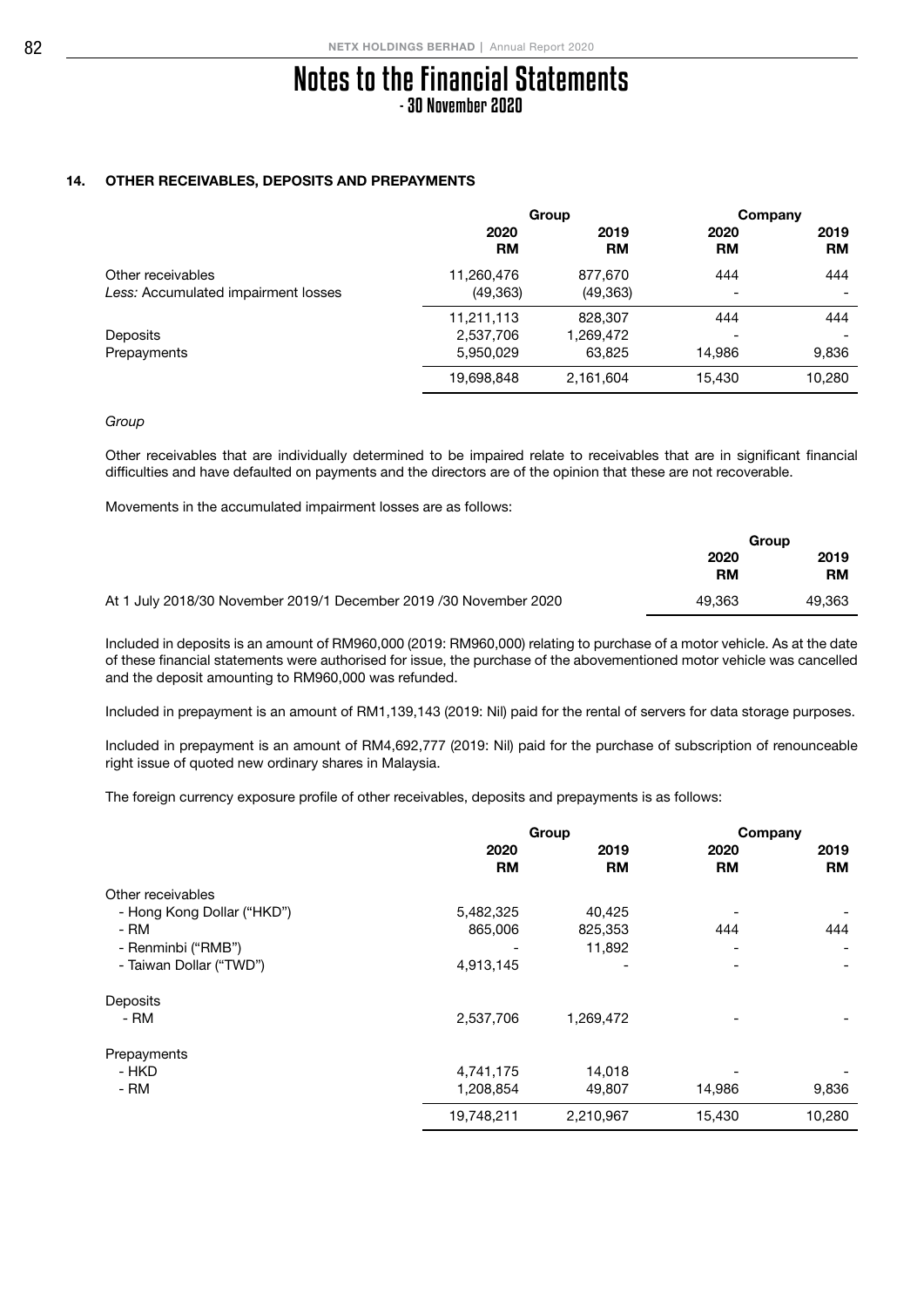## 15. AMOUNT OWING BY SUBSIDIARY COMPANIES

|                                                                             |                                | Company                      |  |
|-----------------------------------------------------------------------------|--------------------------------|------------------------------|--|
|                                                                             | 2020<br><b>RM</b>              | 2019<br><b>RM</b>            |  |
| Amount owing by subsidiary companies<br>Less: Accumulated impairment losses | 153,651,404<br>(153, 640, 804) | 99,227,873<br>(91, 127, 044) |  |
|                                                                             | 10.600                         | 8,100,829                    |  |

Amount owing by subsidiary companies is non-trade in nature, unsecured, interest-free and repayable on demand.

During the financial year, the Company has recognised an impairment loss of RM62,513,760 (2019: 90,945,825) on amount owing by subsidiary companies as the amount may not be recoverable based on management's assessment on the cash flows projections of the subsidiary companies.

Movements in the accumulated impairment losses are as follows:

|                                |             | Group      |  |
|--------------------------------|-------------|------------|--|
|                                | 2020        |            |  |
|                                | <b>RM</b>   | <b>RM</b>  |  |
| At 1 December 2019/1 July 2018 | 91,127,044  | 181.219    |  |
| <b>Additions</b>               | 63,026,159  | 90,945,825 |  |
| Reversal                       | (512, 399)  |            |  |
| At 30 November 2020/2019       | 153,640,804 | 91.127.044 |  |

## 16. SHORT-TERM INVESTMENTS

### *Group and Company*

The short-term investments represented investment in highly liquid money market, placed with financial institutions in Malaysia and redeemable with one (1) day notice. The distribution income from this fund was tax exempted and distributed on quarterly basis. The effective interest rate was 0.16% per month.

## 17. CASH AND BANK BALANCES

### *Group*

The foreign currency exposure profile of cash and bank balances is as follows:

|            |                   | Group      |                   | Company           |
|------------|-------------------|------------|-------------------|-------------------|
|            | 2020<br><b>RM</b> | 2019<br>RM | 2020<br><b>RM</b> | 2019<br><b>RM</b> |
| <b>HKD</b> | 38,004            | 225,333    | -                 |                   |
| <b>RM</b>  | 4,534,839         | 3,143,958  | 761.814           | 2,824,496         |
| <b>RMB</b> | 434,846           | 8,852,829  | -                 | -                 |
| <b>USD</b> | 55,581,626        | 23,006,674 | -                 | -                 |
| <b>TWD</b> | 3.946             |            | -                 | Ξ.                |
|            | 60,593,261        | 35,228,794 | 761,814           | 2,824,496         |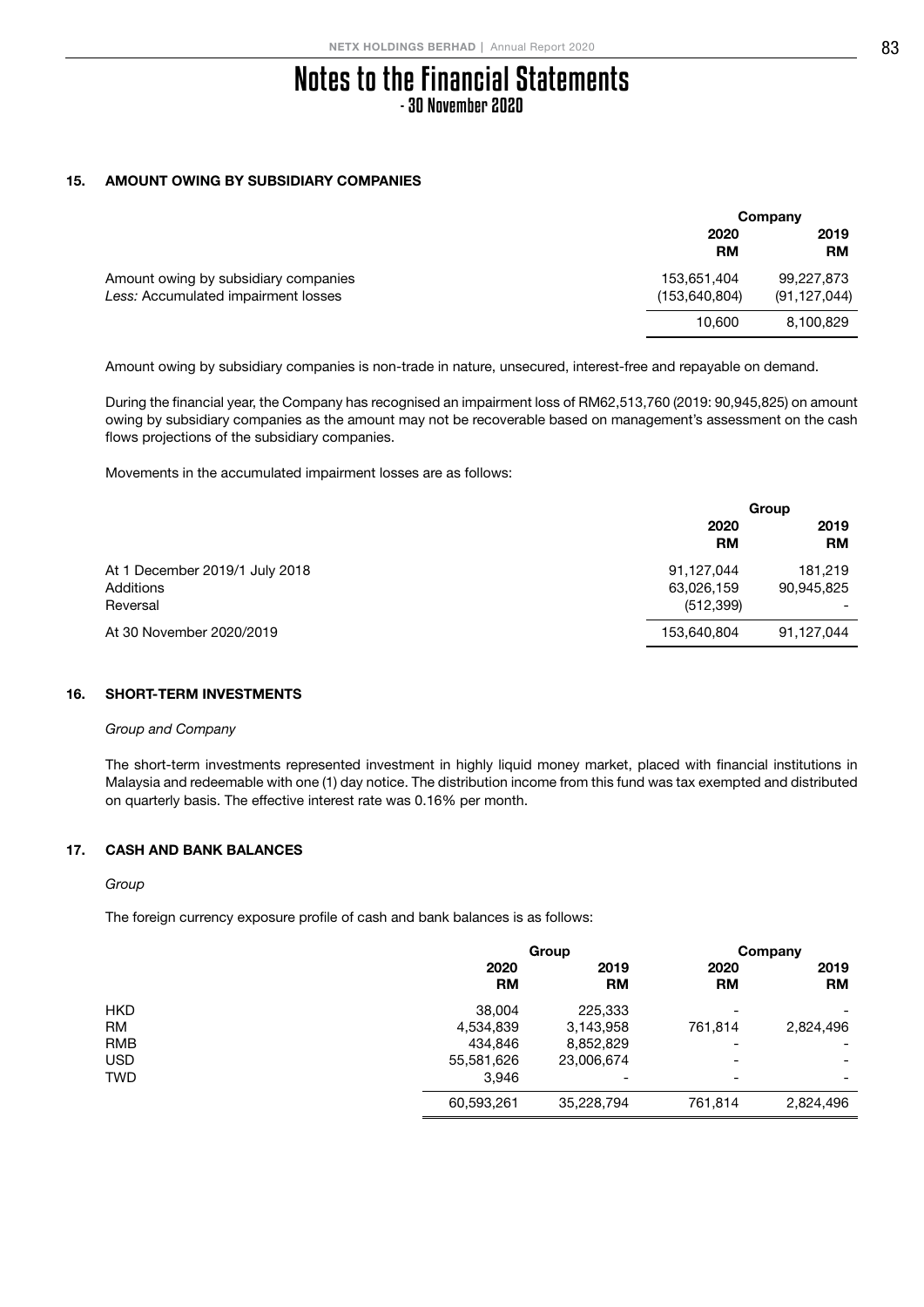## 18. SHARE CAPITAL

|                                | <b>Group and Company</b> |                           |             |             |
|--------------------------------|--------------------------|---------------------------|-------------|-------------|
|                                | 2020                     | 2019                      | 2020        | 2019        |
|                                |                          | Number of ordinary shares | <b>RM</b>   | <b>RM</b>   |
| Issued share capital:          |                          |                           |             |             |
| At 1 December 2019/1 July 2018 | 3,640,388,016            | 2,683,981,616             | 103,280,378 | 87,034,618  |
| Issuance of shares pursuant    |                          |                           |             |             |
| to private placement           | 849,929,800              | 840,089,500               | 9,359,245   | 12,814,411  |
| Issuance of shares pursuant    |                          |                           |             |             |
| to exercise of SIS             | 755,445,500              | 116,316,900               | 11,839,308  | 3,431,349   |
| Share Consolidate              | (5,035,932,804)          |                           |             |             |
| Issue of right shares          | 626,136,825              |                           | 81,397,787  |             |
| At 30 November 2020/2019       | 835,967,337              | 3,640,388,016             | 205,876,718 | 103,280,378 |

The holders of ordinary shares are entitled to receive dividends as and when declared by the Company. All ordinary shares carry one vote per share without restrictions and rank equally with regards to the Company's residual assets.

During the financial year, the Company had issued the following:

- (a) 849,929,800 new ordinary shares under Private Placement to third party investors;
- (b) 755,445,500 new ordinary shares under SIS; and
- (c) 626,136,825 new ordinary shares under right issue with warrants.

In the previous financial period, the Company had issued the following:

- (a) 840,089,500 new ordinary shares under Private Placement to third party investors; and
- (b) 116,316,900 new ordinary shares under SIS.

The newly issued shares rank pari passu in all respects with the existing ordinary shares of the Company.

#### 19. RESERVES

|                                                          | Group       |                              | Company           |                               |                   |
|----------------------------------------------------------|-------------|------------------------------|-------------------|-------------------------------|-------------------|
|                                                          | <b>Note</b> | 2020<br>RM                   | 2019<br><b>RM</b> | 2020<br><b>RM</b>             | 2019<br><b>RM</b> |
| Warrant reserve<br>Accumulated losses<br>Other reserves: | (a)         | 19,226,263<br>(59, 194, 877) | (24,098,074)      | 19.226.263<br>(183, 893, 338) | (92, 634, 703)    |
| Foreign currency translation reserve                     | (b)         | 470.206                      | (174, 454)        |                               |                   |
|                                                          |             | (39, 498, 408)               | (24, 272, 528)    | (164,667,075)                 | (92, 634, 703)    |

#### (a) Warrant reserve

On 3 November 2020, the Company listed and quoted 313,068,412 free detachable warrants ("Warrants C") pursuant to the Rights Issue with Warrants exercise on the basis of three (3) Warrant for every six (6) rights share subscribed.

The Warrants were constituted by the Deed Poll dated 18 September 2020 ("Deed Poll").

Salient features of the Warrants are as follows:

- *(i)* Each Warrant entitles the registered holder thereof ("Warrant holder(s)") to subscribe for one (1) new ordinary share in the Company at the exercise price of RM0.13 during the 3-year period expiring on 26 October 2023 ("Exercise Period"), subject to the adjustments in accordance with the Deed Poll constituting the Warrants;
- *(ii)* At the expiry of the Exercise Period, any Warrants have not been exercised shall automatically lapse and cease to be valid for any purpose;
- *(iii)* The Warrant holders are not entitled to any voting rights or participation in any distribution and/or offer of securities in the Company, until and unless such holders exercise their rights into new ordinary shares; and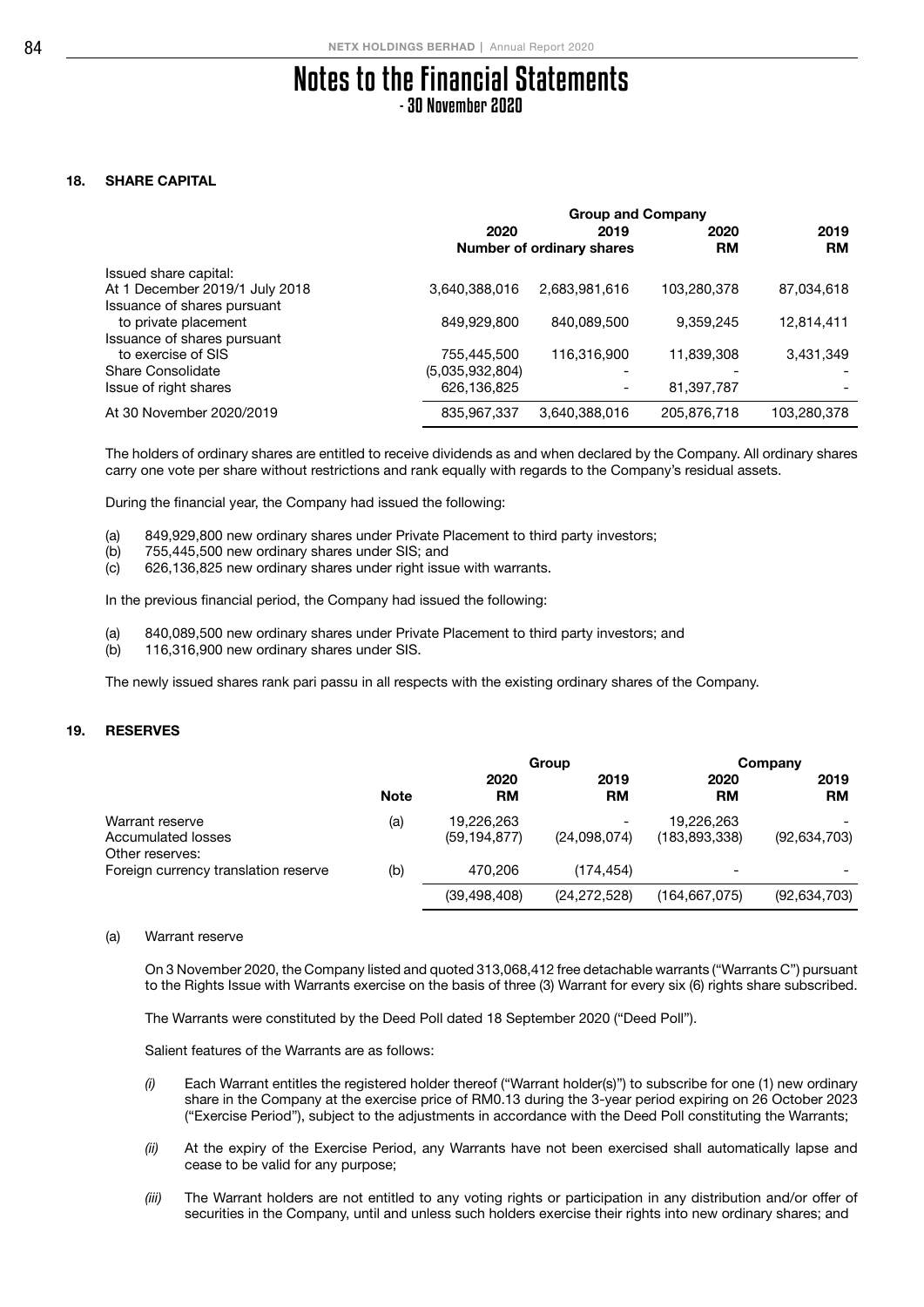### 19. RESERVES (CONTINUED)

- (a) Warrant reserve (Continued)
	- *(iv)* The new ordinary shares to be issued upon exercise of the Warrants shall, upon issue and allotment, rank pari passu in all respects with the existing ordinary shares of the Company except that they will not be entitled to dividends, rights allotments and/or distributions declared by the Company, which entitlement date thereof precedes the allotment date of the new ordinary shares to be issued pursuant to the exercise of the Warrants.

Fair value from the issuance of Warrants are credited to Warrant Reserve which is non-distributable. In arriving at the related fair value, the fair values of the Warrants was determined using the Trinomial Option pricing model.

When the Warrants are exercised or expired, the Warrant Reserve will be reversed.

(b) Foreign currency translation reserve

The foreign currency translation reserve represents exchange differences arising from the translation of the foreign subsidiary companies' financial statements in which the functional currencies are different from the Group's presentation currency.

#### 20. TERM LOAN

The term loan is repayable as follows:

|                                     | Group             |            |
|-------------------------------------|-------------------|------------|
|                                     | 2020<br><b>RM</b> | 2019<br>RM |
| Shown under current liabilities     |                   |            |
| Within 1 year                       |                   |            |
| - secured                           | 370,253           | 328,862    |
| Shown under non-current liabilities |                   |            |
| Between 2 to 5 years                |                   |            |
| - secured                           | 1,623,714         | 1,779,181  |
|                                     | 1,993,967         | 2,108,043  |

The term loan from licenced bank is denominated in RM and is secured and guaranteed as follows:

(a) Legal charge over the leasehold building of the Group as disclosed in Note 6; and

(b) Corporate guarantee by the Company and third parties.

The term loan is repayable over 168 equal monthly instalments of RM37,717 per instalments commencing from the drawn down date.

The term loan bears effective interest rate ranged from 4.13% to 5.87% (2019: 5.87%) per annum.

## 21. DEFERRED TAX LIABILITIES

|                                      | Group             |                   |
|--------------------------------------|-------------------|-------------------|
|                                      | 2020<br><b>RM</b> | 2019<br><b>RM</b> |
| At 1 December 2019/ 1 July 2018      | -                 |                   |
| Realised in profit or loss (Note 29) | 126.989           |                   |
| At 30 November 2020/2019             | 126.989           |                   |

The deferred tax liabilities are in respect of taxable temporary differences arising from the qualifying property, plant and equipment's total capital allowances claimed in excess of corresponding accumulated depreciation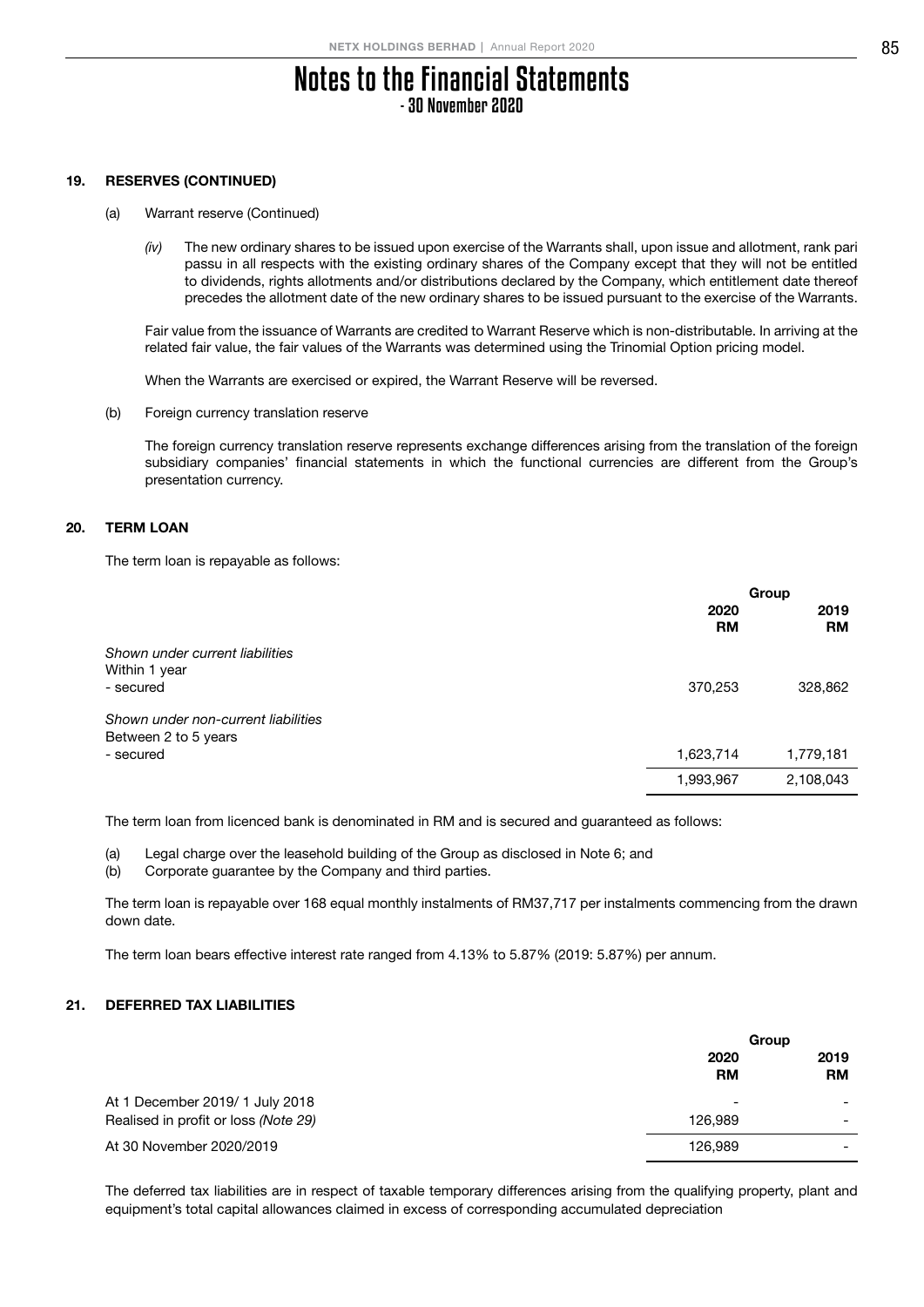## 22. TRADE PAYABLES

*Group* 

Trade payables are non-interest bearing and are generally on 60 to 150 days (2019: 60 to 150 days) credit terms.

The foreign currency exposure profile of trade payables is as follows:

|            | Group             |                   |
|------------|-------------------|-------------------|
|            | 2020<br><b>RM</b> | 2019<br><b>RM</b> |
| <b>RM</b>  | 2,208,269         | 197,730           |
| <b>USD</b> | 224,147           | 224,174           |
|            | 2,432,416         | 421,904           |

## 23. OTHER PAYABLES AND ACCRUALS

|                  | Group     |           | Company                  |           |
|------------------|-----------|-----------|--------------------------|-----------|
|                  | 2020      | 2019      | 2020                     | 2019      |
|                  | <b>RM</b> | <b>RM</b> | <b>RM</b>                | <b>RM</b> |
| Other payables   | 151,882   | 961,397   | 57,950                   | 763,770   |
| Accruals         | 188.099   | 211,643   | 92,200                   | 101,061   |
| Deposit received | 47.400    | 24.900    | $\overline{\phantom{0}}$ |           |
|                  | 387,381   | 1,197,940 | 150,150                  | 864,831   |

The foreign currency exposure profile of other payables and accruals is as follows:

|            | Group     |           | Company   |           |
|------------|-----------|-----------|-----------|-----------|
|            | 2020      | 2019      | 2020      | 2019      |
|            | <b>RM</b> | <b>RM</b> | <b>RM</b> | <b>RM</b> |
| <b>HKD</b> | 21,332    | 31,498    | -         | -         |
| <b>RM</b>  | 366,049   | 1,166,442 | 150,150   | 864,831   |
|            | 387,381   | 1,197,940 | 150,150   | 864,831   |

## 24. (CONTRACT LIABILITIES)/CONTRACT ASSETS

|                                                        | Group             |                   |
|--------------------------------------------------------|-------------------|-------------------|
|                                                        | 2020<br><b>RM</b> | 2019<br><b>RM</b> |
| Shown under current assets<br>Service contracts (a)    |                   |                   |
| Shown under current liabilities<br>Deferred income (b) | (343, 719)        | (120, 752)        |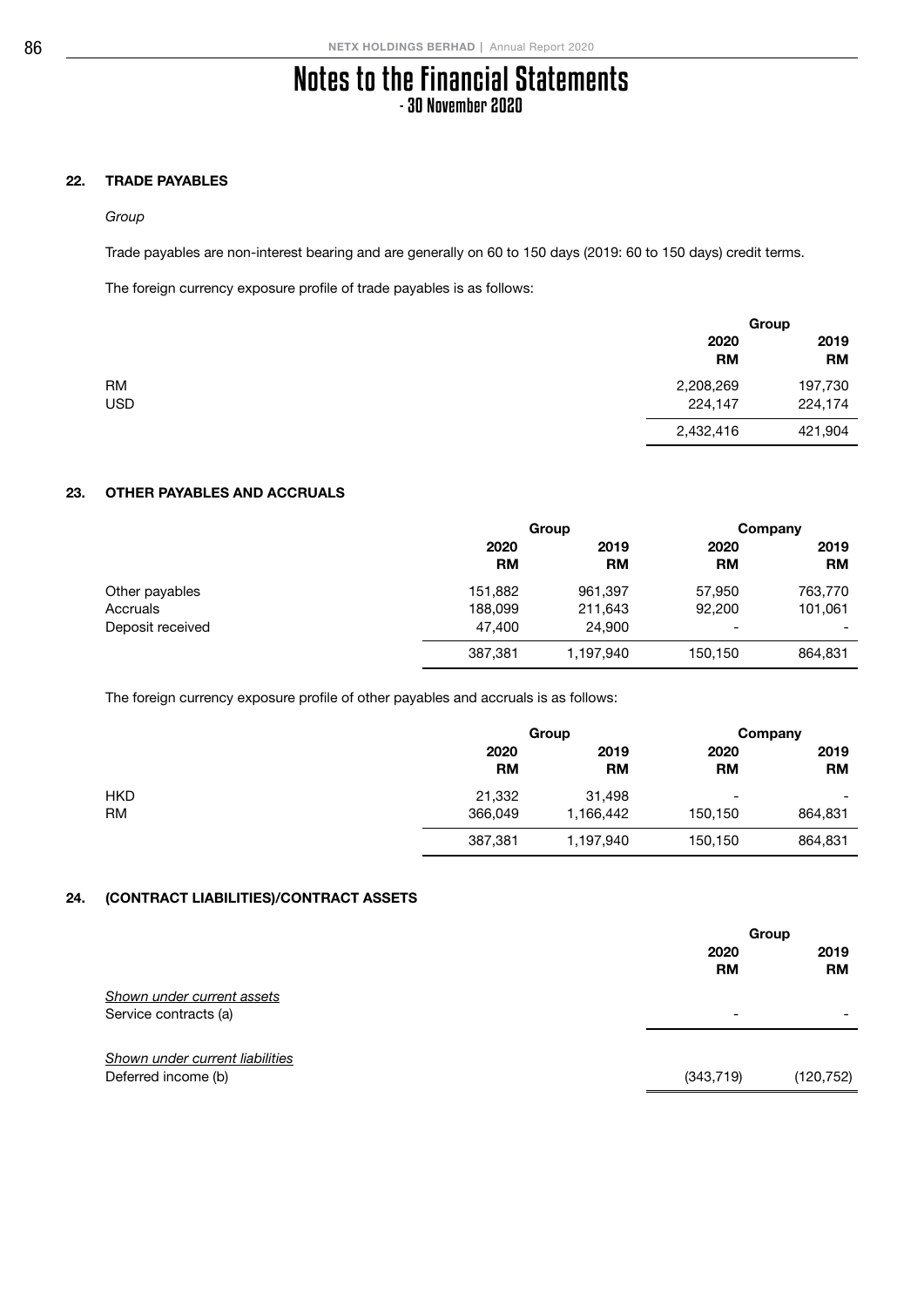## 24. (CONTRACT LIABILITIES)/CONTRACT ASSETS (CONTINUED)

### (a) Service contracts

|                                                                                 | Group     |              |
|---------------------------------------------------------------------------------|-----------|--------------|
|                                                                                 | 2020      | 2019         |
|                                                                                 | <b>RM</b> | <b>RM</b>    |
| Aggregate cost incurred to date                                                 |           | 14,119,923   |
| Add: Attributable profits                                                       |           | 1,550,077    |
|                                                                                 |           | 15,670,000   |
| Less: Progress billings                                                         |           | (15,670,000) |
|                                                                                 |           |              |
|                                                                                 |           |              |
| Service contracts revenue recognised during the financial year/period (Note 26) |           | 351,800      |
|                                                                                 |           |              |
| Service contracts cost recognised during the financial year/period              |           | 317,000      |

The contract assets represent the unbilled amount for work completed as at the reporting date. This amount will be transferred to trade receivables when the right to bill becomes unconditional.

### (b) Deferred income

### *Group*

Deferred income represents advance billings to customers in respect of services which are yet to be provided. The deferred income will be recognised as revenue when the related services is rendered.

Movements in the deferred income are as follows:

|                                                                                                                                 | Group                                                        |                                            |
|---------------------------------------------------------------------------------------------------------------------------------|--------------------------------------------------------------|--------------------------------------------|
|                                                                                                                                 | 2020<br>RM                                                   | 2019<br><b>RM</b>                          |
| At 1 December 2019/1 July 2018<br>Add: Advance billings<br>Less: Recognised in profit or loss<br><b>Translation differences</b> | 120,752<br>430,407<br>(207, 440)<br>$\overline{\phantom{0}}$ | 504.629<br>573.142<br>(967, 564)<br>10.545 |
| At 30 November 2020/2019                                                                                                        | 343.719                                                      | 120,752                                    |

## 25. LEASE LIABILITIES

The lease liabilities is repayable as follows:

| Group                                                    | <b>Future</b><br><b>instalments</b><br>payable<br><b>RM</b> | <b>Undue</b><br>interest<br><b>RM</b> | <b>Principal</b><br>payable<br><b>RM</b> |
|----------------------------------------------------------|-------------------------------------------------------------|---------------------------------------|------------------------------------------|
| 2020<br>Shown under current liabilities<br>Within 1 year | 59,690                                                      | (658)                                 | 59,032                                   |
| 2019                                                     | <b>RM</b><br>٠                                              | <b>RM</b><br>-                        | <b>RM</b><br>$\overline{\phantom{a}}$    |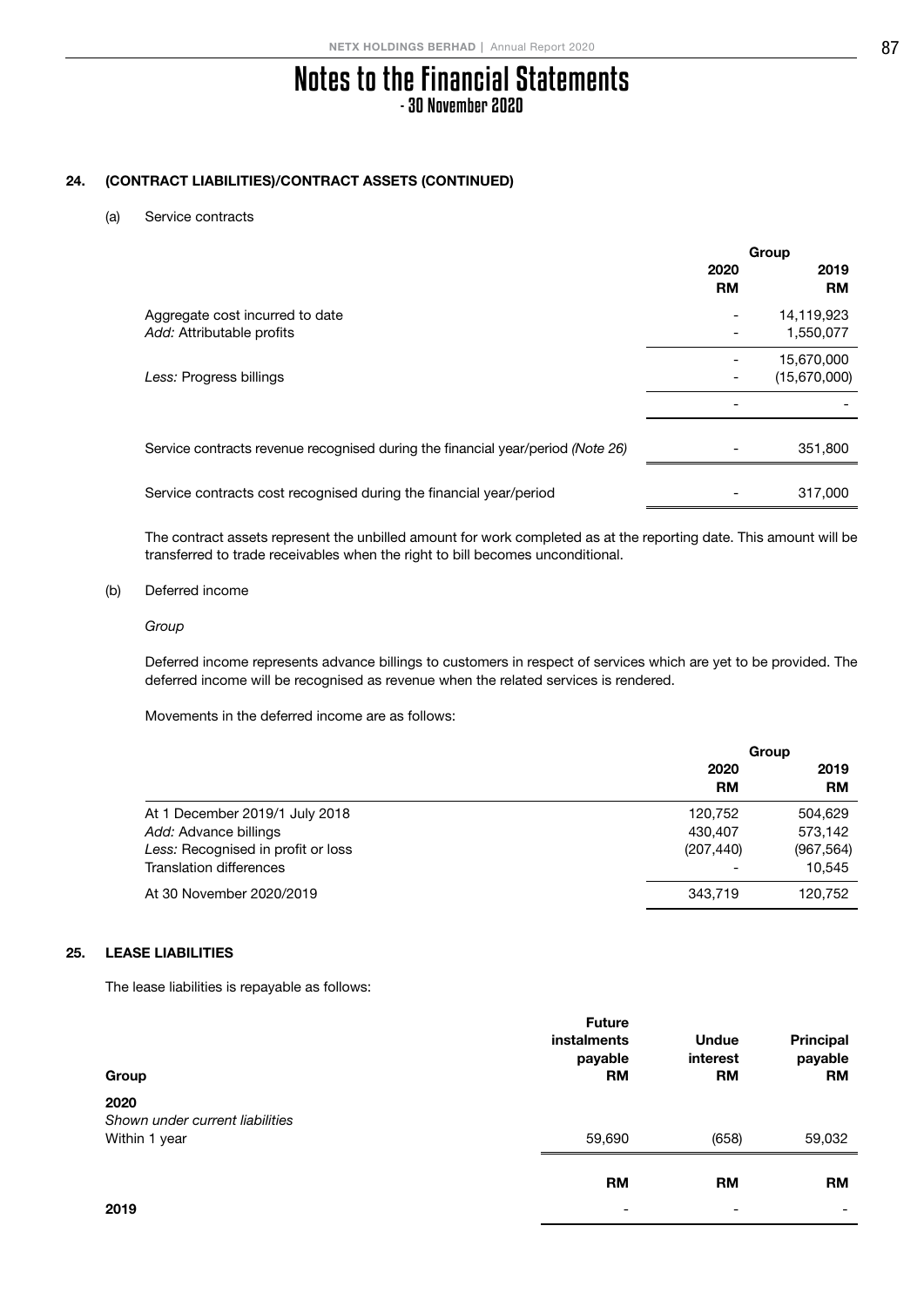## 25. LEASE LIABILITIES (CONTINUED)

Movements of lease liabilities for the financial year are as follows:

|                                     | Group<br>2020<br><b>RM</b> |
|-------------------------------------|----------------------------|
| Total lease liabilities recognised: |                            |
| At 1 December                       |                            |
| Additions                           | 173,714                    |
| Accretion interest                  | 4,699                      |
| Lease payments - principal portion  | (114, 682)                 |
| Interest paid                       | (4,699)                    |
| At 30 November                      | 59,032                     |

*Group*

The lease liabilities bear effective interest rates at 3.86% (2019: Nil) per annum.

The following table explains the difference between the operating lease commitments disclosed in previous financial period (determined under MFRS 117):

### The Group as lessor

In previous financial period, the Group had entered into lease arrangements on EFTPOS terminals and leasehold building.

The aggregate future minimum lease receivables as at the end of each reporting period as follow:

|                         | Group     |           |
|-------------------------|-----------|-----------|
|                         | 2020      | 2019      |
|                         | <b>RM</b> | <b>RM</b> |
| Leasehold building      |           |           |
| - within 1 year         | 90,000    |           |
| - between 2 to 5 years  | 43,000    |           |
|                         | 133,000   |           |
| <b>EFTPOS</b> terminals |           |           |
| - within 1 year         |           | 394,284   |
| - between 2 to 5 years  |           | 2,531,737 |
|                         |           | 2,926,021 |
|                         |           |           |

## 26. REVENUE

|                           | Group         |               |
|---------------------------|---------------|---------------|
|                           | <b>From</b>   | <b>From</b>   |
|                           | 01.12.2019    | 01.07.2018    |
|                           | to 30.11.2020 | to 30,11,2019 |
|                           | <b>RM</b>     | <b>RM</b>     |
| Rendering of services     | 727,476       | 5,538,803     |
| Rental income             |               | 441,824       |
| Service contracts revenue | 12,487,500    | 351,800       |
| Software licensing fees   | 1,682,464     | 3,660,872     |
|                           | 14,897,440    | 9,993,299     |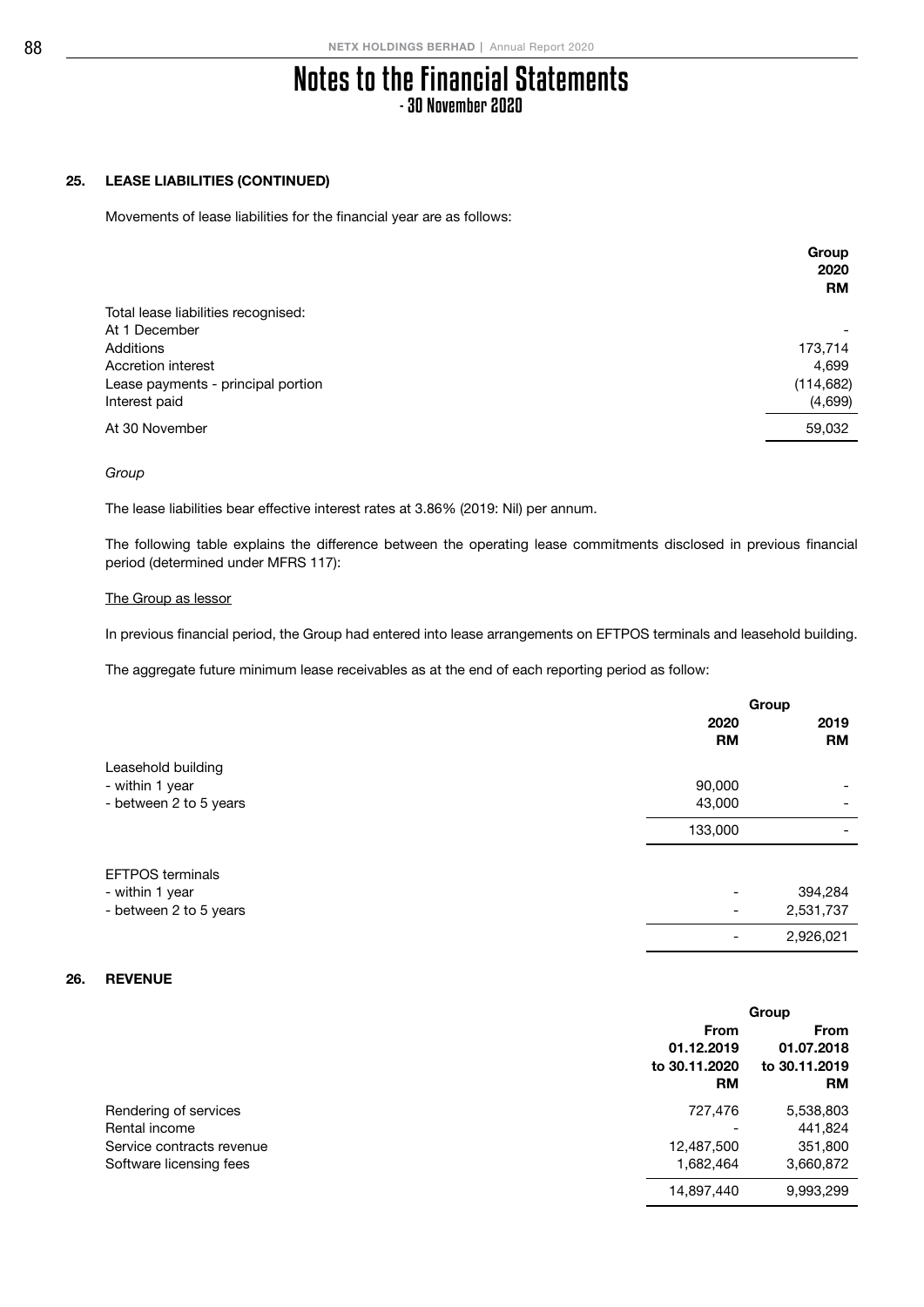## 26. REVENUE (CONTINUED)

## Segmentation of revenue

The segmentation of revenue of the Group is as follows:-

|                                                | Group         |  |
|------------------------------------------------|---------------|--|
| <b>From</b>                                    | <b>From</b>   |  |
| 01.12.2019                                     | 01.07.2018    |  |
| to 30.11.2020                                  | to 30.11.2019 |  |
| <b>RM</b>                                      | <b>RM</b>     |  |
| <b>Major services</b>                          |               |  |
| 133,418<br>- Electronic transaction processing | 233,103       |  |
| - Rental of EFTPOS terminals<br>231,640        | 441,824       |  |
| - Solutions and services<br>203,870            | 5,305,700     |  |
| 12,487,500<br>- Software development           | 351,800       |  |
| - Software license<br>1,682,464                | 3,660,872     |  |
| - Others<br>158,548                            |               |  |
| 14,897,440                                     | 9,993,299     |  |
| Timing and recognition                         |               |  |
| 12,984,003<br>- At a point in time             | 3,893,975     |  |
| - Over time<br>1,913,437                       | 6,099,324     |  |
| 14,897,440<br><b>Total revenue</b>             | 9,993,299     |  |

The revenue information based on the geographical location of customers is disclosed in Note 33.

## 27. FINANCE COSTS

|                            |               | Group         |
|----------------------------|---------------|---------------|
|                            | <b>From</b>   | <b>From</b>   |
|                            | 01.12.2019    | 01.07.2018    |
|                            | to 30.11.2020 | to 30.11.2019 |
|                            | <b>RM</b>     | <b>RM</b>     |
| Lease liabilities interest | 4,699         | ۰             |
| Term loan interest         | 112,226       | 175,762       |
|                            | 116,925       | 175,762       |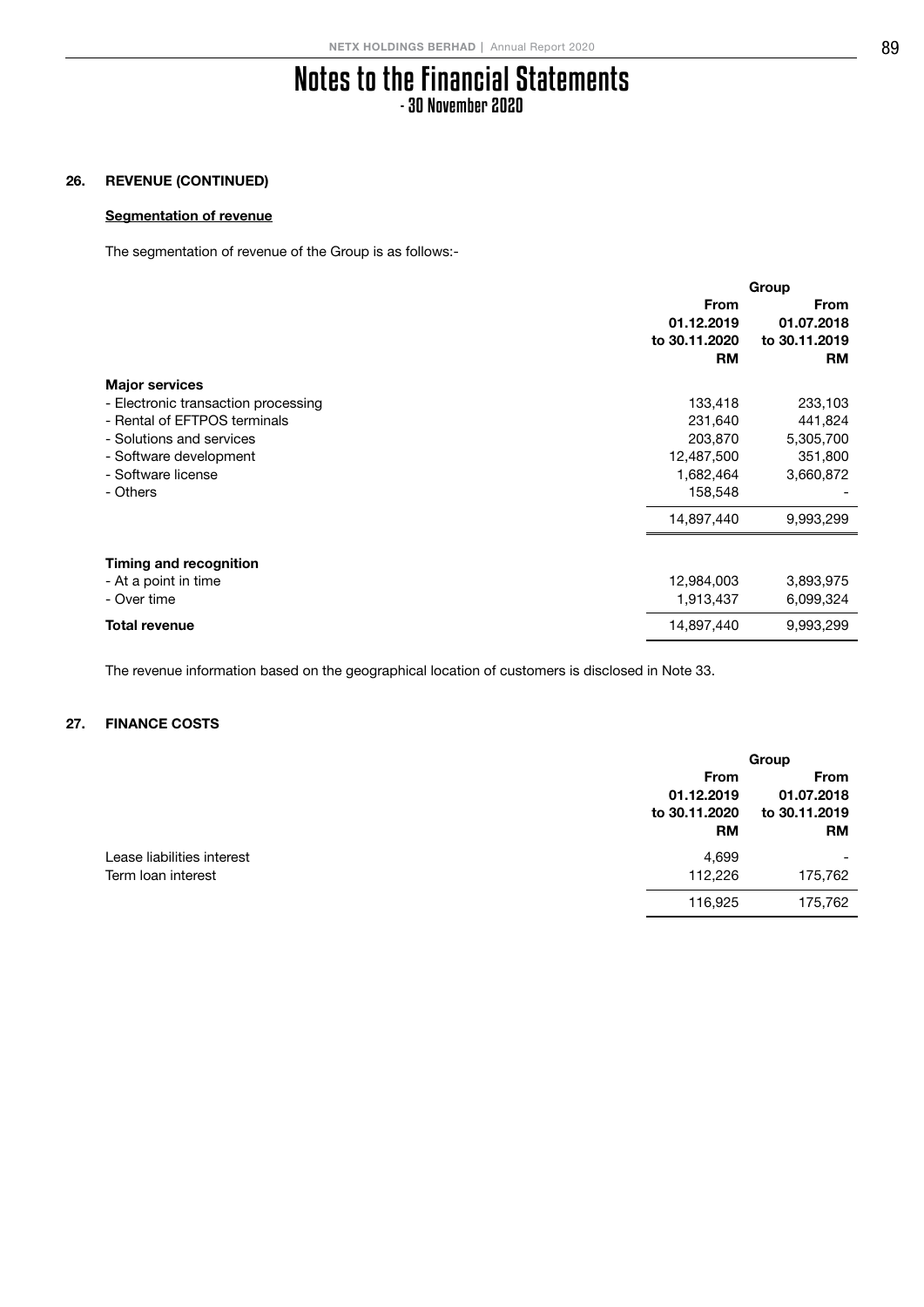## 28. LOSS BEFORE TAXATION

|                                                |               | Group         |               | Company       |  |
|------------------------------------------------|---------------|---------------|---------------|---------------|--|
|                                                | From          | From          | <b>From</b>   | From          |  |
|                                                | 01.12.2019    | 01.07.2018    | 01.12.2019    | 01.07.2018    |  |
|                                                | to 30.11.2020 | to 30.11.2019 | to 30.11.2020 | to 30.11.2019 |  |
|                                                | <b>RM</b>     | RM            | RM            | RM            |  |
| Loss before taxation is stated after charging: |               |               |               |               |  |
| Auditors' remuneration                         |               |               |               |               |  |
| - statutory audits                             |               |               |               |               |  |
| - current year's/period's provision            | 147,704       | 150,088       | 80,000        | 80,000        |  |
| - other services                               | 88,000        | 8,000         | 88,000        | 8,000         |  |
| Amortisation of intangible assets              | 1,225,145     | 4,352,791     |               |               |  |
| Bad debts written off                          | 14,670        | 7,003,572     |               |               |  |
| Depreciation of plant and equipment            | 2,400,037     | 746,437       | 145,286       | 146,619       |  |
| Depreciation of investment properties          | 56,217        | 79,640        |               |               |  |
| Depreciation of right-of-use assets            | 115,809       |               |               |               |  |
| Fair value losses on other investments         | 2,086,245     | 996,876       |               |               |  |
| Fair value losses on short-term investments    | 15,714        |               | 15,714        |               |  |
| Impairment losses on amount owing by           |               |               |               |               |  |
| subsidiary companies                           |               |               | 63,026,159    | 90,945,825    |  |
| Impairment losses on investment in             |               |               |               |               |  |
| subsidiary companies                           |               |               | 5,584,248     |               |  |
|                                                |               |               |               | 6,050,449     |  |
| Impairment losses on other investments         |               | 308,612       |               |               |  |
| Impairment losses on intangible assets         | 8,051,784     |               |               |               |  |
| Impairment losses on trade receivables         | 221,800       | 4,096,002     |               |               |  |
| Incorporation fees                             | 7,398         |               |               |               |  |
| Intangible assets written off                  | 19,440        | 2,823,341     |               |               |  |
| Inventories written off                        | 14,080        | 50,878        |               |               |  |
| Loss on foreign exchange                       |               |               |               |               |  |
| - realised                                     |               | 191,317       |               |               |  |
| - unrealised                                   | 2,430,617     |               |               |               |  |
| Plant and equipment written off                | 627,337       | 21,376        |               |               |  |
| Server co location                             | 962,500       |               |               |               |  |
| Small value of assets :                        |               |               |               |               |  |
| - rental of equipment                          | 7,332         | 10,788        |               | 1,200         |  |
| - rental of premises                           | 134,769       | 523,080       | 1,000         | 1,000         |  |
| Share-based payment expenses                   | 1,677,400     | 814,218       | 1,677,400     | 814,218       |  |
| Employee benefit expenses (Note 31)            | 5,943,724     | 7,219,523     | 1,971,342     | 1,353,617     |  |
|                                                |               |               |               |               |  |
| and crediting:                                 |               |               |               |               |  |
| Dividend income                                | 70,838        | 119,698       | 70,838        | 119,698       |  |
| Gain on foreign exchange                       |               |               |               |               |  |
| - realised                                     | 524,710       |               |               |               |  |
| - unrealised                                   |               | 1,424,349     |               |               |  |
| Interest income                                | 1,575,977     | 1,332,052     | 12,591        | 20,202        |  |
| Rental income                                  | 140,500       | 156,774       |               |               |  |
| Reversal of impairment loss on                 |               |               |               |               |  |
| trade receivables                              | 22,772        |               |               |               |  |
| Wages subsidy by government                    | 29,300        |               |               |               |  |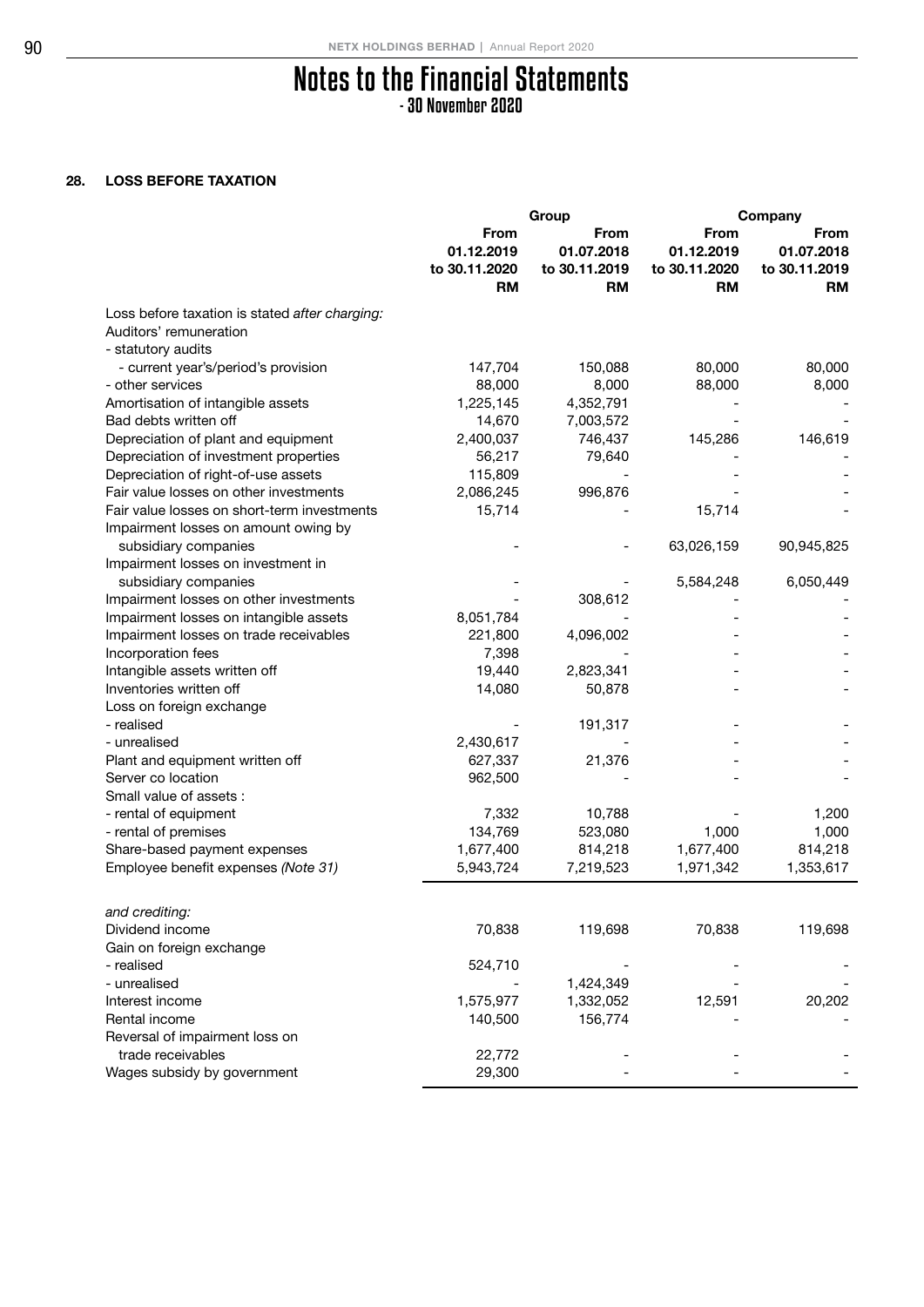## 29. INCOME TAX EXPENSE

|                                                     | Group         |               |               | Company       |  |
|-----------------------------------------------------|---------------|---------------|---------------|---------------|--|
|                                                     | <b>From</b>   | <b>From</b>   | From          | <b>From</b>   |  |
|                                                     | 01.12.2019    | 01.07.2018    | 01.12.2019    | 01.07.2018    |  |
|                                                     | to 30,11,2020 | to 30.11.2019 | to 30.11.2020 | to 30,11,2019 |  |
|                                                     | <b>RM</b>     | <b>RM</b>     | <b>RM</b>     | <b>RM</b>     |  |
| Malaysian income tax:                               |               |               |               |               |  |
| - current year's/period's provision                 | 580           |               |               |               |  |
|                                                     | 580           |               |               |               |  |
| Deferred tax (Note 21):                             |               |               |               |               |  |
| - origination and reversal of temporary differences | 126.989       |               |               |               |  |
|                                                     | 127,569       |               |               |               |  |

Income tax is calculated based on the Malaysian statutory tax rate of 24% (2019: 24%) of the estimated assessable profits for the financial year/period. Taxation for other jurisdiction is calculated at the rate prevailing in the respective jurisdictions.

A reconciliation of income tax expense applicable to loss before taxation at the statutory income tax rate to income tax expense at the effective income tax rate is as follows:

|                                                                                                                                                                |                                                         | Group                                                   |                                                  | Company                                                 |  |
|----------------------------------------------------------------------------------------------------------------------------------------------------------------|---------------------------------------------------------|---------------------------------------------------------|--------------------------------------------------|---------------------------------------------------------|--|
|                                                                                                                                                                | <b>From</b><br>01.12.2019<br>to 30.11.2020<br><b>RM</b> | <b>From</b><br>01.07.2018<br>to 30.11.2019<br><b>RM</b> | <b>From</b><br>01.12.2019<br>to 30.11.2020<br>RM | <b>From</b><br>01.07.2018<br>to 30.11.2019<br><b>RM</b> |  |
| Loss before taxation                                                                                                                                           | (17,013,471)                                            | (31, 995, 017)                                          | (72,032,372)                                     | (99, 322, 344)                                          |  |
| Income tax expense at Malaysian statutory<br>tax rate of 24% (2019: 24%)                                                                                       | (4,083,233)                                             | (7,678,804)                                             | (17, 287, 769)                                   | (23, 837, 363)                                          |  |
| • Adjustments for the following tax effects:<br>- expenses not deductible for tax purposes<br>- income not subject to tax<br>- different tax rates in overseas | 3,404,384<br>(551, 902)                                 | 4,108,270<br>(554, 978)                                 | 17,433,072<br>(145, 303)                         | 23,866,091<br>(28, 728)                                 |  |
| subsidiary companies<br>- deferred tax assets not recognised                                                                                                   | 76,596                                                  | 303,739                                                 |                                                  |                                                         |  |
| during the financial year/period<br>- utilisation of deferred tax assets not                                                                                   | 2,257,886                                               | 3,821,773                                               |                                                  |                                                         |  |
| recognised in respect of prior year                                                                                                                            | (976, 162)                                              |                                                         |                                                  |                                                         |  |
|                                                                                                                                                                | 4,210,802                                               | 7,678,804                                               | 17,287,769                                       | 23,837,363                                              |  |
|                                                                                                                                                                | 127,569                                                 |                                                         |                                                  |                                                         |  |

The amount of temporary differences for which no deferred tax assets have been recognised in the statements of financial position are as follows:

|                                            | Group          |                | Company   |           |
|--------------------------------------------|----------------|----------------|-----------|-----------|
|                                            | 2020           | 2019<br>2020   |           | 2019      |
|                                            | <b>RM</b>      | <b>RM</b>      | <b>RM</b> | <b>RM</b> |
| Excess of accumulated depreciation claimed |                |                |           |           |
| over corresponding capital allowances      | (14, 394, 740) | (22, 458, 282) |           |           |
| Unutilised capital allowances              | 443.325        | 1.708.258      |           |           |
| Unabsorbed business losses                 | 57.235.199     | 54.626.034     | 5.580.462 | 5.580.462 |
|                                            | 43.283.784     | 33,876,010     | 5.580.462 | 5,580,462 |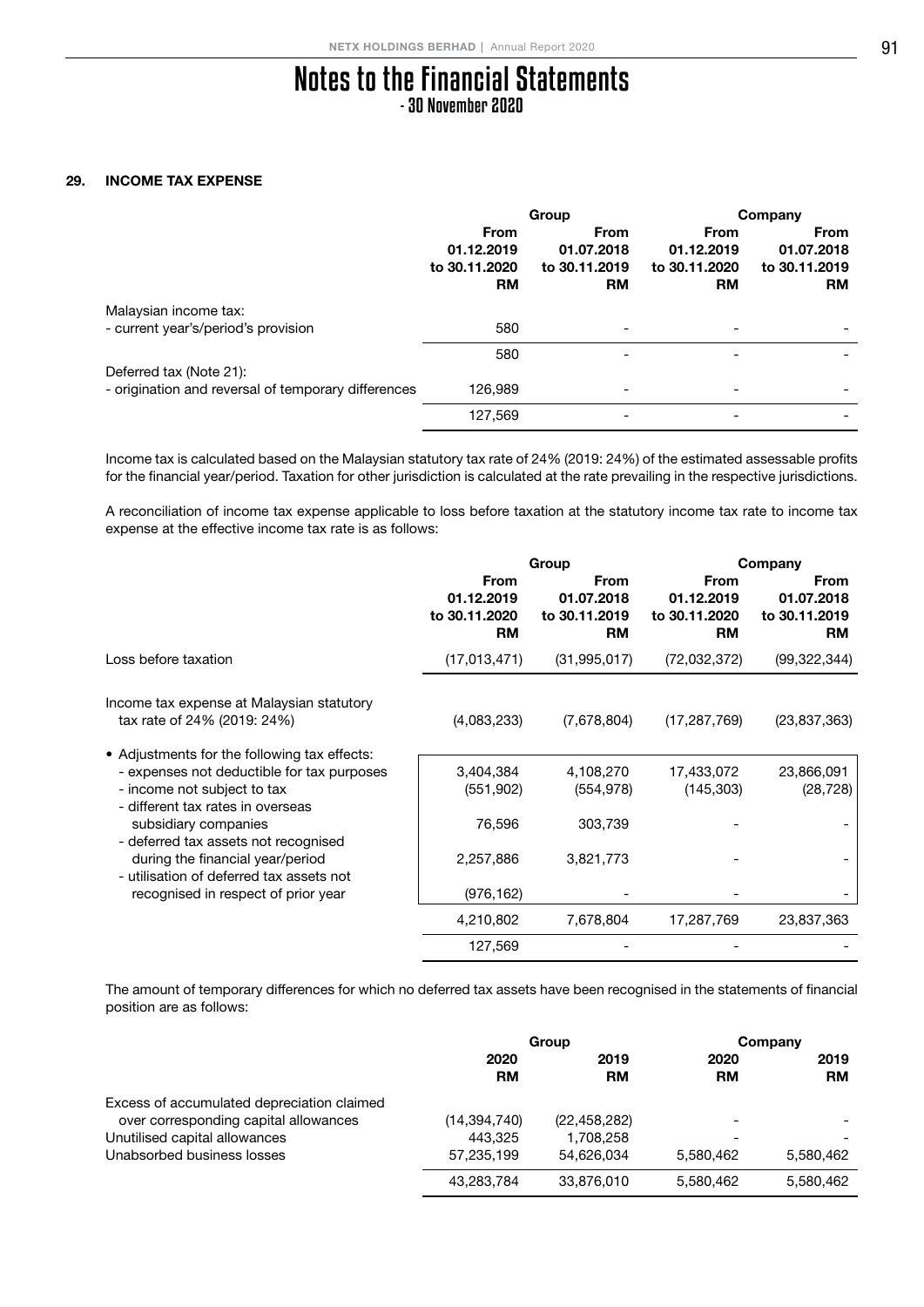## 30. LOSS PER SHARE

### Loss Per Share

The basic loss per ordinary share as at 30 November 2020 is arrived at by dividing the Group's loss attributable to owners of the Company by the weighted average number of ordinary shares issued and calculated as follows:

|                                                    |               | Group         |
|----------------------------------------------------|---------------|---------------|
|                                                    | From          | From          |
|                                                    | 01.12.2019    | 01.07.2018    |
|                                                    | to 30.11.2020 | to 30.11.2019 |
| Loss attributable to owners of the Company (RM)    | (15,870,540)  | (30,643,516)  |
| Weighted average number of ordinary shares (units) | 4,600,942,595 | 2,211,503,522 |
| Basic loss per share (Sen)                         | (0.34)        | (1.39)        |

### Diluted Loss Per Share

In the previous financial period, the Group has no dilution in its loss per ordinary share as there are no dilutive potential ordinary shares.

In the current financial year, the outstanding Warrants have been excluded from the computation of diluted loss per ordinary share as the exercise of Warrants to ordinary share would be anti-dilutive.

## 31. EMPLOYEE BENEFIT EXPENSES

The employee benefit expenses recognised in profit or loss are as follows:

|                                       |                             | Group         | Company       |               |  |
|---------------------------------------|-----------------------------|---------------|---------------|---------------|--|
|                                       | <b>From</b>                 | <b>From</b>   | <b>From</b>   | <b>From</b>   |  |
|                                       | 01.12.2019<br>to 30,11,2020 | 01.07.2018    | 01.12.2019    | 01.07.2018    |  |
|                                       |                             | to 30.11.2019 | to 30.11.2020 | to 30.11.2019 |  |
|                                       | <b>RM</b>                   | <b>RM</b>     | <b>RM</b>     | RM            |  |
| Salaries, bonus, wages and allowances | 3,529,331                   | 4,810,713     | 106.700       | 260,117       |  |
| Defined contribution plan             | 316,961                     | 415,572       | 9.360         | 27.547        |  |
| Other employee benefit                | 420,032                     | 1,179,020     | 177.882       | 251,735       |  |
| Share-based payment expenses          | 1,677,400                   | 814,218       | 1,677,400     | 814,218       |  |
|                                       | 5,943,724                   | 7.219.523     | 1,971,342     | 1,353,617     |  |

Included in employee benefit expenses are directors' remuneration who are also the key management personnel of the Group and of the Company:

|                         |               | Group         | Company       |               |
|-------------------------|---------------|---------------|---------------|---------------|
|                         | <b>From</b>   | <b>From</b>   | <b>From</b>   | <b>From</b>   |
|                         | 01.12.2019    | 01.07.2018    | 01.12.2019    | 01.07.2018    |
|                         | to 30.11.2020 | to 30.11.2019 | to 30.11.2020 | to 30.11.2019 |
|                         | <b>RM</b>     | <b>RM</b>     | RM            | <b>RM</b>     |
| Directors' remuneration |               |               |               |               |
| - fees                  | 488.065       | 731,402       | 156,000       | 221,000       |
| - other emoluments      | 207.969       | 439,223       | 116.983       | 165,268       |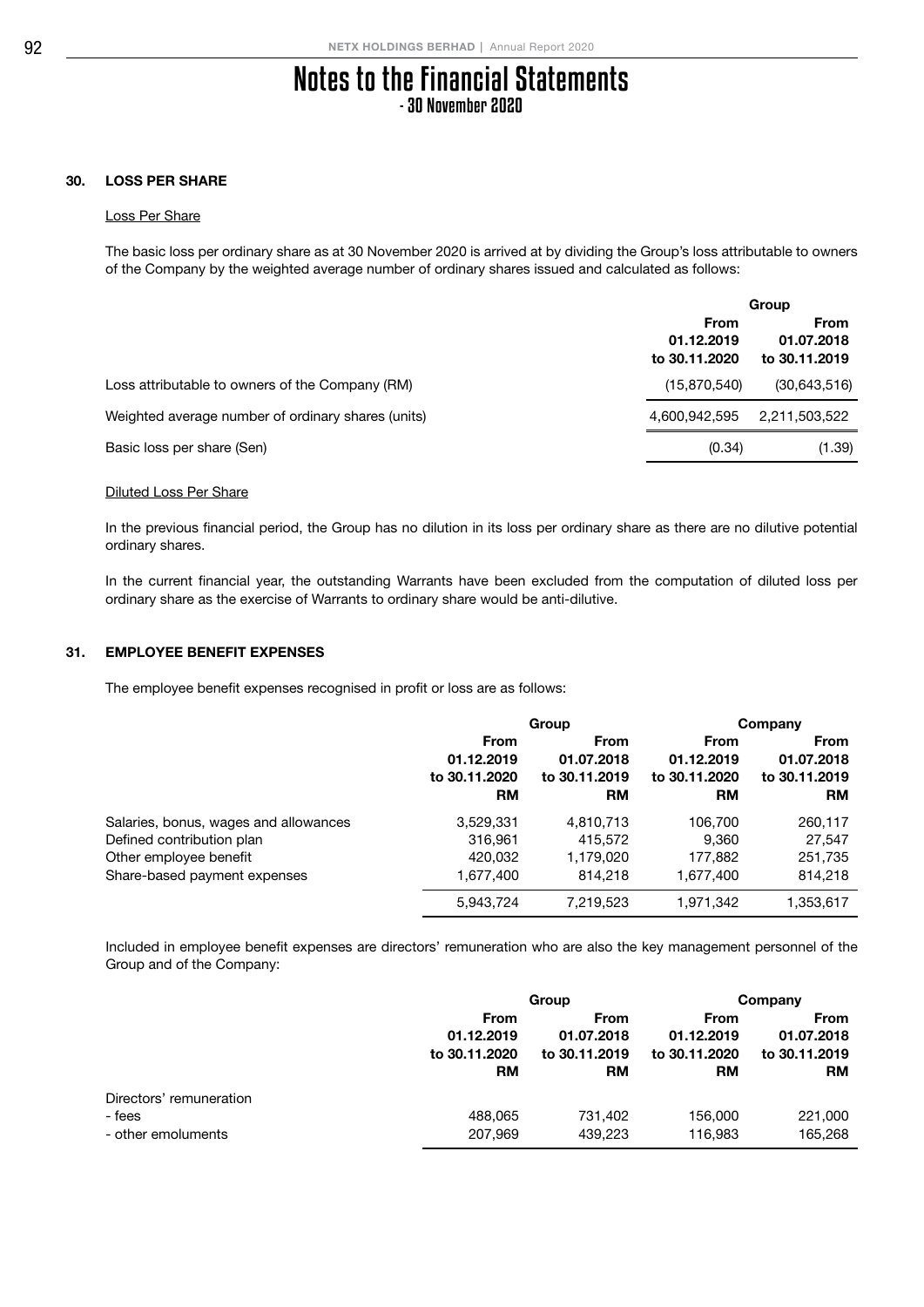## 32. CHANGES IN LIABILITIES ARISING FROM FINANCING ACTIVITIES

The table below details changes in the liabilities of the Group arising from the financing activities, including both cash and non-cash changes as follows: -

| Group                          | At         | <b>Net Cash</b>          | Non-cash       | At                  |
|--------------------------------|------------|--------------------------|----------------|---------------------|
|                                | 01.12.2019 | <b>Flows</b>             | <b>Changes</b> | 30.11.2020          |
|                                | <b>RM</b>  | <b>RM</b>                | RM             | RM                  |
| Term Ioan<br>Lease liabilities | 2,108,043  | (114, 076)<br>(114, 682) | 173,714        | 1,993,967<br>59,032 |
| Group                          | At         | <b>Net Cash</b>          | Non-cash       | At                  |
|                                | 01.07.2018 | <b>Flows</b>             | <b>Changes</b> | 30.11.2019          |
|                                | <b>RM</b>  | <b>RM</b>                | RM             | RM                  |
| Term Ioan                      | 2,573,470  | (465, 427)               | -              | 2,108,043           |

## 33. OPERATING SEGMENTS

Operating segments are prepared in a manner consistent with the internal reporting provided to the Executive Director as chief operating decision maker in order to allocate resources to segments and to assess their performance. For management purposes, the Group is organised into business units based on their electronic payment services and software licensing, non-electronic payment services provided, Great Experience Matters ("GEM") and others.

The Group is organised into main business segments as follows:

(a) Electronic payment services and software licensing

Involved in terminal, software licensing and other related services

(b) Non-electronic payment services

Involved in provision of turnkey solutions on the network infrastructure, security management, research and development of software, system design, integration and installation and provision of information technology services.

(c) GEM

Involved in provision of reservation and planning services and its related solutions.

(d) Others

Other segments comprise investment holding and dormant companies.

For the purpose of making decisions about resource allocation, the Executive Director assesses the performance of the operating segments based on operating profits or losses which is measured differently from those disclosed in the financial statements.

The Executive Director is of the opinion that all inter-segment transactions are entered into in the normal course of business and are at arm's length basis in a manner similar to transactions with third parties. The effects of such inter-segment transactions are eliminated on consolidation.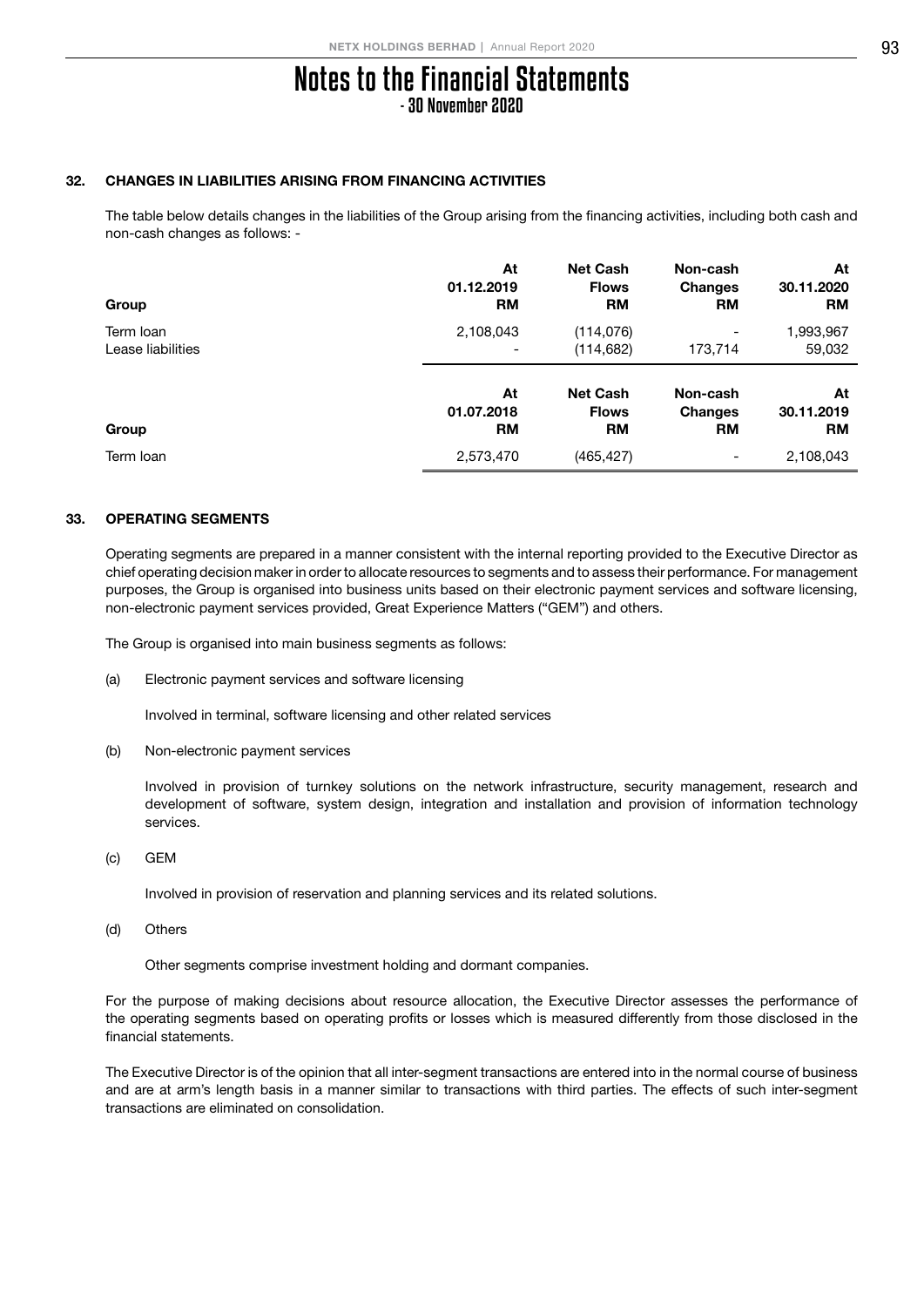## 33. OPERATING SEGMENTS (CONTINUED)

Business segments

| Group<br>2020                                                                                                                                          | <b>Electronic</b><br>payment<br>services<br><b>RM</b> | Non-<br>electronic<br>payment<br>services<br><b>RM</b> | <b>GEM</b><br><b>RM</b> | <b>Others</b><br><b>RM</b> | <b>Elimination</b><br><b>RM</b> | <b>Total</b><br><b>RM</b>                                |
|--------------------------------------------------------------------------------------------------------------------------------------------------------|-------------------------------------------------------|--------------------------------------------------------|-------------------------|----------------------------|---------------------------------|----------------------------------------------------------|
| Revenue<br>External revenue<br>Inter-company                                                                                                           | 365,058<br>351,105                                    | 12,487,500                                             | 2,044,882<br>7,582      |                            | (358, 687)                      | 14,897,440                                               |
| Total revenue                                                                                                                                          | 716,163                                               | 12,487,500                                             | 2,052,464               | $\overline{\phantom{a}}$   | (358, 687)                      | 14,897,440                                               |
| <b>Results</b><br>Segment operating<br>loss<br>Other operating income<br>Unallocated expenses<br>Finance costs                                         | (785, 836)                                            | 4,738,221                                              | (4,533,814)             | (6,060,169)                |                                 | (6,641,598)<br>2,473,521<br>(12, 728, 469)<br>(116, 925) |
| Loss before taxation<br>Income tax expense                                                                                                             |                                                       |                                                        |                         |                            |                                 | (17,013,471)<br>(127, 569)                               |
| Loss after taxation<br>Non-controlling interest                                                                                                        |                                                       |                                                        |                         |                            |                                 | (17, 141, 040)<br>1,270,500                              |
| Loss attribute to owners<br>of the Company                                                                                                             |                                                       |                                                        |                         |                            |                                 | (15,870,540)                                             |
| <b>Assets</b><br>Segment assets                                                                                                                        | 42,671,867                                            | 29,478,789                                             | 37,388,494              | 58,271,589                 |                                 | 167,810,739                                              |
| <b>Total assets</b>                                                                                                                                    |                                                       |                                                        |                         |                            |                                 | 167,810,739                                              |
| <b>Liabilities</b><br>Segment liabilities<br>Term Ioan<br>Deferred tax liability                                                                       | 234,535                                               | 2,613,923                                              | 374,090                 |                            |                                 | 3,222,548<br>1,993,967<br>126,989                        |
| <b>Total liabilities</b>                                                                                                                               |                                                       |                                                        |                         |                            |                                 | 5,343,504                                                |
| <b>Other information</b><br>Amortisation of<br>intangible assets<br>Bad debts written off<br>Depreciation of plant<br>and equipment<br>Depreciation of |                                                       |                                                        |                         |                            |                                 | 1,225,145<br>14,670<br>2,400,037                         |
| investment properties<br>Depreciation of                                                                                                               |                                                       |                                                        |                         |                            |                                 | 56,217                                                   |
| right-of-use assets<br>Fair value losses on                                                                                                            |                                                       |                                                        |                         |                            |                                 | 115,809                                                  |
| other investments<br>Fair value losses on<br>short-term investments                                                                                    |                                                       |                                                        |                         |                            |                                 | 2,086,245<br>15,714                                      |
| Impairment losses on                                                                                                                                   |                                                       |                                                        |                         |                            |                                 |                                                          |
| intangible assets<br>Impairment losses on<br>trade receivables                                                                                         |                                                       |                                                        |                         |                            |                                 | 8,051,784<br>221,800                                     |
| Intangible assets<br>written off                                                                                                                       |                                                       |                                                        |                         |                            |                                 | 19,440                                                   |
| Inventories written off<br>Loss on foreign exchange                                                                                                    |                                                       |                                                        |                         |                            |                                 | 14,080                                                   |
| - unrealised<br>Plant and equipment                                                                                                                    |                                                       |                                                        |                         |                            |                                 | 2,430,617                                                |
| written off<br>Share-based payment                                                                                                                     |                                                       |                                                        |                         |                            |                                 | 627,337                                                  |
| expenses                                                                                                                                               |                                                       |                                                        |                         |                            |                                 | 1,677,400                                                |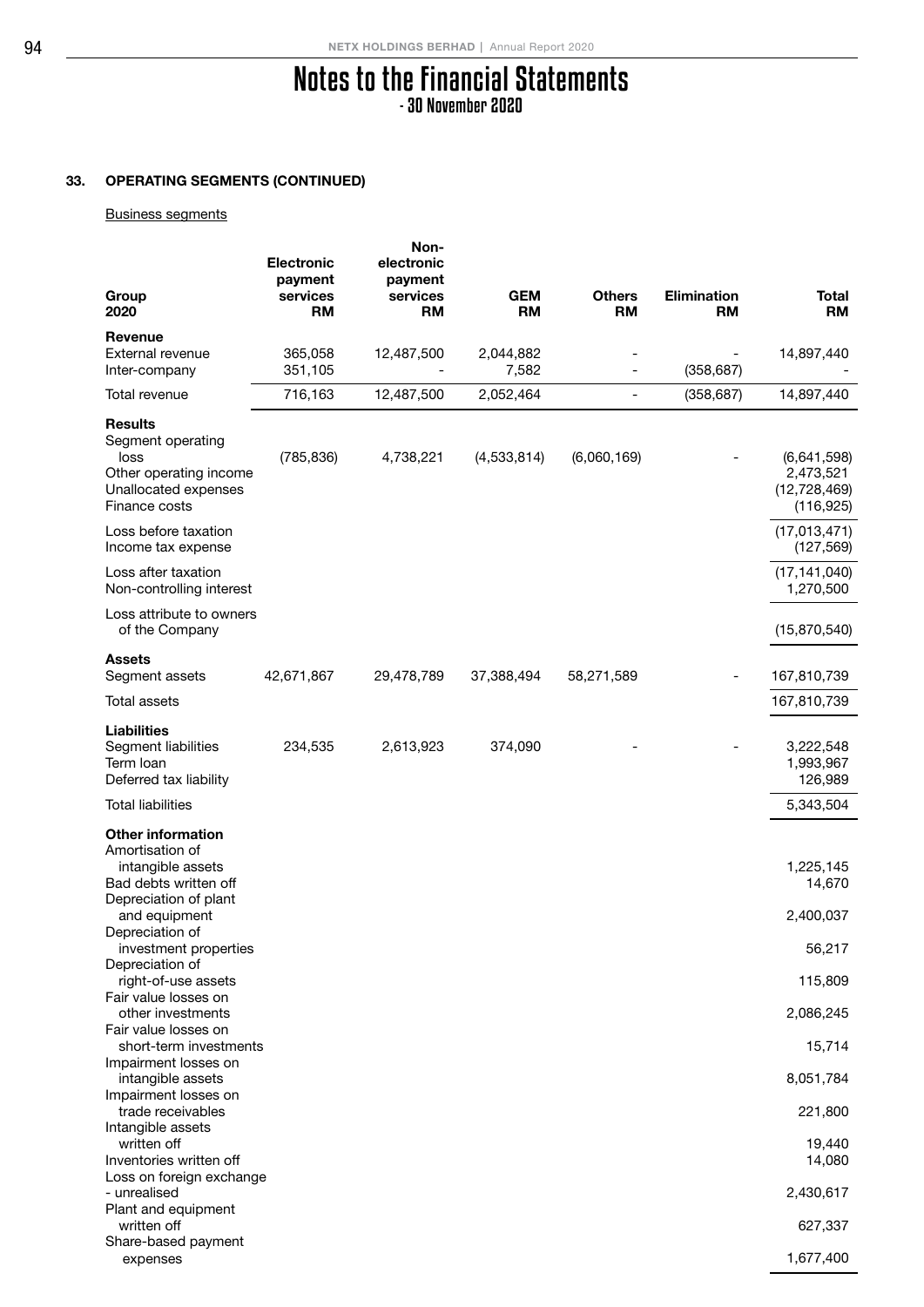## 33. OPERATING SEGMENTS (CONTINUED)

Business segments (Continued)

| Group<br>2019                                                                                    | <b>Electronic</b><br>payment<br>services<br><b>RM</b> | Non-<br>electronic<br>payment<br>services<br><b>RM</b> | <b>GEM</b><br><b>RM</b> | <b>Others</b><br><b>RM</b> | <b>Elimination</b><br><b>RM</b> | Total<br><b>RM</b>                            |
|--------------------------------------------------------------------------------------------------|-------------------------------------------------------|--------------------------------------------------------|-------------------------|----------------------------|---------------------------------|-----------------------------------------------|
| Revenue<br><b>External revenue</b><br>Inter-company                                              | 5,980,627<br>3,989,794                                | 351,800                                                | 3,660,872               |                            | (3,989,794)                     | 9,993,299                                     |
| Total revenue                                                                                    | 9,970,421                                             | 351,800                                                | 3,660,872               | $\overline{\phantom{a}}$   | (3,989,794)                     | 9,993,299                                     |
| <b>Results</b><br>Segment operating<br>loss<br>Other operating<br>income<br>Unallocated expenses | (3,711,093)                                           | (1,957,376)                                            | (11, 268, 938)          | (1,680,172)                |                                 | (18, 617, 579)<br>2,913,199<br>(16, 114, 875) |
| Finance costs                                                                                    |                                                       |                                                        |                         |                            |                                 | (175, 762)                                    |
| Loss before taxation<br>Income tax expense                                                       |                                                       |                                                        |                         |                            |                                 | (31, 995, 017)                                |
| Loss after taxation<br>Non-controlling interest                                                  |                                                       |                                                        |                         |                            |                                 | (31, 995, 017)<br>1,351,501                   |
| Loss attribute to owners<br>of the Company                                                       |                                                       |                                                        |                         |                            |                                 | (30, 643, 516)                                |
| <b>Assets</b><br>Segment assets                                                                  | 40,401,691                                            | 15,045,066                                             | 17,382,974              | 7,326,000                  |                                 | 80,155,731                                    |
| <b>Total assets</b>                                                                              |                                                       |                                                        |                         |                            |                                 | 80,155,731                                    |
| <b>Liabilities</b><br>Segment liabilities<br>Term loan                                           | 162,631                                               | 1,409,103                                              | 168,862                 |                            |                                 | 1,740,596<br>2,108,043                        |
| <b>Total liabilities</b>                                                                         |                                                       |                                                        |                         |                            |                                 | 3,848,639                                     |
| <b>Other information</b><br>Amortisation of<br>intangible assets<br>Bad debts written off        |                                                       |                                                        |                         |                            |                                 | 4,352,791<br>7,003,572                        |
| Depreciation of plant<br>and equipment<br>Fair value loss on                                     |                                                       |                                                        |                         |                            |                                 | 826,077                                       |
| other investments<br>Gain on foreign exchange                                                    |                                                       |                                                        |                         |                            |                                 | 996,876                                       |
| - unrealised<br>Impairment loss on                                                               |                                                       |                                                        |                         |                            |                                 | (1,424,349)                                   |
| other investments<br>Impairment losses on                                                        |                                                       |                                                        |                         |                            |                                 | 308,612                                       |
| trade receivables<br>Intangible assets<br>written off                                            |                                                       |                                                        |                         |                            |                                 | 4,096,002<br>2,823,341                        |
| Inventories written off<br>Loss on foreign exchange                                              |                                                       |                                                        |                         |                            |                                 | 50,878                                        |
| - realised<br>Plant and equipment                                                                |                                                       |                                                        |                         |                            |                                 | 191,317                                       |
| written off<br>Share-based payment<br>expenses                                                   |                                                       |                                                        |                         |                            |                                 | 21,376<br>814,218                             |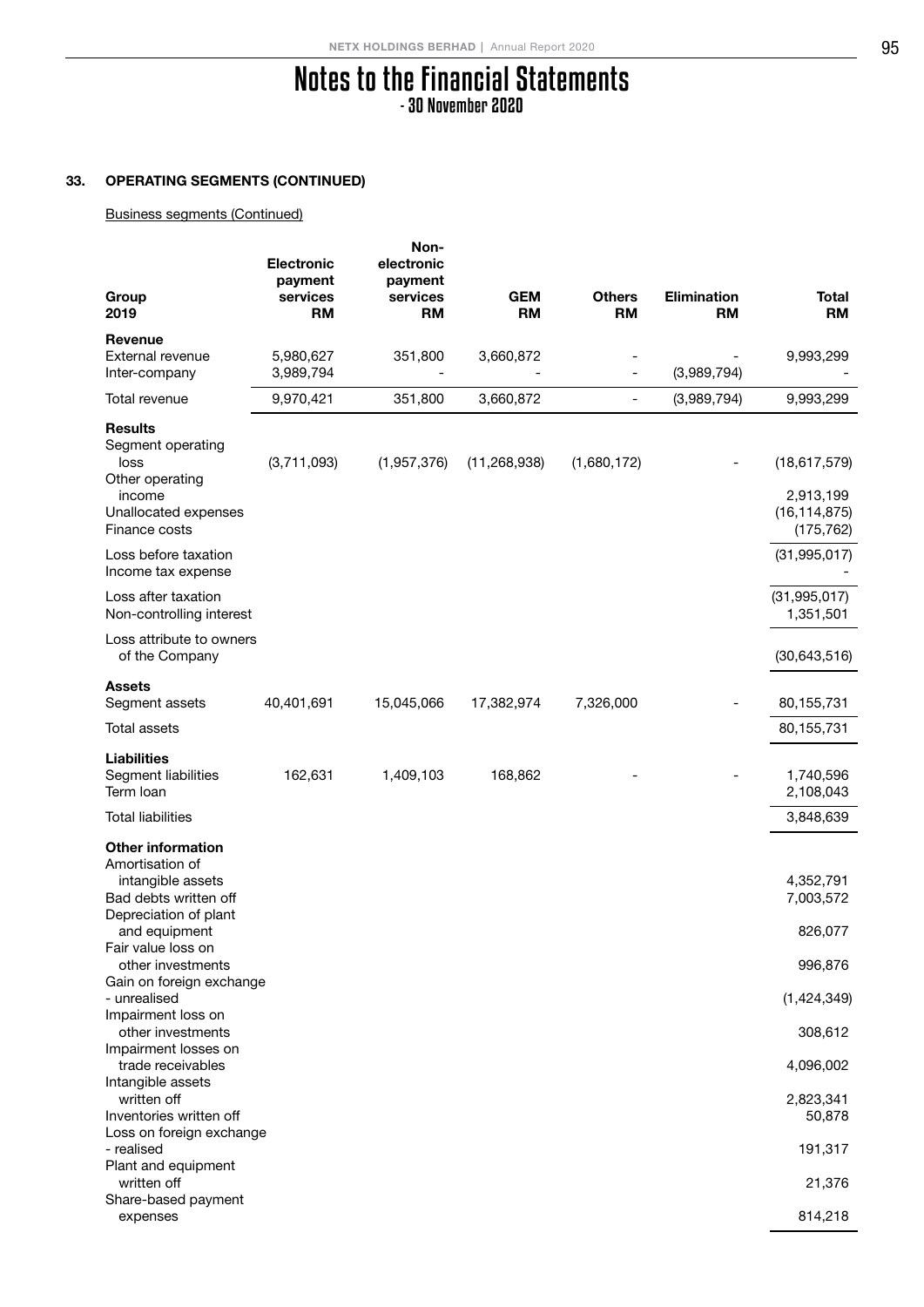## 33. OPERATING SEGMENTS (CONTINUED)

### Geographical information

Revenue information based on the geographical location of customers is as follow:

|           |               | Revenue       |
|-----------|---------------|---------------|
|           | <b>From</b>   | <b>From</b>   |
|           | 01.12.2019    | 01.07.2018    |
|           | to 30.11.2020 | to 30.11.2019 |
| Group     | <b>RM</b>     | <b>RM</b>     |
| Malaysia  | 14,897,440    | 5,494,509     |
| Hong Kong | -             | 4,498,790     |
|           | 14,897,440    | 9,993,299     |

### 34. RELATED PARTY DISCLOSURE

- (a) Identities of related parties
	- *(i)* The Group has related party relationship with companies in which directors have financial interest and its key management personnel; and
	- *(ii)* The Company has related party relationships with its subsidiary companies and key management personnel.
- (b) In addition to the transactions detailed elsewhere in the financial statements, the Group and the Company carried out the following transactions with the related parties during the financial year as follows:
	- *(i)* Transaction with related party of which a director of the Company:

|                   | <b>From</b><br>01.12.2019 | From<br>01.07.2018 |
|-------------------|---------------------------|--------------------|
|                   | to 30.11.2020             | to 30.11.2019      |
|                   | <b>RM</b>                 | <b>RM</b>          |
| Sales             | (11,500)                  |                    |
| Service revenue   | (8,979,500)               |                    |
| Services rendered | (91, 878)                 |                    |
| Rental income     | (52, 500)                 |                    |
| Rental paid       |                           | 21,000             |

The directors are of the opinion that all the transactions above have been entered into in the normal course of business and have been established on terms and conditions that are not materially different from that obtainable in transactions with unrelated parties.

*(ii)* Compensation of key management personnel

|                                                                     | Group         |               |               | Company       |
|---------------------------------------------------------------------|---------------|---------------|---------------|---------------|
|                                                                     | <b>From</b>   | <b>From</b>   | <b>From</b>   | <b>From</b>   |
|                                                                     | 01.12.2019    | 01.07.2018    | 01.12.2019    | 01.07.2018    |
|                                                                     | to 30.11.2020 | to 30.11.2019 | to 30.11.2020 | to 30.11.2019 |
|                                                                     | <b>RM</b>     | <b>RM</b>     | <b>RM</b>     | <b>RM</b>     |
| Short-term employee benefit expenses<br><b>Executive Director:-</b> |               |               |               |               |
| - fees                                                              | 332,065       | 510,402       |               |               |
| - other emoluments                                                  | 88,283        | 399,023       | 88,283        | 125,068       |
|                                                                     | 420,348       | 909,425       | 88,283        | 125,068       |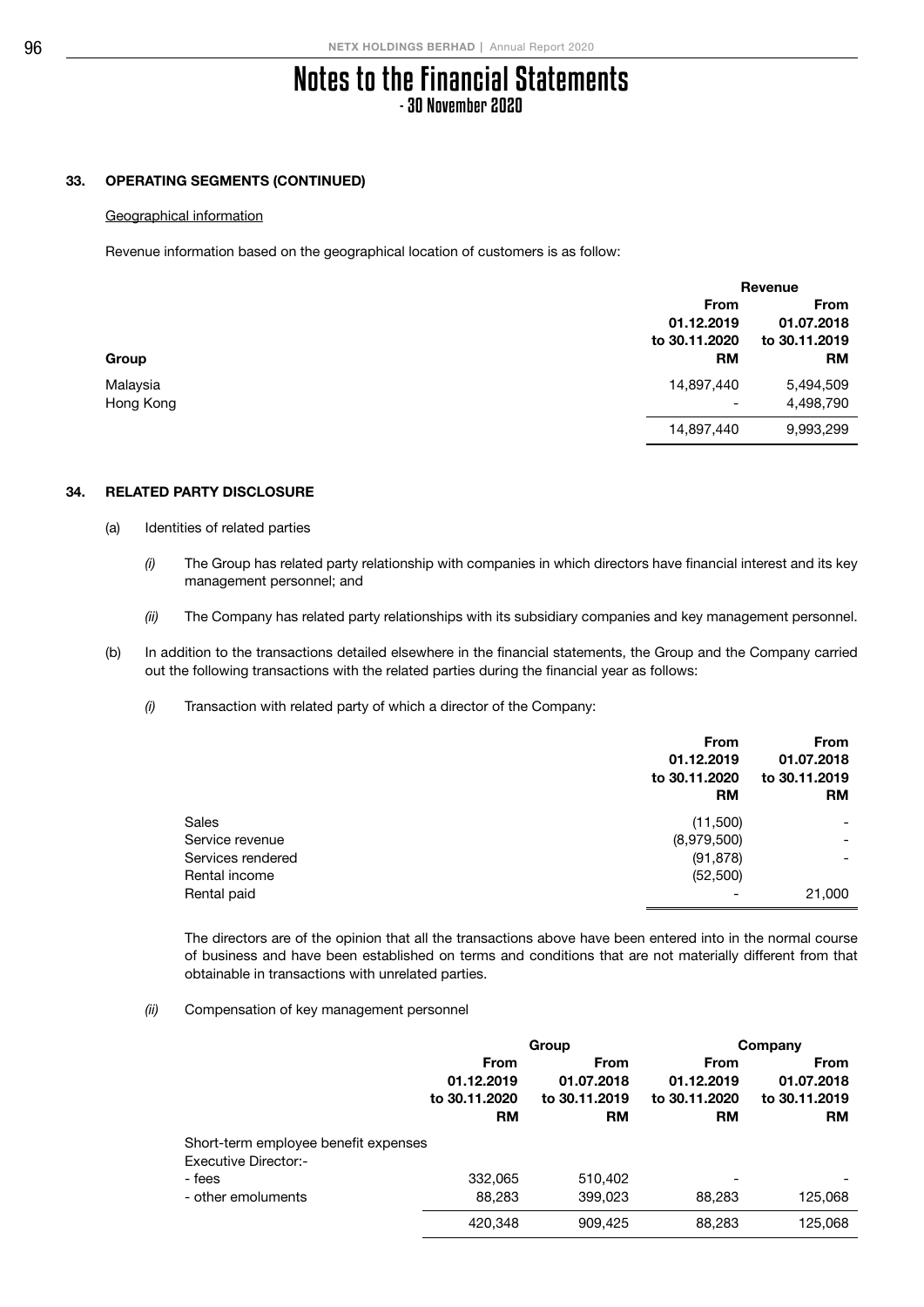## 34. RELATED PARTY DISCLOSURE

(b) *(ii)* Compensation of key management personnel (Continued)

|                           | Group         |               |               | Company       |
|---------------------------|---------------|---------------|---------------|---------------|
|                           | <b>From</b>   | From          | <b>From</b>   | From          |
|                           | 01.12.2019    | 01.07.2018    | 01.12.2019    | 01.07.2018    |
|                           | to 30.11.2020 | to 30.11.2019 | to 30.11.2020 | to 30.11.2019 |
|                           | <b>RM</b>     | <b>RM</b>     | <b>RM</b>     | <b>RM</b>     |
| Non-executive Directors:- |               |               |               |               |
| - fees                    | 156,000       | 221,000       | 156,000       | 221,000       |
| - other emoluments        | 119,686       | 40,200        | 28,700        | 40,200        |
|                           | 275,686       | 261,200       | 184.700       | 261,200       |
|                           | 696,034       | 1,170,625     | 272,983       | 386,268       |

## 35. FINANCIAL INSTRUMENTS

The Group's activities are exposed to interest rate risk, foreign currency risk, equity price risk, credit risk and liquidity and cash flows risks. The Company's activities are exposed to credit risk and liquidity and cash flows risks. The Group's and the Company's overall financial risk management policy focuses on the unpredictability of financial markets and seeks to minimise potential adverse effects on the Group's and the Company's financial performance.

### (a) Financial Risk Management Policies

The Group's and the Company's financial risk management policy seeks to ensure that adequate financial resources are available for the development of the Group's and the Company's businesses whilst managing their interest rate risk, foreign currency risk, equity price risk, credit risk, and liquidity and cash flows risks. The Group's and the Company's policies in respect of the major areas of treasury activities are as follows:

#### *(i)* Interest Rate Risk

Interest rate risk is the risk that the fair value of future cash flows of the Group's financial instruments will fluctuate because of changes in market interest rates.

The Group's exposures to interest rate risk arise mainly from interest-bearing financial assets and liabilities. The Group's policies are to obtain the most favourable interest rates available.

## *Interest Rate Risk Sensitivity Analysis*

The interest rate risk sensitivity analysis on the fixed rate financial instruments is not disclosed as the interestbearing financial instruments carry fixed interest rate and are measured at amortised cost.

The following table details the sensitivity analysis on the floating rate instruments to a reasonably possible change in the interest rate as at the end of the reporting year, with all other variables held constant: -

|                                         |            | Group                   |
|-----------------------------------------|------------|-------------------------|
|                                         | 2020       | 2019                    |
|                                         | Increase/  | Increase/<br>(decrease) |
|                                         | (decrease) |                         |
|                                         | <b>RM</b>  | <b>RM</b>               |
| Effects on profit after taxation/equity |            |                         |
| Increase of 100 basis points            | (15, 154)  | (12, 648)               |
| Decrease of 100 basis points            | 15,154     | 12,648                  |
|                                         |            |                         |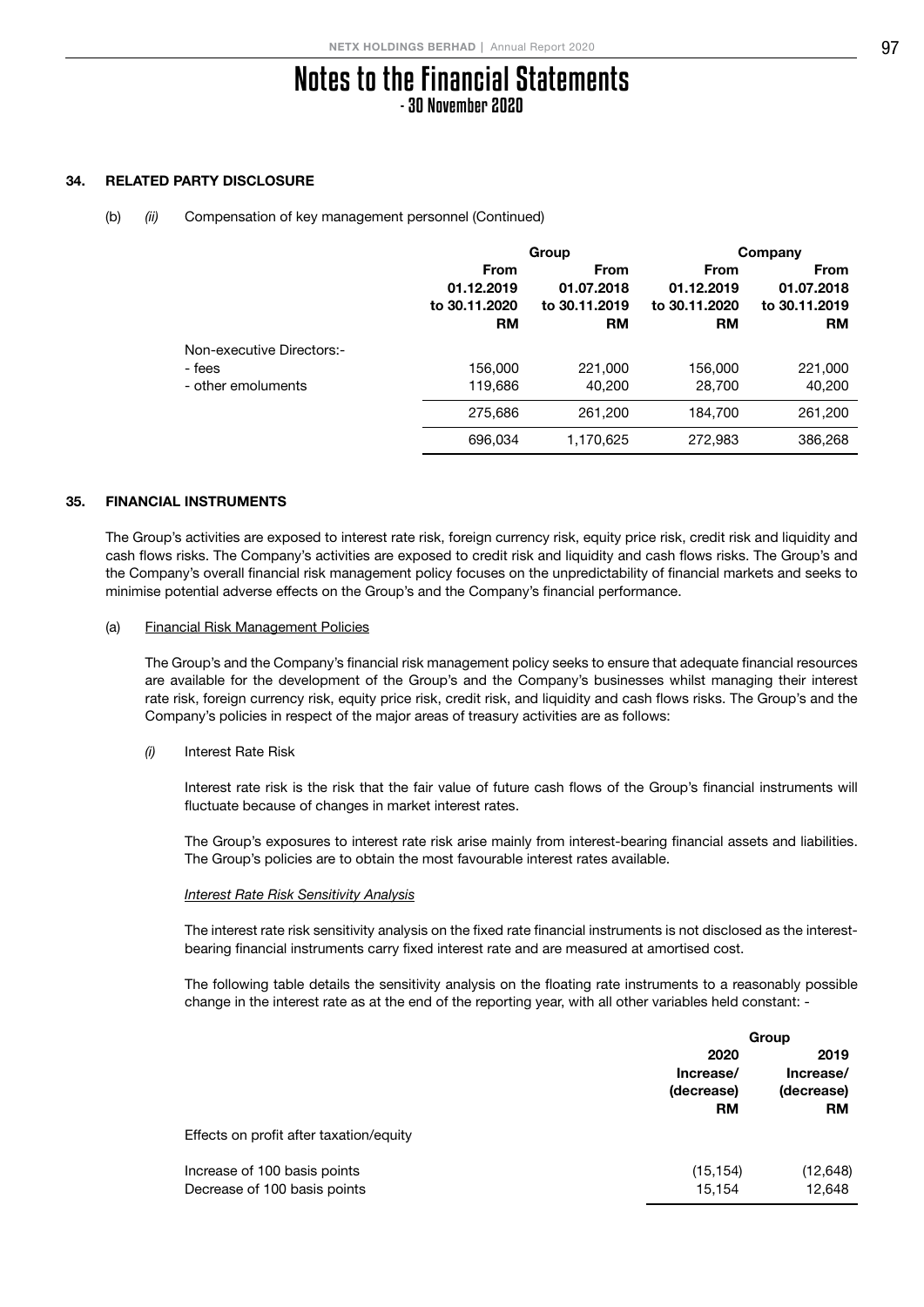### 35. FINANCIAL INSTRUMENTS (CONTINUED)

## (a) Financial Risk Management Policies (Continued)

### *(ii)* Foreign Currency Risk

Foreign currency risk is the risk that the fair value or future cash flows of a financial instrument will fluctuate because of changes in foreign exchange rates. The Group is exposed to foreign currency risk on transactions and balances that are denominated in currencies other than the respective functional currencies of the Group's entities.

The currencies giving rise to this risk are primarily USD, HKD, RMB and TWD. Foreign currency risk is monitored closely on an ongoing basis to ensure that the net exposure is at an acceptable level.

The net unhedged financial (liabilities)/assets of the Group that are not denominated in RM are as follows:-

|                                                                                                      |                                       | <b>USD</b>                            |
|------------------------------------------------------------------------------------------------------|---------------------------------------|---------------------------------------|
| Group                                                                                                | 2020<br><b>RM</b>                     | 2019<br><b>RM</b>                     |
| Trade receivables<br>Cash and bank balances<br>Trade payables                                        | 4,615,443<br>55,581,626<br>(224, 147) | 7,739,737<br>23,006,674<br>(224, 147) |
| Currency exposure                                                                                    | 59,972,922                            | 30,522,264                            |
| Group                                                                                                | 2020<br><b>RM</b>                     | <b>HKD</b><br>2019<br><b>RM</b>       |
| Other receivables, deposits and prepayments<br>Cash and bank balances<br>Other payables and accruals | 10,223,500<br>38,004<br>(21, 332)     | 54,443<br>225,333<br>(31, 498)        |
| Currency exposure                                                                                    | 10,240,172                            | 248,278                               |
|                                                                                                      | 2020                                  | <b>RMB</b><br>2019                    |
| Group                                                                                                | <b>RM</b>                             | <b>RM</b>                             |
| Other receivables, deposits and prepayments<br>Cash and bank balances                                | 434,846                               | 11,892<br>8,852,829                   |
| Currency exposure                                                                                    | 434,846                               | 8,864,721                             |
|                                                                                                      |                                       | <b>TWD</b>                            |
| Group                                                                                                | 2020<br><b>RM</b>                     | 2019<br><b>RM</b>                     |
| Other receivables, deposits and prepayments<br>Cash and bank balances                                | 4,913,145<br>3,946                    |                                       |
| Currency exposure                                                                                    | 4,917,091                             |                                       |
|                                                                                                      |                                       |                                       |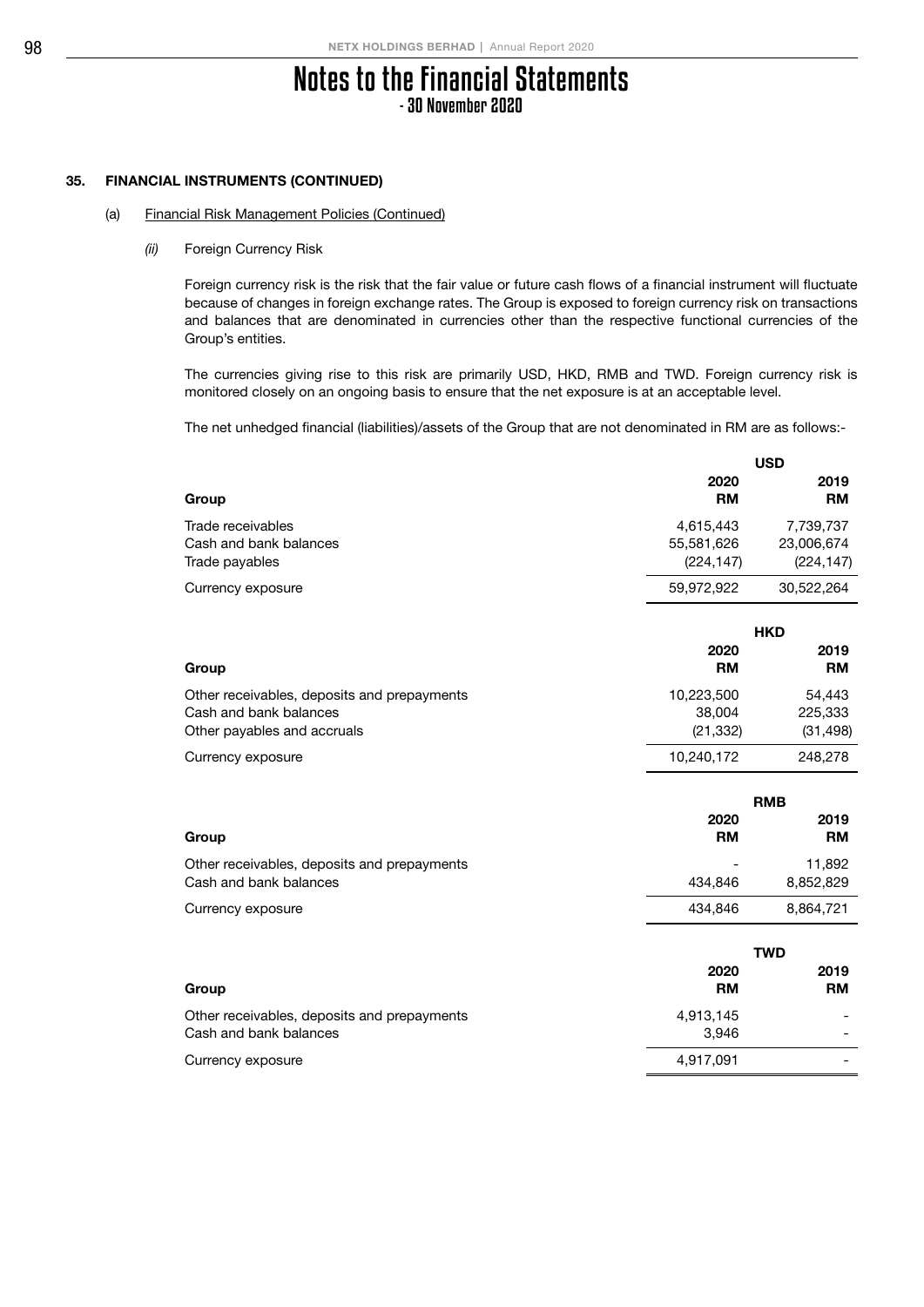### 35. FINANCIAL INSTRUMENTS (CONTINUED)

### (a) Financial Risk Management Policies (Continued)

*(ii)* Foreign Currency Risk (Continued)

#### *Foreign Currency Risk Sensitivity Analysis*

The following table details the sensitivity analysis to a reasonably possible change in the foreign currencies as at the end of the reporting year, with all other variables held constant:

|                                                         |                                                       | Group                                        |
|---------------------------------------------------------|-------------------------------------------------------|----------------------------------------------|
|                                                         | 2020<br><b>RM</b><br>Increase/<br>(Decrease)          | 2019<br><b>RM</b><br>Increase/<br>(Decrease) |
| Effects on profit after taxation/equity                 |                                                       |                                              |
| Strengthened by 10%<br>- USD<br>- HKD<br>- RMB<br>- TWD | 4,557,942<br>778,253<br>33,048<br>373,699             | 2,319,690<br>18,869<br>673,719               |
| Weakened by 10%<br>- USD<br>- HKD<br>- RMB<br>- TWD     | (4, 557, 942)<br>(778, 253)<br>(33,048)<br>(373, 699) | (2,319,690)<br>(18, 869)<br>(673, 719)       |

*(iii)* Equity Price Risk

The Group is exposed to equity price risk arising from its investment in quoted shares. The quoted shares in Malaysia are listed on Bursa Malaysia. The Group does not has exposure to commodity price risk.

#### *Equity Price Risk Sensitivity Analysis*

A 10% (2019: 10%) increase in the market price of the quoted shares as at the end of the reporting year would have increased equity by RM1,352,400 (2019: RM732,600). A 10% (2019: 10%) decrease in market price would have had equal but opposite effect on equity.

*(iv)* Credit Risk

Credit risk is the risk of a financial loss if a customer or counterparty to a financial instrument fails to meet its contractual obligations.

The Group's exposures to credit risk arises principally from trade and other receivables. The Company's exposures to credit risk arises principally from advances to subsidiary companies. There are no significant changes as compared to previous financial period.

Trade and other receivables

### *Risk management objectives, policies and processes for managing the risk*

The Group manages its exposure to credit risk by the application of credit approvals, credit limits and monitoring procedures on an ongoing basis. For other financial assets (including cash and bank balances), the Group minimises credit risk by dealing exclusively with high credit rating counterparties and financial institutions.

At the end of each reporting year, the Group assesses whether any of the trade and other receivables are credit impaired.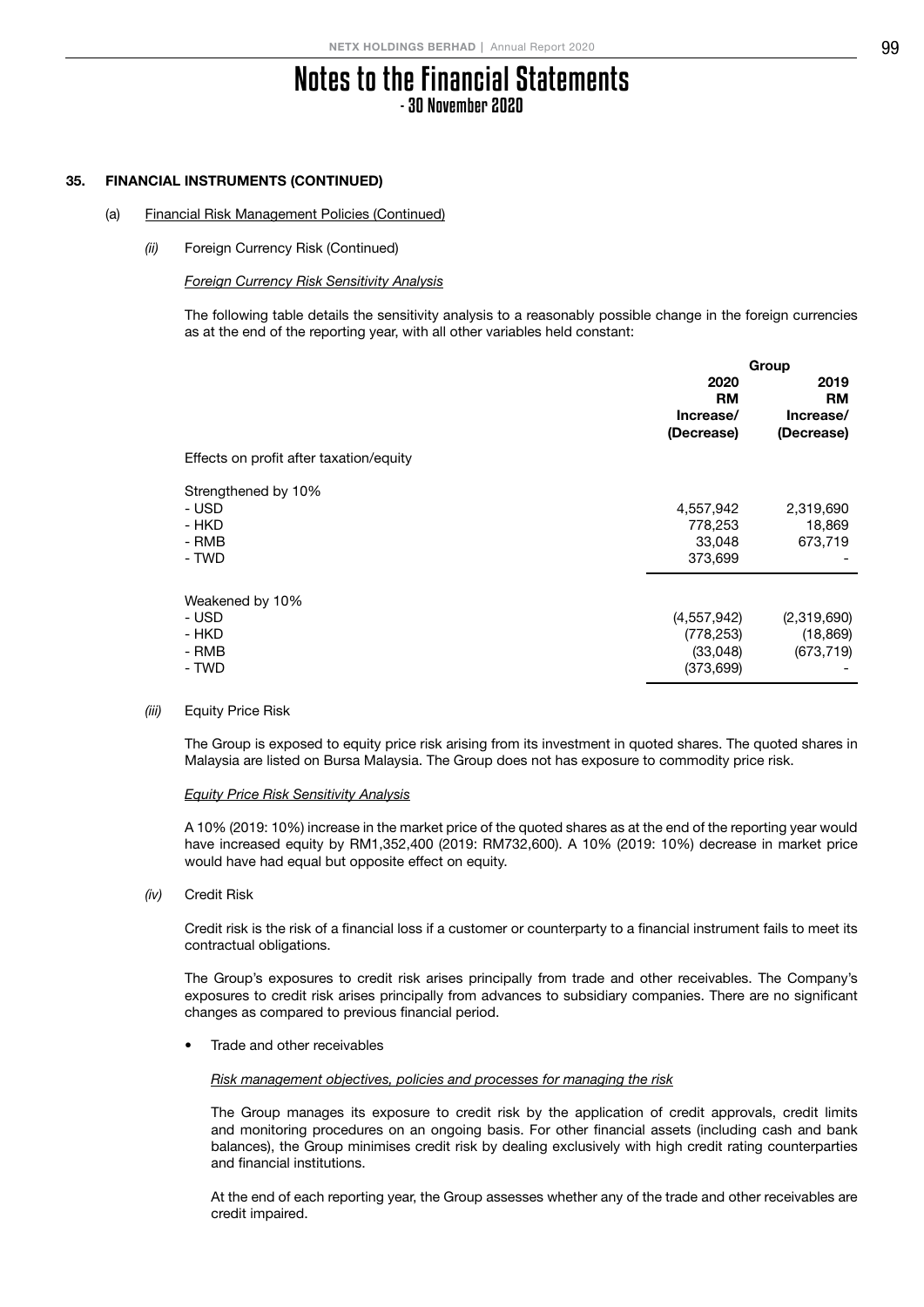### 35. FINANCIAL INSTRUMENTS (CONTINUED)

- (a) Financial Risk Management Policies (Continued)
	- *(iv)* Credit Risk (Continued)
		- Trade and other receivables (Continued)

#### *Risk management objectives, policies and processes for managing the risk (Continued)*

The gross carrying amount of credit impaired trade and other receivables are written off (either partially or full) when there is no realistic prospect of recovery. This is generally the case when the Group determines that the debtor does not has assets or sources of income that could generate sufficient cash flows to repay the amounts that subject to write-off. Nonetheless, trade and other receivables that are written off could still be subject to enforcement activities.

There are no significant changes as compared to previous financial period.

#### *Exposure to credit risk, credit quality and collateral*

As the Group does not hold any collateral, the maximum exposure to credit risk is represented by the carrying amount in the statements of financial position as at the end of the reporting year.

#### *Concentration of credit risk*

The Group has no significant concentration of credit risk that may arise from exposure to a single receivable or to groups of receivables except for the amount owing by one (2019: one) major customer constituting approximately 96% (2019: 85%) of the outstanding trade receivables of the Group at the reporting date.

#### *Recognition and measurement of impairment loss*

The Group uses a provision matrix to calculate ECLs for trade receivables. The provision rates are based on days past due for groupings of various customer segments that have similar loss patterns (i.e., by geography, product type, customer type and rating, and coverage by letters of credit and other forms of credit insurance).

The provision matrix is initially based on the Group's historical observed default rates. The Group will calibrate the matrix to adjust the historical credit loss experience with forward-looking information. At the end of each reporting year, the historical observed default rates are updated and changes in the forwardlooking estimates are analysed.

The assessment of the correlation between historical observed default rates, forecast economic conditions and ECLs is a significant estimate. The amount of ECLs is sensitive to changes in circumstances and of forecast economic conditions. The Group's historical credit loss experience and forecast of economic conditions may also not be representative of customer's actual default in the future.

The following table provides information about the exposure to credit risk for trade receivables as at the end of the reporting year:

|                            | Group             |                   |  |
|----------------------------|-------------------|-------------------|--|
|                            | 2020<br><b>RM</b> | 2019<br><b>RM</b> |  |
| Not past due               | 1,929,020         | 326,048           |  |
| Past due but not impaired: |                   |                   |  |
| $-1$ to 90 days            | 6,034,268         | 193,115           |  |
| $-91$ to 180 days          | 24,177            | 3,501,568         |  |
| - more than 180 days       |                   | 41,180            |  |
|                            | 6,058,445         | 3,735,863         |  |
| Impaired                   | 4,241,562         | 4,159,073         |  |
|                            | 12,229,027        | 8,220,984         |  |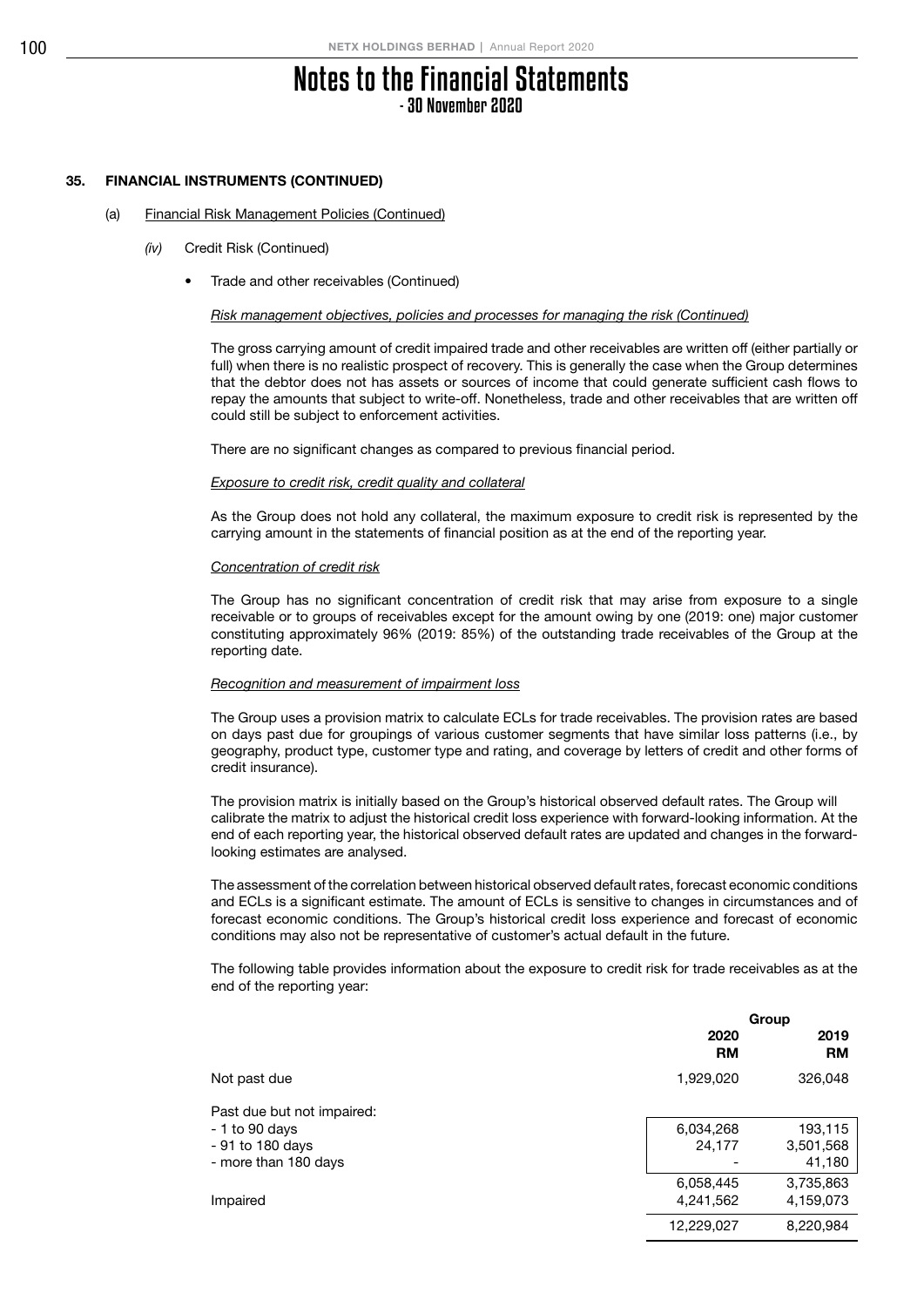### 35. FINANCIAL INSTRUMENTS (CONTINUED)

- (a) Financial Risk Management Policies (Continued)
	- *(iv)* Credit Risk (Continued)
		- Trade and other receivables (Continued)

### *Recognition and measurement of impairment loss (Continued)*

Trade receivables that are neither past due nor impaired are creditworthy receivables with good payment records with the Group.

Trade receivables that are past due but not impaired are unsecured in nature. They are creditworthy receivables.

At the end of the reporting year, trade receivables that are individually impaired were those that have defaulted in payments. These receivables are not secured by any collateral or credit enhancement.

Advances to subsidiary companies

## *Risk management objectives, policies and processes for managing the risk*

The Company provides unsecured advances to its subsidiary companies. The Company monitors the ability of the subsidiary companies to repay the advances on an individual basis.

### *Exposure to credit risk, credit quality and collateral*

The maximum exposure to credit risk is represented by the carrying amount in the statements of financial position as at the end of the reporting year.

Advances provided are not secured by any collateral or supported by any other credit enhancements.

#### *Recognition and measurement of impairment loss*

Generally, the Company considers the advances to subsidiary companies have low credit risk. The Company assumes that there is a significant increase in credit risk when a subsidiary company's financial position deteriorates significantly. As the Company is able to determine the timing of payments of the subsidiary companies' advances when they are payable, the Company considers the advances to be in default when the subsidiary companies are not able to pay when demanded.

The Company considers a subsidiary company's advances to be credit impaired when the subsidiary company is unlikely to repay its advances to the Company in full or the subsidiary company is continuously loss making and is having a deficit shareholders' fund.

The Company determines the probability of default for these advances individually using internal information available.

*(v)* Liquidity and Cash Flows Risks

Liquidity and cash flow risks are the risks that the Group or the Company will encounter difficulty in meeting financial obligations due to shortage of funds.

The Group's and the Company's exposure to liquidity and cash flows risks arise mainly from general funding and business activities. The Group and the Company practise risk management by maintaining sufficient cash balances and the availability of funding through certain committed credit facilities.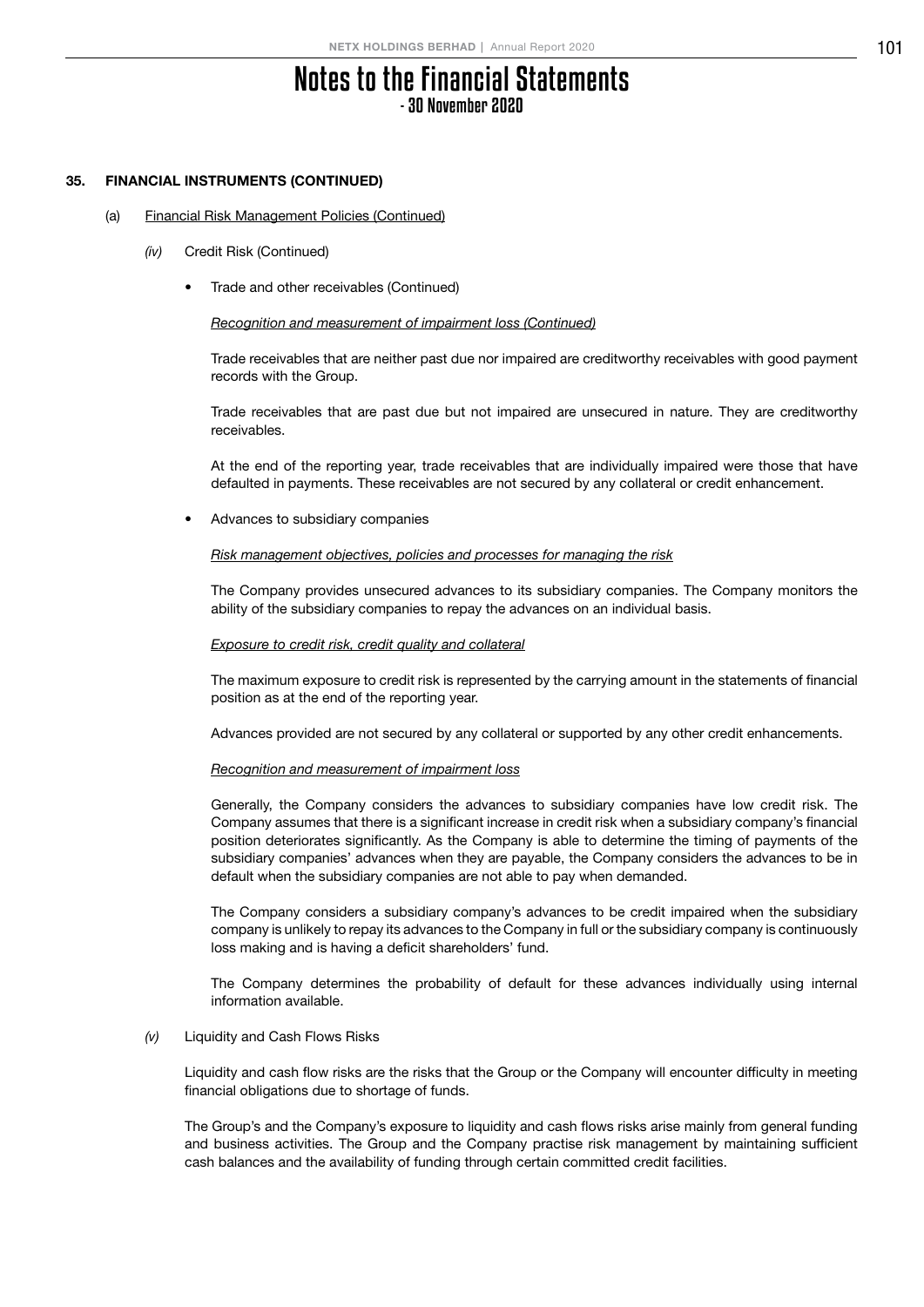## 35. FINANCIAL INSTRUMENTS (CONTINUED)

### (a) Financial Risk Management Policies (Continued)

*(v)* Liquidity and Cash Flows Risks (Continued)

The following tables set out the maturity profile of the financial liabilities as at the end of the reporting year based on contractual undiscounted cash flows (including interest payments computed using contractual rates or, if floating, based on the rates at the end of the reporting year):

| Group<br>2020                                                | Weighted<br>Average<br><b>Effective</b><br>Rate<br>$\frac{0}{0}$ | Carrying<br>Amount<br><b>RM</b>                 | <b>Contractual</b><br><b>Undiscounted</b><br><b>Cash Flows</b><br><b>RM</b> | <b>On Demand</b><br><b>Or Within</b><br>1 Year<br><b>RM</b>    | $1 - 5$<br>Years<br><b>RM</b>                  |
|--------------------------------------------------------------|------------------------------------------------------------------|-------------------------------------------------|-----------------------------------------------------------------------------|----------------------------------------------------------------|------------------------------------------------|
| Trade payables<br>Other payables                             |                                                                  | 2,432,416                                       | 2,432,416                                                                   | 2,432,416                                                      |                                                |
| and accruals                                                 |                                                                  | 387,381                                         | 387,381                                                                     | 387,381                                                        |                                                |
| Lease liabilities                                            | 3.86                                                             | 59,032                                          | 59,690                                                                      | 59,690                                                         |                                                |
| Term loan                                                    | $4.13 - 5.87$                                                    | 1,993,967                                       | 2,036,718                                                                   | 452,604                                                        | 1,584,114                                      |
|                                                              |                                                                  | 4,872,796                                       | 4,916,205                                                                   | 3,332,091                                                      | 1,584,114                                      |
| 2019                                                         |                                                                  |                                                 |                                                                             |                                                                |                                                |
| Trade payables<br>Other payables                             |                                                                  | 421,904                                         | 421,904                                                                     | 421,904                                                        |                                                |
| and accruals                                                 |                                                                  | 1,197,940                                       | 1,197,940                                                                   | 1,197,940                                                      |                                                |
| Term loan                                                    | 5.87                                                             | 2,108,043                                       | 2,263,020                                                                   | 452,604                                                        | 1,810,416                                      |
|                                                              |                                                                  | 3,727,887                                       | 3,882,864                                                                   | 2,072,448                                                      | 1,810,416                                      |
| Company                                                      |                                                                  | Weighted<br>Average<br><b>Effective</b><br>Rate | Carrying<br><b>Amount</b>                                                   | <b>Contractual</b><br><b>Undiscounted</b><br><b>Cash Flows</b> | <b>On Demand</b><br><b>Or Within</b><br>1 Year |
| 2020                                                         |                                                                  | $\frac{0}{0}$                                   | <b>RM</b>                                                                   | <b>RM</b>                                                      | <b>RM</b>                                      |
| Other payables and accruals<br><b>Contingent liabilities</b> |                                                                  |                                                 | 150,150<br>1,993,967                                                        | 150,150<br>1,993,967                                           | 150,150<br>1,993,967                           |
|                                                              |                                                                  |                                                 | 2,144,117                                                                   | 2,144,117                                                      | 2,144,117                                      |
|                                                              |                                                                  |                                                 |                                                                             |                                                                |                                                |
| 2019                                                         |                                                                  |                                                 |                                                                             |                                                                |                                                |
| Other payables and accruals                                  |                                                                  |                                                 | 864,831                                                                     | 864,831                                                        | 864,831                                        |
| <b>Contingent liabilities</b>                                |                                                                  |                                                 | 2,964,000                                                                   | 2,964,000                                                      | 2,964,000                                      |
|                                                              |                                                                  |                                                 | 3,828,831                                                                   | 3,828,831                                                      | 3,828,831                                      |

### (b) Capital Risk Management

The Group and the Company manage their capital to ensure that the Group and the Company will be able to maintain an optimal capital structure so as to support their businesses and maximise shareholders' value. To achieve this objective, the Group and the Company may make adjustments to the capital structure in view of changes in economic conditions, such as returning of capital to shareholders or issuing new shares.

The Group and the Company manage their capital based on debt-to-equity ratio. The debt-to-equity ratio is calculated as net debt divided by total equity. Net debt for the Group and the Company are calculated as trade and other payables plus accruals plus lease liabilities and term loan less short-term investments and cash and bank balances.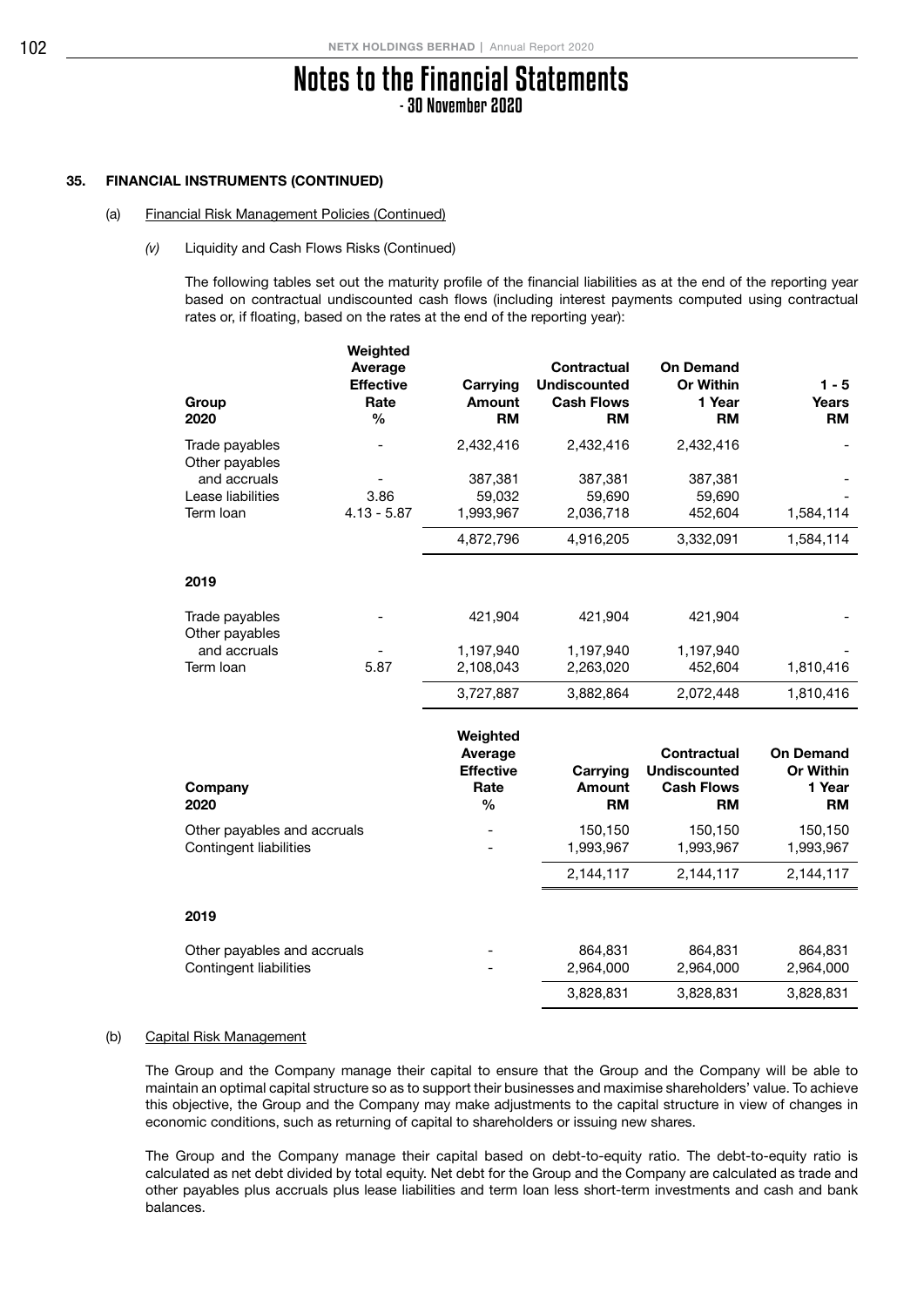## 35. FINANCIAL INSTRUMENTS (CONTINUED)

#### (b) Capital Risk Management (Continued)

The debt-to-equity ratios of the Group and of the Company as at the end of the financial year/period were as follows:

|                              | Group          |                | Company        |             |
|------------------------------|----------------|----------------|----------------|-------------|
|                              | 2020           | 2019           | 2020           | 2019        |
|                              | <b>RM</b>      | <b>RM</b>      | <b>RM</b>      | <b>RM</b>   |
| Trade payables               | 2,432,416      | 421.904        |                |             |
| Other payables and accruals  | 387,381        | 1,197,940      | 94,792         | 864,831     |
| Lease liabilities            | 59,032         |                |                |             |
| Term Ioan                    | 1,993,967      | 2,108,043      |                |             |
|                              | 4,872,796      | 3,727,887      | 94.792         | 864.831     |
| Less: Short-term investments | (40,055,124)   |                | (40,055,124)   |             |
| Less: Cash and bank balances | (60, 593, 261) | (35, 228, 794) | (761, 814)     | (2,824,496) |
|                              | (95, 775, 589) | (31,500,907)   | (40, 722, 146) | (1,959,665) |
| Total equity                 | 162,467,235    | 76,307,092     | 41,209,643     | 10,645,675  |
| Debt-to-equity ratio         | N/A            | N/A            | N/A            | N/A         |

## N/A: The cash and cash equivalents of the Group and of the Company are sufficient to settle all the debts of the Group and of the Company as at the financial year/ period end.

There were no changes in the Group's and the Company's approach to capital management during the financial year/ period.

## (c) Classification of Financial Instruments

|                                      |                   | Group             |                   | Company           |
|--------------------------------------|-------------------|-------------------|-------------------|-------------------|
|                                      | 2020<br><b>RM</b> | 2019<br><b>RM</b> | 2020<br><b>RM</b> | 2019<br><b>RM</b> |
| <b>Financial Assets</b>              |                   |                   |                   |                   |
| Measured at FVTPL                    |                   |                   |                   |                   |
| Other investments                    |                   |                   |                   |                   |
| - Investment in quoted shares        | 13,524,000        | 7,326,000         |                   |                   |
| Measured at amortised cost           |                   |                   |                   |                   |
| Trade receivables                    | 7,987,465         | 4,061,911         |                   |                   |
| Other receivables and deposits       | 13,748,819        | 2,097,779         | 15,430            | 444               |
| Amount owing by subsidiary companies |                   |                   | 10,600            | 8,100,829         |
| Short-term investments               | 40,055,124        |                   | 40,055,124        |                   |
| Cash and bank balances               | 60,593,261        | 35,228,794        | 761,814           | 2,824,496         |
|                                      | 122,384,669       | 41,388,484        | 40,842,968        | 10,925,769        |
| <b>Financial Liabilities</b>         |                   |                   |                   |                   |
| Measured at amortised cost           |                   |                   |                   |                   |
| Trade payables                       | 2,432,416         | 421,904           |                   |                   |
| Other payables                       | 387,381           | 1,197,940         | 150,150           | 763,770           |
| Lease liabilities                    | 59,032            |                   |                   |                   |
| Term Ioan                            | 1,993,967         | 2,108,043         |                   |                   |
|                                      | 4,872,796         | 3,727,887         | 150,150           | 763,770           |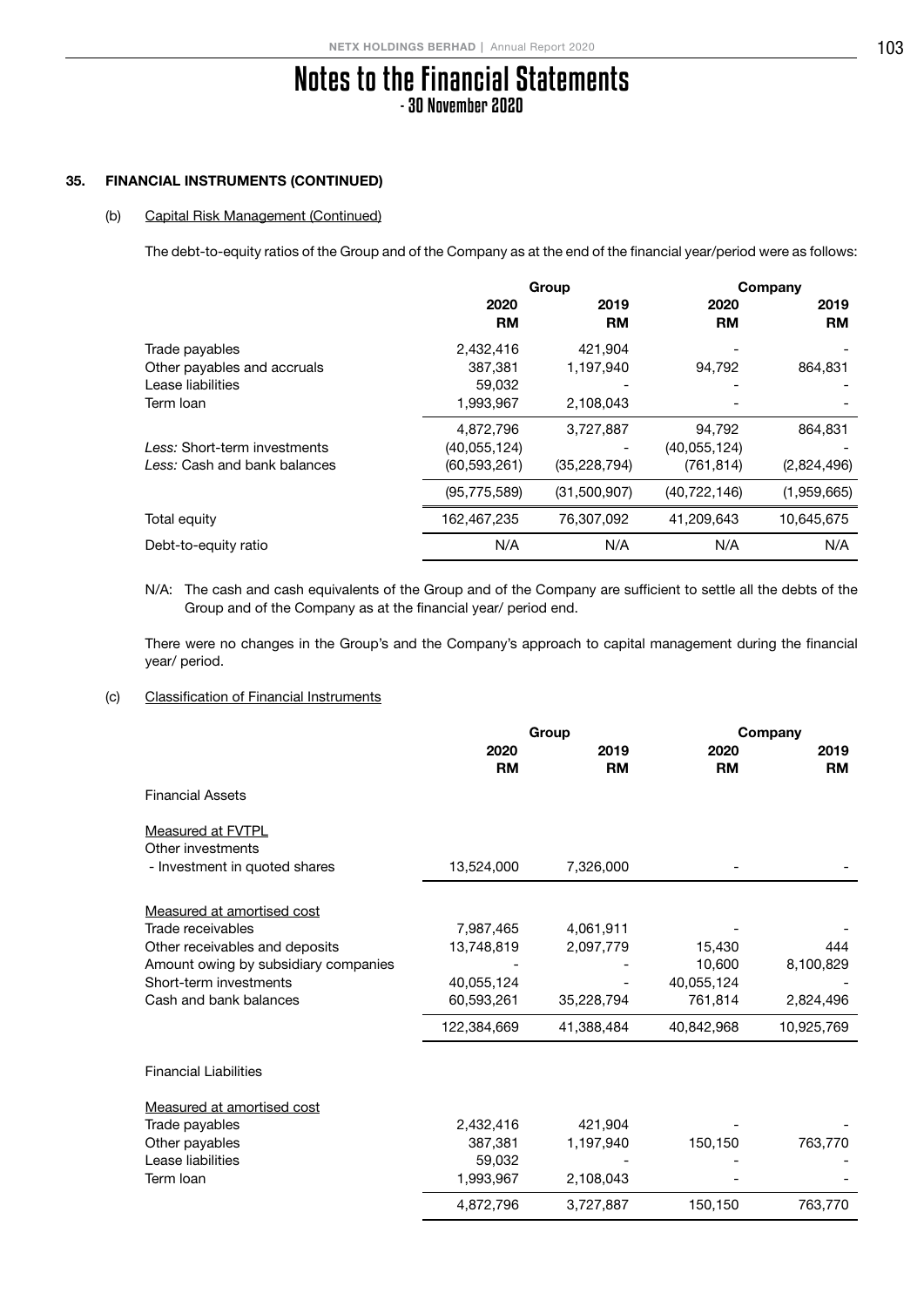## 35. FINANCIAL INSTRUMENTS (CONTINUED)

### (d) Fair Values of Financial Instruments

The carrying amounts of the financial assets and financial liabilities of the Group and of the Company reported in the financial statements approximated their fair values due to the relatively short term nature, except for:-

- *(i)* the investment in unquoted shares which is measured at FVTOCI. However, it was not practicable to estimate the fair value of investment in unquoted shares due to the lack of comparable quoted prices in an active market and the fair value cannot be reliably measured; and
- *(ii)* the investment in quoted shares which is measured at fair value.

Fair value estimates are made at a specific point in time and based on relevant market information and information about the financial instruments. These estimates are subjective in nature, involve uncertainties and matters of significant judgement and therefore cannot be determined with precision. Changes in assumptions could significantly affect the estimates.

(e) Fair Value Hierarchy

The fair value measurement hierarchies used to measure assets and liabilities carried at fair value in the statements of financial position as at 30 November 2020 are as follows:

- *(i)* Level 1 fair value is derived from quoted prices (unadjusted) in active markets for identical financial assets or liabilities that the entity can access at the measurement date.
- *(ii)* Level 2 fair value is estimated using inputs other than quoted prices included within Level 1 that are observable for the financial assets or liabilities, either directly or indirectly.
- *(iii)* Level 3 fair value is estimated using unobservable inputs for the financial assets and liabilities.

| Group                                                | Level 1<br><b>RM</b> | Level <sub>2</sub><br><b>RM</b> | Level 3<br>RM | Total<br><b>RM</b> |
|------------------------------------------------------|----------------------|---------------------------------|---------------|--------------------|
| 2020<br><b>Financial Assets</b><br>Other investments |                      |                                 |               |                    |
| - Investment in quoted shares                        | 13,524,000           |                                 |               | 13,524,000         |
| - Short-term investments                             | 40,055,124           |                                 |               | 40,055,124         |
| Investment properties                                |                      | 5,800,000                       |               | 5,800,000          |
|                                                      | 53,579,124           | 5,800,000                       |               | 59,379,124         |
| 2019                                                 |                      |                                 |               |                    |
| <b>Financial Assets</b><br>Other investments         |                      |                                 |               |                    |
| - Investment in quoted shares                        | 7,326,000            |                                 |               | 7,326,000          |
| Investment properties                                | 5,800,000            |                                 |               | 5,800,000          |
|                                                      | 13,126,000           |                                 |               | 13,126,000         |

The Group and the Company do not have any financial liabilities carried at fair value nor any financial assets classified as Level 3 as at 30 November 2020.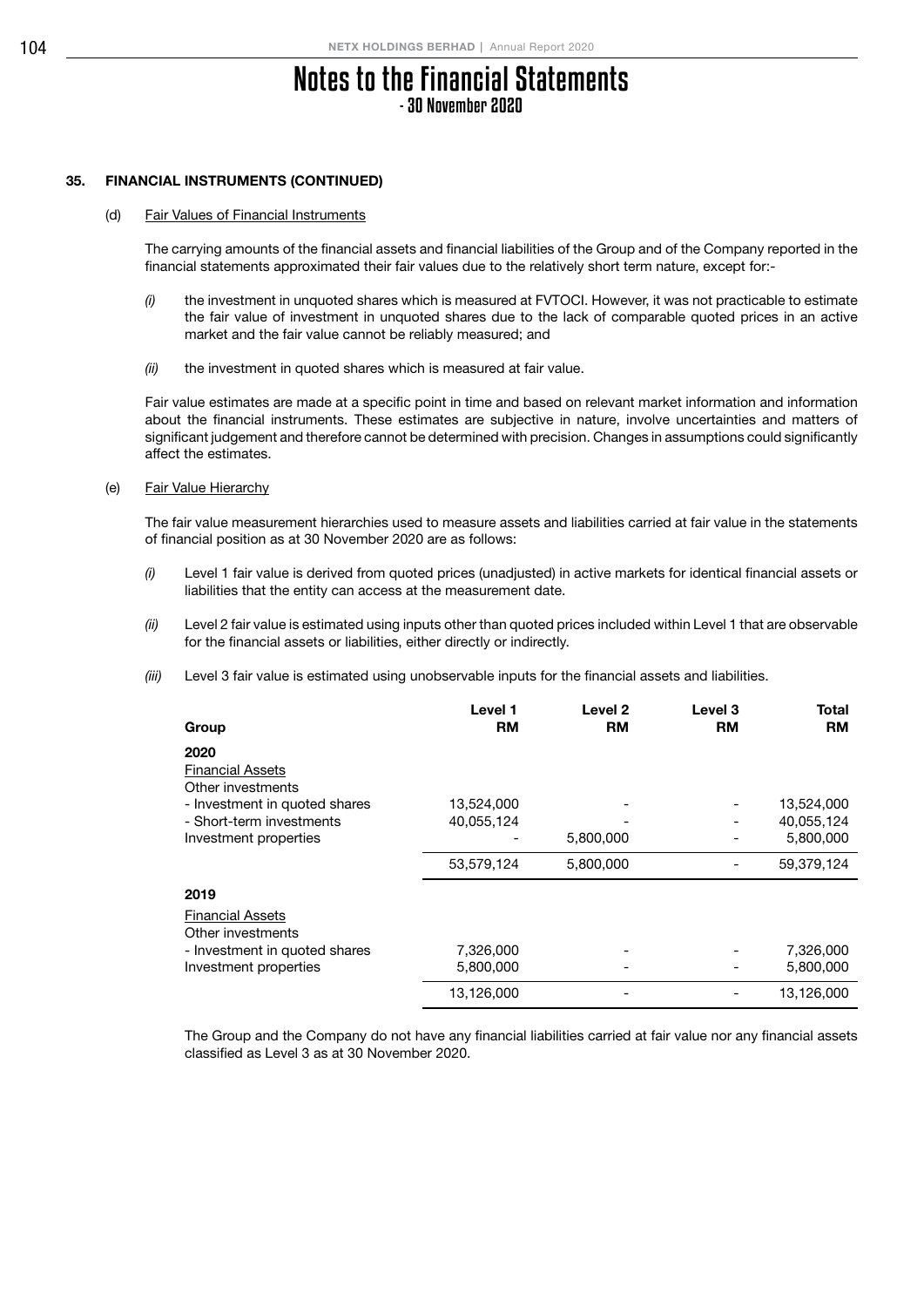#### 36. COMMITMENTS

(a) Capital commitments

Capital commitments relate to the Group's commitments for capital expenditures for the addition in intangible assets and motor vehicle and for the share subscription in a subsidiary company.

|                                                                                               | Group             |                   |
|-----------------------------------------------------------------------------------------------|-------------------|-------------------|
|                                                                                               | 2020<br><b>RM</b> | 2019<br><b>RM</b> |
| Approved and contracted but not provided for<br>- share subscription in a subsidiary company* | 36.168.527        | 37.119.963        |

On 20 June 2018, FUTL had incorporated FFUTCL, a company incorporated in Fujian, China, with registered capital of USD8,888,880 or equivalent to RM36,168,527 at the exchange rate of USD1: RM4.0690 (2019: RM37,119,963 at the exchange rate of USD1: RM4.1760). The registered capital is required to be paid up within 30 years from its date of incorporation. To-date, no capital has been paid up.

### 37. CONTINGENT LIABILITES

|                                                                            |           | Company   |  |
|----------------------------------------------------------------------------|-----------|-----------|--|
|                                                                            | 2020      | 2019      |  |
|                                                                            | RM        | <b>RM</b> |  |
| Guarantees given to a financial institution for banking facilities granted |           |           |  |
| to a subsidiary company                                                    | 1.993.967 | 2.964.000 |  |

### 38. SIGNIFICANT EVENTS DURING THE FINANCIAL YEAR

- (a) During the financial year, the Company had issued the following ordinary shares pursuant to the private placement of up to 10% of the enlarged total number of issued shares as follows:-
	- *(i)* 200,000,000 new ordinary shares at an issue price of RM0.0144 per share amounting to RM2,880,000 on 16 March 2020;
	- *(ii)* 50,000,000 new ordinary shares at an issue price of RM0.0100 per share amounting to RM500,000 on 16 April 2020;
	- *(iii)* 140,038,800 new ordinary shares at an issue price of RM0.0092 per share amounting to RM1,288,357 on 21 April 2020; and
	- *(iv)* 451,891,000 new ordinary shares at an issue price of RM0.0102 per share amounting to RM4,690,888 on 16 June 2020.
- (b) On 18 December 2019, the Company offered 50,000,000 options at exercise price of RM0.0200 each to eligible employees.
- (c) On 13 January 2020, the Company offered 50,000,000 options at exercise price of RM0.0200 each to eligible employees.
- (d) On 5 February 2020, the Company offered 50,000,000 options at exercise price of RM0.0200 each to eligible employees.
- (e) On 21 February 2020, the Company offered 50,000,000 options at exercise price of RM0.0200 each to eligible employees.
- (f) On 28 February 2020, GEM Live, an indirect wholly-owned subsidiary company of the Company, had incorporated a new subsidiary company namely GEM Excite Sdn. Bhd. ("GEM Excite"). Consequently, GEM Excite became the wholly-owned subsidiary company of the Company.
- (g) On 2 March 2020, the Company offered 60,000,000 options at exercise price of RM0.0175 each to eligible employees.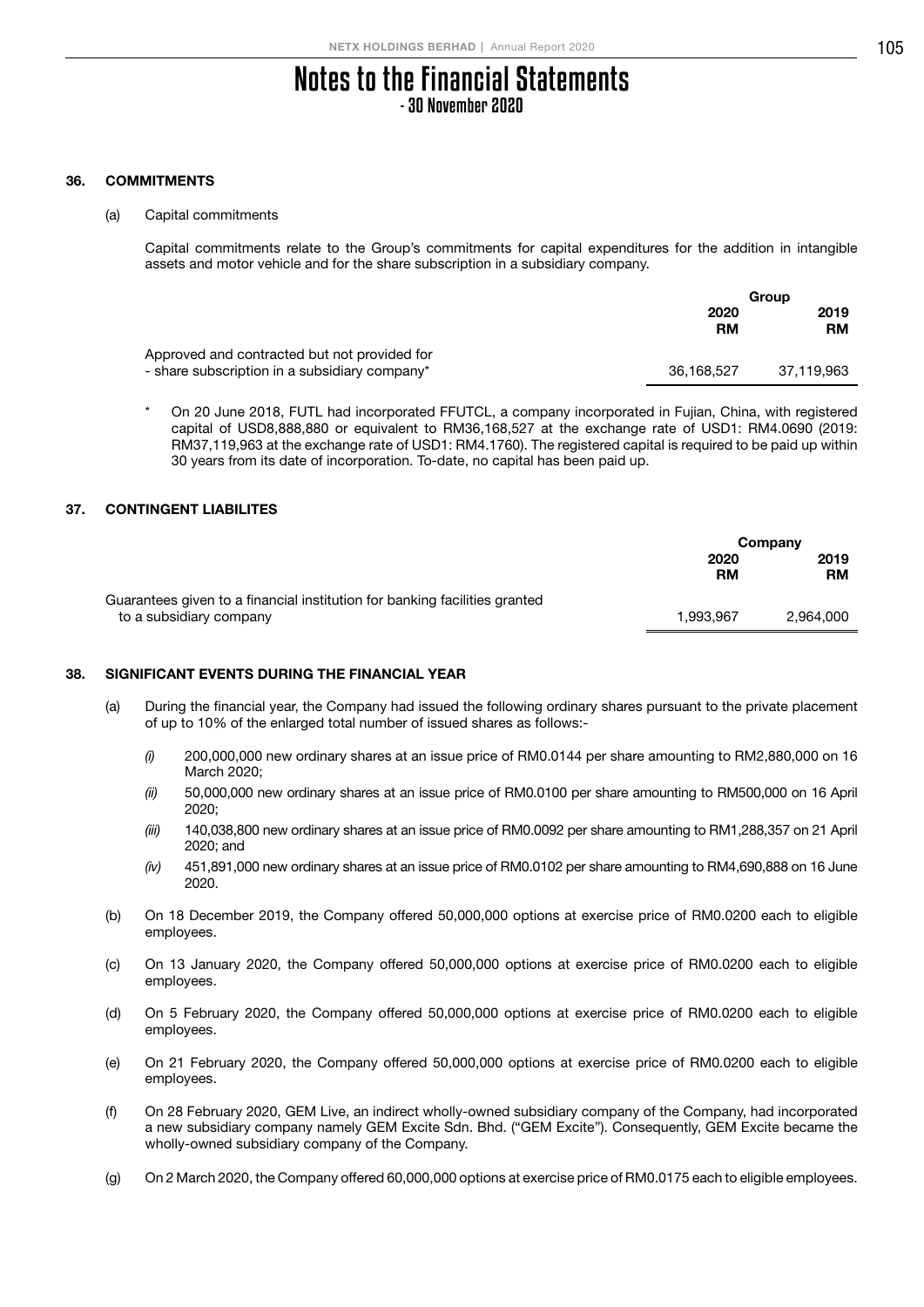## 38. SIGNIFICANT EVENTS DURING THE FINANCIAL YEAR (CONTINUED)

(h) On 11 March 2020, the World Health Organisation declared the Coronavirus ("COVID-19") outbreak as a pandemic in recognition of its rapid spread across the globe. On 16 March 2020, the Malaysian Government has imposed the Movement Control Order ("MCO") starting from 18 March 2020 to curb the spread of the COVID-19 outbreak in Malaysia. The COVID-19 outbreak also resulted in travel restriction, lockdown, social distancing and other precautionary measures imposed in various countries. The emergence of the COVID-19 outbreak since early 2020 has brough significant economic uncertainties in Malaysia and markets in which the company operate.

The company have performed assessments on the overall impact of the situation on the company's operations and financial implications, including the recoverability of the carrying amount of assets and subsequent measurement of assets and liabilities, and concluded that there is no material adverse effect on the financial statements for the financial year ended 30 November 2020.

Given the fluidity of the situation, the company will continuously monitor the impact of COVID'19 and take appropriate and timely measures to minimise the impact of the outbreak on the company's operations.

- (i) On 17 March 2020, the Company had incorporated a new subsidiary company namely E-FX Sdn. Bhd. ("E-FX"). Consequently, E-FX became the wholly-owned subsidiary company of the Company.
- (j) On 6 April 2020, GEM Live, an indirect wholly-owned subsidiary company of the Company had entered into a Memorandum of Understanding with LamboMove Sdn. Bhd. (formerly known as Oriented Media Services Sdn. Bhd.) ("LamboMove") for the appointment of LamboMove as GEM Live's food delivery service provider to its customers.
- (k) On 21 April 2020, the Company offered 221,900,000 options at exercise price of RM0.0100 each to eligible employees.
- (l) On 29 April 2020, E-FX, a wholly-owned subsidiary of the Company had entered into a Collaboration Agreement with Finexia Securities Ltd to introduce, promote and operate the Point-to-Point currency exchange digital platform with an inbuilt e-wallet function ("e-FX Platform") in Australia.
- (m) On 30 April 2020, the Company offered 66,603,500 options at exercise price of RM0.0100 each to eligible employees.
- (n) On 14 May 2020, the Company offered 19,981,000 options at exercise price of RM0.0125 each to eligible employees.
- (o) On 16 June 2020, the Company offered 143,961,000 options at exercise price of RM0.0100 each to eligible employees.
- (p) On 25 June 2020, the Company offered 43,000,000 options at exercise price of RM0.0125 each to eligible employees.
- (q) On 3 September 2020, NDL, an indirect subsidiary company of the Company, had incorporated a new subsidiary company namely Netx Digital Taiwan Limited ("NDL Taiwan"). Consequently, NDL Taiwan became the subsidiary company of the Company.
- (r) On 14 August 2020, the Company proposed consolidation of every 25 shares held on 24 September 2020 into 1 share. On 25 September 2020, the Company announced that 209,830,512 Consolidated Shares were listed and quoted on the ACE Market of Bursa Malaysia Securities Sdn. Bhd. ("Bursa Securities"), marking the completion of the share consolidation.
- (s) On 9 October 2020, GEM Pay, a subsidiary of the Company has entered into the following:
	- *(i)* Memorandum of Understanding ("MOU") with XOX Media Sdn. Bhd. ("XOX Media"), a wholly-owned subsidiary of XOX Bhd. for the purpose to discuss, explore and enter into negotiations in business arrangement to provide and rent to XOX Media of up to 1,000 units of contactless payment terminals and/or cashless e-wallet payment solutions to be incorporated into smart vending machines.
	- *(ii)* Collaboration Agreement with DGB Networks Sdn. Bhd. ("DGB Networks"), a wholly-owned subsidiary of DGB Asia Bhd., for the supply of up to 1,000 units of contactless payment terminals to aid cashless and e-wallet payment solutions via DGB Network's next-generation artificial intelligence vending machines.
- (t) On 3 November 2020, the Rights Issue of Shares with Warrants had been completed with the listing of 626,136,825 Rights Shares together with 313,068,412 Warrants C on the ACE Market of Bursa Securities.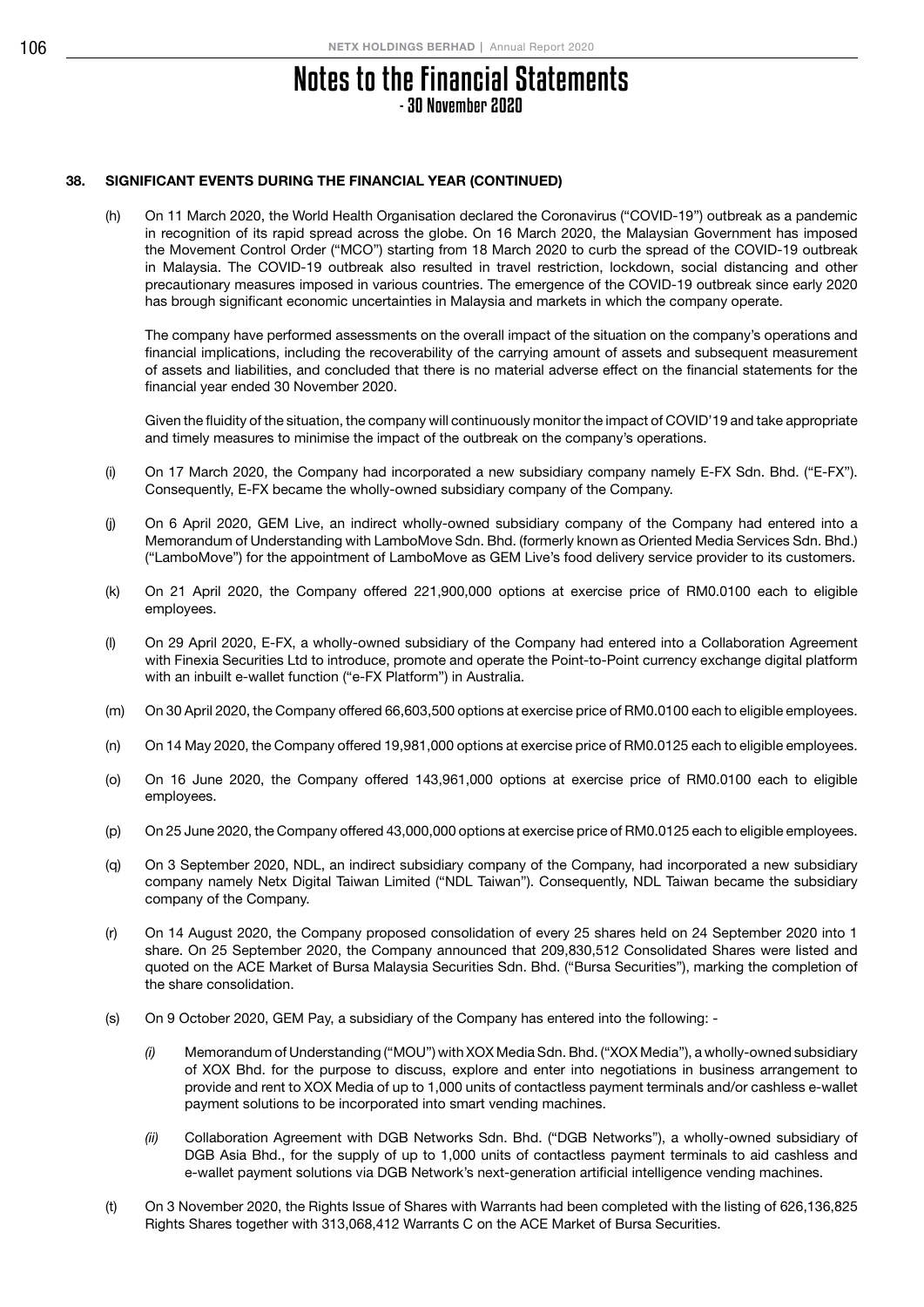### Notes to the Financial Statements - 30 November 2020

#### 39. SIGNIFICANT EVENTS SUBSEQUENT TO THE FINANCIAL YEAR

- (a) On 14 December 2020, GEM Pay has entered into the following:
	- *(i)* Shares Subscription Agreement with Mr. Foo Jee Hai for the acquisition of 1,800,000 ordinary shares in Emicro Capital (M) Sdn. Bhd. ("Emicro"), representing 60% of the total issued and paid-up share capital of Emicro for a total consideration of RM1,200,000.
	- *(ii)* Shares Subscription Agreement with Emicro for the subscription of up to 3,000,000 Redeemable Convertible Preference Share ("RCPS") in Emicro at the issue price of RM1.00 per RCPS in multiple tranches for a total consideration of RM3,000,000.

On 1 March 2021, GEM Pay had completed the subscription of first tranche of RCPS in Emicro comprised of 1,000,000 RCPS of RM1.00 each.

- (b) On 29 December 2020, the Company offered 213,412,750 options at exercise price of RM0.135 each to eligible employees.
- (c) On 5 March 2021, the Company offered 313,200,000 options at exercise price of RM0.125 each to eligible employees.

#### 40. COMPARATIVE FIGURES

- (a) The comparative figures were for a period of seventeen months and may not be comparable with current financial year's figures.
- (b) During the financial year ended 30 November 2020, a subsidiary Company, Ariantec Sdn. Bhd. has classified a leasehold building as property, plant and equipment instead of investment property. The financial effect in the correction of errors has no impact on the retained earnings of the Group as such the prior errors was corrected prospectively. As a result, certain comparative figures have been reclassified to conform with current financial year's presentation. The financial effects of correction of errors and reclassification are disclosed below:

| Group                                                                                                                                                        | As previously<br>reported<br>30.11.2019<br><b>RM</b> | <b>Reclassification</b><br><b>RM</b> | As restated<br>30.11.2019<br><b>RM</b> |
|--------------------------------------------------------------------------------------------------------------------------------------------------------------|------------------------------------------------------|--------------------------------------|----------------------------------------|
| Statements of financial position (extracted):<br>Non current assets<br>Plant and equipments<br>Investment properties                                         | 10,568,238                                           | (4,937,709)<br>4,937,709             | 5,630,529<br>4,937,709                 |
| Statements of cash flows (extracted):<br>Cash flow from operating activities<br>Depreciation of plant and equipment<br>Depreciation of investment properties | 826,077                                              | (79, 640)<br>79,640                  | 746,437<br>79,640                      |
| Statements of profit or loss and other<br>comprehensive income (extracted):<br>Depreciation of plant and equipment<br>Depreciation of investment properties  | 826,077                                              | (79, 640)<br>79,640                  | 746.437<br>79,640                      |
| Company                                                                                                                                                      |                                                      |                                      |                                        |
| Statements of profit or loss and other<br>comprehensive income (extracted):<br><b>Adminstrative Expenses</b><br>Other operating expenses                     | 1,651,753<br>97,810,491                              | (1)                                  | 1,651,752<br>97,810,492                |

#### 41. AUTHORISATION FOR ISSUE OF FINANCIAL STATEMENTS

These financial statements were authorised for issue on 24 March 2021 by the Board of Directors.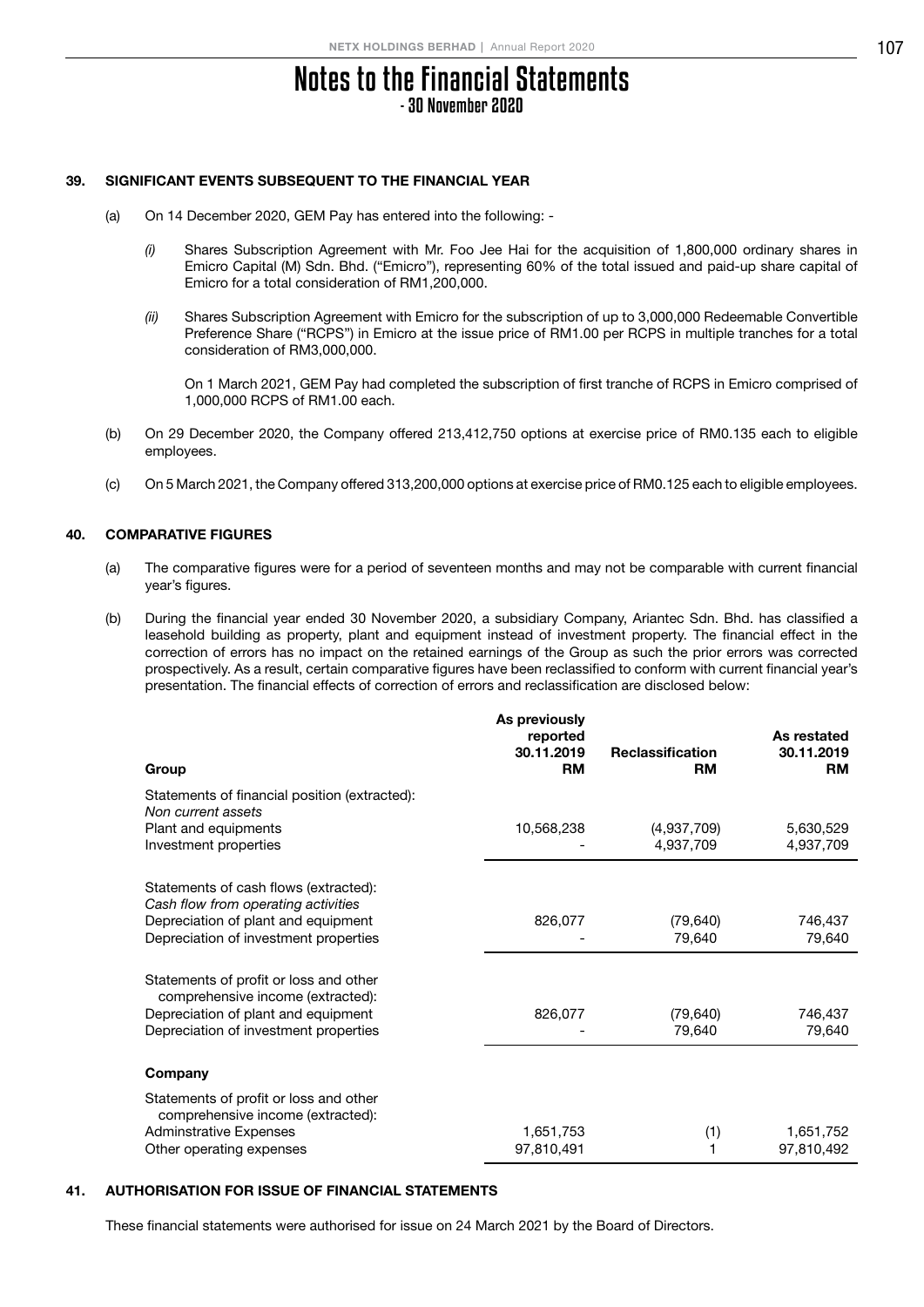### ANALYSIS OF SHAREHOLDINGS AS AT 8 MARCH 2021

| <b>Issued Share Capital</b> | $: 835,967,337$ ordinary shares              |
|-----------------------------|----------------------------------------------|
| Class of Shares             | : Ordinary shares                            |
| Voting Rights               | $\therefore$ One (1) vote per ordinary share |

#### DISTRIBUTION OF SHAREHOLDERS

| <b>Size of Holdings</b>                  | No. of<br><b>Shareholders</b> | $%$ of<br><b>Shareholders</b> | No. of<br><b>Shares</b> | % of Issued<br><b>Share Capital</b> |
|------------------------------------------|-------------------------------|-------------------------------|-------------------------|-------------------------------------|
| Less than 100                            | 860                           | 6.89                          | 32,078                  | #                                   |
| $100 - 1,000$                            | 1,955                         | 15.66                         | 987,323                 | 0.12                                |
| $1.001 - 10.000$                         | 5,021                         | 40.22                         | 22,854,438              | 2.73                                |
| $10,001 - 100,000$                       | 3.911                         | 31.33                         | 141,045,235             | 16.87                               |
| 100,001 to less than 5% of issued shares | 731                           | 5.86                          | 270,236,963             | 32.33                               |
| 5% and above of issued shares            | 5                             | 0.04                          | 400,811,300             | 47.95                               |
| Total                                    | 12.483                        | 100.00                        | 835.967.337             | 100.00                              |

Note:

# Less than 0.01%

#### SUBSTANTIAL SHAREHOLDERS AS AT 8 MARCH 2021 (as per the Register of Substantial Shareholders)

|                                 | <b>Direct</b>        |                          | <b>Indirect</b>          |                          |  |  |
|---------------------------------|----------------------|--------------------------|--------------------------|--------------------------|--|--|
|                                 | <b>No. of Shares</b> | $\frac{0}{2}$            | <b>No. of Shares</b>     | $\frac{9}{6}$            |  |  |
| Credit Suisse AG, Dublin Branch | 52,470,000           | 6.28                     | $\overline{\phantom{0}}$ | $\overline{\phantom{0}}$ |  |  |
| Credit Suisse Group AG          |                      | $\overline{\phantom{a}}$ | 52.470.000               | $6.28^{(1)}$             |  |  |
| Tan Sik Eek                     | 60,500,000           | 7.24                     | $\overline{\phantom{0}}$ | $\overline{\phantom{0}}$ |  |  |

Notes:

(1) Deemed interested for the shares hold by Credit Suisse AG, Dublin Branch pursuant to Section 8 of the Companies Act 2016

### DIRECTORS' SHAREHOLDINGS AS AT 8 MARCH 2021

(as per the Register of Directors' Shareholding)

|                                         | <b>Direct</b>            |                          | <b>Indirect</b>          |                          |
|-----------------------------------------|--------------------------|--------------------------|--------------------------|--------------------------|
|                                         | <b>No. of Shares</b>     | $\frac{0}{0}$            | <b>No. of Shares</b>     | $\frac{0}{0}$            |
| Tan Sik Eek                             | 60,500,000               | 7.24                     | $\overline{\phantom{0}}$ |                          |
| Chu Chee Peng                           |                          | ۰                        |                          | -                        |
| Tengku Ahmad Badli Shah Bin Raja Hussin | $\overline{\phantom{0}}$ | $\overline{\phantom{0}}$ | -                        | $\overline{\phantom{0}}$ |
| Yong Ket Inn                            | 18,160,000               | 2.17                     | -                        | -                        |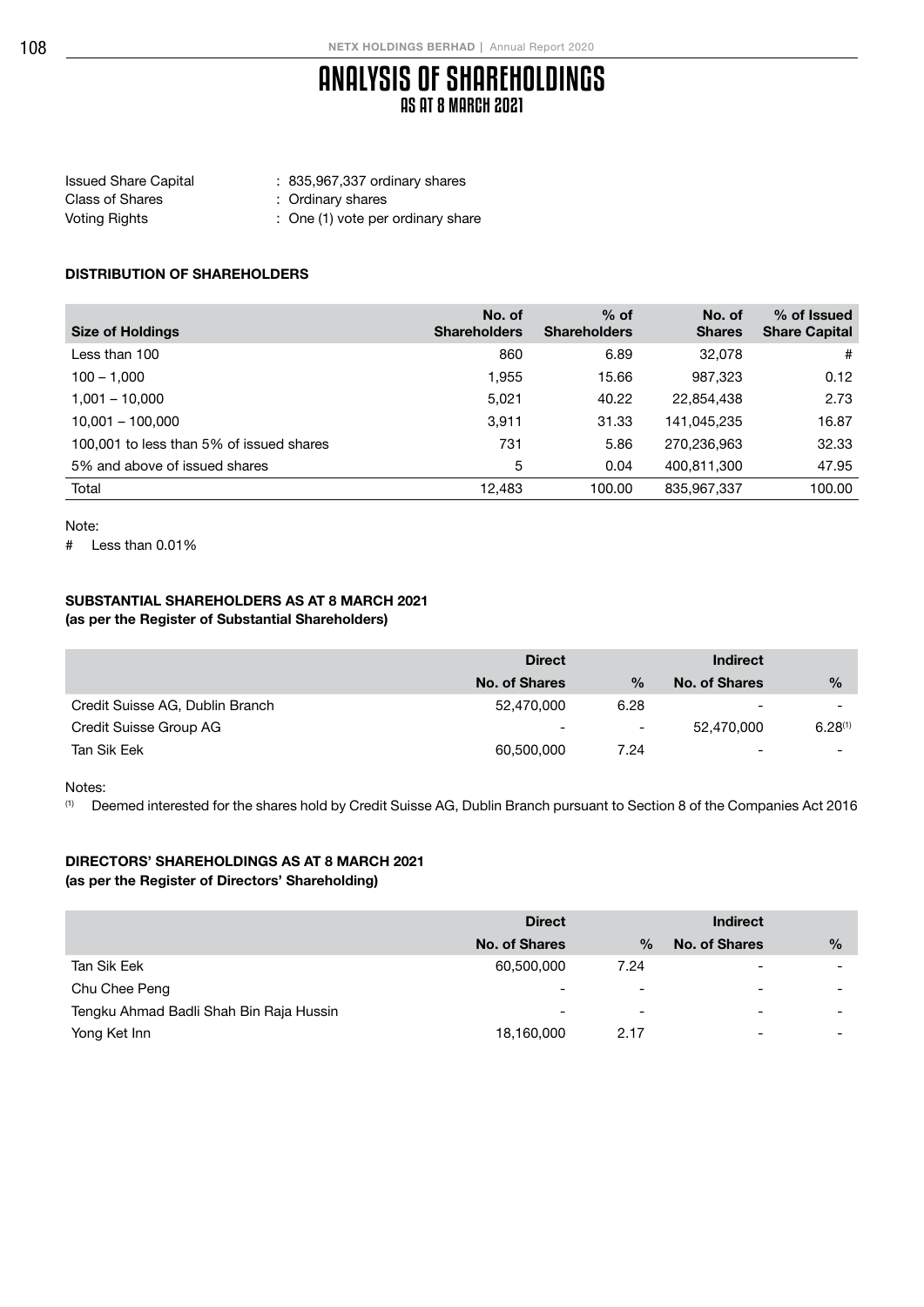### Analysis of Shareholdings As at 8 March 2021

#### LIST OF TOP 30 SHAREHOLDERS

|    |                                                                                                    | No. of<br><b>Shares held</b> | Percentage<br>$(\%)$ |
|----|----------------------------------------------------------------------------------------------------|------------------------------|----------------------|
| 1  | CGS-CIMB NOMINEES (ASING) SDN BHD<br>EXEMPT AN FOR CGS-CIMB SECURITIES (HONG KONG) LIMITED         | 160,623,400                  | 19.214               |
| 2  | M & A NOMINEE (TEMPATAN) SDN BHD<br>EXEMPT AN FOR SANSTON FINANCIAL GROUP LIMITED                  | 78,660,000                   | 9.409                |
| 3  | CARTABAN NOMINEES (ASING) SDN BHD<br><b>BARCLAYS BANK PLC (RE EQUITIES)</b>                        | 63,737,200                   | 7.624                |
| 4  | HSBC NOMINEES (ASING) SDN BHD<br>EXEMPT AN FOR CREDIT SUISSE AG (DUB CLT N-TREAT)                  | 52,470,000                   | 6.277                |
| 5  | DB (MALAYSIA) NOMINEE (ASING) SDN BHD<br>EXEMPT AN FOR NOMURA PB NOMINEES LTD                      | 45,320,700                   | 5.421                |
| 6  | <b>CHOO KENG KIT</b>                                                                               | 6,200,000                    | 0.742                |
| 7  | LEE KIM SOON                                                                                       | 5,657,700                    | 0.677                |
| 8  | AFFIN HWANG NOMINEES (ASING) SDN BHD<br>EXEMPT AN FOR SANSTON FINANCIAL GROUP LIMITED              | 5,165,500                    | 0.618                |
| 9  | AFFIN HWANG NOMINEES (TEMPATAN) SDN. BHD.<br>PLEDGED SECURITIES ACCOUNT FOR NG AH YENG             | 4,800,000                    | 0.574                |
| 10 | KENANGA NOMINEES (TEMPATAN) SDN BHD<br>ONG KONG JIE (DEBBIE)                                       | 3,301,000                    | 0.395                |
| 11 | <b>TEOH HOOI BIN</b>                                                                               | 3,100,000                    | 0.371                |
| 12 | PM NOMINEES (TEMPATAN) SDN BHD<br>PLEDGED SECURITIES ACCOUNT FOR ANG LIP CHEE (B)                  | 3,000,000                    | 0.359                |
| 13 | CARTABAN NOMINEES (ASING) SDN BHD<br>EXEMPT AN FOR BARCLAYS CAPITAL SECURITIES LTD (SBL/PB)        | 2,849,800                    | 0.341                |
| 14 | HLIB NOMINEES (TEMPATAN) SDN BHD<br>PLEDGED SECURITIES ACCOUNT FOR SIAW KOK TONG (CCTS)            | 2,500,000                    | 0.299                |
| 15 | <b>LIEW CHAK FATT</b>                                                                              | 2,400,000                    | 0.287                |
| 16 | <b>NG KEK CHONG</b>                                                                                | 2,240,000                    | 0.268                |
| 17 | ALLIANCEGROUP NOMINEES (TEMPATAN) SDN BHD<br>PLEDGED SECURITIES ACCOUNT FOR SEAW WEI TAT (7000246) | 2,000,000                    | 0.239                |
| 18 | <b>CHAN MEI WON</b>                                                                                | 2,000,000                    | 0.239                |
| 19 | MAYBANK NOMINEES (TEMPATAN) SDN BHD<br>TAN KEE CHUAN                                               | 1,888,000                    | 0.226                |
| 20 | CHOK PUI WOON                                                                                      | 1,830,000                    | 0.219                |
| 21 | THEN KAR JUN                                                                                       | 1,770,000                    | 0.212                |
| 22 | KENANGA NOMINEES (TEMPATAN) SDN BHD<br>RAKUTEN TRADE SDN BHD FOR TEH KUM CHOY                      | 1,602,800                    | 0.192                |
| 23 | DAREN YOON THAI ON                                                                                 | 1,600,000                    | 0.191                |
| 24 | KONG KOK KEONG                                                                                     | 1,600,000                    | 0.191                |
| 25 | UOB KAY HIAN NOMINEES (ASING) SDN BHD<br>EXEMPT AN FOR UOB KAY HIAN PTE LTD (A/C CLIENTS)          | 1,538,200                    | 0.184                |
| 26 | LEE GUAN HOOI                                                                                      | 1,528,200                    | 0.183                |
| 27 | CHONG WOEI NAN                                                                                     | 1,500,500                    | 0.179                |
| 28 | MERCSEC NOMINEES (TEMPATAN) SDN BHD<br>PLEDGED SECURITIES ACCOUNT FOR HO LIH MENG                  | 1,500,000                    | 0.179                |
| 29 | RHB NOMINEES (TEMPATAN) SDN BHD<br>RHB ASSET MANAGEMENT SDN BHD FOR POOI WENG KEONG                | 1,500,000                    | 0.179                |
| 30 | HLIB NOMINEES (TEMPATAN) SDN BHD<br>HONG LEONG BANK BHD FOR CHEW HIAN BOON                         | 1,420,000                    | 0.170                |
|    |                                                                                                    | 465,303,000                  | 55.660               |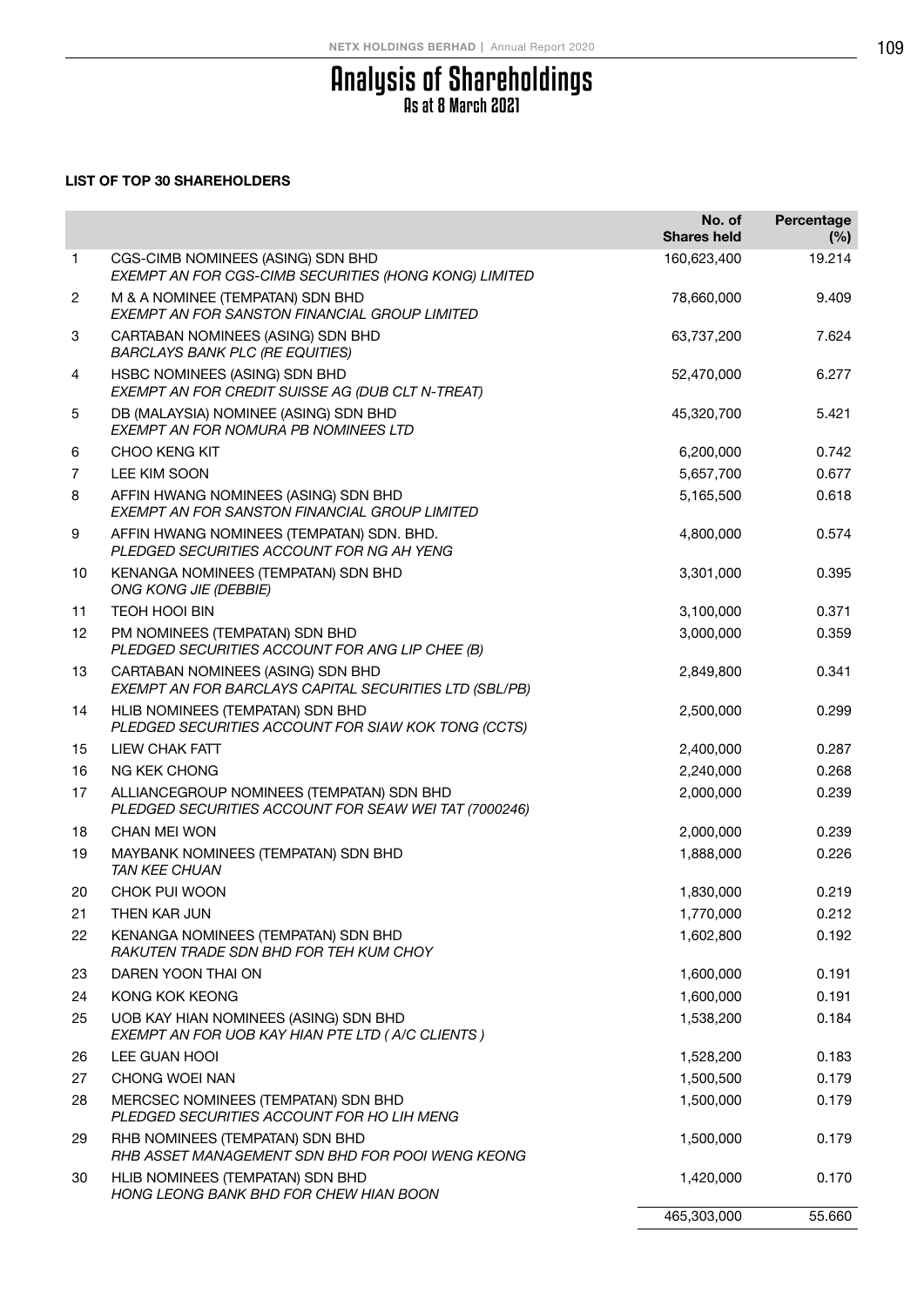### ANALYSIS OF WARRANT HOLDINGS AS AT 8 MARCH 2021

| <b>Type of Securities</b>                   | : Warrants C         |
|---------------------------------------------|----------------------|
| Total Number of Warrants Issued             | : 313.068.412        |
| <b>Total Number of Outstanding Warrants</b> | : 313.068.412        |
| <b>Exercise Price</b>                       | : RM0.13 per warrant |

#### DISTRIBUTION OF WARRANT HOLDINGS

| <b>Size of Holdings</b>                   | No. of<br><b>Warrant</b><br>holders | $%$ of<br><b>Warrant</b><br>holders | No. of<br><b>Warrant held</b> | $%$ of<br><b>Warrant</b><br>holdings |
|-------------------------------------------|-------------------------------------|-------------------------------------|-------------------------------|--------------------------------------|
| Less than 100                             | 29                                  | 1.20                                | 1,326                         | #                                    |
| $100 - 1,000$                             | 103                                 | 4.27                                | 52,708                        | 0.02                                 |
| $1,001 - 10,000$                          | 685                                 | 28.40                               | 3,478,315                     | 1.11                                 |
| 10.001 - 100.000                          | 1,137                               | 47.14                               | 47,373,281                    | 15.13                                |
| 100,001 to less than 5% of issued warrant | 457                                 | 18.95                               | 242,162,782                   | 77.35                                |
| 5% and above of issued warrant            |                                     | 0.04                                | 20,000,000                    | 6.39                                 |
| Total                                     | 2,412                               | 100.00                              | 313,068,412                   | 100.00                               |

Note:

# Less than 0.01%

#### DIRECTORS' WARRAT HOLDINGS AS AT 8 MARCH 2021 (as per the Register of Directors' Warrant holding)

|                                         | <b>Direct</b><br>No. of<br>Warrant | $\%$                     | <b>Indirect</b><br>No. of<br>Warrant | $\frac{9}{6}$            |
|-----------------------------------------|------------------------------------|--------------------------|--------------------------------------|--------------------------|
| Tan Sik Eek                             | -                                  | $\overline{\phantom{a}}$ |                                      | $\overline{\phantom{0}}$ |
| Chu Chee Peng                           | -                                  | $\overline{\phantom{0}}$ | -                                    | $\overline{\phantom{0}}$ |
| Tengku Ahmad Badli Shah Bin Raja Hussin | -                                  | -                        | -                                    | ۰                        |
| Yong Ket Inn                            | -                                  | $\overline{\phantom{a}}$ | $\overline{\phantom{0}}$             | $\overline{\phantom{0}}$ |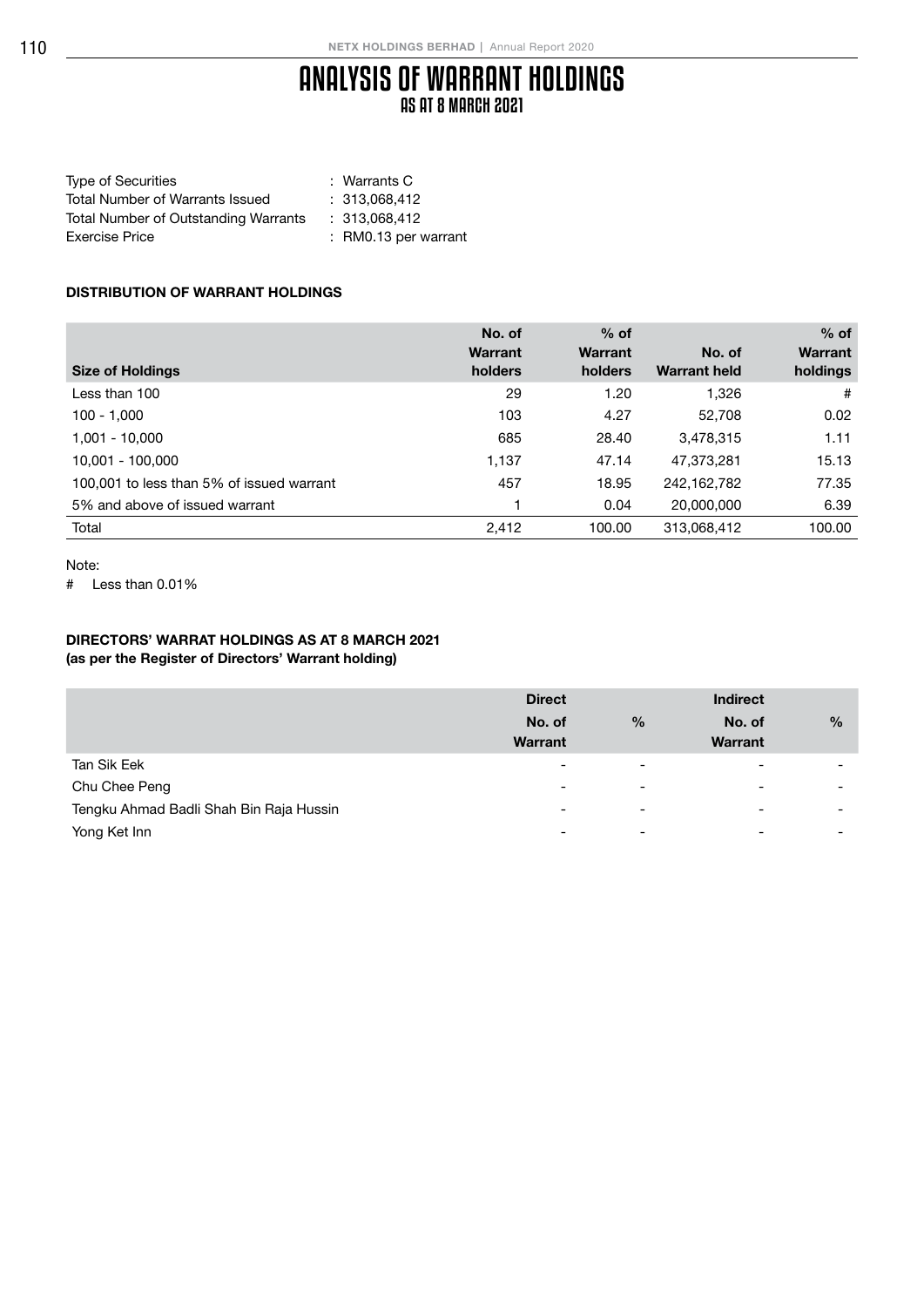### Analysis of Warrant Holdings As at 8 March 2021

#### LIST OF TOP 30 WARRANT HOLDERS

|              |                                                                                                                | No. of<br><b>Shares held</b> | Percentage<br>(%) |
|--------------|----------------------------------------------------------------------------------------------------------------|------------------------------|-------------------|
| $\mathbf{1}$ | CGS-CIMB NOMINEES (ASING) SDN BHD<br>EXEMPT AN FOR CGS-CIMB SECURITIES (HONG KONG) LIMITED (FOREIGN<br>CLIENT) | 20,000,000                   | 6.388             |
| 2            | HLIB NOMINEES (TEMPATAN) SDN BHD<br>PLEDGED SECURITIES ACCOUNT FOR SIAW KOK TONG (CCTS)                        | 12,000,000                   | 3.833             |
| 3            | <b>LIM KEN HONG</b>                                                                                            | 9,900,000                    | 3.162             |
| 4            | MAYBANK SECURITIES NOMINEES (TEMPATAN) SDN BHD<br>PLEDGED SECURITIES ACCOUNT FOR VINCENT PHUA CHEE EE          | 5,000,000                    | 1.597             |
| 5            | ALLIANCEGROUP NOMINEES (TEMPATAN) SDN BHD<br>PLEDGED SECURITIES ACCOUNT FOR LEN BOOK LEARN (8109660)           | 4,813,100                    | 1.537             |
| 6            | RHB NOMINEES (TEMPATAN) SDN BHD<br>PLEDGED SECURITIES ACCOUNT FOR CHOO AH NGO                                  | 3,840,000                    | 1.227             |
| 7            | <b>TEOH HOOI BIN</b>                                                                                           | 3,345,742                    | 1.069             |
| 8            | RHB CAPITAL NOMINEES (TEMPATAN) SDN BHD<br>ONG CHOON KOW (T-731045)                                            | 3,173,500                    | 1.014             |
| 9            | CHONG HON HWEE                                                                                                 | 3,000,000                    | 0.958             |
| 10           | <b>CHONG TEK LIONG</b>                                                                                         | 3,000,000                    | 0.958             |
| 11           | MAYBANK NOMINEES (TEMPATAN) SDN BHD<br>PLEDGED SECURITIES ACCOUNT FOR LEN BOOK LEARN                           | 2,946,700                    | 0.941             |
| 12           | CHOO KENG KIT                                                                                                  | 2,700,000                    | 0.862             |
| 13           | MAYBANK NOMINEES (TEMPATAN) SDN BHD<br>YEOH BOON CHUAN                                                         | 2,500,000                    | 0.799             |
| 14           | ANG HUI CHAN                                                                                                   | 2,400,000                    | 0.767             |
| 15           | RAJIV A/L M.SAMMANTHAN                                                                                         | 2,100,000                    | 0.671             |
| 16           | <b>GAN FOO YEW</b>                                                                                             | 2,000,000                    | 0.639             |
| 17           | KENANGA NOMINEES (TEMPATAN) SDN BHD<br><b>CHONG MEI</b>                                                        | 2,000,000                    | 0.639             |
| 18           | <b>LIM CHENG SAN</b>                                                                                           | 2,000,000                    | 0.639             |
| 19           | ONG CHAI HOCK                                                                                                  | 2,000,000                    | 0.639             |
| 20           | YEE SENG KENG                                                                                                  | 1,982,000                    | 0.633             |
| 21           | TAN CHOONG WEI                                                                                                 | 1,750,000                    | 0.559             |
| 22           | RHB CAPITAL NOMINEES (ASING) SDN BHD<br>PLEDGED SECURITIES ACCOUNT FOR CHEN MEI FONG MARY                      | 1,748,300                    | 0.558             |
| 23           | CHAN TAI CHUAN                                                                                                 | 1,700,000                    | 0.543             |
| 24           | LOW CHON                                                                                                       | 1,600,000                    | 0.511             |
| 25           | TAN AH SWEE                                                                                                    | 1,556,900                    | 0.497             |
| 26           | MING KAY HOONG                                                                                                 | 1,550,000                    | 0.495             |
| 27           | CGS-CIMB NOMINEES (TEMPATAN) SDN BHD<br>PLEDGED SECURITIES ACCOUNT FOR NG KOK WENG (MY2166)                    | 1,500,000                    | 0.479             |
| 28           | <b>CHEW MING CHAI</b>                                                                                          | 1,500,000                    | 0.479             |
| 29           | <b>GOH TYE NAN</b>                                                                                             | 1,500,000                    | 0.479             |
| 30           | KENANGA NOMINEES (TEMPATAN) SDN BHD<br>PLEDGED SECURITIES ACCOUNT FOR CHIN KIAM HSUNG                          | 1,500,000                    | 0.479             |
|              |                                                                                                                | 106,606,242                  | 34.052            |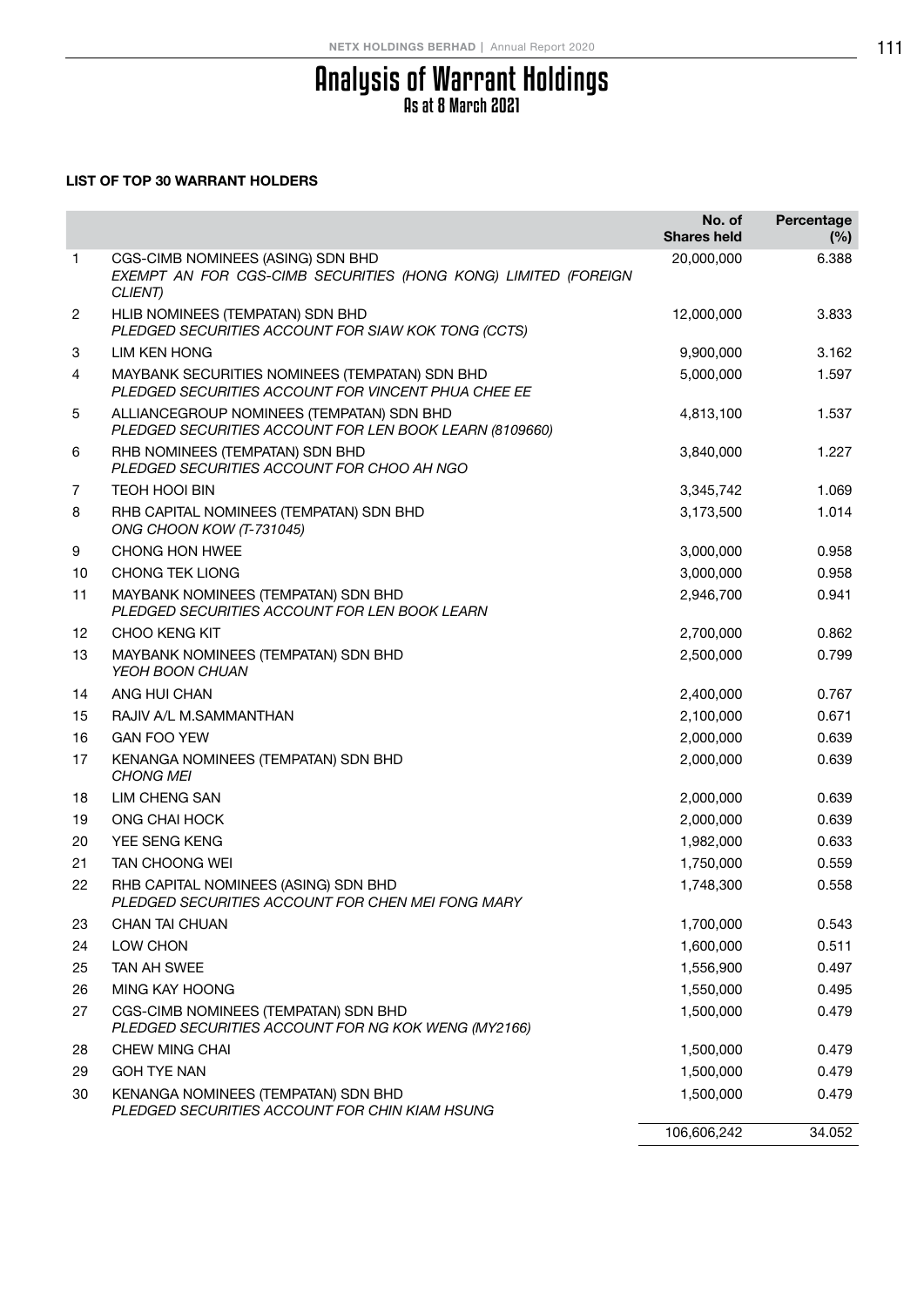# NOTICE OF ANNUAL GENERAL MEETING

NOTICE IS HEREBY GIVEN THAT the Twentieth (20<sup>th</sup>) Annual General Meeting of NetX Holdings Berhad ("NETX" or "the Company") will be held on a fully virtual basis and entirely via remote participation and voting from the Broadcast Venue at Level 4, Menara Lien Hoe, No. 8, Persiaran Tropicana, Tropicana Golf & Country Resort, 47410 Petaling Jaya, Selangor Darul Ehsan on Wednesday, 5 May 2021 at 10.30 a.m. for the purpose of transacting the following businesses:

#### AGENDA

| $\mathbf{1}$ . | To receive the Audited Financial Statements for the financial year ended 30 November 2020<br>together with the Directors' and Auditors' Reports thereon.                                             | Please refer to<br><b>Explanatory Note 1</b> |
|----------------|------------------------------------------------------------------------------------------------------------------------------------------------------------------------------------------------------|----------------------------------------------|
| 2.             | To approve the payment of directors' fees and benefits of up to RM300,000 to the non-executive<br>directors for their services from 5 May 2021 until the next annual general meeting of the Company. | <b>Ordinary Resolution 1</b>                 |
| 3.             | To re-elect the Mr Tan Sik Eek who retires pursuant to Clause 115 of the Company's Constitution. Ordinary Resolution 2                                                                               |                                              |
| 4.             | To re-appoint Messrs SBY Partners PLT as Auditors of the Company and to authorise the<br>Directors to fix their remuneration.                                                                        | <b>Ordinary Resolution 3</b>                 |

#### SPECIAL BUSINESSES :

To consider and, if thought fit, to pass the following Resolution:

5. Authority to allot and issue shares in general pursuant to Sections 75 and 76 of the Ordinary Resolution 4 Companies Act, 2016

"THAT pursuant to Sections 75 and 76 of the Companies Act, 2016 ("the Act"), Additional Temporary Relief Measures to Listed Corporations for COVID-19, issued by Bursa Malaysia Securities Berhad ("Bursa Securities") on 16 April 2020 and subject to the approvals of the relevant governmental/ regulatory authorities, the Directors be and are hereby empowered to issue shares in the capital of the Company from time to time and upon such terms and conditions and for such purposes as the Directors, may in their absolute discretion deem fit, provided that the aggregate number of shares issued pursuant to this resolution does not exceed 20% of the issued share capital of the Company for the time being ("20% General Mandate") and that the Directors be and are hereby also empowered to obtain approval from the Bursa Securities for the listing and quotation of the additional shares so issued.

AND THAT such authority shall commence immediately upon the passing of this resolution and continue to be in force until 31 December 2021, as empowered by Bursa Securities pursuant to its letter dated 16 April 2020 to grant additional temporary relief measures to listed corporations, notwithstanding Section 76(3) of the Act, duly varied and adopted by the Directors of the Company pursuant to Section 76(4) of the Act."

#### 6. Proposed Amendments to the Constitution of the Company ("Proposed Amendments")

"THAT proposed amendments to the Constitution of the Company as set out in the Appendix A, which is circulated together with the Notice of Twentieth (20<sup>th</sup>) Annual General Meeting dated 31 March 2021, be approved and adopted AND THAT the Directors and/or Secretary of the Company be authorised to take all steps as are necessary and expedient in order to implement, finalise and give full effect to the said Proposed Amendment for and on behalf of the Company."

7. To transact any other business of the Company for which due notice shall have been given.

By order of the Board,

CHONG VOON WAH (SSM PC No. 202008001343) (MAICSA 7055003) THAI KIAN YAU (SSM PC No. 202008001515) (MIA 36921) Company Secretaries

Kuala Lumpur 31 March 2021 Special Resolution 1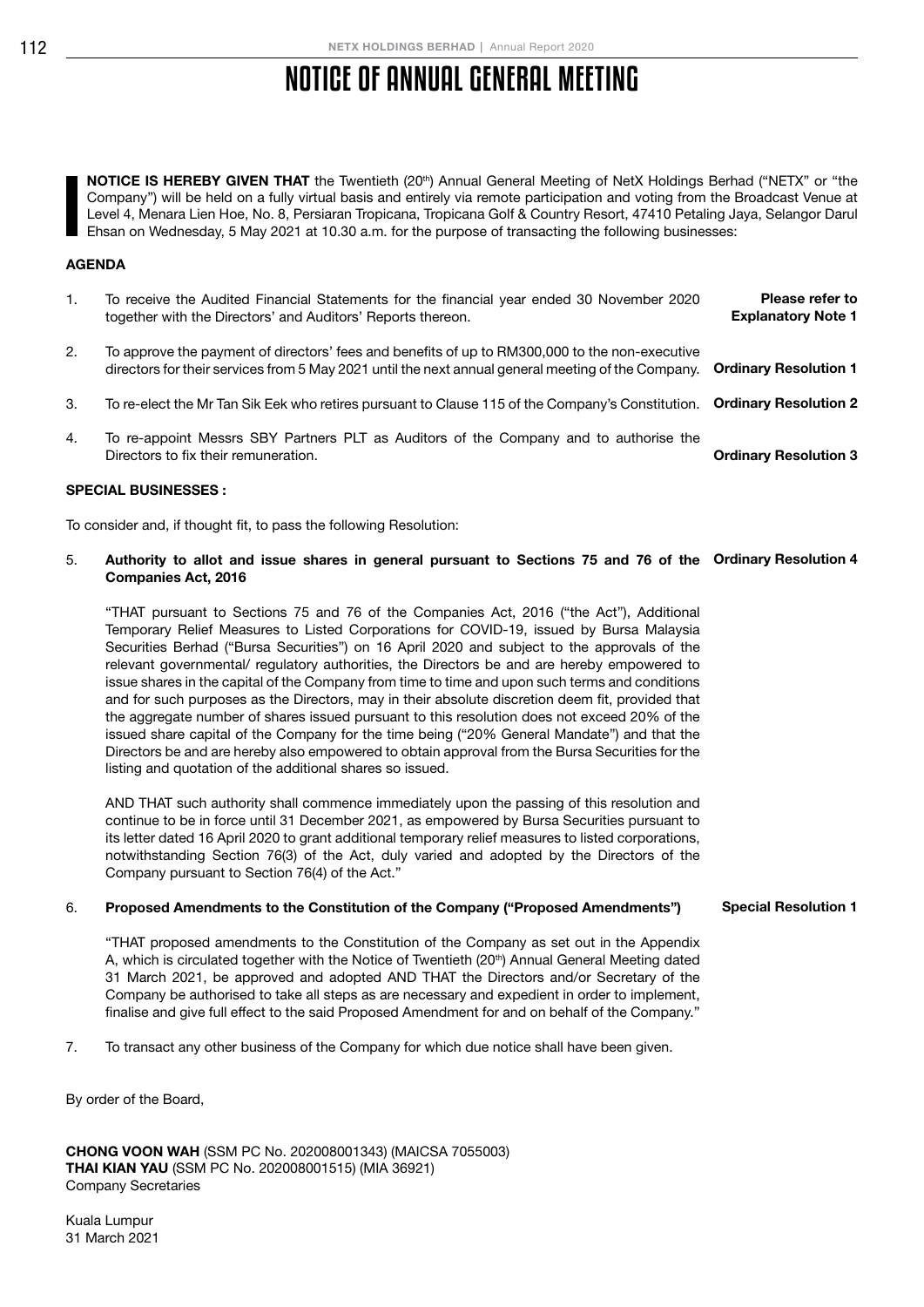# Notice of Annual General Meeting

#### **Notes**

- 1. A member entitled to attend and vote at the Meeting is entitled to appoint a maximum of two (2) proxies to attend and vote in his/her stead. A proxy may but need not be a member of the Company.
- 2. Where a member appoints more than one proxy to attend the same meeting, the appointment shall be invalid unless he/she specifies the proportion of his/her holdings to be represented by each proxy.
- 3. Where a member of the Company is an exempt authorised nominee defined under the Central Depositories Act which is exempted from compliance with the provision of subsection 25A(1) of the Central Depositories Act which holds ordinary shares in the Company for multiple beneficial owners in one Securities Account ("omnibus account"), there is no limit to the number of proxies which the exempt authorised nominee may appoint in respect of each omnibus account it holds.
- 4. The instrument appointing a proxy shall be in writing under the hand of the appointer or his attorney duly authorised in writing or, if the appointer is a corporation, either under its Common Seal or signed by attorney so authorised.
- 5. The Form of Proxy must be deposited at the Registrar Office of the Company at No. 2-1, Jalan Sri Hartamas 8, Sri Hartamas, 50480 Kuala Lumpur or via facsimile no. 03-6201 3121 or via email at ir@shareworks.com.my not less than 48 hours before the time appointed for holding the meeting or adjourned meeting at which the person named in the instrument, proposes to vote or, in the case of a poll, not less than 24 hours before the time appointed for the taking of the poll.
- 6. For the purpose of determining members' eligibility to attend this meeting, only members whose names appear in the Record of Depositors as at 28 April 2021 shall be entitled to attend this meeting or appoint proxy(ies) to attend and/or vote on his/her behalf.
- 7. Pursuant to Rule 8.31A of the ACE Market Listing Requirements of Bursa Malaysia Securities Berhad, the resolutions set out above will be put to vote by way of poll.
- 8. The AGM will be conducted fully virtual from the Broadcast Venue, the members are advised to refer to the Administrative Guide on the registration and voting process for the said meeting.

#### EXPLANATORY NOTES

1. Audited Financial Statements for the Financial Year Ended 30 November 2020

The Agenda No. 1 is meant for discussion only as Section 340(1) (a) of the Companies Act, 2016 provide that the audited financial statements are to be laid in the general meeting and do not require a formal approval of the shareholders. Hence, this Agenda item is not put forward for voting.

2. Ordinary Resolution 1 : To approve the payment of Directors' fees and benefits payable

Pursuant to Section 230(1) of the Companies Act, 2016, the fees of the directors and any benefits payable to the directors including any compensation for loss of employment of a director or former director of a public company or a listed company and its subsidiaries, shall be approved at a general meeting.

The fees and benefits of the non-executive directors of the Company are as follows:

- Monthly Directors' fees; and
- Meeting and telephone allowance.

Details of the fees and benefits paid to the non-executive directors for the financial year ended 30 November 2020 are disclosed on page 28 of the Corporate Governance Overview Statement in the 2020 Annual Report.

#### 3. Ordinary Resolution 4 : Authority to allot and issue shares in general pursuant to Sections 75 and 76 of the Companies Act, 2016

The proposed Ordinary Resolution 4, if passed, is a general mandate to empower the Directors to issue and allot shares up to an amount not exceeding 20% of the issued share capital of the Company for the time being for such purposes as the Directors consider would be in the best interest of the Company.

Bursa Malaysia Securities Berhad ("Bursa Securities") has via their letter dated 16 April 2020 granted several additional temporary relief measures to listed corporations, amongst others, an increase in general mandate limit for new issues of securities to not more than 20% of the total number of issued shares of the Company for the time being ("20% General Mandate"). Pursuant to the 20% General Mandate, Bursa Securities has also mandated that the 20% General Mandate may be utilised by a listed corporation to issue new securities until 31 December 2021 ("Extended Utilisation Period") and thereafter, the 10% general mandate will be reinstated. Having considered the current economic climate arising from the global COVID-19 pandemic and future financial needs of the Group, the Board would like to procure approval for the 20% General Mandate, inclusive of the Extended Utilisation Period, pursuant to Section 76(4) of the Companies Act, 2016 from its shareholders at the forthcoming AGM of the Company.

The 20% General Mandate will provide flexibility to the Company for any possible fund raising activities, including but not limited to further placing of shares, for the purpose of funding future investment project(s) workings capital and/ or acquisitions.

The 20% General Mandate, unless revoked or varied by the Company in general meeting, will expire at the end of the Extended Utilisation Period, i.e. by 31 December 2021.

As at 15 March 2021, 459,891,000 new ordinary shares in the Company were issued by way of private placement pursuant to the general mandate granted to the Directors at the Nineteenth (19<sup>th</sup>) Annual General Meeting held on 22 May 2020. The total proceeds raised from the said private placement exercise was around RM4,690,888. The details and status of the utilisation of proceeds raised from the said private placement exercise are as follows :

| <b>Utilisation of</b><br><b>Proceeds</b>             | <b>Proposed</b><br><b>Utilisation</b><br>(RM'000) | <b>Amount</b><br><b>Utilisation</b><br>(RM'000) | <b>Balance</b><br><b>Available for</b><br><b>Utilisation</b><br>$\overline{(RM'000)}$ |
|------------------------------------------------------|---------------------------------------------------|-------------------------------------------------|---------------------------------------------------------------------------------------|
| Enhancement<br>of GemSpot and<br><b>GemSpot Lite</b> | 4.581                                             | 502                                             | 4.079                                                                                 |
| Expenses for the<br><b>Private Placement</b>         | 110                                               | 110                                             |                                                                                       |
| Total                                                | 4.691                                             | 612                                             |                                                                                       |

4. Special Resolution 1 : Proposed Amendments to the Constitution of the Company ("Proposed Amendments")

The Proposed Amendments is primarily to provide further clarify on certain terms of the Constitution and provide more flexibility for the Company and to ensure the compliance with the Act, Listing Requirements of Bursa Malaysia Securities Berhad. The Proposed Amendments to be made to the Constitution are listed as per Appendix A, which is circulated together with the Notice of Twentieth (20<sup>th</sup>) Annual General Meeting dated 31 March 2021.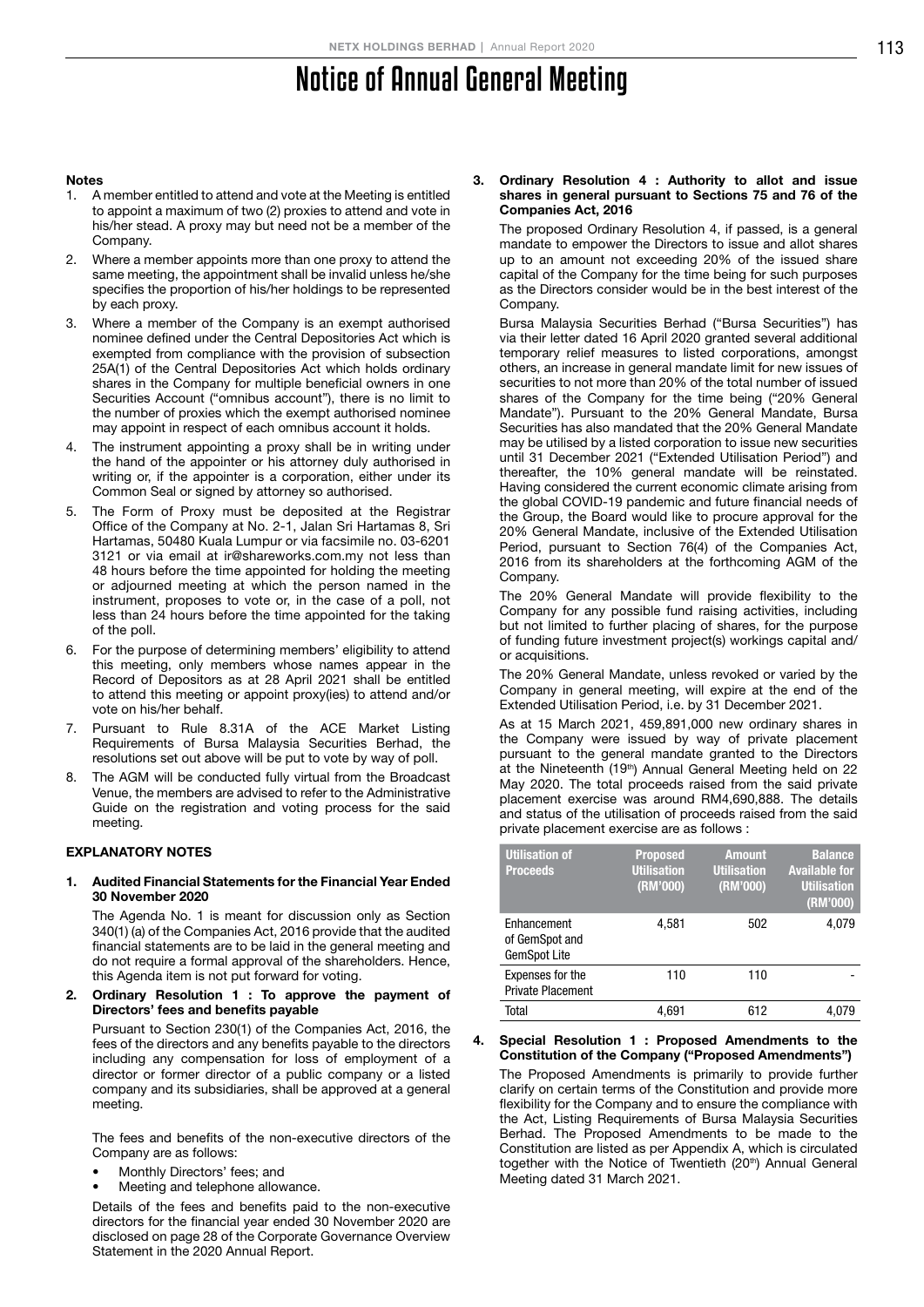### STATEMENT ACCOMPANYING NOTICE OF ANNUAL GENERAL MEETING (Pursuant to Rule 8.29 (2) of the ACE Market Listing Requirements of Bursa Malaysia Securities Berhad)

As at date of this notice, there are no individuals who are standing for election as Directors (excluding the above Directors who are standing for re-election) at the Twentieth (20<sup>th</sup>) Annual General Meeting.

The Company will seek shareholders' approval on the general mandate for issue of securities in accordance with Rule 6.04 (3) of the ACE Market Listing Requirements of Bursa Malaysia Securities Berhad. Please refer to the proposed Ordinary Resolution 4 as stated in the Notice of Twentieth (20<sup>th</sup>) Annual General Meeting of the Company for the details.

#### APPENDIX A

#### Proposed Amendments to the Constitution of the Company

The existing Constitution is to be amended by way of alterations, modifications, deletions and/or additions, where necessary, to reflect the proposed amendments thereto. The affected provisions of the existing Clauses are reproduced below with the proposed amendments highlighted alongside the respective Clauses:

| Clause No. | <b>Existing Clause</b>                                                                                                                                                                                                                                                                                                                                                                                                                                                                                                                                                                                                                                                                                                                                                                                                                                                                                                                                                                | <b>Proposed Amendments</b>                                                                                                                                                                                                                                                                                                                                                                                                                                  |
|------------|---------------------------------------------------------------------------------------------------------------------------------------------------------------------------------------------------------------------------------------------------------------------------------------------------------------------------------------------------------------------------------------------------------------------------------------------------------------------------------------------------------------------------------------------------------------------------------------------------------------------------------------------------------------------------------------------------------------------------------------------------------------------------------------------------------------------------------------------------------------------------------------------------------------------------------------------------------------------------------------|-------------------------------------------------------------------------------------------------------------------------------------------------------------------------------------------------------------------------------------------------------------------------------------------------------------------------------------------------------------------------------------------------------------------------------------------------------------|
| 21         | Subject to the Listing Requirements, the Central Depositories<br>Act and or the Rules, and notwithstanding the existence of<br>a resolution pursuant to the Act, the Company must ensure<br>that it shall not issue any shares or convertible Securities<br>if those shares or convertible Securities, when aggregated<br>with any such shares or convertible Securities issued during<br>the preceding twelve (12) months, exceeds ten per cent<br>(10%) of the value of the issued and paid-up capital of the<br>Company, except where the shares or convertible Securities<br>are issued with the prior approval of the shareholders in<br>general meeting of the precise terms and conditions of the<br>issue. In working out the number of shares or convertible<br>Securities that may be issued by the Company, if the<br>Security is a convertible Security, each such Security is<br>counted as the maximum number of shares into which it<br>can be converted or exercised. | Subject to the Listing Requirements, the<br>Central Depositories Act and / or the Rules,<br>and notwithstanding the existence of a<br>resolution pursuant to the Act, the Company<br>must ensure that it shall not issue any shares<br>or convertible Securities, except where the<br>shares or convertible Securities are issued<br>with the prior approval of the shareholders<br>in general meeting of the precise terms and<br>conditions of the issue. |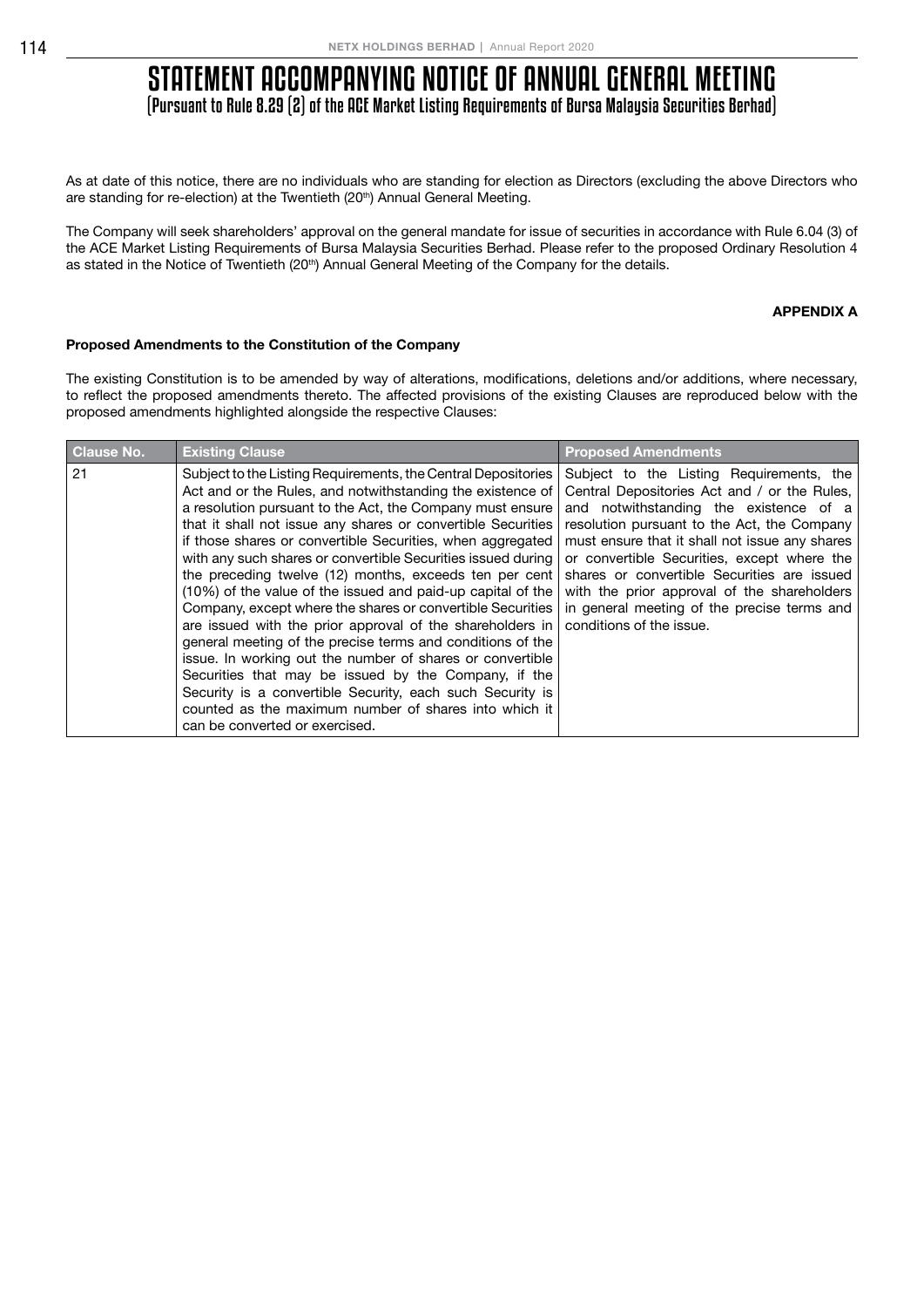### ADMINISTRATIVE GUIDE TWENTIETH (20TH) ANNUAL GENERAL MEETING

#### Date Time Broadcast Venue

Wednesday, 5 May 2021 10.30 a.m. Level 4, Menara Lien Hoe No. 8, Persiaran Tropicana Tropicana Golf & Country Resort 47410 Petaling Jaya, Selangor Darul Ehsan

#### Coronavirus Disease (Covid-19) Outbreak

- 1. With the outbreak of Coronavirus Disease (Covid-19) and as part of the safety measures to curb the spread of Covid-19 pandemic, the Twentieth (20<sup>th</sup>) Annual General Meeting ("AGM") will be conducted by way of a fully virtual meeting and online remote voting using the Remote Participation and Voting Facilities ("RPV Facilities") as the safety of our members, Directors, staff and other stakeholders who will attend the AGM is of paramount importance to us.
- 2. Having regard to the well-being and the safety of our members, we strongly encouraged our members to take advantage of the RPV Facilities to participate and vote remotely at the AGM. With the RPV Facilities, you may exercise your right as a member of the Company to participate (including to pose questions to the Board of Directors ("Board") and/or management of the Company) and vote at the AGM. Alternatively, you may also appoint the Chairman of the meeting as your proxy to attend and vote on your behalf at the AGM. Details of the RPV Facilities are set out below.

#### Registration

- 3. The AGM will be held virtually. The registration is mandatory for the event. Please click the following link to register: https://rebrand.ly/NetX-AGM.
- 4. All the Shareholders are required to register in order to participate to the AGM. The registration will be open from 9.00 a.m. on 31 March 2021 and close at 10.30 a.m. on 4 May 2021.

Upon submission of your registration, you will receive an email to notify you that your registration has been received and is pending verification.

- 5. After verification of your registration against the General Meeting Record of Depositors of the Company, the system will send you an email to notify you if your registration is approved or rejected after 28 April 2021.
- 6. Should your registration be rejected, you can contact the Company's Share Registrar or the Company for clarifications.
- 7. The event is powered by Cisco Webex. You are recommended to download and install Cisco Webex Meetings (available for PC, Mac, Android and iOS). Please follow the tutorial guide posted on https://rebrand.ly/NetX-AGM.

#### General Meeting Records of Depositors

8. For the purpose of determining members' eligibility to attend this meeting, only members whose names appear in the Record of Depositors of the Company as at 28 April 2021 shall be entitled to attend this meeting or appoint proxy(ies) to attend and/or vote on his/her behalf.

#### Individual Members

- 9. Individual members are strongly encouraged to take advantage of RPV Facilities to participate and vote remotely at the AGM. Please refer to the details as set out under RPV Facilities for information.
- 10. If an individual member is unable to attend the AGM, he/she is encouraged to appoint the Chairman of the meeting as his/her proxy and indicate the voting instructions in the Form of Proxy in accordance with the notes and instructions printed therein.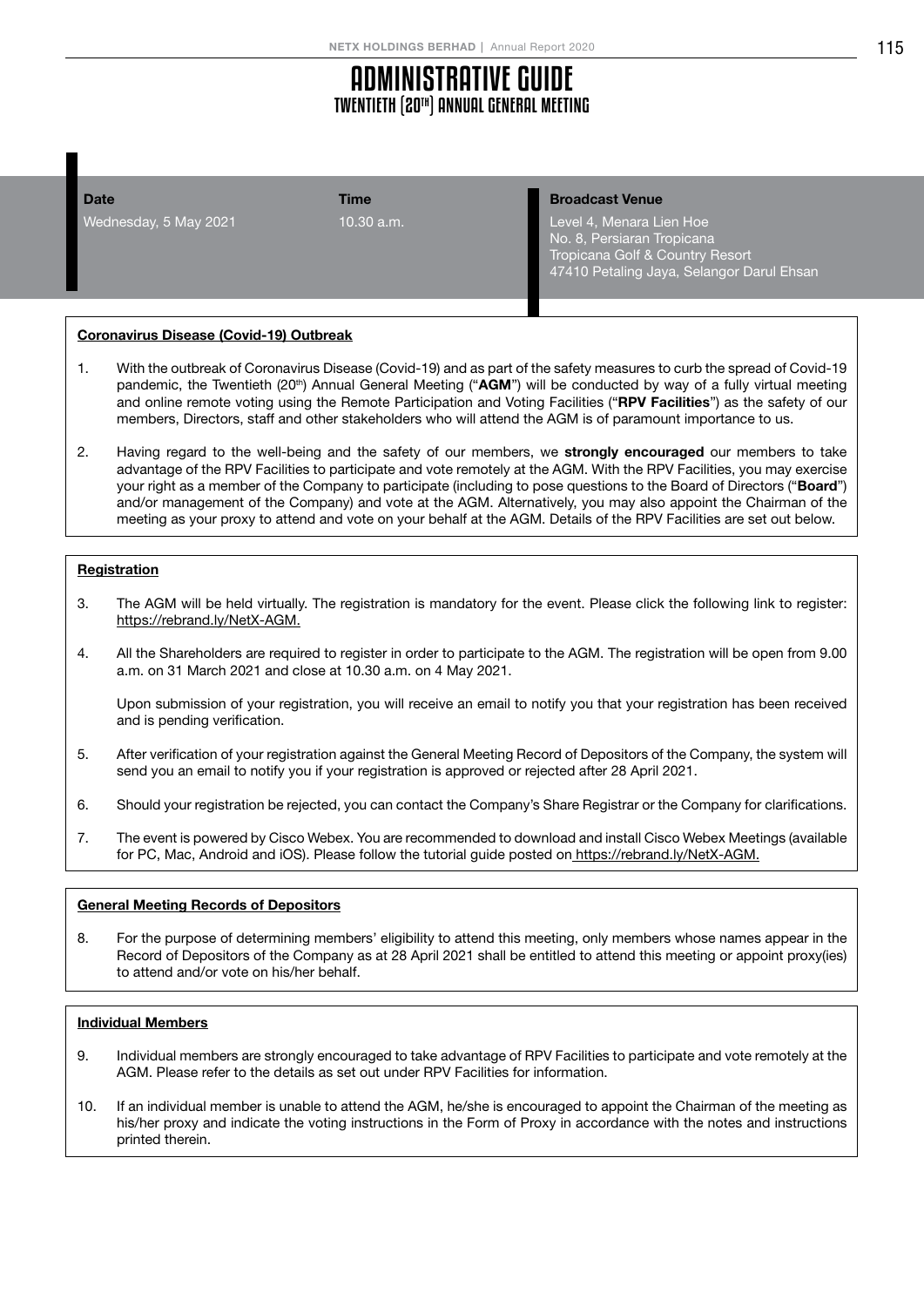### Administrative Guide Twentieth (20Th) Annual General Meeting

#### Corporate Members

- 11. Corporate members (through Corporate Representatives or appointed proxies) are also strongly advised to participate and vote remotely at the AGM using the RPV Facilities. Corporate members who wish to participate and vote remotely at the AGM must contact the Company's Share Registrar with the details set out below for assistance and will be required to provide the following documents to the Company no later than 4 May 2021 at 10.30 a.m.:
	- (i) Certificate of appointment of its Corporate Representative or Form of Proxy under the seal of the corporation;
	- (ii) Copy of the Corporate Representative's or proxy's MyKad (front and back)/Passport; and
	- (iii) Corporate Representative's or proxy's email address and mobile phone number.

Upon receipt of such documents, the Company's Share Registrar or the Company will respond to your remote participation request.

12. If a Corporate member (through Corporate Representative(s) or appointed proxy(ies)) is unable to attend the AGM, it is encouraged to appoint the Chairman of the meeting as its proxy and indicate the voting instructions in the Form of Proxy in accordance with the notes and instructions printed therein.

#### Nominee Company Members

- 13. The beneficiaries of the shares under a Nominee Company's CDS account ("Nominee Company member(s)") are also strongly advised to participate and vote remotely at the AGM using RPV Facilities. Nominee Company members who wish to participate and vote remotely at the AGM can request its Nominee Company to appoint him/her as a proxy to participate and vote remotely at the AGM. Nominee Company must contact the Company's Share Registrar with the details set out below for assistance and will be required to provide the following documents to the Company no later than 4 May 2021 at 10.30 a.m.:
	- (i) Form of Proxy under the seal of the Nominee Company;
	- (ii) Copy of the proxy's MyKad (front and back)/Passport; and
	- (iii) Proxy's email address and mobile phone number.

Upon receipt of such documents, the Company's Share Registrar or the Company will respond to your remote participation request.

14. If a Nominee Company member is unable to attend the AGM, it is encouraged to request its Nominee Company to appoint the Chairman of the meeting as its proxy and indicate the voting instructions in the Form of Proxy in accordance with the notes and instructions printed therein.

#### **Proxy**

- 15. If a member is unable to attend the AGM, he/she may appoint a proxy or the Chairman of the meeting as his/her proxy and indicate the voting instructions in the Form of Proxy in accordance with the notes and instructions printed therein.
- 16. If an individual member has submitted his/her Form of Proxy prior to the AGM and subsequently decides to personally participate in the AGM via RPV Facilities, the individual member must contact the Company's Share Registrar or the Company, whose contact details are set out in No. 20 below, to revoke the appointment of his/her proxy no later than 4 May 2021 at 10.30 a.m.

#### Poll Voting

17. The voting at the AGM will be conducted by way of poll in accordance with Rule 8.31A of the ACE Market Listing Requirements of Bursa Malaysia Securities Berhad. The Company has appointed Shareworks Sdn Bhd as the Poll Administrator to conduct the poll by way of electronic voting and Sharepolls Sdn Bhd as the Scrutineers to verify the poll results. Upon completion of the voting session for the respective AGM, the Scrutineers will verify and announce the poll results followed by the Chairman's declaration whether the resolutions are duly passed.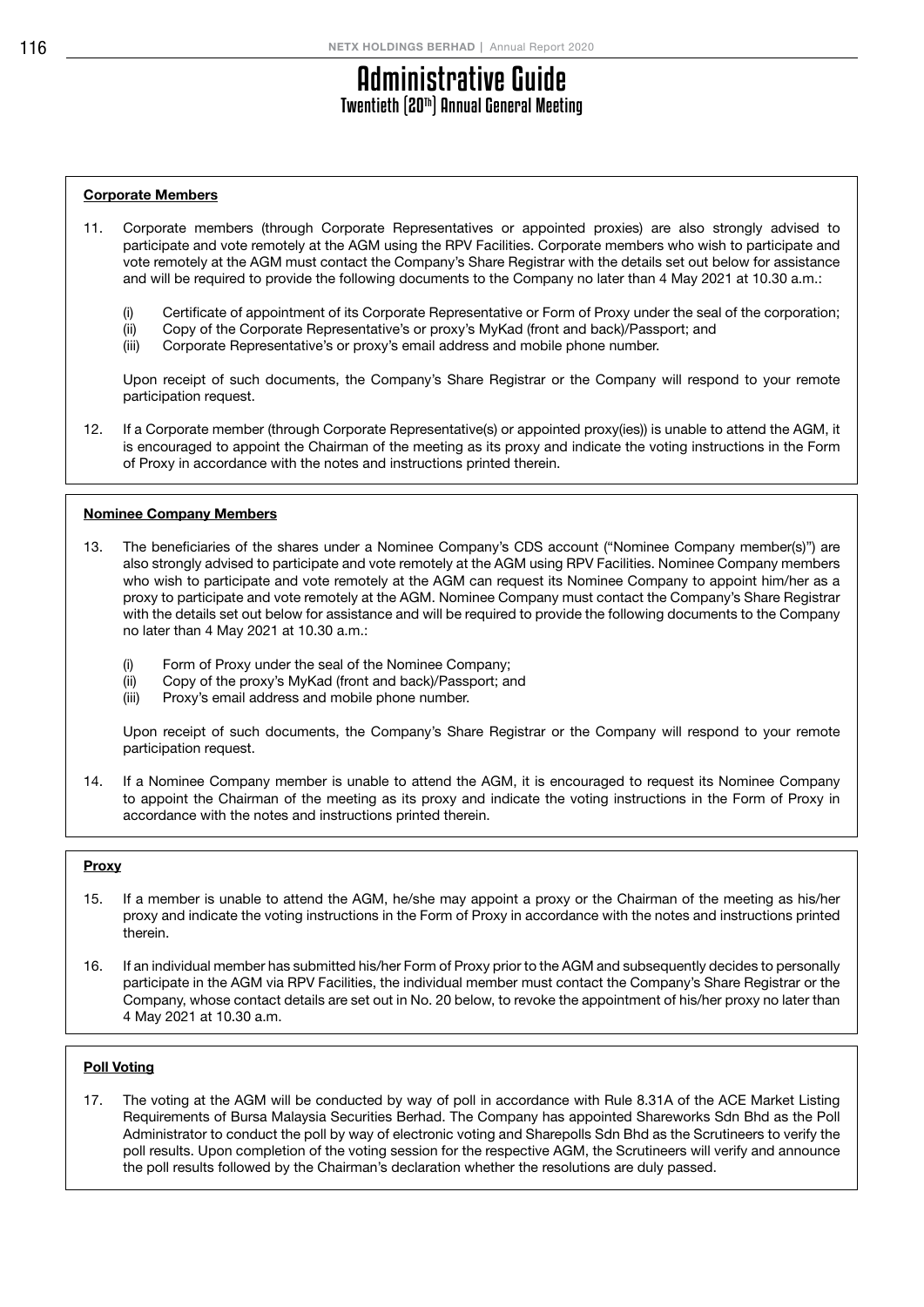### Administrative Guide Twentieth (20Th) Annual General Meeting

#### RPV Facilities

18. Please refer to the following information on RPV Facilities for live streaming and remote voting at the AGM:

| <b>Procedures</b> |                                              | <b>Action</b>                                                                                                                                                                                                                                                                                                                                                                                                                                                                                                                                                                                                                                                                                                                                                                                                                                                                                                                                                                                                                                                                                                                                                                                                                                                                                                                                                       |  |  |  |
|-------------------|----------------------------------------------|---------------------------------------------------------------------------------------------------------------------------------------------------------------------------------------------------------------------------------------------------------------------------------------------------------------------------------------------------------------------------------------------------------------------------------------------------------------------------------------------------------------------------------------------------------------------------------------------------------------------------------------------------------------------------------------------------------------------------------------------------------------------------------------------------------------------------------------------------------------------------------------------------------------------------------------------------------------------------------------------------------------------------------------------------------------------------------------------------------------------------------------------------------------------------------------------------------------------------------------------------------------------------------------------------------------------------------------------------------------------|--|--|--|
|                   | <b>Before AGM</b>                            |                                                                                                                                                                                                                                                                                                                                                                                                                                                                                                                                                                                                                                                                                                                                                                                                                                                                                                                                                                                                                                                                                                                                                                                                                                                                                                                                                                     |  |  |  |
| 1.                | Register as<br>participant in Virtual<br>AGM | • Using your computer, access the website at https://rebrand.ly/NetX-AGM<br>Click on the Register button to register for the AGM session.<br>• Upon submission of your registration, you will receive an email notifying you that your<br>registration has been received and is pending verification.<br>. The event is powered by Cisco Webex. You are recommended to download and<br>install Cisco Webex Meetings (available for PC, Mac, Android and iOS). Refer to the<br>tutorial guide posted on the same page for assistance.                                                                                                                                                                                                                                                                                                                                                                                                                                                                                                                                                                                                                                                                                                                                                                                                                                |  |  |  |
| 2.                | Submit your online<br>registration           | • All the Shareholders are required to register prior to the meeting. The registration will<br>be open from 9.00 a.m. on 31 March 2021 and the registration will close at 10.30 a.m.<br>on 4 May 2021.<br>• Clicking on the link will redirect you to the AGM event page. Click on the Register<br>button for the online registration form.<br>• Complete your particulars in the registration page. Your name MUST match your CDS<br>account name (not applicable for proxy).<br>• Insert your CDS account number and indicate the number of shares you hold.<br>• Read and agree to the Terms & Conditions and confirm the Declarations.<br>. Please ensure all information given is accurate before you click Submit to register<br>your remote participation. Failure to do so will result in your registration being rejected.<br>• System will send an email to notify that your registration for remote participation is<br>received and will be verified.<br>• After verification of your registration against the General Meeting Record of Depositors<br>of the Company as at 28 April 2021, the system will send you an email to notify you if<br>your registration is approved or rejected after 28 April 2021.<br>. If your registration is rejected, you can contact the Company's Share Registrar or the<br>Company for clarifications or to appeal. |  |  |  |
|                   | On the day of AGM                            |                                                                                                                                                                                                                                                                                                                                                                                                                                                                                                                                                                                                                                                                                                                                                                                                                                                                                                                                                                                                                                                                                                                                                                                                                                                                                                                                                                     |  |  |  |
| 3.                | <b>Attending Virtual</b><br><b>AGM</b>       | • Two reminder emails will be sent to your inbox. First is one day before the AGM day,<br>while the 2nd will be sent 1 hour before the AGM session.<br>• Click Join Event in the reminder email to participate the RPV.                                                                                                                                                                                                                                                                                                                                                                                                                                                                                                                                                                                                                                                                                                                                                                                                                                                                                                                                                                                                                                                                                                                                             |  |  |  |
| 4.                | Participate with live<br>video               | • You will be given a short brief about the system.<br>• Your microphone is muted throughout the whole session.<br>. If you have any questions for the Chairman/Board, you may use the Q&A panel to<br>send your questions. The Chairman/Board will try to respond to relevant questions<br>if time permits. All relevant questions will be collected throughout the session and<br>replied later through your registered email.<br>• The session will be recorded.<br>Take note that the quality of the live streaming is dependent on the bandwidth and<br>stability of the internet connection at your location.                                                                                                                                                                                                                                                                                                                                                                                                                                                                                                                                                                                                                                                                                                                                                 |  |  |  |
| 5.                | Online Remote<br>Voting                      | • The Chairman will announce the commencement of the Voting session and the<br>duration allowed at the respective AGM.<br>• The list of resolutions for voting will appear at the right-hand side of your computer<br>screen. You are required to indicate your votes for the resolutions within the given<br>stipulated time frame.<br>• Click on the Submit button when you have completed.<br>• Votes cannot be changed once it is submitted.                                                                                                                                                                                                                                                                                                                                                                                                                                                                                                                                                                                                                                                                                                                                                                                                                                                                                                                    |  |  |  |
| 6.                | End of remote<br>participation               | Upon the announcement by the Chairman on the closure of the AGM, the live session<br>will end.                                                                                                                                                                                                                                                                                                                                                                                                                                                                                                                                                                                                                                                                                                                                                                                                                                                                                                                                                                                                                                                                                                                                                                                                                                                                      |  |  |  |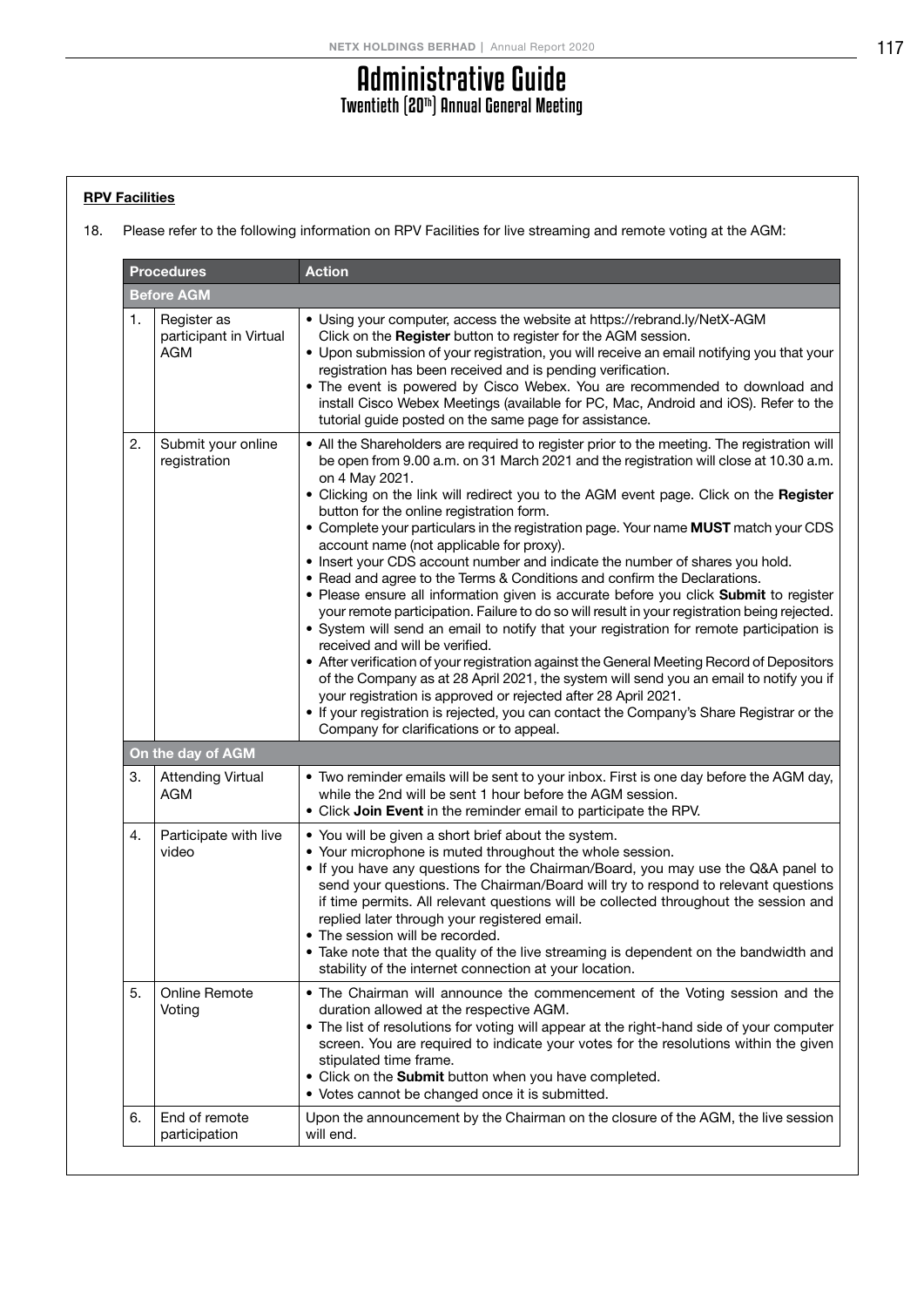### Administrative Guide Twentieth (20Th) Annual General Meeting

#### No Recording or Photography

19. Strictly NO recording or photography of the proceedings of the AGM is allowed.

#### **Enquiry**

20. If you have any enquiry prior to the meeting, please contact the following officers during office hours from 9.00 a.m. to 5.30 p.m. (Monday to Friday):

#### For Registration, logging in and system related: NetX Holdings Berhad

| Name         | : ZH Lee         |
|--------------|------------------|
| Telephone No | : +6016 328 7852 |
| Email        | : vgm@mlabs.com  |

#### For Proxy and other matters: ShareWorks Sdn. Bhd.

| Name         | : Mr W.L. Fong / W.K. Chan |
|--------------|----------------------------|
| Telephone No | : +603 6201 1120           |
| Email        | : ir@shareworks.com.my     |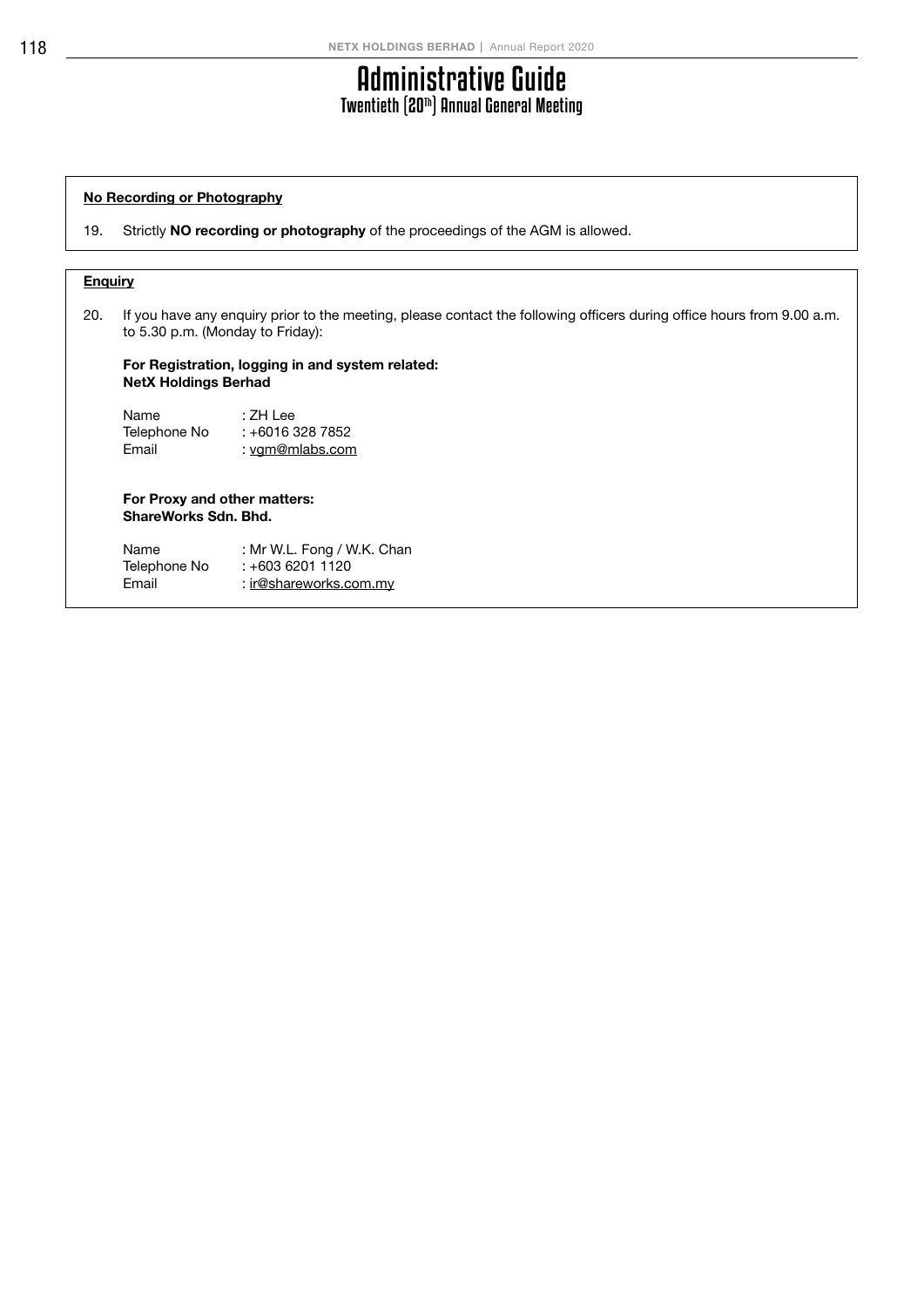#### NETX HOLDINGS BERHAD

Company Registration No. 200001030834 (533441-W) (Incorporated in Malaysia)

|  | IUIIW UI FIIUAI |  |  |
|--|-----------------|--|--|
|  |                 |  |  |
|  |                 |  |  |

**FORM OF DROYV** 

CDS Account No. No. of Shares held

#### I/We, Tel. No.: [Full name in block and NRIC No. / Registration No.]

of

[Address]

#### being a member/members of NetX Holdings Berhad, hereby appoint:-

| Full Name (in Block) | NRIC/Passport No. | Proportion of Shareholdings |      |
|----------------------|-------------------|-----------------------------|------|
|                      |                   | No. of Shares               | $\%$ |
| Address:             |                   |                             |      |
|                      |                   |                             |      |
| Contact No:          |                   |                             |      |
| Email Address:       |                   |                             |      |

#### and / or\* (\*delete as appropriate)

| Full Name (in Block) | NRIC/Passport No. | Proportion of Shareholdings |   |
|----------------------|-------------------|-----------------------------|---|
|                      |                   | No. of Shares               | % |
| Address:             |                   |                             |   |
| Contact No:          |                   |                             |   |
| Email Address:       |                   |                             |   |

or failing him, the Chairman of the meeting as my/our proxy to attend and to vote for me/us on my/our behalf at the Twentieth (20<sup>th</sup>) Annual General Meeting of the Company to be held on a fully virtual basis and entirely via remote participation and voting from the Broadcast Venue at Level 4, Menara Lien Hoe, No.8, Persiaran Tropicana, Tropicana Golf & Country Resort, 47410 Petaling Jaya, Selangor Darul Ehsan on Wednesday, 5 May 2021 at 10.30 a.m. or any adjournment thereof, and to vote as indicated below:-

| No. | Agenda                                                                                                                                                | <b>Resolution</b>            | For | <b>Against</b> |
|-----|-------------------------------------------------------------------------------------------------------------------------------------------------------|------------------------------|-----|----------------|
| п.  | To re-elect Tan Sik Eek as Director                                                                                                                   | <b>Ordinary Resolution 1</b> |     |                |
| 2.  | To approve the payment of Directors' fees and others benefits<br>payable to the Directors.                                                            | <b>Ordinary Resolution 2</b> |     |                |
| 3.  | To re-appoint Messrs SBY Partners PLT as Auditors of the Company<br>for the ensuing year and to authorise the Directors to fix their<br>remuneration. | Ordinary Resolution 3        |     |                |
| 4.  | To approve the authority to issue shares pursuant to Sections 75<br>and 76 of the Companies Act, 2016.                                                | Ordinary Resolution 4        |     |                |
| 5.  | To approve the proposed amendments to the Constitution of the<br>Company                                                                              | Special Resolution 1         |     |                |

*(Please indicate with a "X" in the space provided on how you wish your vote to be cast. If no specific direction as to voting is given, the proxy will vote or abstain at his/her discretion)*

Signed this **with the state of the Signed** this

Signature\* Member

Notes

- 1. A member entitled to attend and vote at the Meeting is entitled to appoint a maximum of two (2) proxies to attend and vote in his/her stead. A proxy may but need not be a member of the Company.
- 2. Where a member appoints more than one proxy to attend the same meeting, the appointment shall be invalid unless he/she specifies the proportion of his/her holdings to be represented by each proxy.
- 3. Where a member of the Company is an exempt authorised nominee defined under the Central Depositories Act which is exempted from compliance with the provision of subsection 25A(1) of the Central Depositories Act which holds ordinary shares in the Company for multiple beneficial owners in one Securities Account ("omnibus account"), there is no limit to the number of proxies which the exempt authorised nominee may appoint in respect of each omnibus account it holds.
- 4. The instrument appointing a proxy shall be in writing under the hand of the appointer or his attorney duly authorised in writing or, if the appointer is a corporation, either under its Common Seal or signed by attorney so authorised.
- 5. The Form of Proxy must be deposited at the Registrar Office of the Company at No. 2-1, Jalan Sri Hartamas 8, Sri Hartamas, 50480 Kuala Lumpur or via facsimile no. 03-6201 3121 or via email at ir@shareworks.com.my not less than 48 hours before the time appointed for holding the meeting or adjourned meeting at which the person named in the instrument, proposes to vote or, in the case of a poll, not less than 24 hours before the time appointed for the taking of the poll.
- 6. For the purpose of determining members' eligibility to attend this meeting, only members whose names appear in the Record of Depositors as at 28 April 2021 shall be entitled to attend this meeting or appoint proxy(ies) to attend and/or vote on his/her behalf.
- 7. Pursuant to Rule 8.31A of the ACE Market Listing Requirements of Bursa Malaysia Securities Berhad, the resolutions set out above will be put to vote by way of poll.
- 8. The AGM will be conducted fully virtual from the Broadcast Venue, the members are advised to refer to the Administrative Guide on the registration and voting process for the said meeting.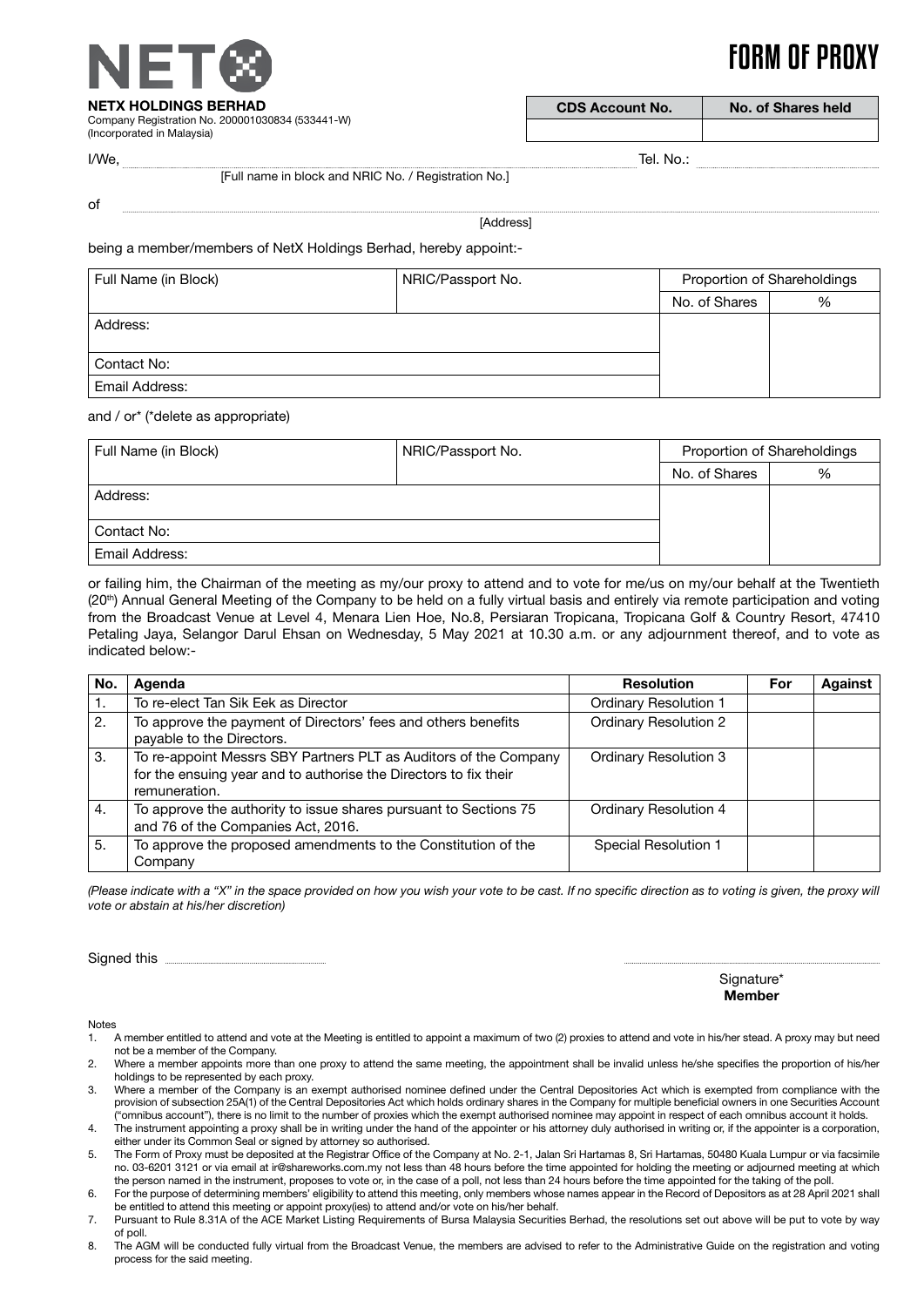Fold Here

Affix stamp

### THE SHARE REGISTRAR OF NETX HOLDINGS BERHAD

Company Registration No. 200001030834 (533441-W)

#### SHAREWORKS SDN. BHD.

No. 2-1, Jalan Sri Hartamas 8 Sri Hartamas 50480 Kuala Lumpur, Malaysia

Fold Here